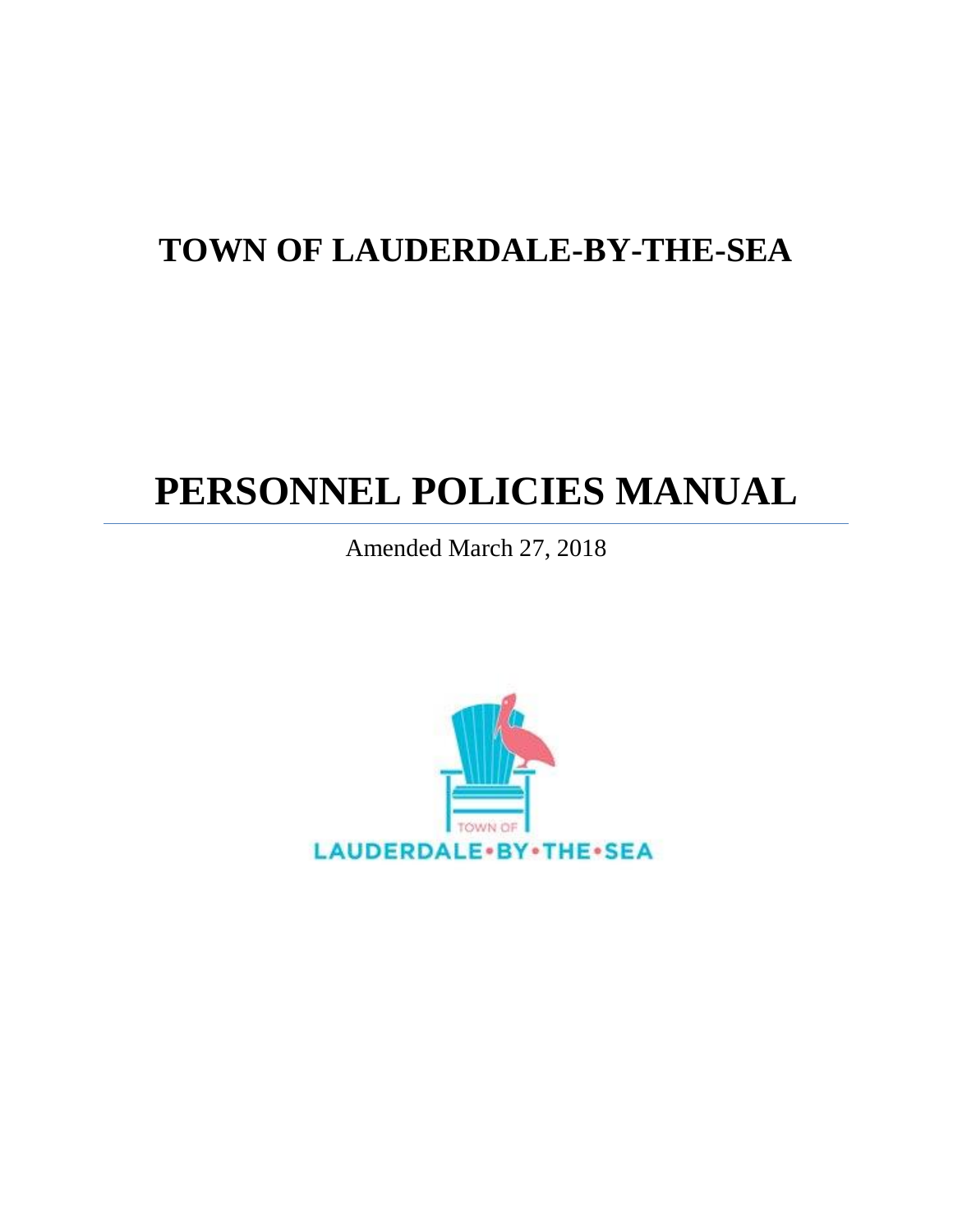

#### *Welcome to employment with The Town of Lauderdale-By-The-Sea!*

You were chosen to join our team because we believe you have valuable skills that are needed to provide the quality municipal services our residents, visitors, and businesses enjoy from Lauderdale-By-The-Sea. We are a small work force, where everyone knows each other's name and where the atmosphere is collegial. It is important to us that you have an enjoyable and productive work experience and that your talents are utilized to the benefit of our Town.

We do important work here that directly affects the lives of over 10,000 people. When we say that, we are not just talking about the year-round and seasonal residents, but also the tourists who come here for a slice of paradise, the people that own businesses here and keep our Town economically healthy, the employees of those businesses, and the many Broward County residents who come to spend time with us because Lauderdale-By-The-Sea gives them a taste of what has been lost in much of South Florida – a friendly and human-scale, tropical, seaside community experience. It is my hope that you will be proud to be part of our team and will feel a strong commitment to the people we serve.

All organizations – even small ones such as Lauderdale-By-The-Sea – have guidelines and regulations by which they operate, and provide benefits to employees who effectively perform their job and go that extra step whenever they can. One of the reasons for putting all of that information into this Manual is so that everyone is informed of what the guidelines, rules and benefits of working for the Town are, and to assure that they are applied fairly and consistently.

This Manual details the policies and benefits that help us to function effectively as an organization and which guide your employment. Please read this Manual; it is yours to keep for future reference; *however*, be sure to check with your Department Director for updates and changes in the future.

We are so small that we do not have a Human Resources Department, so it's very important that the lines of communication stay open among us. If you have any questions regarding your benefits or pay matters, feel free to speak to the Town administration to get the answers you need. If you have issues, concerns or complaints about other employment matters, please make them known first to your Supervisor and then to your Department Director so that those issues can be addressed. If the issue involves your immediate supervisor and things do not improve within a reasonable time after you speak to him or her, please follow up through the chain of command and discuss the issue with the Department Director. If you are still dissatisfied, you may request a meeting with the Assistant Town Manager or the Town Manager.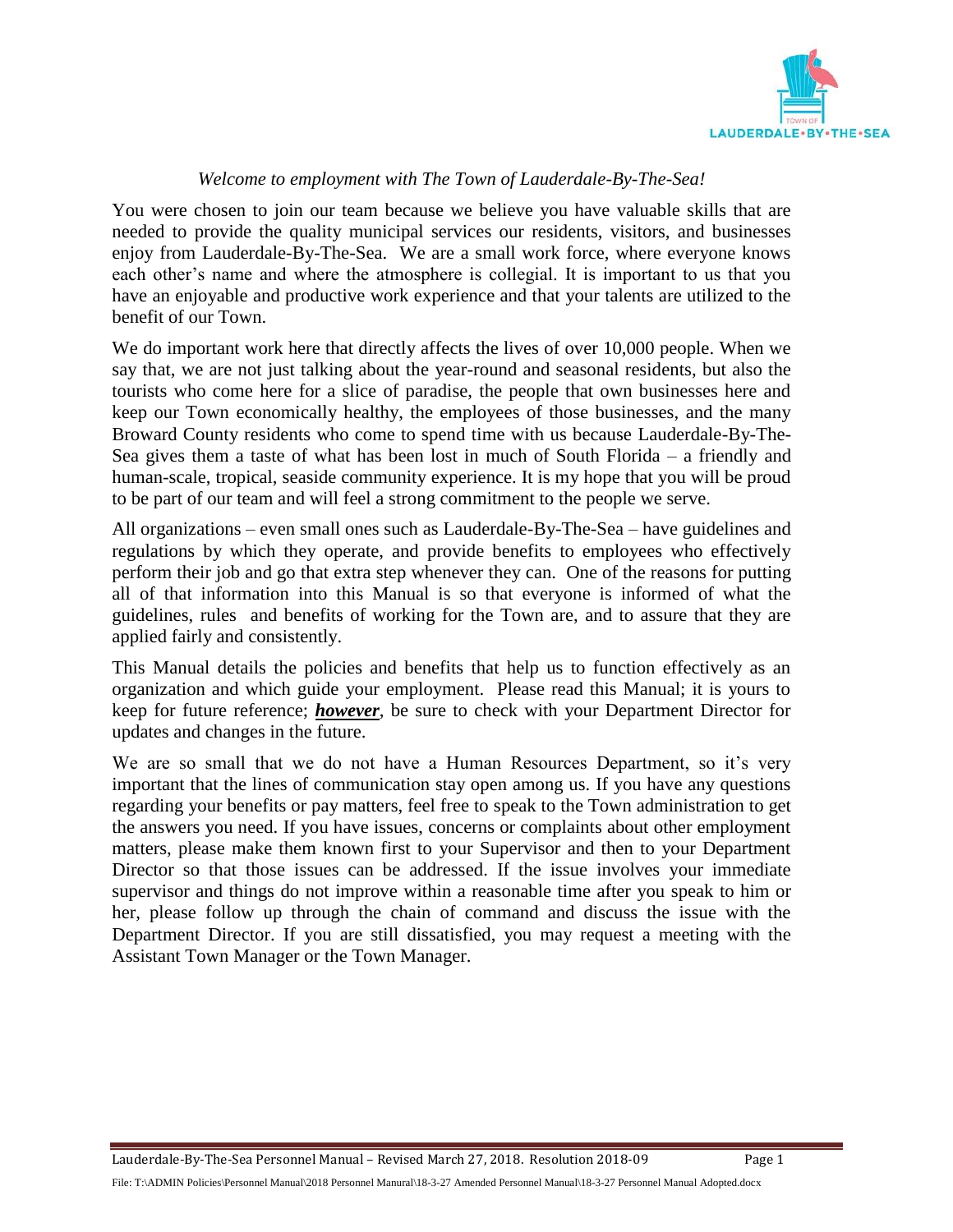

Likewise, we also want to hear from you about the things that are going well, about coworkers whose work you admire, about ideas you have to improve the operation and our effectiveness as a team. It is as important that we all know what we are doing well, as knowing about areas where we can do better.

To those of you who are new to Lauderdale-By-The-Sea, I look forward to working with you. To those employees who have already contributed so much to our Town and our operation, I thank you for all you have contributed to the Town and am excited about all that we will accomplish together in the future.

Sincerely,

Denthy

**Bud Bentley Town Manager**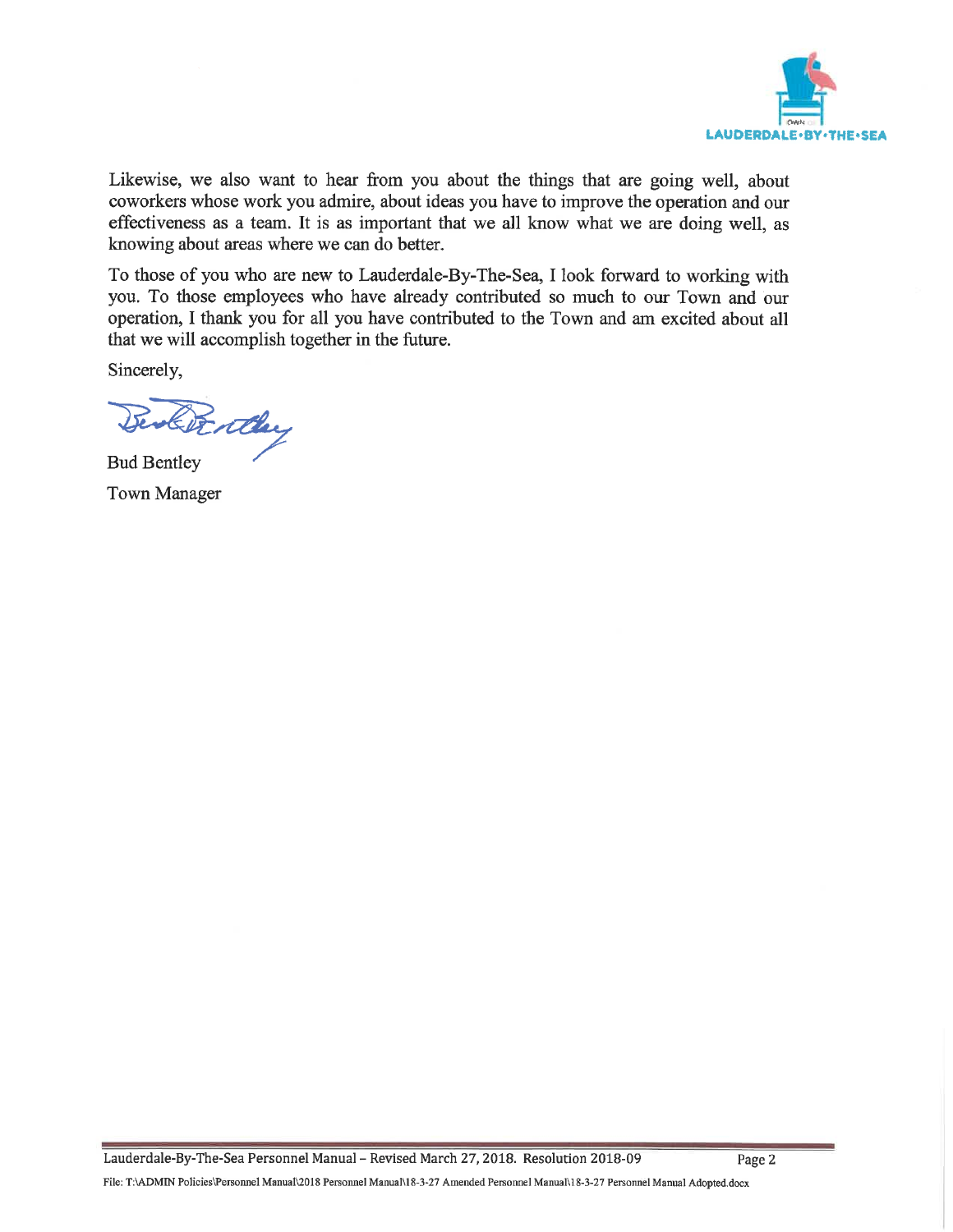

### **TABLE OF CONTENTS**

| I.   |                 |  |  |
|------|-----------------|--|--|
|      | А.              |  |  |
|      | <b>B.</b>       |  |  |
| П.   |                 |  |  |
|      | A.              |  |  |
|      | <b>B.</b>       |  |  |
|      | $\mathcal{C}$ . |  |  |
|      | D.              |  |  |
|      | Е.              |  |  |
|      | F.              |  |  |
|      | G.              |  |  |
|      | H.              |  |  |
|      | L.              |  |  |
|      | J.              |  |  |
|      | Κ.              |  |  |
|      | L.              |  |  |
|      | M.              |  |  |
|      | N.              |  |  |
|      | O.              |  |  |
| III. |                 |  |  |
|      | A.              |  |  |
|      | <b>B.</b>       |  |  |
|      | $\mathcal{C}$ . |  |  |
|      | D.              |  |  |
|      | Е.              |  |  |
|      | F.              |  |  |
|      | G.              |  |  |
|      |                 |  |  |
|      | A.              |  |  |
|      | Β.              |  |  |
| V.   |                 |  |  |
|      | Α.              |  |  |
| VI.  |                 |  |  |
|      | А.              |  |  |

Lauderdale-By-The-Sea Personnel Manual - Revised March 27, 2018. Resolution 2018-09 Page 1

File: T:\ADMIN Policies\Personnel Manual\2018 Personnel Manural\18-3-27 Amended Personnel Manual\18-3-27 Personnel Manual Adopted.docx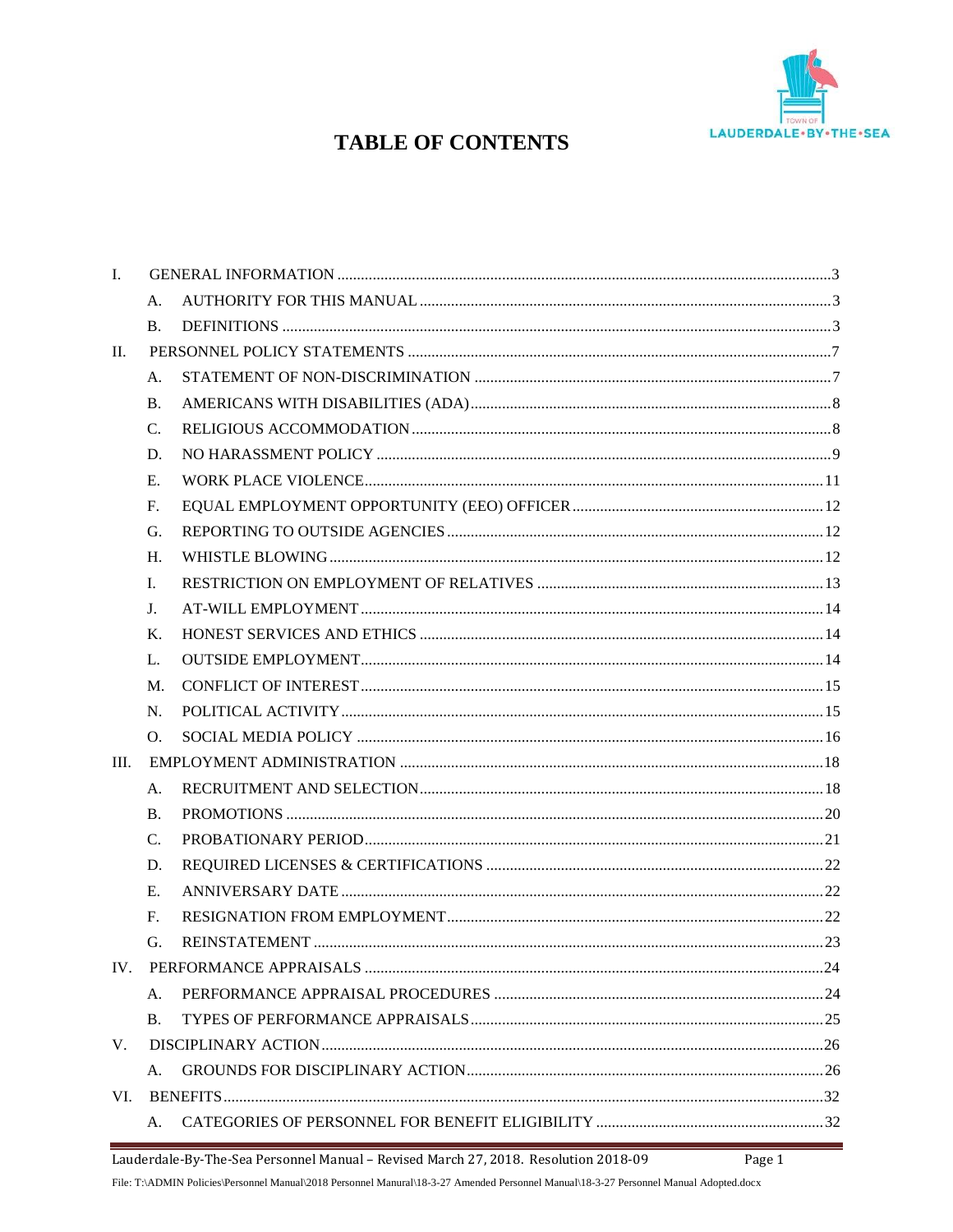

### **TABLE OF CONTENTS**

| <b>B.</b>      |  |
|----------------|--|
| C.             |  |
| D.             |  |
| E.             |  |
| F.             |  |
| G.             |  |
| H.             |  |
| L.             |  |
| $\mathbf{I}$ . |  |
|                |  |
| A.             |  |
| <b>B.</b>      |  |
| $C_{\cdot}$    |  |
| D.             |  |
| E.             |  |
| F.             |  |
| G.             |  |
| H <sub>1</sub> |  |
| L.             |  |
| J.             |  |
| K.             |  |
|                |  |
| A.             |  |
| <b>B.</b>      |  |
| $\mathbf{C}$ . |  |
| D.             |  |
| E.             |  |
| $F_{\cdot}$    |  |
| G.             |  |
| Η.             |  |
| L.             |  |
| J.             |  |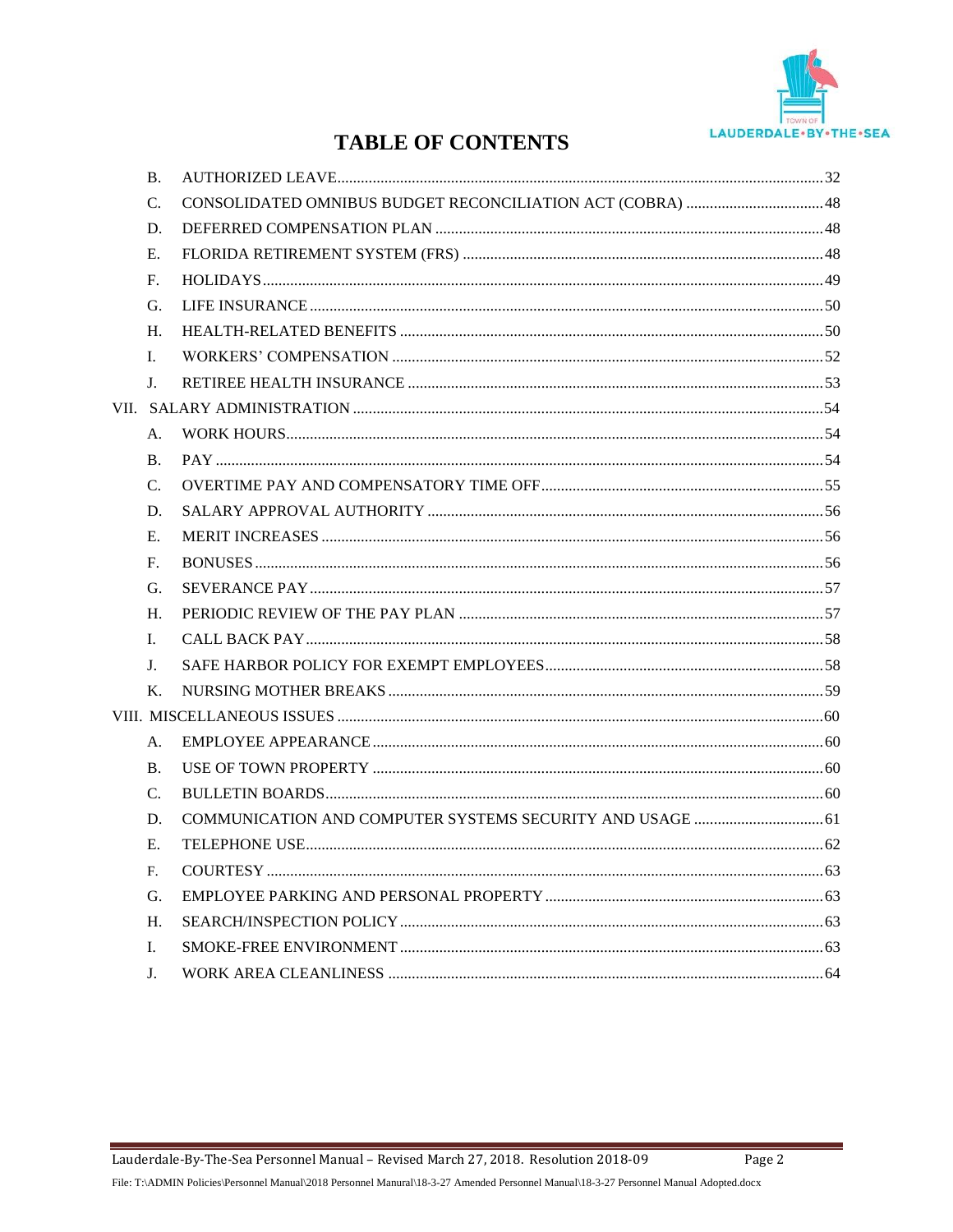

## <span id="page-5-1"></span><span id="page-5-0"></span>**I. GENERAL INFORMATION**

### **A. AUTHORITY FOR THIS MANUAL**

This personnel policy manual was approved by the Town of Lauderdale-By-The-Sea Town Commission on January 10, 2017 and supersedes all previous personnel policies. With the exception of matters related to compensation and benefits, the manual can be amended and updated by written approval of the Town Manager without prior notice. Any changes to the manual that relate to compensation and benefit accruals or payments must be approved by public action of the Town Commission. The Town Manager has the responsibility for administering and interpreting Town personnel policies and procedures and each department director is responsible for ensuring that the personnel policies and procedures are carried out day-by-day. Employees may have, subject to the Town Manager's approval, operational procedures more specific to their duties; however, in the event there is a conflict between those operational procedures and provisions in this Manual, this Manual prevails.

These personnel policies supersede any prior verbal or written communications concerning the terms and conditions of employment with the Town. To the extent that there is a conflict between this Policy Manual and any previous manuals, appointment letters, handbooks, procedures, policies or rules, this Manual controls.

The Mayor and Town Commissioners are not employees of the Town for the purpose of compliance with this Manual.

### <span id="page-5-2"></span>**B. DEFINITIONS**

**ADMINISTRATIVE LEAVE** means the Town Manager may relieve an employee from any and all duties with or without pay.

**ANNIVERSARY DATE** means the date an employee begins employment and the same date in following years, unless changed by a promotion or subsequent appointment to a different classification with a higher salary.

**APPOINTMENT** means an offer of employment of a position by the Town and acceptance by the individual, either on a permanent, recurrent, or temporary basis.

**BULLYING** means repeated behavior occurring in the course of work that impairs the ability of an employee to perform work duties, or is reasonably perceived as being so severe or objectively offensive so as to have that effect.

**CALLBACK or CALLOUT** means an approved assignment that requires a nonexempt employee to return to work after the completion of his/her shift or work week.

Lauderdale-By-The-Sea Personnel Manual – Revised March 27, 2018. Resolution 2018-09 Page 3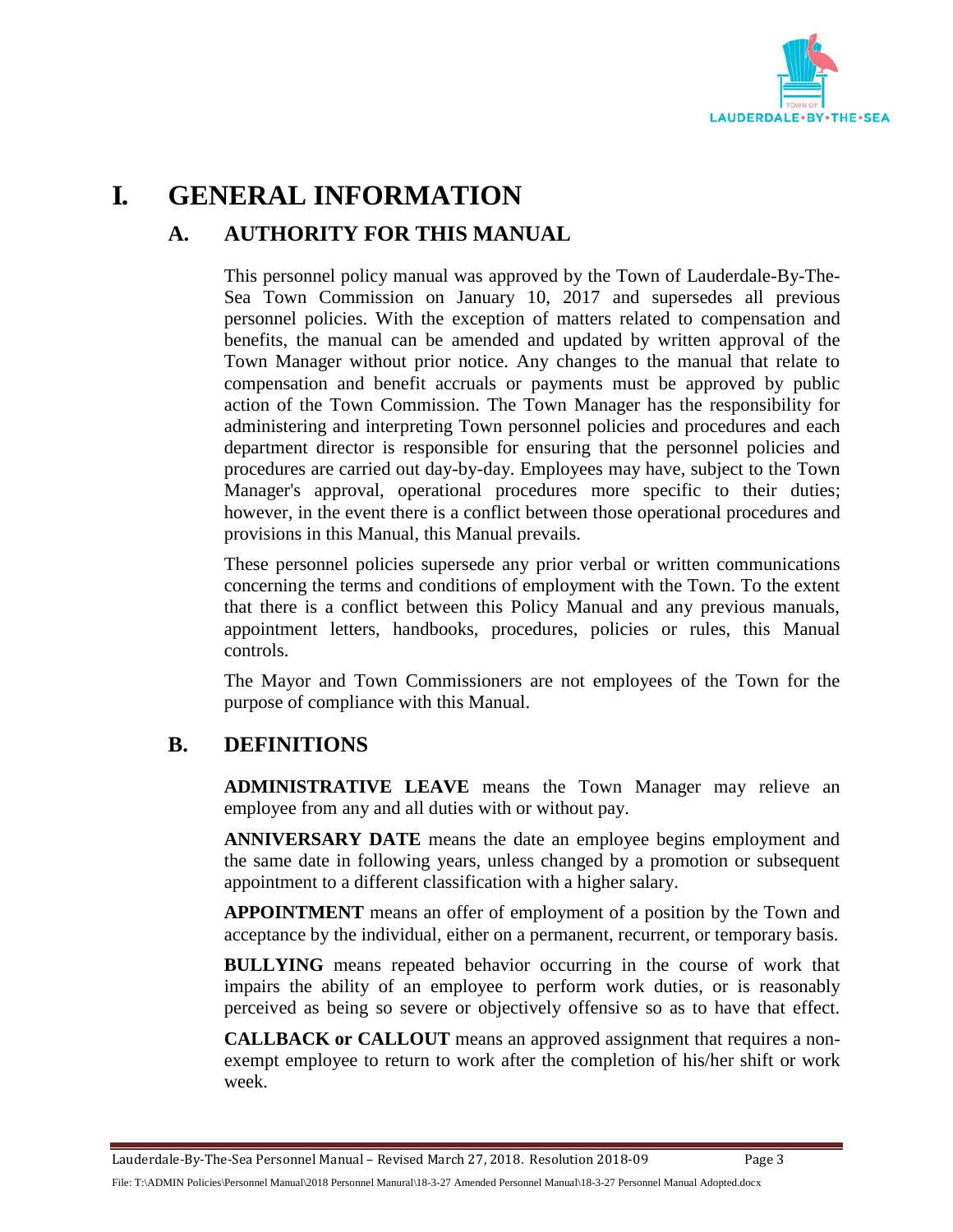

# **I. GENERAL INFORMATION (Continued)**

**CLASSIFICATION (JOB)** DESCRIPTION means a written document describing the duties, requirements, and responsibilities of an entire grouping of employees with a particular job title.

**COMPENSATORY LEAVE** means time off from work for non-exempt employees in lieu of monetary payment for time worked in excess of forty (40) hours in a workweek.

**DAYS** means calendar days, except when preceded by the term "work" or "working", which shall generally mean when the Town's administrative offices are open for business and does not normally include Saturdays, Sundays, or Town-observed holidays. For employees who work a non-traditional schedule, workday or working days may have an alternative meaning.

**DEMOTION** means a disciplinary or non-disciplinary assignment of an employee from one classification to another classification that has a lower salary range.

**DISCIPLINARY ACTION** means an action taken to discipline an employee for any violation(s) of these rules, policies or standards of conduct. Disciplinary actions include written reprimands, demotions, suspension without pay and dismissal.

**DISCHARGE, DISMISSAL TERMINATION** means the separation from employment initiated by the Town. Discharge, dismissal or termination may be used interchangeably to signify the same personnel action.

**EXAMINATION** means the process of testing, evaluating or investigating the fitness and qualification of applicants and employees for positions.

**EXEMPT STATUS** means employees who are paid on a salary basis and do not qualify for overtime pay under the provisions of the Fair Labor Standards Act.

**FULL TIME EMPLOYEE** means an employee who regularly works eighty (80) hours during the two-week pay period.

**IMMEDIATE FAMILY** means the employee's spouse or partner and both of their grandparents, parents, children, brothers, or sisters. The relationship may be natural, step, half-, in-law, or adopted.

**JOB DESCRIPTION:** See Classification Description.

**LAID OFF** means the separation of service of an employee due to lack of work, lack of funds, or the reorganization of Town operations.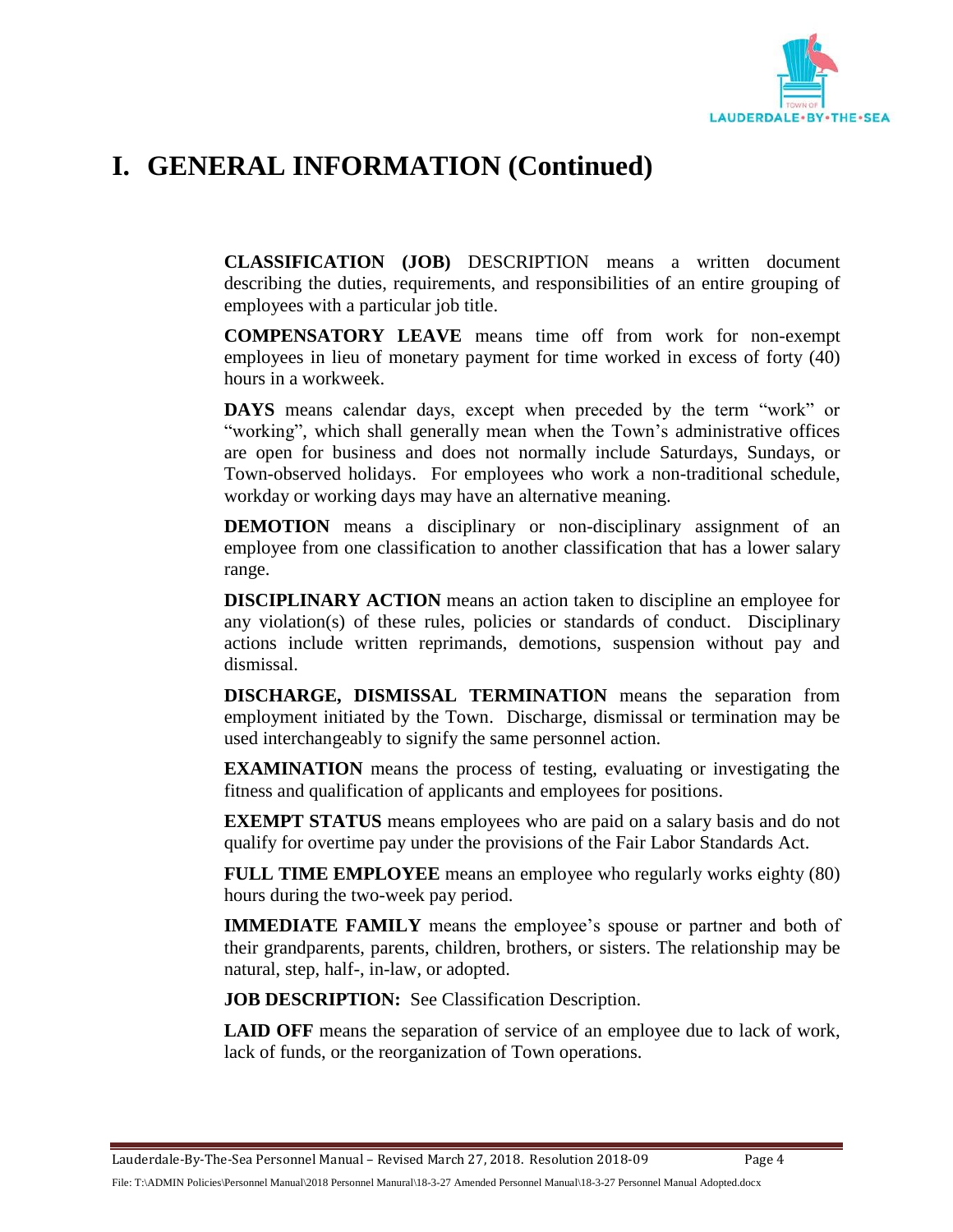

# **I. GENERAL INFORMATION (Continued)**

**LEAVE** means an approved type of absence from work as provided in this Manual.

**TEMPORARY EMPLOYEE** means an employee who is hired for a period of time to assist with special assignments, programs or events. The term of employment is limited to the term of the assignment, program or event for which the employee is hired. Temporary employees are not entitled to any benefits except for those mandated by law.

**MAY** means permissive.

**MERIT INCREASE** means an increase in compensation that is granted to an employee based on their performance appraisal.

**OVERTIME** means the time worked in excess of forty (40) hours per week by non-exempt employees. For purposes of calculating overtime time worked includes pre-approved vacation time, holidays, personal days, bereavement leave, jury duty, and other paid time off that is granted at the discretion of the Town Manager ; but not sick leave.

**PART-TIME EMPLOYEE** means an employee who is regularly scheduled to work less than 80 hours but no less than 48 hours during the two week pay period.

**PART-TIME EMPLOYEE (without benefits)** means an employee who is regularly scheduled to work less than 48 hours during the two week pay period.

**PAY RATE** means a specific dollar amount, expressed as an hourly rate, biweekly rate or an annual salary.

**PERFORMANCE APPRAISAL** means a report made by supervisors relative to an employee's job performance.

**POSITION** means a position (job) that is on the Commission approved Position Control List or a position approved by the Town Manager for a period not exceeding a single fiscal year using the funds from a vacant budgeted position.

**PROBATIONARY EMPLOYEE** means a newly hired employee who has not reached one (1) full year of employment, or a newly promoted employee who has not reached six (6) months in the new position.

**PROBATIONARY PERIOD** means a time period in which the department evaluates an employee's performance and ability in order to decide whether the employee should be retained or dismissed.

**PROMOTION** means the assignment of an employee to a position with a higher salary range.

**SHALL** means mandatory.

Lauderdale-By-The-Sea Personnel Manual – Revised March 27, 2018. Resolution 2018-09 Page 5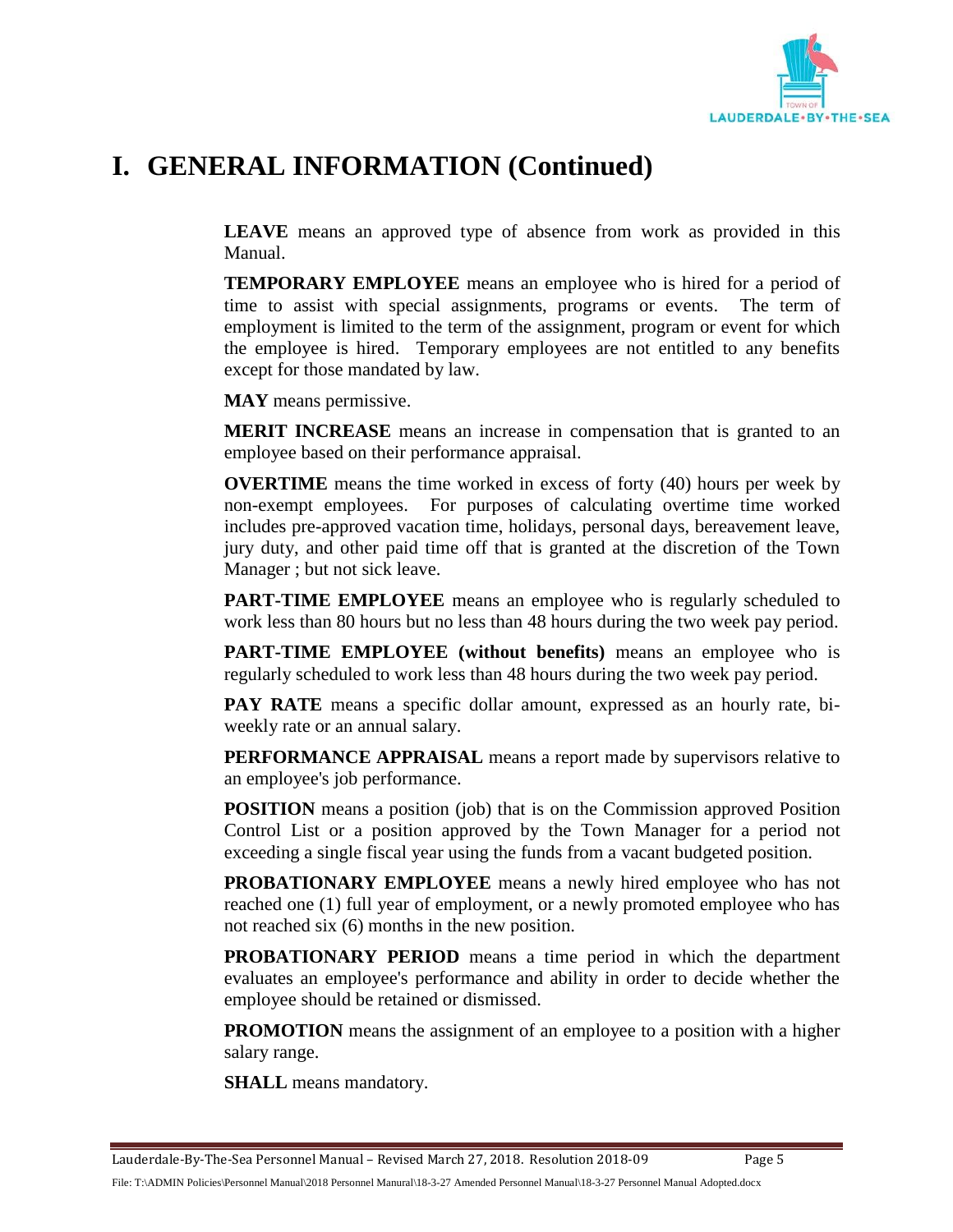

# **I. GENERAL INFORMATION (Continued)**

**SUSPENSION WITHOUT PAY** means a disciplinary action temporarily relieving an employee of his/her duties and responsibilities for a specified number of days without pay.

**TRANSFER** means an action by which an employee moves from one authorized position to another. Transfers may be voluntary or involuntary.

**VIOLENCE/VIOLENT BEHAVIOR** means acts that a reasonable person would believe are intimidating or instilling fear in others.

**WORKDAY** means when Town Hall is open for business and does not normally include Saturdays, Sundays, or Town-observed holidays. For employees who work a non-traditional schedule, workday or working days may have an alternative meaning.

<span id="page-8-0"></span>**WORKWEEK** means the time period used to measure eligibility for overtime. The workweek commences at 12:01 A.M. Saturday and ends at midnight Friday.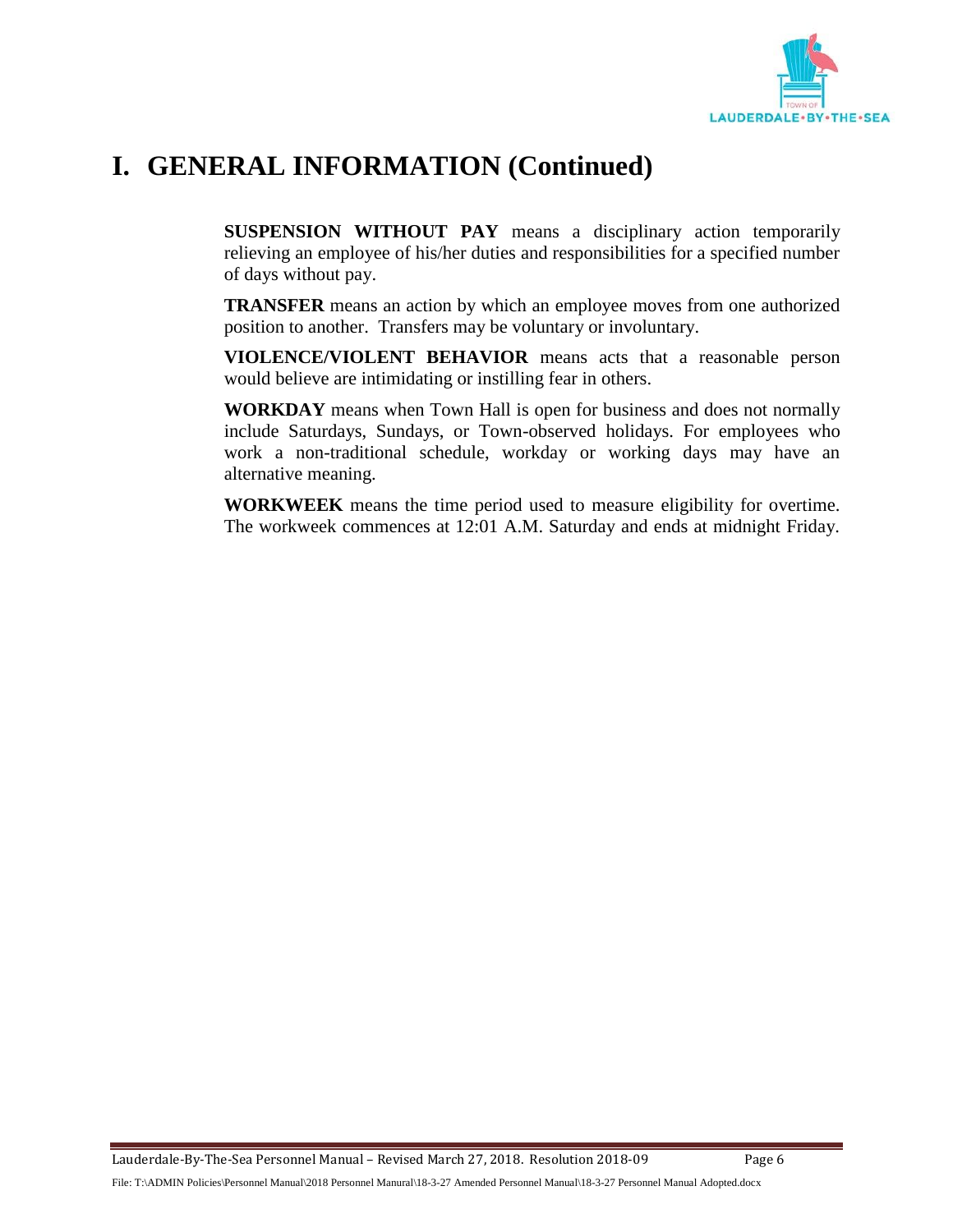

# <span id="page-9-0"></span>**II. PERSONNEL POLICY STATEMENTS A. STATEMENT OF NON-DISCRIMINATION**

It is the policy of the Town of Lauderdale-By-The-Sea to promote and assure equal employment opportunity for all current and prospective employees without regard to race, color, sex, religion, national origin, age, disability, genetic information, or other status protected by law or policy. This policy governs all matters related to employment including, but not limited to recruitment, selection, compensation, promotion, demotion, transfer, lay-offs, terminations, leave of absence, and training opportunities.

Any employee of the Town or any applicant for employment with the Town shall have the right to address their concerns either verbally or in writing to the Town Manager or the employee's department head whenever he or she has reason to believe that the intent of this policy has been violated.

Any report of discrimination shall be promptly forwarded to the Town Manager for investigation. The Town Manager (or the Town Manager's designee) shall be responsible for the investigation of the report in accordance with this policy.

If the employee reports the incident(s) in writing, the report shall be deemed confidential in accordance with the law. If the employee orally reports the incident, the Town shall summarize the provided statement in a report. The following information should be included in the report: the date(s) of the incident(s), identity of the person taking the action, identity of any witnesses and details about the incident(s). The Town may request an employee who submitted a complaint to attend an in-person meeting to provide additional details and information concerning the incident(s).

Any job applicant who has questions regarding this policy or believes that he or she has not been treated in accordance with this policy should contact the Town Manager.

The Town will investigate reports of discrimination promptly and take prompt remedial action based on the circumstances to address any violation of this policy, including corrective action against any employee, which may include a warning, suspension or termination from employment. An employee who feels that his or her complaint was not appropriately addressed or that he or she is still being subject to discriminatory conduct should immediately notify the Town Manager or Town Attorney.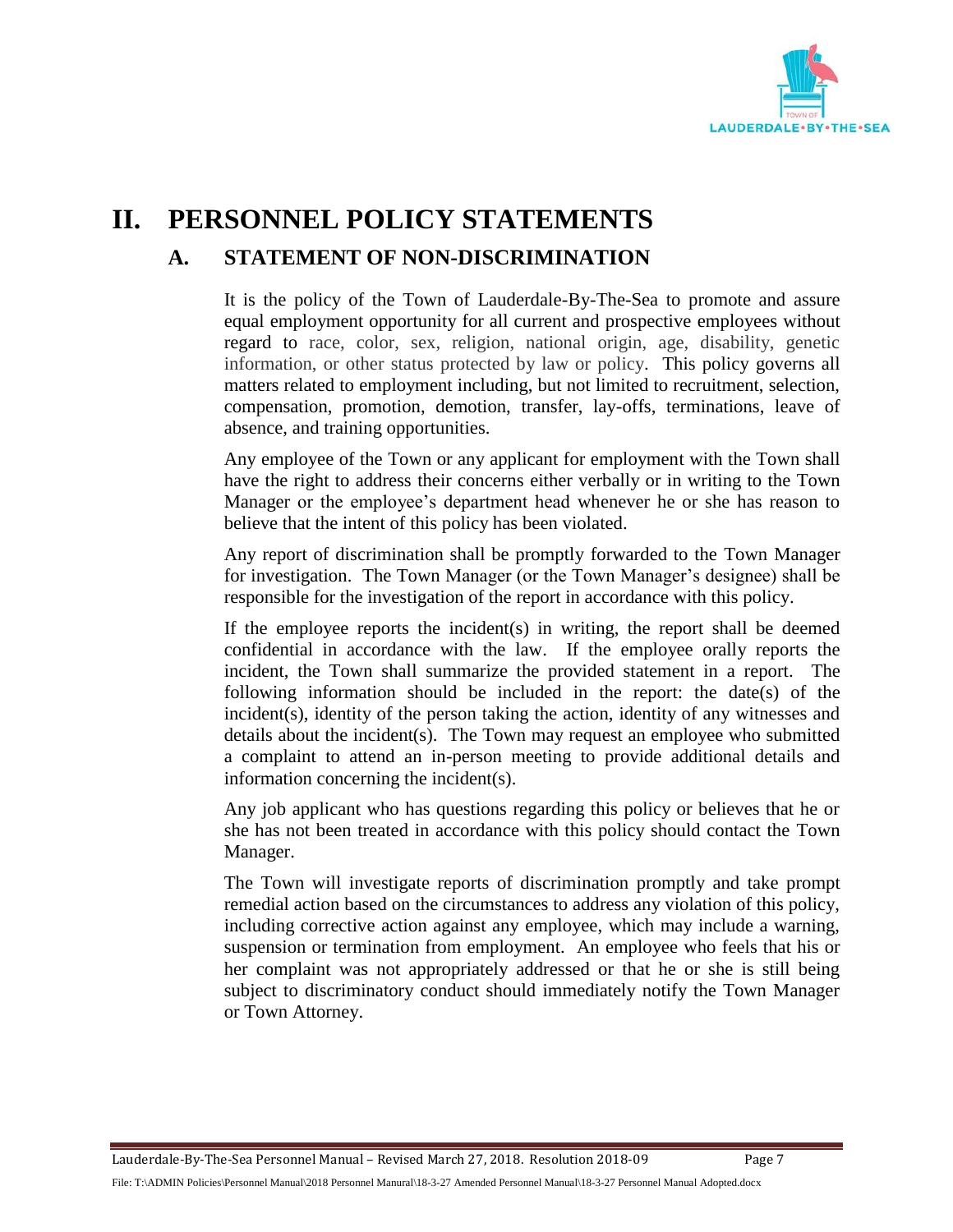

### <span id="page-10-0"></span>**B. AMERICANS WITH DISABILITIES (ADA)**

The Town is committed to complying with all applicable provisions of the Americans with Disabilities Act (the "**ADA**"). It is the Town's policy not to discriminate against any qualified employee or applicant with regard to any terms or conditions of employment because of an individual's disability. Consistent with this policy of non-discrimination, the Town will provide reasonable accommodations to a qualified individual with a disability, as defined in the ADA, who has made the Town aware of his or her disability, if it is not obvious, provided such accommodation does not constitute an undue hardship to the Town.

Where an employee or applicant has requested a reasonable accommodation and is denied, an appeal may be made to the Town Manager (or the Town Manager's designee) who shall meet with the employee or applicant and evaluate the eligibility or reasonableness of the request. A decision will be issued in writing within seven (7) business days, to the extent practical (e.g., if medical documentation is required, the decision will be made within seven (7) business days following the receipt of medical documentation).

The Town is also committed to not discriminating against any person who is related to or associated with a person with a disability. This policy is neither exhaustive nor exclusive. The Town will take all other actions necessary, to ensure equal opportunity for persons with disabilities in accordance with the applicable provisions of the ADA and all other applicable federal, state, and local laws.

Any employee or job applicant who has questions regarding this policy or believes that he/she has been discriminated against based on a disability may notify the Town Manager. All such inquiries or complaints will be treated as confidential, and will only be disclosed on a need-to-know basis to the extent permitted by law.

### <span id="page-10-1"></span>**C. RELIGIOUS ACCOMMODATION**

The Town will take action to provide reasonable accommodations for religious observances, beliefs and practices, unless it creates an undue hardship. Reasonable accommodation may include modification of schedules, relaxation of dress code policies or religious expression.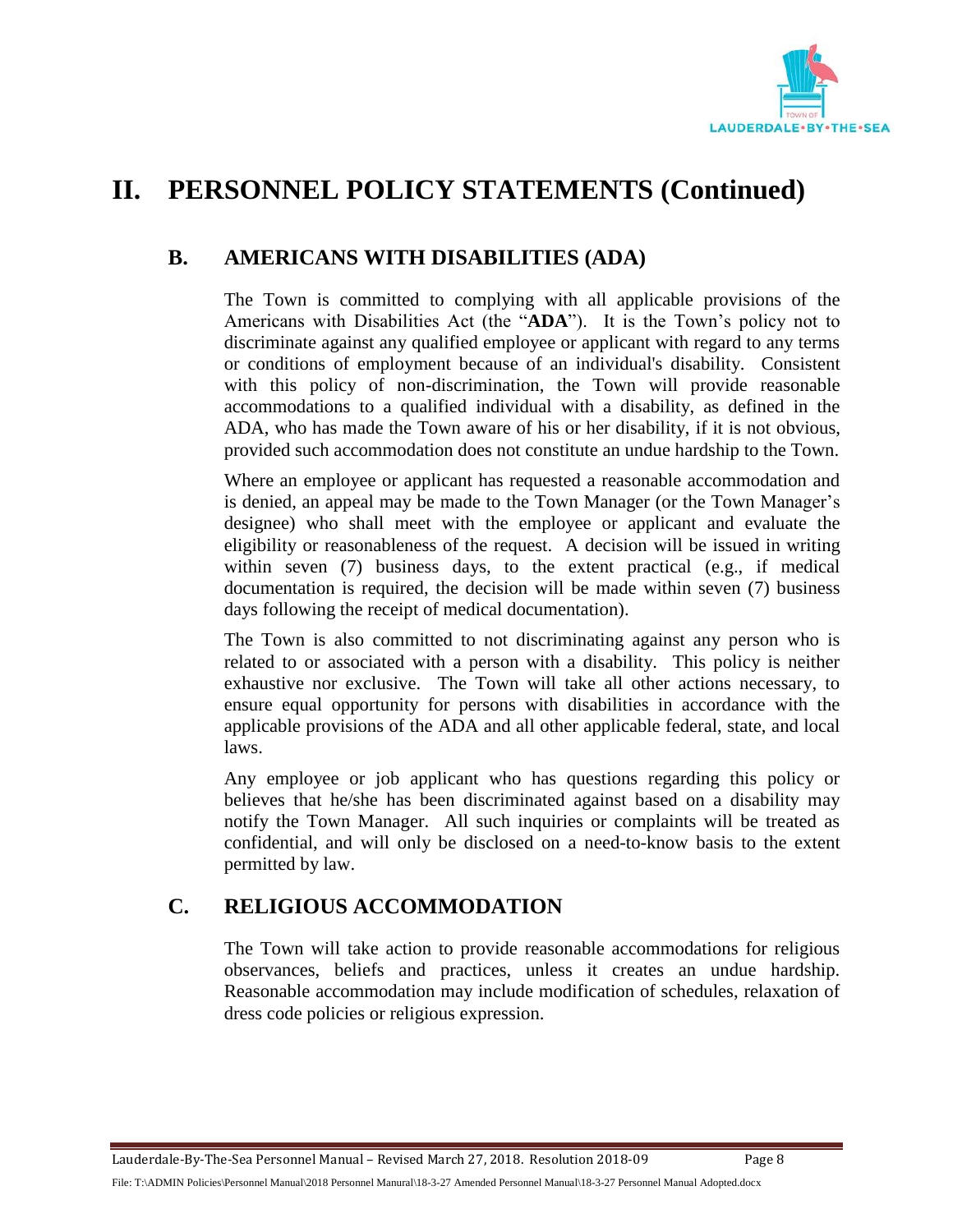

Where an employee or applicant has requested a religious accommodation consistent with this Manual or law and is denied, an appeal may be made whereupon the Town Manager (or the Town Manager's designee) shall meet with the employee or applicant and any pertinent employees to evaluate the eligibility or reasonableness of the request. A decision will be issued in writing within seven (7) business days, to the extent practical.

### <span id="page-11-0"></span>**D. NO HARASSMENT POLICY**

It is the policy of the Town that all employees should enjoy a work environment free from harassment and one based on respect and professionalism. It is expected that all employees will continue to act responsibly in fulfilling the Town's commitment to working in an environment totally free of discrimination or harassment. It is also expected that employees will prudently avail themselves of the mechanisms provided by this directive and report harassing behavior both directed towards themselves or towards others.

#### **1. SEXUAL HARASSMENT**

Town employees shall not commit acts of sexual harassment which includes unwelcome sexual advances, requests for sexual favors, and other verbal, written or physical conduct of a sexual nature. Sexual harassment is not limited to harassment of women by men. It includes the harassment of men by women and of gender-based harassment of individuals of the same sex as the harasser. Sexual harassment does not refer to behavior or occasional compliments of a socially acceptable nature. It refers to behavior that is not welcome, that is offensive both objectively and subjectively, that fails to respect the rights of others, that lowers morale, and that interferes with work effectiveness.

#### **2. DISCRIMINATORY HARASSMENT**

The Town does not and will not tolerate harassment of Town employees. The term "harassment" includes but is not limited to, slurs, jokes, and other verbal, graphic, or physical conduct relating to an individual's race, color, sex, religion, national origin, age, disability, genetic information, or any other legally recognized status entitled to protection under local, state or federal anti-discrimination laws.

No employee should be subjected to derogatory verbal or nonverbal references regarding his or her race, color, sex, religion, national origin, age, disability, genetic information, or other protected status by law or Town policy. Such conduct, whether committed by supervisors or nonsupervisory personnel, is specifically prohibited by state and federal law, as well as by this directive.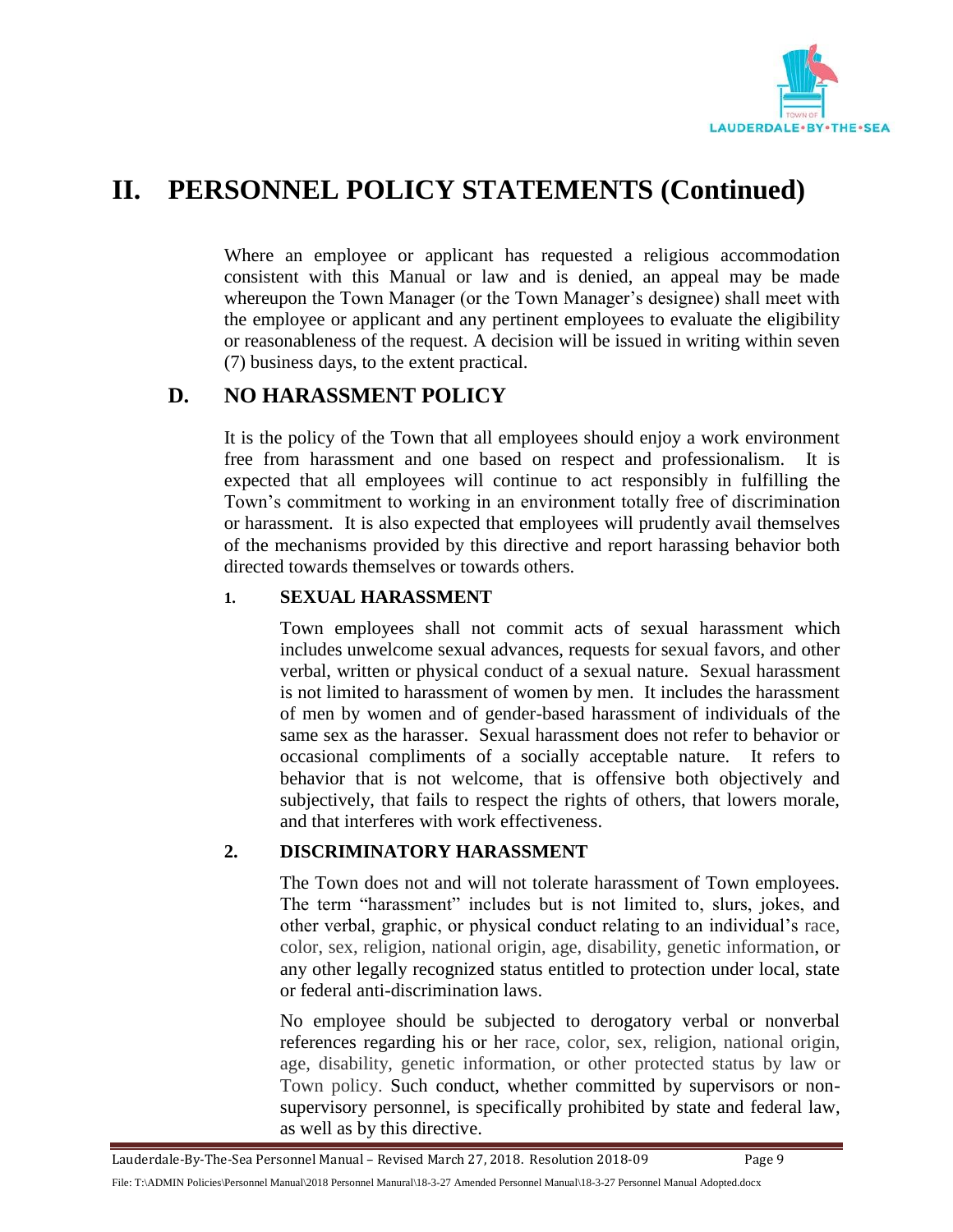

Acts of sexual or other unlawful harassment or that give rise to a hostile work environment shall be immediately reported to the Town Manager or Assistant Town Manager by anyone who has knowledge of such activities. Complaints of harassment will be investigated promptly and in as confidential a manner as permitted by law. The Town's Sexual Harassment Policy is attached as Appendix A to this manual.

#### **3. BULLYING AND HARASSING**

Some acts or remarks may violate this Manual even if they are not so severe that they violate federal or state discrimination laws. Because the Town is committed to providing an emotionally stable and safe workplace, it discourages verbal confrontations between employees due to an employee's reasonable belief that he or she was subjected to bullying behavior.

Bullying or Harassing conduct includes repeated behavior occurring in the course of work that impairs the ability of an employee to perform work duties, or is reasonably perceived as being so severe or objectively offensive so as to have that effect. This includes, but is not necessarily limited to acts that are reasonably perceived as being humiliating, dehumanizing, hostile, intimidating, or physically aggressive.

The exercise of management rights should not be construed to constitute bullying or harassment. These actions may include evaluating an employee's work performance, issuing work directives, imposing discipline, making employment decisions and enforcing workplace policies.

#### **4. TOWN COMMITMENT TO ADDRESS DISCRIMINATION OR HARASSMENT**

Supervisors are responsible for maintaining a work environment that is free from discrimination or harassment, as well as any other conduct which creates a hostile work environment for any individual. Supervisors are required to immediately correct any problems that may arise and advise their department director, and the Town Manager or Assistant Town Manager of the issue and the corrective action they have taken.

The Town recognizes that invalid, unfounded or false accusations of discrimination or harassment can have serious effects. Therefore, the Town will thoroughly, and as confidentially as possible, investigate any and all complaints of discrimination or harassment to determine the most appropriate disposition.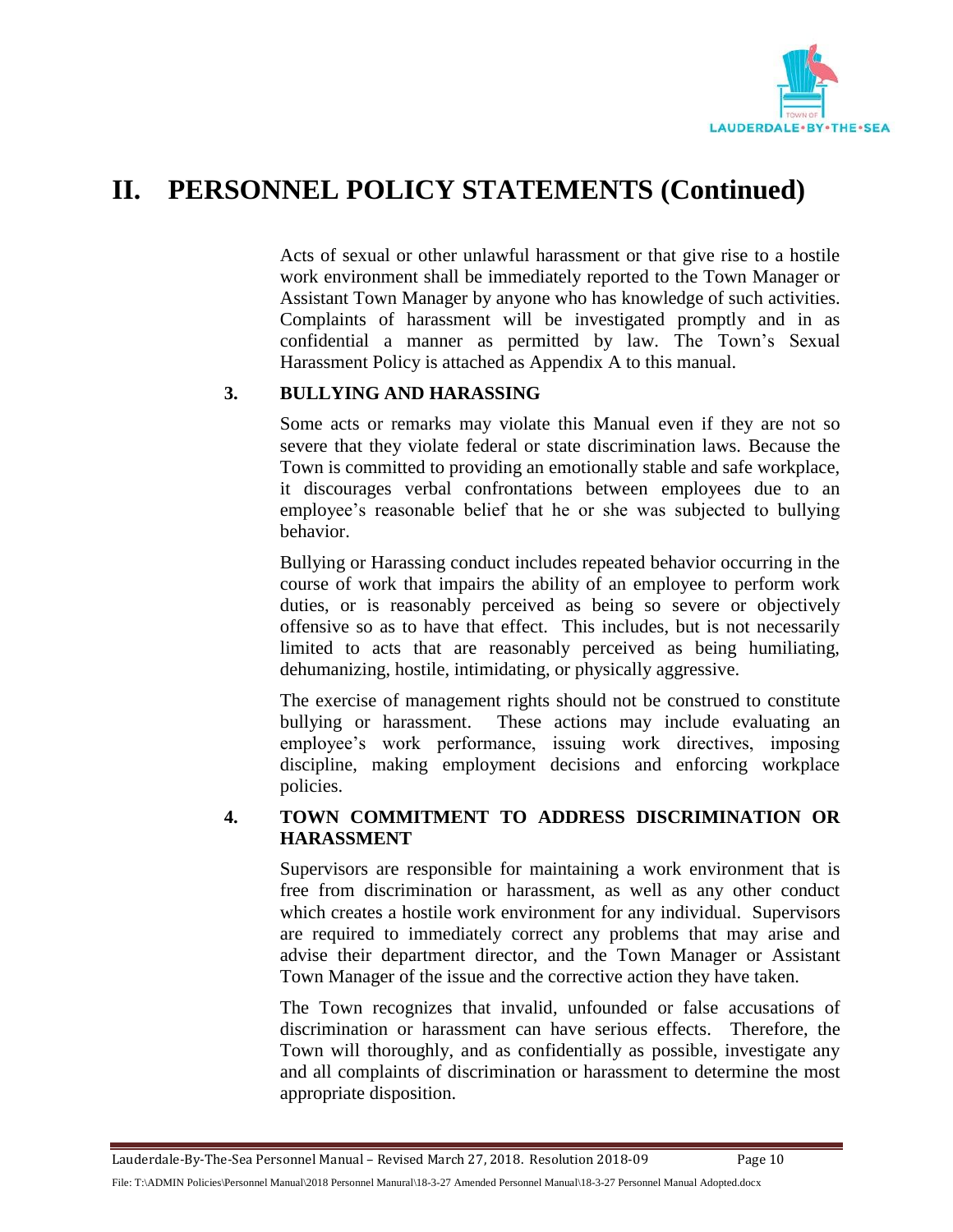

Harassment and discrimination participants fall into three categories: the alleged offender, the alleged victim and witnesses. Any of the three can be found in violation of this directive. Violation of this directive includes participating in discriminatory or harassing practices, permitting subordinate employees to engage in such practices, filing false charges or malicious complaints, or retaliating against employees who report instances of discrimination or harassment. This directive constitutes a "zero tolerance" policy. Appropriate disciplinary action *shall* be taken against any and all individuals who violate this directive. Violation of this policy shall constitute an offense for which disciplinary action may include immediate termination from employment.

#### **5. RETALIATION**

The Town's No Harassment Policy prohibits retaliation against employees who bring complaints of discrimination or harassment, expresses an intent to file a complaint of discrimination, or who assist in investigating such complaints. Any employee bringing a complaint of discrimination or harassment or assisting in the investigation will not be adversely affected in terms and conditions of employment. Nor shall any employee take any action against a complainant that is intended to discourage the complaint. Retaliation by any employee against the complainant could result in disciplinary action, up to, and including, termination.

#### <span id="page-13-0"></span>**E. WORK PLACE VIOLENCE**

The Town is committed to providing a physically safe workplace, which minimizes the risk of physical injury to employees.

The Town prohibits any employee from engaging in any physical confrontation with a violent or potentially violent individual. A supervisor and the police shall be immediately called if an employee encounters a threatening or violent individual.

For the purposes of this Manual, violent behavior includes, but is not necessarily limited to the following:

- Physical contact, such as pushing, punching, kicking, bumping, spitting and slapping;
- Direct or veiled threats of harm;
- Menacing gestures;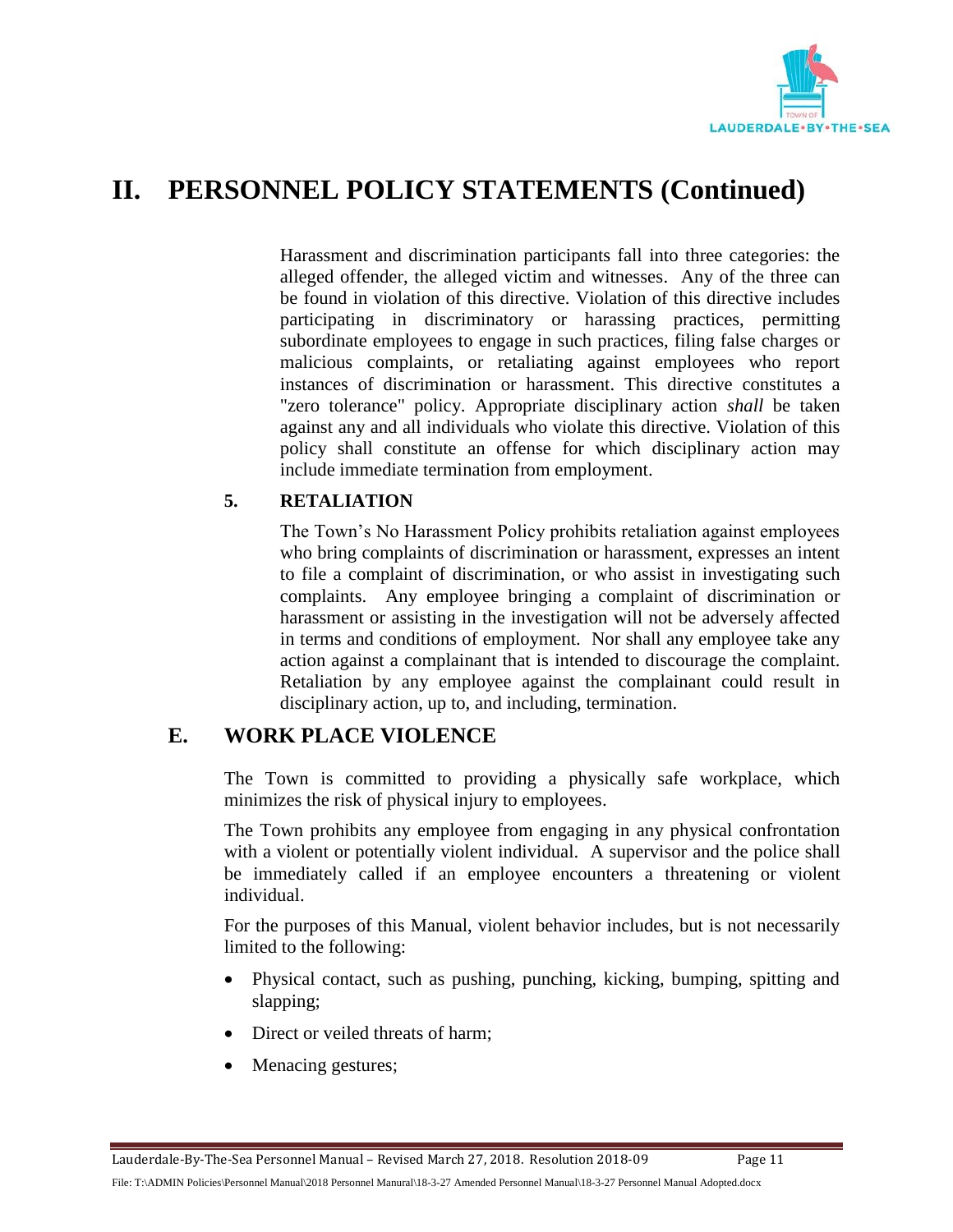

- Brandishing a weapon or making inappropriate references to weapons, such as indicating approval of the use of violence to resolve a problem or expressing admiration or similarities with perpetrators of workplace violence; or,
- Stalking or any other hostile, aggressive, injurious or destructive action undertaken for the purpose of domination or intimidation.

The Town has a "zero tolerance" policy for violent behavior. Violation of this policy shall constitute an offense for which disciplinary action may include immediate termination from employment.

### <span id="page-14-0"></span>**F. EQUAL EMPLOYMENT OPPORTUNITY (EEO) OFFICER**

An employee designated by the Town Manager shall serve as the Town's EEO Officer. The EEO Officer shall report directly to the Town Manager and is charged with implementing the Town's EEO Policy, including receiving discrimination complaints, conducting investigations, as well as ensuring the Town's compliance with federal and state laws.

The EEO Officer will also: 1) ensure that employees are adequately trained in EEO laws 2) supervise the EEO-related activities of investigators; and 3) ensure that EEO policies are prominently posted or otherwise provided to employees in accordance with the law.

### <span id="page-14-1"></span>**G. REPORTING TO OUTSIDE AGENCIES**

The following federal and state agencies enforce discrimination laws: The Florida Commission on Human Relations (FCHR), the United States Equal Employment Opportunity Commission (EEOC) and the Department of Justice (DOJ). Complaints may be filed with these agencies.

In the event an employee files a complaint with a federal or state agency based on or related to the same facts and circumstances of an internal complaint, the investigator will turn the matter over to the Town Attorney. The complainant shall be notified of the transfer and the Town Attorney will handle the matter.

### <span id="page-14-2"></span>**H. WHISTLE BLOWING**

The Town encourages our employees to report, in accordance with the Town's procedures and with Section 112.3187, Florida Statutes, any violations or suspected violations of the law that create and present a substantial and specific danger to the Town's health, safety or welfare. Employees are further encouraged to report any act or suspected act of gross mismanagement, gross waste of Town funds or gross neglect of duty by an employee or Town agent. Each employee is assured of protection from any retaliation resulting from the reporting of such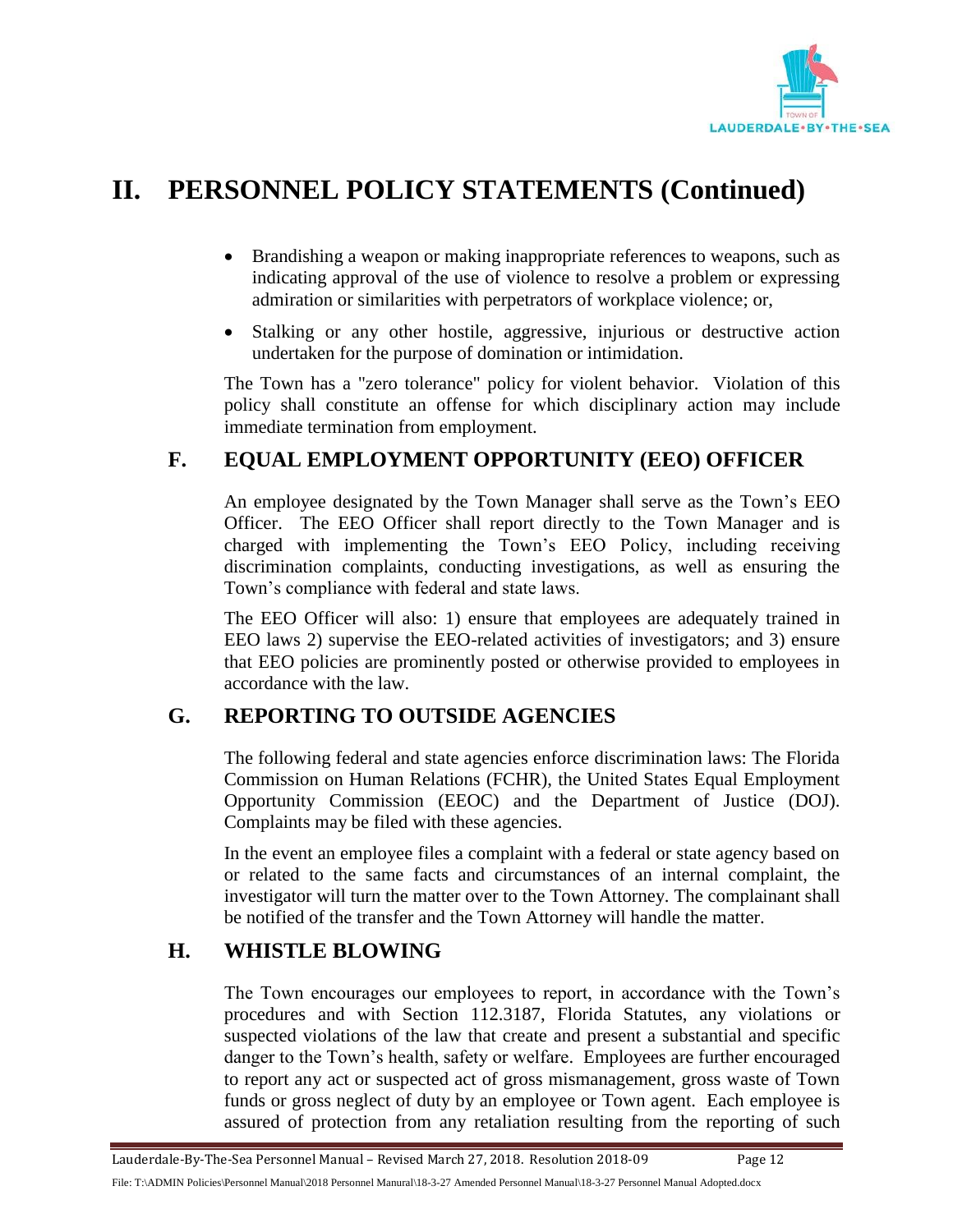

violations. Should any employee experience a situation they believe to be retaliatory in nature he/she should report the matter immediately to their supervisor or the Town Manager.

Anyone who engages in retaliation against an employee who has, in good faith, reported a violation or suspected violation of the laws or the Town's policies outlined above which are based on those laws, whether or not one agrees with the facts reported, is subject to disciplinary action up to, and including, termination.

### <span id="page-15-0"></span>**I. RESTRICTION ON EMPLOYMENT OF RELATIVES**

The Town's policy regarding the restriction on employment of relatives is based upon Section 112.3135 of the Florida Statutes, which prohibits appointment, employment, promotion or advancement of, "Relatives" by any public official who is vested with, or delegated the authority to appoint, employ, promote or advance, or is in a position to recommend an individual for appointment, employment, promotion or advancement.

In addition, it is the Town's policy that no Relative shall be employed as an employee in the same department as a family member.

"Relative," for purposes of this section only as is defined in Sec. 112.3135 (1)(d), means an individual who is related to a Town employee as father, mother, son, daughter, brother, sister, uncle, aunt, first cousin, nephew, niece, husband, wife, father-in-law, mother-in-law, son-in-law, daughter-in-law, brother-in-law, sisterin-law, stepfather, stepmother, stepson, stepdaughter, stepbrother, stepsister, halfbrother, or half-sister.

"Public official," for the purposes of this section only includes all "officers" as defined in the Town Charter, as well as Commission members.

An employee who falls within the scope of this policy by their relationship with another employee after they were hired may be exempt for a period of time from the provisions of this policy by the Town Manager.

It is the policy of the Town to ensure that all appointments and promotions by the Town are made on an objective evaluation of ability, merit or fitness and are conducted in a non-discriminatory manner without regard to other factors, such as familial status. This policy applies to all applicants for regular, temporary, and part-time employment, as well as to current employees.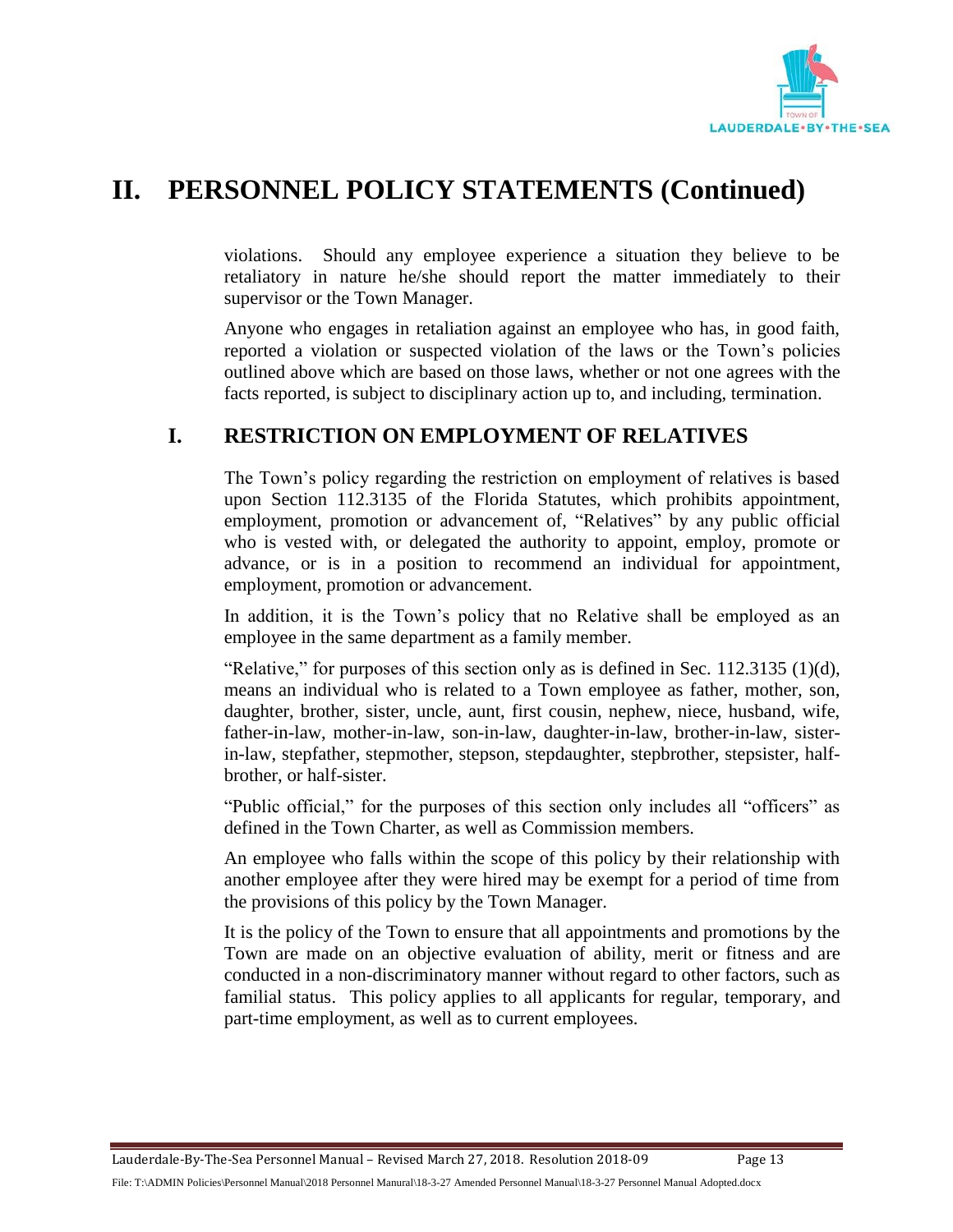

### <span id="page-16-0"></span>**J. AT-WILL EMPLOYMENT**

This Manual does not create an employment contract between Lauderdale-By-The-Sea and any of its employees. Employment with Lauderdale-By-The-Sea is on an employment-at-will basis unless otherwise specifically stated in writing and signed by the Town Manager. Termination of employment may occur at any time, with or without cause and with or without notice, at the option of Lauderdale-By-The-Sea or the employee. Furthermore, this Manual may be altered, modified, changed, or eliminated by Lauderdale-By-The-Sea with or without notice.

### <span id="page-16-1"></span>**K. HONEST SERVICES AND ETHICS**

No person seeking appointment to or promotion in Town government shall either directly or indirectly give, render, or pay any money, service or other thing of value to any person in connection with an appointment, promotion, or proposed appointment or promotion. Any person that uses their Town position for such personal gain violates the requirement that the basis for such decisions must be guided by the best interests of the Town, and therefore, has defrauded the public of honest services. This prohibition extends to other decisions that are based on personal interests instead of the interest of the public.

Furthermore, Town officers and employees are required to perform their official duties in an ethical manner in accordance with the Code of Ethics for Public Officers and Employees (Section 112.311 - 112.326), as applicable, which sets forth certain standards of conduct required of Town officers and employees.

### <span id="page-16-2"></span>**L. OUTSIDE EMPLOYMENT**

Outside employment is any paid employment performed by an employee in addition to his/her employment with the Town.

Such employment shall not cause the employee to be late to work, to leave early, to be unavailable for work beyond normal duty hours, or cause any reduction in the employee's efficiency when on duty with the Town. If for any reason outside employment interferes with the employee's primary responsibility to the Town, the Town reserves the right to withdraw approval.

Such employment shall not involve a conflict of interest or conflict with the employee's duties. An employee who accepts outside employment must make arrangements with their outside employer to be immediately released from work if called for emergency service by the Town.

Such employment shall not involve the performance of duties which the employee should perform as part of his/her job with the Town.

File: T:\ADMIN Policies\Personnel Manual\2018 Personnel Manural\18-3-27 Amended Personnel Manual\18-3-27 Personnel Manual Adopted.docx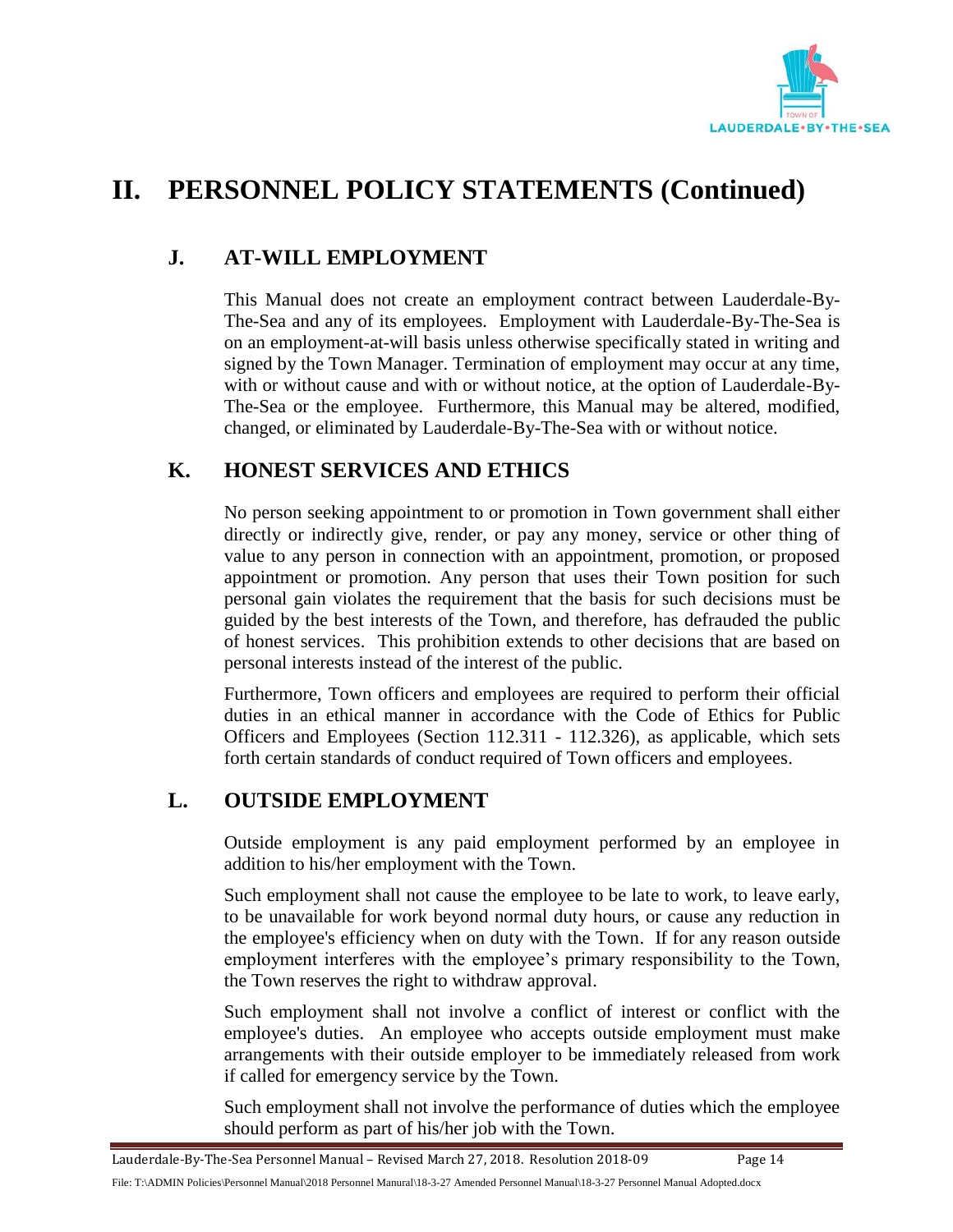

The nature of any outside employment shall not be such that it is a source of discredit or embarrassment on the Town.

Outside employment shall not occur during assigned working hours unless the employee is on approved leave.

Outside employment, contractual relationships or volunteering with any business or agency that is subject to the regulation of, or is doing business with, the Town is not permitted. However, if the business or agency is subject to regulation of the Town solely through the Commission's enactment of ordinances and resolutions, then this relationship is permitted.

The Assistant Town Manager and Department Directors must have the written approval of the Town Manager to engage in outside employment. Requests for outside employment shall be submitted annually for approval.

Employees may engage in volunteer service with a recognized 501(c) organization without notice or approval.

### <span id="page-17-0"></span>**M. CONFLICT OF INTEREST**

Employees may not use their employment with the Town to benefit any outside business or financial interests that they or their family members may have.

No officer or employee of the Town, during his or her term of employment or for one year thereafter, shall have any interest, direct or indirect, in an agreement between a contractor or vendor and the Town, or the proceeds thereof, to the extent practical and as not prohibited by law.

### <span id="page-17-1"></span>**N. POLITICAL ACTIVITY**

Every employee has the right to freely express his views as a citizen and to cast his vote. Employees are, however, prohibited from engaging in political or campaign activities while on duty, while dressed in a Town uniform, while wearing a Town identification badge, or after identifying themself as a Town employee. Employees are also prohibited from speaking or endorsing a political campaign or candidate in their capacity as a Town employee.

No employee shall, directly or indirectly use his or her official authority or influence to coerce, attempt to coerce, or advise an employee or member of the public to pay, lend, or contribute anything of value to a party, committee, organization, agency, or person for political purposes. No employee shall use his or her official authority or influence for the purpose of interfering with, or affecting, the result of an election or a nomination for office.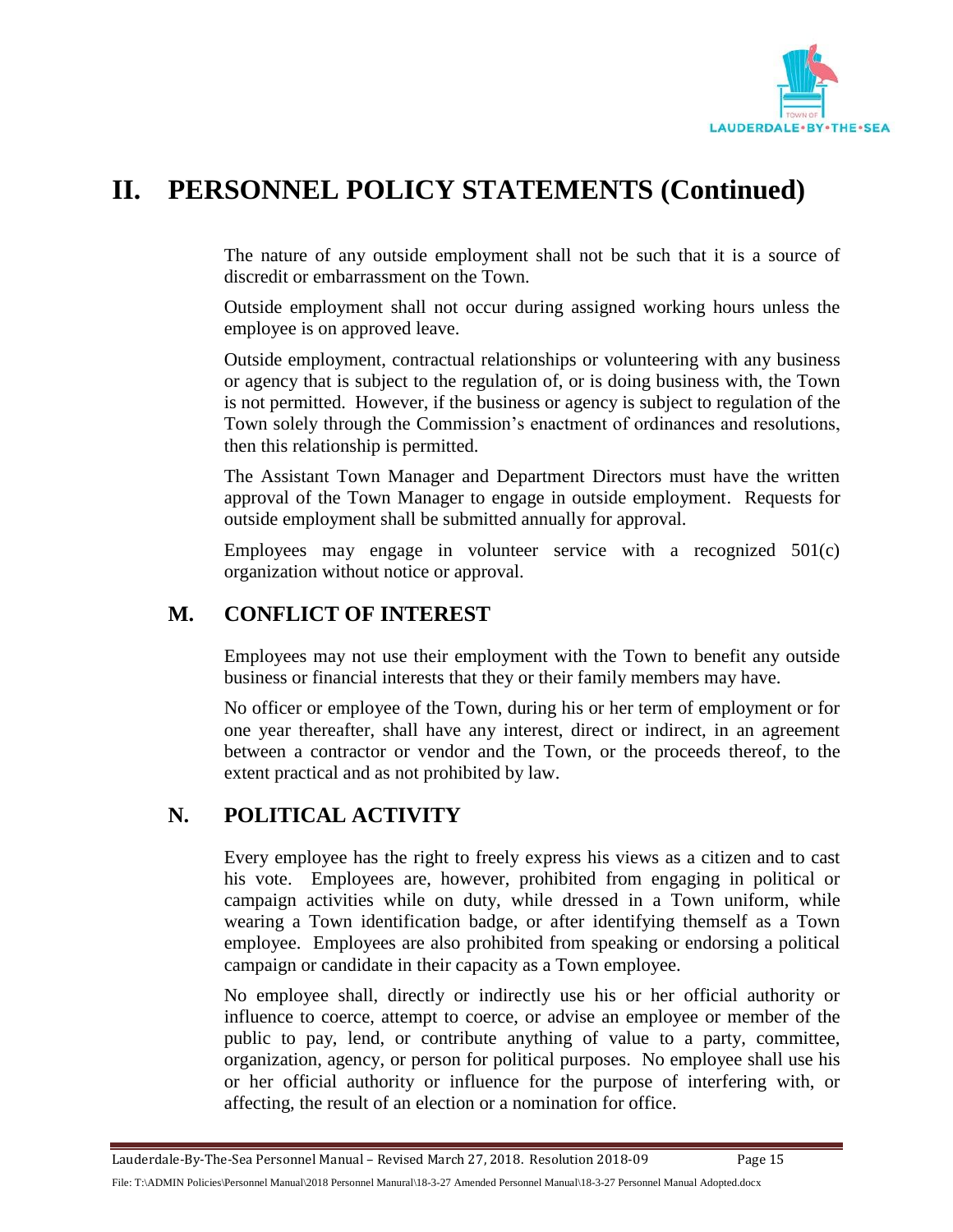

Any person violating the provisions of this section may be subject to discipline up to and including dismissal.

Employees shall request Leave Without Pay (LWOP) prior to declaring candidacy for Town office or appointment to any Town office. Upon being elected or appointed, Town employees shall immediately tender their resignation.

### <span id="page-18-0"></span>**O. SOCIAL MEDIA POLICY**

**Personal Use of Social Media:** The Town's social media policy governs the use of social media by Town employees, including certain prohibitions and restrictions on such use. This policy applies to all communication on social networks including, but not limited to posts, pictures, video, audio, podcasts, blogs, e-mail, files, RSS feeds, news services, chat rooms, and similar platforms.

The Town does not in any way prohibit individuals that work for the Town from creating, obtaining or using personal social network accounts. Nevertheless, an employee's entitlement to use social media is not without limits. Inappropriate online communication that includes discriminatory remarks, harassment, and threats of violence or similar inappropriate or unlawful conduct will not be tolerated and is prohibited.

Social media communications cannot be viewed as malicious, obscene, threatening, intimidating, harassing or bullying. Examples of such conduct might include communication meant to harm someone's reputation or conduct that could contribute to a hostile work environment on the basis of race, color, sex, religion, national origin, age, disability, genetic information, or any other status protected by law or Town policy.

Furthermore, employees are prohibited from doing the following using personal social network accounts:

- Using Town computers to access social media without prior written authorization from their supervisor;
- Using personal electronic devices to access social media during working hours without prior authorization from their supervisor;
- Engaging in political activity or private business interests during working hours;
- Suggesting either directly or indirectly that the Town endorses a commercial product or service, unless approved by the Town Manager;
- Displaying Town logos, uniforms or any similar identifying symbols without prior written authorization from the Town Manager;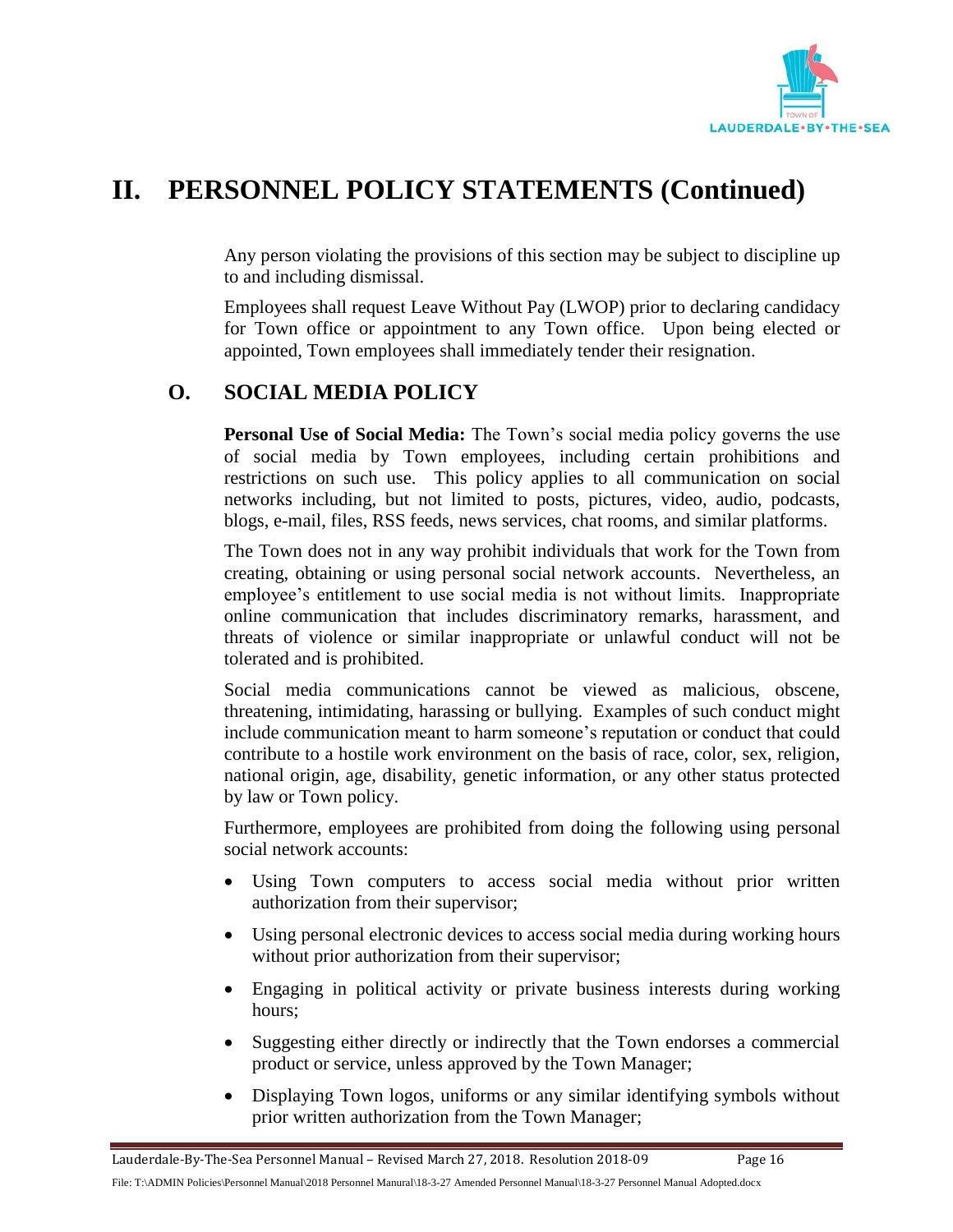

- Posting, transmitting, discussing or otherwise disseminating information to which they acquired by virtue of their employment;
- Speaking on behalf of the Town unless they have prior written authorization from the Town Manager; and,
- Posting, transmitting, discussing or disseminating confidential or proprietary information.

Any employee who is aware of an online posting on a social media page by a Town employee that violates any provisions of this policy shall notify his or her supervisor immediately.

**Town Social Media Program**: The Town's Public Information Officer (PIO) will serve as the lead staff person for official Town social media platforms. The PIO will serve as the point of contact and administrator for creating accounts, posting information and responding to comments, ensuring compliance with the social media policy, and regularly updating the social media websites.

Any request for use of Town social media platforms by personnel shall be made to the PIO. The PIO, along with the Town Manager, will review requests and assist the requester in selecting the appropriate platform and developing appropriate uses for social media.

The PIO reserves the right to edit or remove content if the social media site allows for comments to be posted by the public, and those comments contain profane language/content, discriminatory content, sexual content, business solicitation, trademark or copyright violations, political campaign information, illegal content, among other criteria. The Town's social media pages are not intended to be public forums, but platforms to provide information directly related to the promotion of Town events and the detailing of Town services.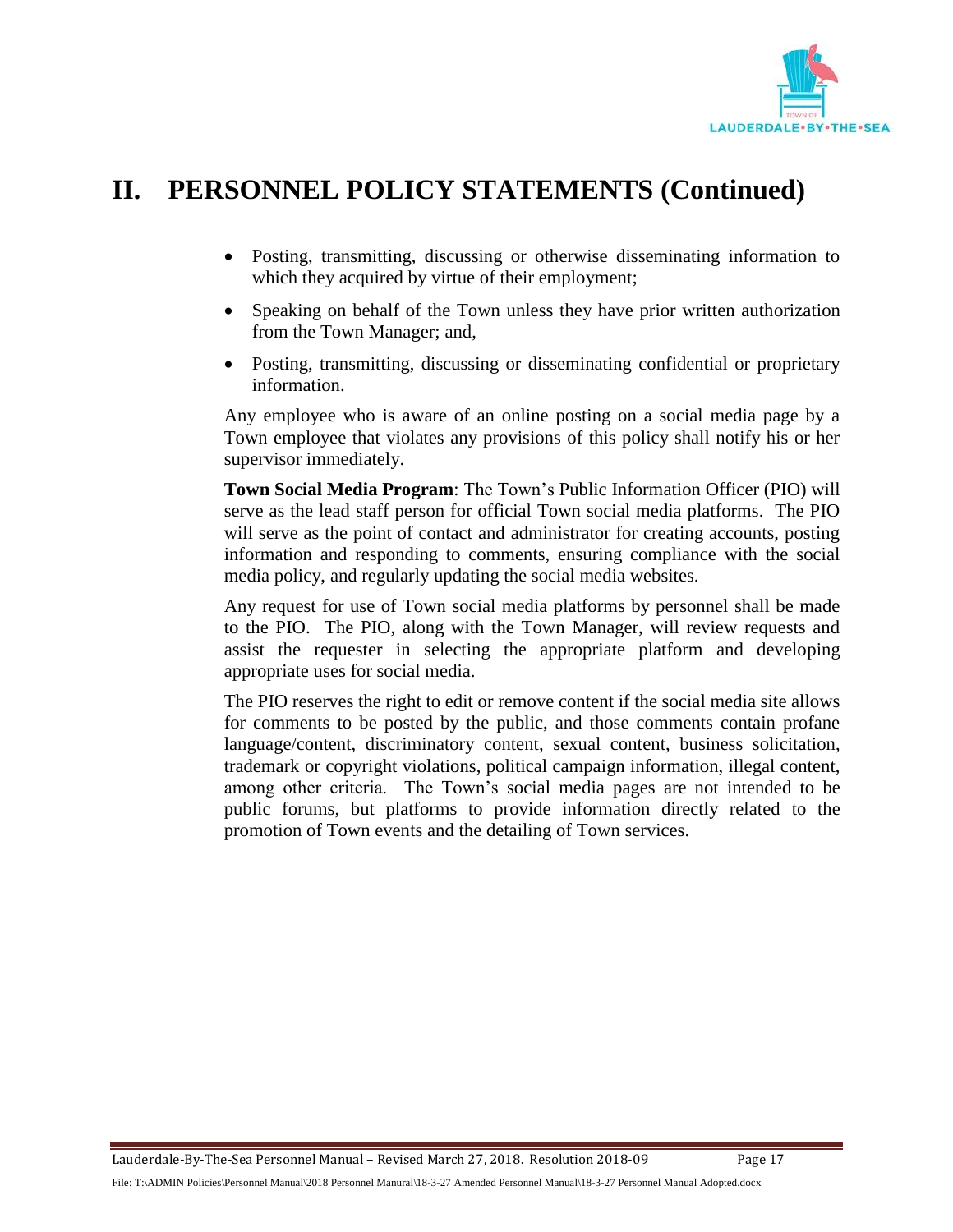

# <span id="page-20-1"></span><span id="page-20-0"></span>**III. EMPLOYMENT ADMINISTRATION**

### **A. RECRUITMENT AND SELECTION**

### **1. RECRUITMENT**

The Town may use different means for recruiting for different types of positions, based on the techniques that are best suited to finding wellqualified individuals for the particular position. Publicity for each job vacancy may include advertisements in the local newspapers, professional journals or newsletters, on-line announcements or advertisements, by posting with local professional associations, or by other fruitful means. Official notices of recruitment shall be posted on the Town website.

The Town Manager may also recruit candidates directly based on prior knowledge of their work, experience with them, their reputation for achievement in their field, or recommendations from trusted professionals.

#### **2. SELECTION**

a. Initial Screening

Applications for positions shall first be screened to determine whether the applicants have the required experience, education and certifications deemed necessary for the position specified in the position description or the job announcement.

b. Selection Process

As determined by the Town Manager, the selection process may also include any or all of the following selection techniques: evaluation of experience and training, oral interviews, reference checks, written examinations, performance tests or performance simulations. Physical examinations or skill tests may be required for certain classifications where physical abilities are required to perform the job. Drug testing and credit profiles may also be required.

c. Qualified Applicants

The appropriate Department Director or Town Manager shall categorize those persons eligible for a position who perform well on the various selection instruments as being qualified for the position. If the list of qualified persons is long, the Town Manager or his/her designee may use additional criteria to reduce the list of applicants being considered to a manageable number. The Town Manager shall then make the selection from such persons or may delegate the selection decision to the Assistant Town Manager or Department Director.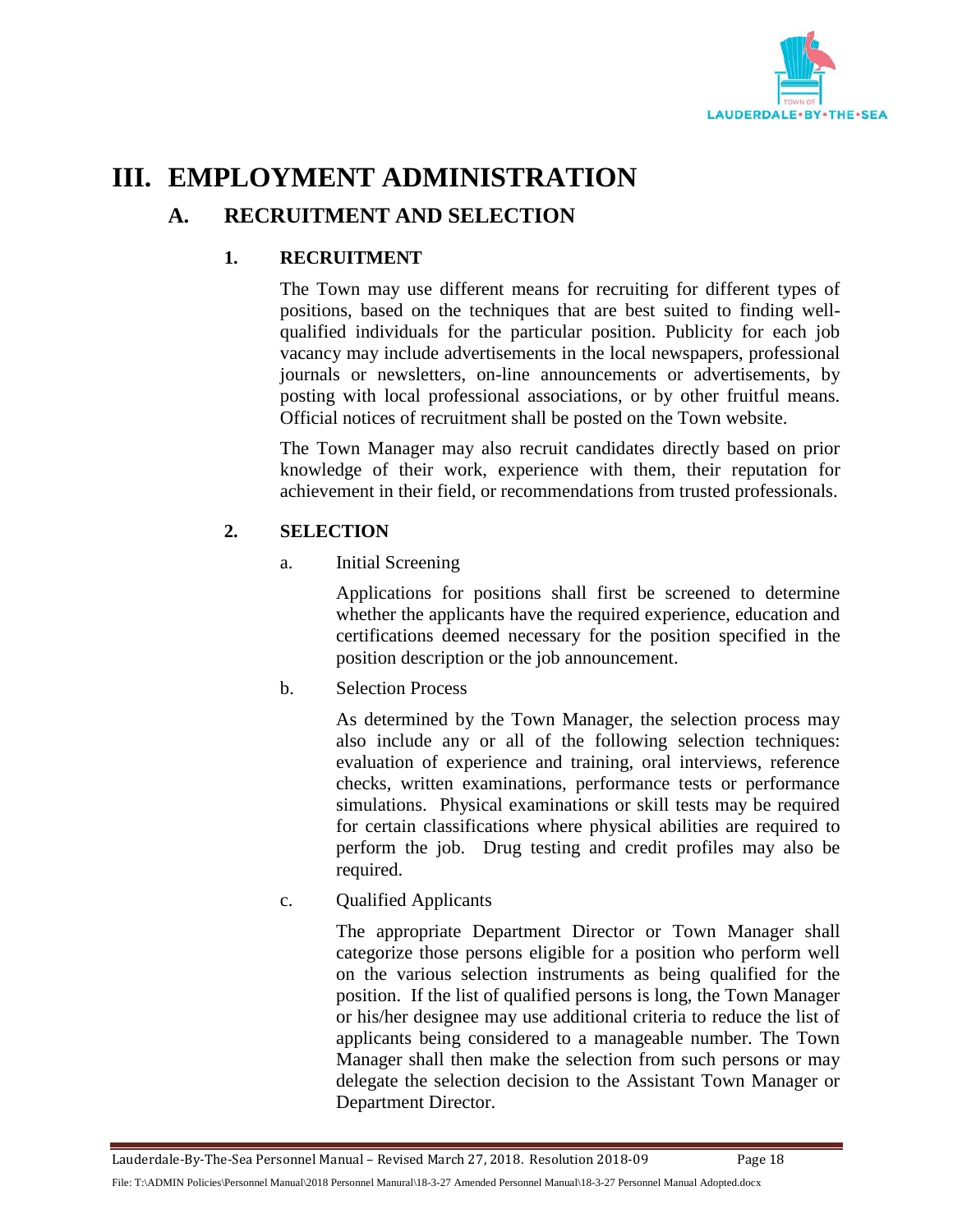

For positions that involve manual labor, the hiring Department Director will create the list of qualified candidates based on interviews, background checks, review of driving record if appropriate for the position, and performance on any skills tests deemed appropriate. The Department Director will make recommendations to the Town Manager on hiring individuals from that list.

The Town Manager shall decide how long eligibility lists of qualified candidates are considered current.

d. Appointment

Only the Town Manager, or the Assistant Town Manager if delegated such authority in writing by the Town Manager, has the authority to appoint an individual to a job with the Town. In the event a candidate who received an offer of employment does not follow through on directions, provide required documentation, or does not report to work on the date directed, the job offer may be withdrawn at the discretion of the Town Manager.

e. Veteran's Preference

For eligible positions, the Town will give preference in hiring, promotional opportunities and layoff retention to eligible military veterans in accordance with Section 295.07, Florida Statutes. If the selection process is based on a numerically based formula, veteran eligible employees who passed the initial screening shall receive an augmented score. If the selection process is not based on a numerical based formula, a preference shall be given in accordance with law.

Employees must submit current documentation substantiating Veterans' Preference status to receive a preference. A DD-214 or comparable document which serves as a certificate of release or discharge claim must be furnished. If an employee wishes to be appeal any decision, he/she may file a complaint with the Florida Department of Veterans' Affairs, 9500 Bay Pines Blvd., Room 214, St. Petersburg, Florida 33708 within 60 calendar days after receiving notice of the decision.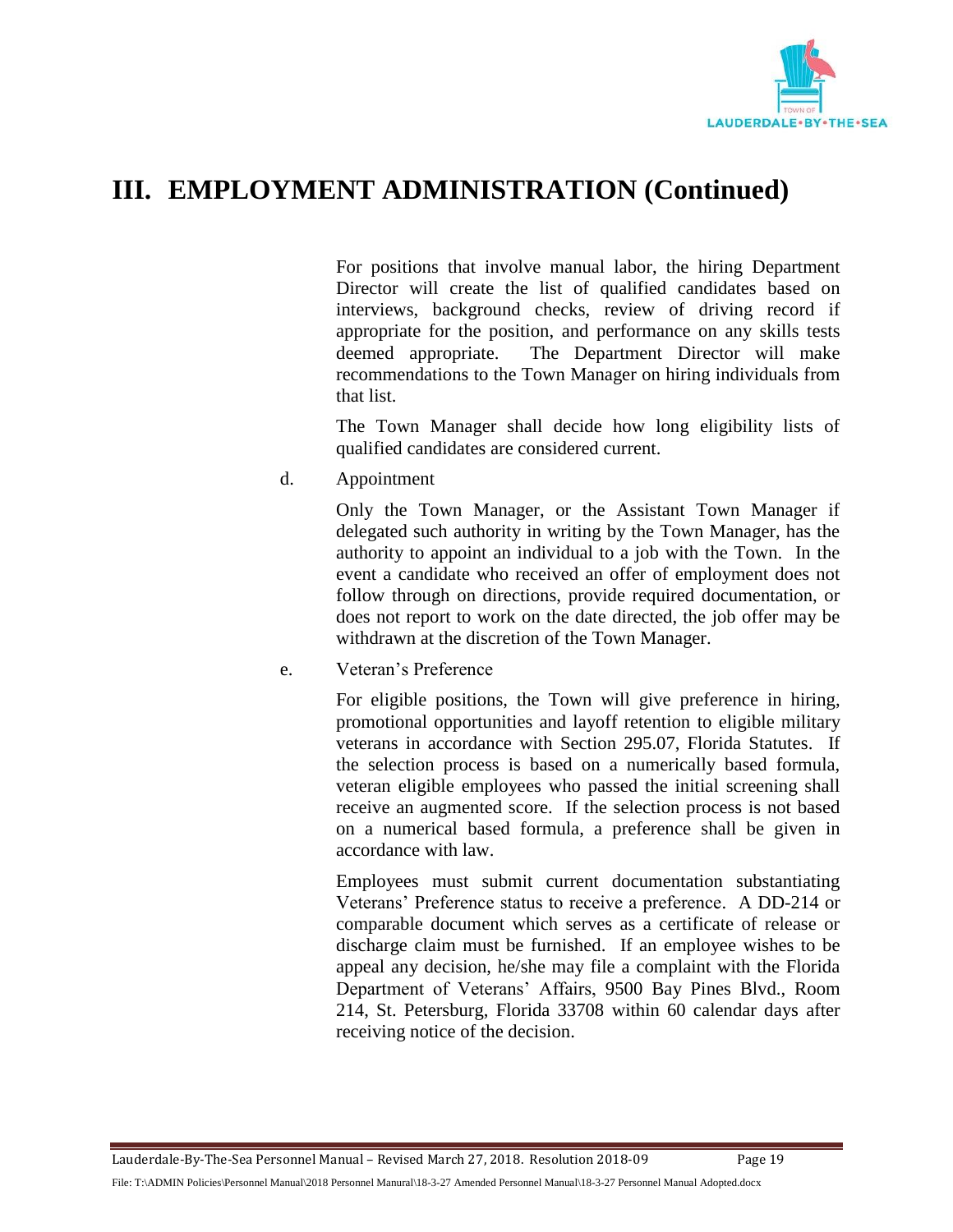

#### f. Authorized Workers

The Town endeavors to employ only United States citizens and aliens who are authorized to work in the United States, but will not unlawfully discriminate on the basis of national origin or citizenship.

In compliance with the Immigration Reform and Control Act of 1986 (IRCA), new employees, as a condition of employment, shall complete a Verification Form I-9 and current documentation proving identity and employment eligibility.

Employees or applicants with questions may contact the Town Manager's office. Questions or complaints regarding compliance with immigration law may be raised without retaliation.

#### <span id="page-22-0"></span>**B. PROMOTIONS**

It is the policy of the Town of Lauderdale-By-The-Sea to employ the most qualified individual available for any given position. Promotion from within the Town organization is a desirable practice in that positions can be filled with individuals who are already knowledgeable about the operations of the Town and have proven themselves to be good and reliable performers. When an individual has performed in an outstanding manner and meets the eligibility criteria (including academic or license requirements) for a vacant position, the Town Manager may choose to post the vacancy to be filled by promotional applicants; however, the Town Manager is not obligated to do so unless required by law. A promotional preference shall be accorded to veteran preference eligible employees.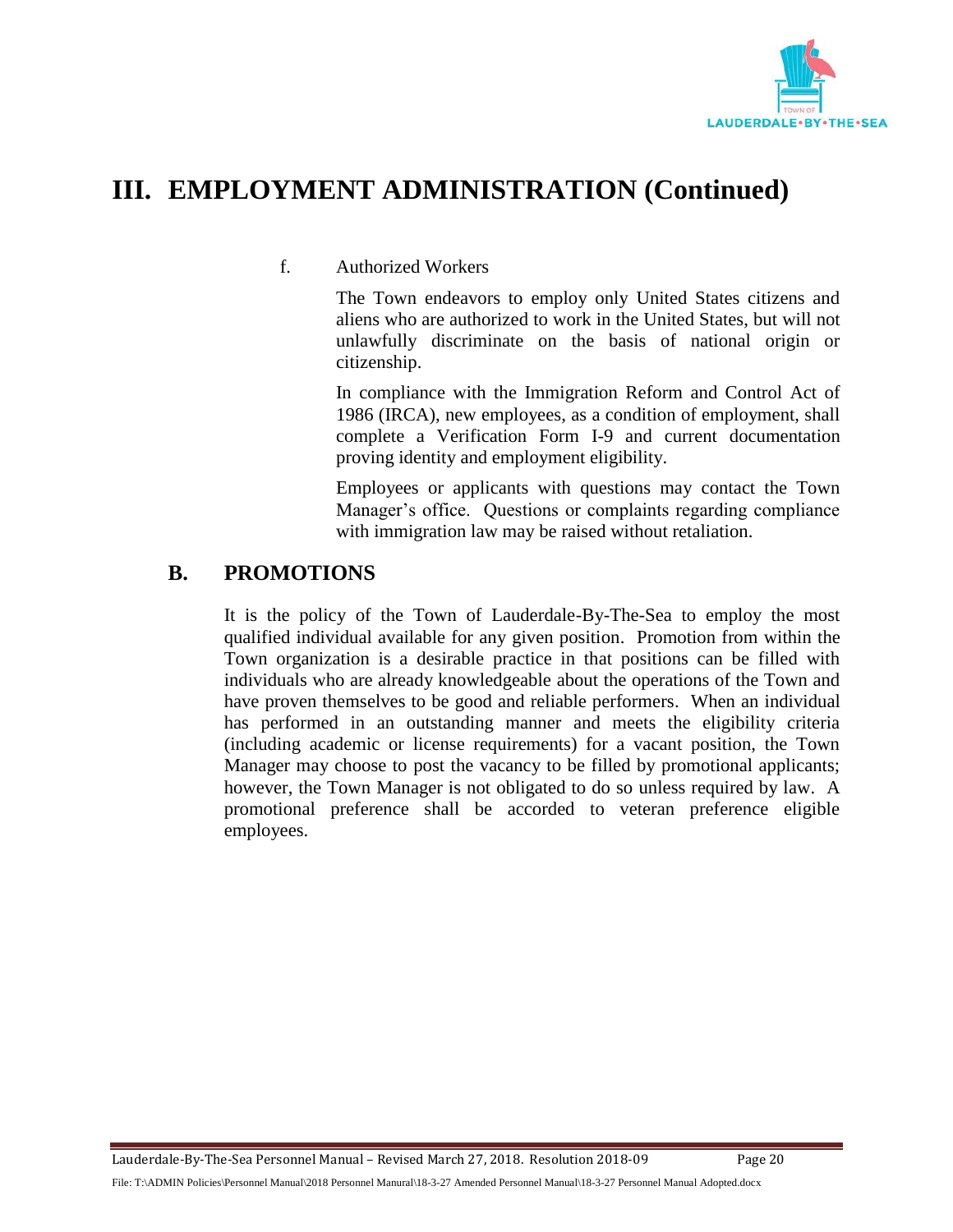

### <span id="page-23-0"></span>**C. PROBATIONARY PERIOD**

During the first year of employment with Lauderdale-By-The-Sea, both the Town and the employee have an opportunity to evaluate whether the employment relationship should continue. During this period, the employee's supervisor will observe job performance, attendance, adaptability, abilities, and the employee's overall commitment to the job. At various stages during the probationary period, the supervisor or Department Director may evaluate the employee's performance and provide feedback on how the employee is progressing in the job, performing work, adapting as a member of the work team, among other criteria. It is recommended that supervisors and Department Directors provide feedback to new employees on their performance, but nothing shall preclude the Town from terminating employment without cause within the probationary period or anytime thereafter.

An employee shall not be deemed to have completed their probationary period without the written approval of the Town Manager. Completion of the probationary period does not confer any expectation of continued employment; continuation of employment depends on the needs of the Town and the performance and conduct of the employee*.*

The Town Manager may, in writing, shorten the probationary period for a highly experienced or highly qualified appointee.

When an employee is promoted to a higher position, they shall serve a probationary period of six months in their new position. Unless the Town Manager specifically advises the promoted employee that they have failed to complete their promotional probationary period satisfactorily at the end of six months, or extends the probationary period in writing in order to give the employee additional time to master the skills of the new position, the employee shall be deemed to have been appointed to the position. If, during the probationary period or extended probationary period, it is determined that the employee cannot perform to satisfaction in the new position, the employee shall be placed back in the prior position *if* a vacancy in the prior position exists. If a vacancy does not exist in their prior position, the employee shall be appointed to another position for which they are eligible or considered laid off from employment and placed on a reemployment list for that prior position and shall have first right to appointment to that position for a period of one year.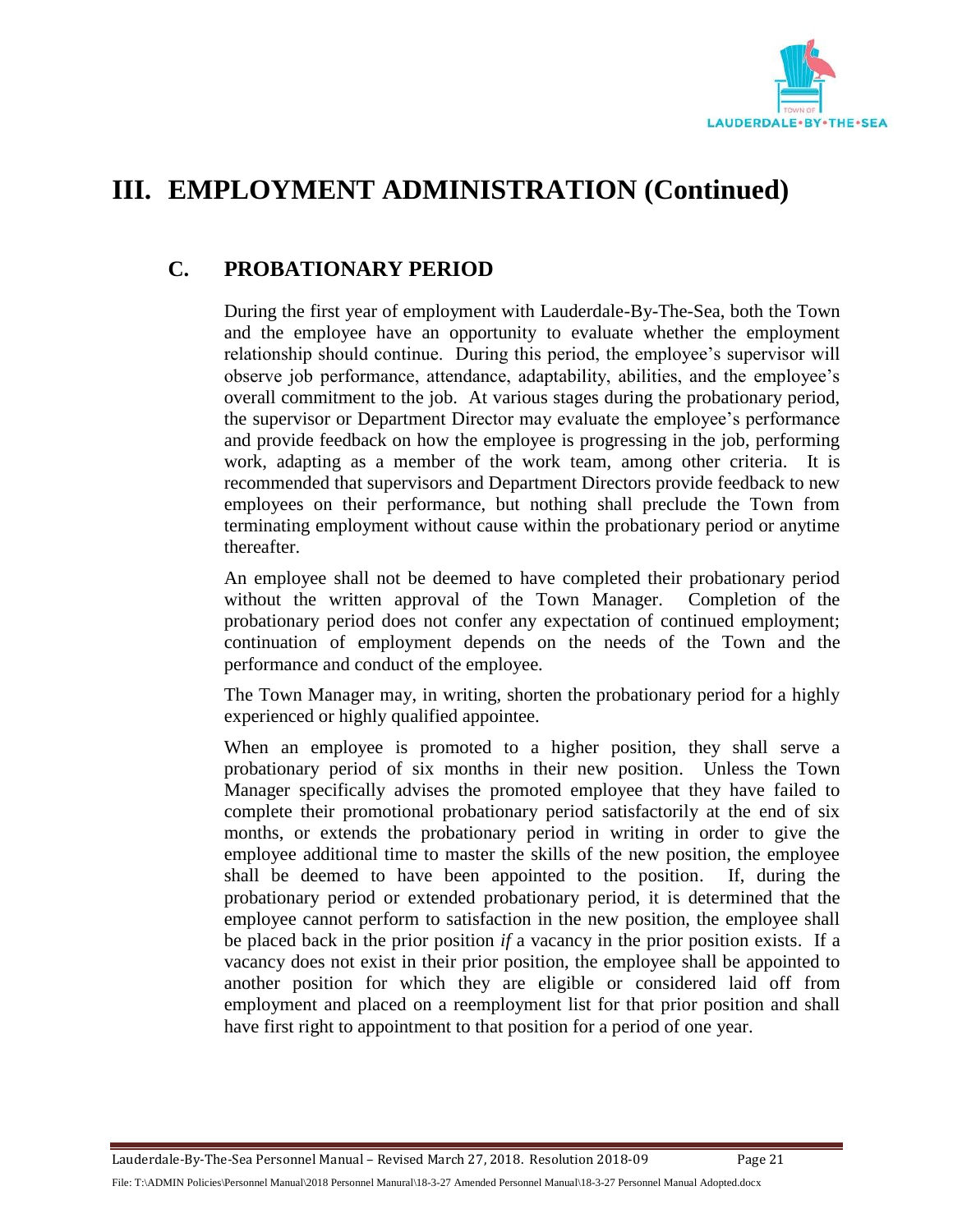

### <span id="page-24-0"></span>**D. REQUIRED LICENSES & CERTIFICATIONS**

If a position requires licensure or certification, the prospective employee must present documents proving such license or certification is currently active prior to appointment. If the prospective employee is not licensed but has applied for licensure, evidence of this application must be provided. If an employee is hired, conditional on receiving certain licenses or certifications within a prescribed time frame, failure to satisfy the license or certificate requirements is a basis for terminating employment at any time.

An employee who is hired upon condition of having, or obtaining within a prescribed period of time, certain licenses or certification but does not maintain those licenses or certification is subject to termination from employment.

The Town may require an employee to obtain licenses or certifications or pass certain skills tests as a condition of continued employment. This can occur when technology is upgraded; the requirements of the job demand a higher level of technical skill or performance or laws change that require such certification of skill. In such cases, the Town will, to the best of its ability and within its financial constraints, provide the employee with training—or the opportunity to attend training—to acquire those skills. If, despite the efforts of the Town and the employee, the employee is unable to attain the required skills levels or license or certifications, that employee will forfeit their current position. In such cases, the Town will place the individual in any vacant position for which they are qualified to perform and, if the salary range for that position is lower than their current salary range, it shall be considered an involuntary demotion.

### <span id="page-24-1"></span>**E. ANNIVERSARY DATE**

The original hire date will serve as the anniversary of each employee, unless changed by promotion or appointment to a different classification. A promotion date or reclassification date shall serve as the new anniversary for the employee if there is an increase in the employee's salary.

### <span id="page-24-2"></span>**F. RESIGNATION FROM EMPLOYMENT**

#### **1. RESIGNATION IN GOOD STANDING**

Employees are required to provide at least two (2) weeks written notice of resignation from employment in order to be determined to have resigned in good standing, unless the Town waives these requirements for sufficient reason.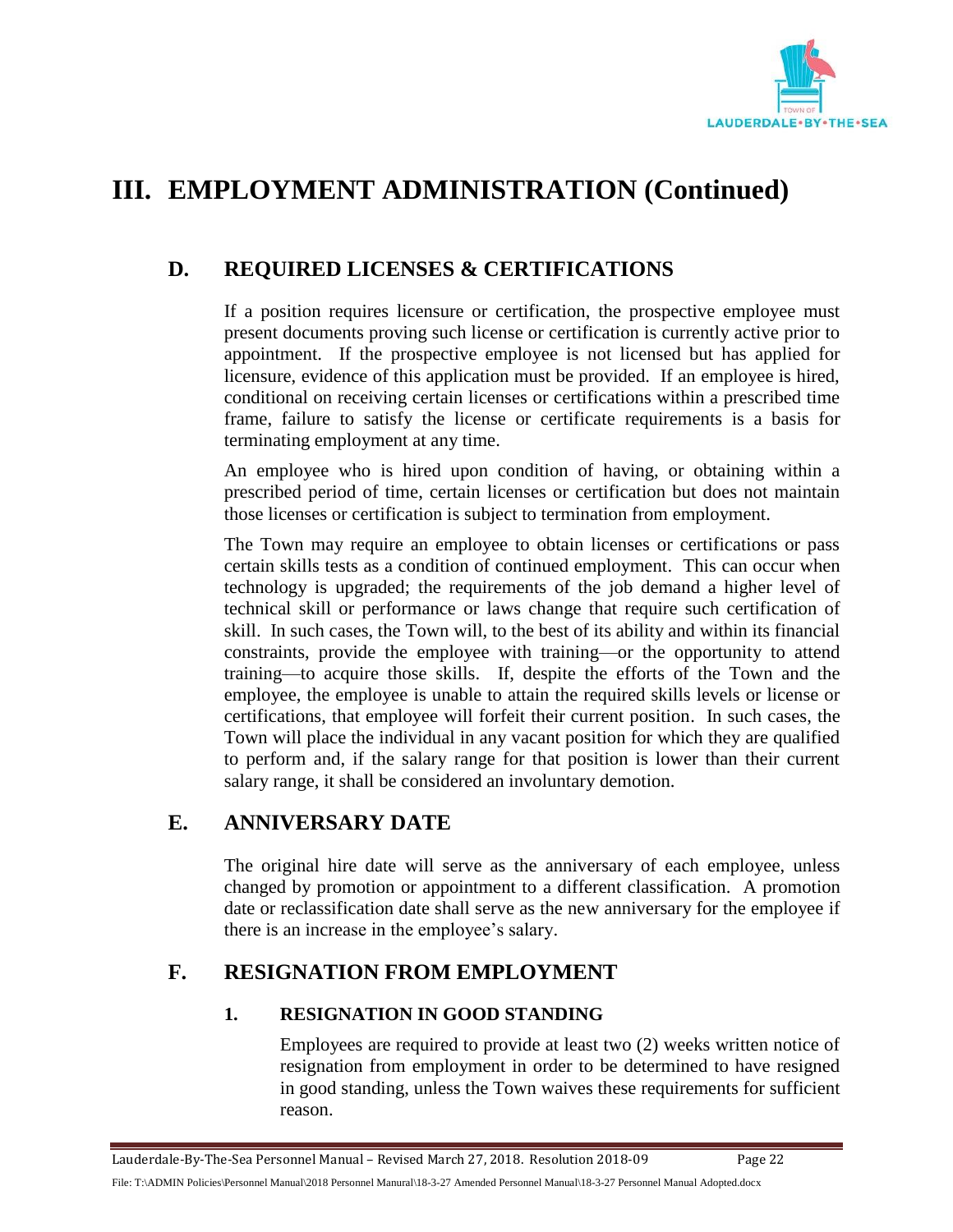

Employees who terminate their employment shall make arrangements to return any Town property, keys and access passwords in their possession. All Town property shall be returned in good condition to the employee's immediate supervisor. The Town reserves the right to pursue former employees civilly or criminally for unreturned property. The Town will deduct from the final paycheck the amount of any outstanding bills or other indebtedness to Lauderdale-By-The-Sea to the full extent permitted by law. Expense reimbursements may also be included in the indebtedness. The employee's share of health insurance costs based on date of separation will be calculated at this time.

Final paychecks are not issued before the next regular payday. Upon resignation or discharge, employees may have their final paycheck forwarded by mail.

#### **2. RESIGNATION NOT IN GOOD STANDING**

Employees who do not give at least two weeks' written notice of resignation for reasons other than death or severe disability, provided a shorter length has not been agreed-to, shall be considered to have resigned not in good standing. Employees who resign without the authorization of the Town Manager in order to avoid pending termination for cause are also considered to have resigned not in good standing. Employees who resign not in good standing will not be compensated for accumulated annual (vacation) leave or any portion of their accumulated sick leave.

### <span id="page-25-0"></span>**G. REINSTATEMENT**

If an employee voluntarily resigned in good standing or was laid off, and is rehired within twelve months of the date they left the Town's employ, their accrual rate for vacation shall be restored at the rate it was when they departed employment. Reinstatement may also be offered to employees who separated from service due to the inability to return from extended sick leave.

Former employees who are rehired will not be required to serve a probationary period if they return to the service of the Town to the same or similar position within one  $(1)$  year of their separation.

No forfeited leave or benefits will be restored to a rehired employee unless mandated by law or the Town pension plan.

Rehired employees may be reinstated at the same or lower pay rate, at the discretion of the Town Manager.

File: T:\ADMIN Policies\Personnel Manual\2018 Personnel Manural\18-3-27 Amended Personnel Manual\18-3-27 Personnel Manual Adopted.docx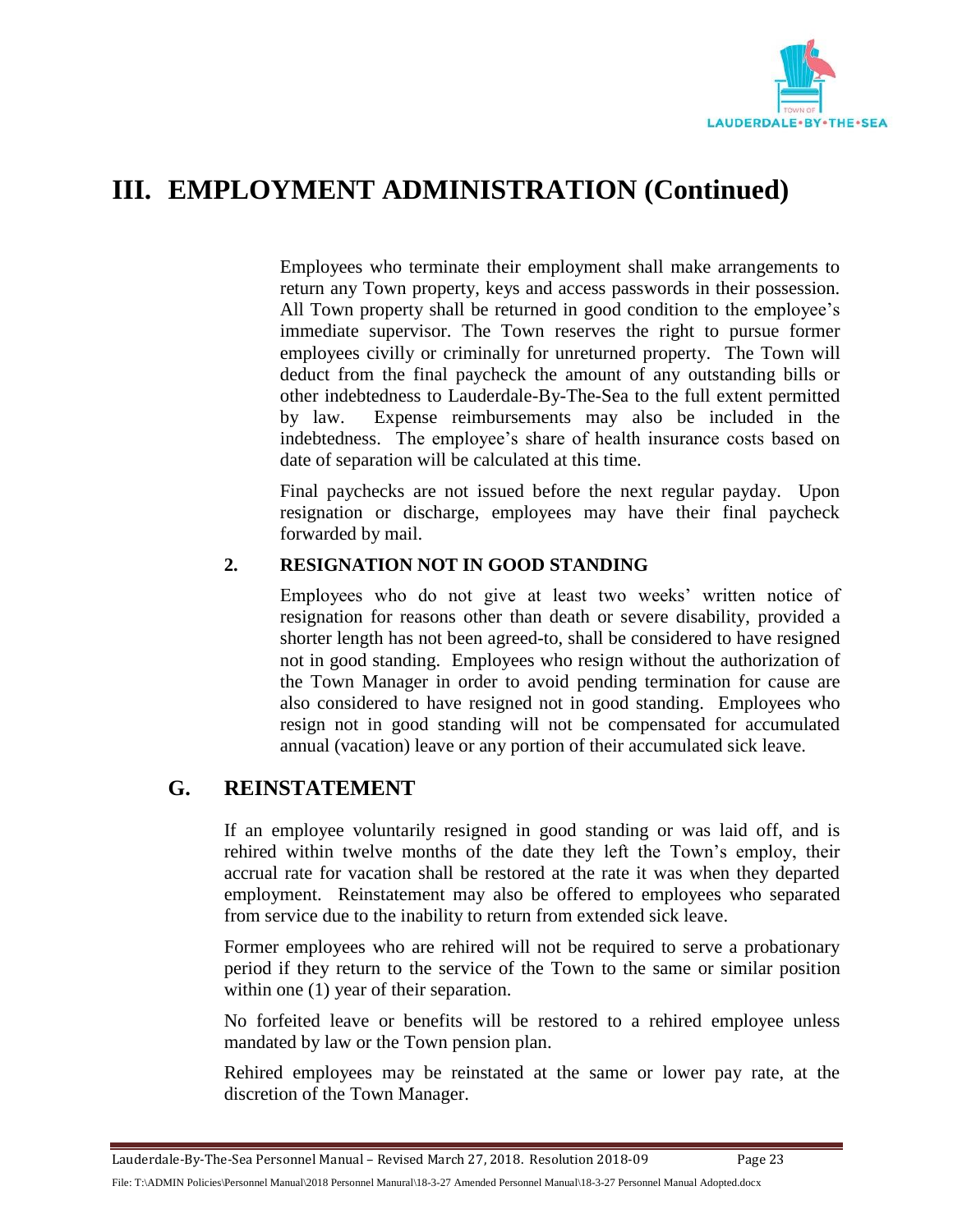

# <span id="page-26-1"></span><span id="page-26-0"></span>**IV. PERFORMANCE APPRAISALS**

### **A. PERFORMANCE APPRAISAL PROCEDURES**

The purpose of periodic evaluation of employee performance is to measure as objectively as possible both the quality and quantity of an employee's work and other such factors, and to serve as feedback to the employee concerning his/her performance strengths and weaknesses. Performance evaluation reports will normally be completed annually for each employee.

Special performance reports may be required as called for in other sections of this Manual (i.e., probationary period, annual performance, a special performance evaluation). All performance evaluations will be submitted to the Town Manager for review and concurrence before they are considered finalized.

A performance appraisal does not assure a promotion, a pay increase, a lump sum payment or continued employment.

The supervisor or Department Director shall discuss each performance appraisal report with the employee being evaluated. The Department Director shall furnish the employee an official copy of the employee performance evaluation form. The employee may record any comments he/she may have, including statements of disagreement with the evaluation. Such statements will become a permanent part of the evaluation.

All employees are asked to sign their Performance appraisals indicating that he/she has seen the report. The employee's signature does not necessarily indicate that he/she agrees or disagrees with its contents. If the employee does not sign the performance appraisal within one week of receipt, the employee shall be deemed to have accepted the performance appraisal and their failure to sign the report noted.

An employee who has successfully completed their probationary period may request a reconsideration of the performance appraisal rating to the Department Director or to the Town Manager if the Department Director prepared the performance appraisal. That request for reconsideration must be made in writing within one work week of receipt of the written performance appraisal for signature from the supervisor. Department Directors and the Assistant Town Manager have no such rights of reconsideration.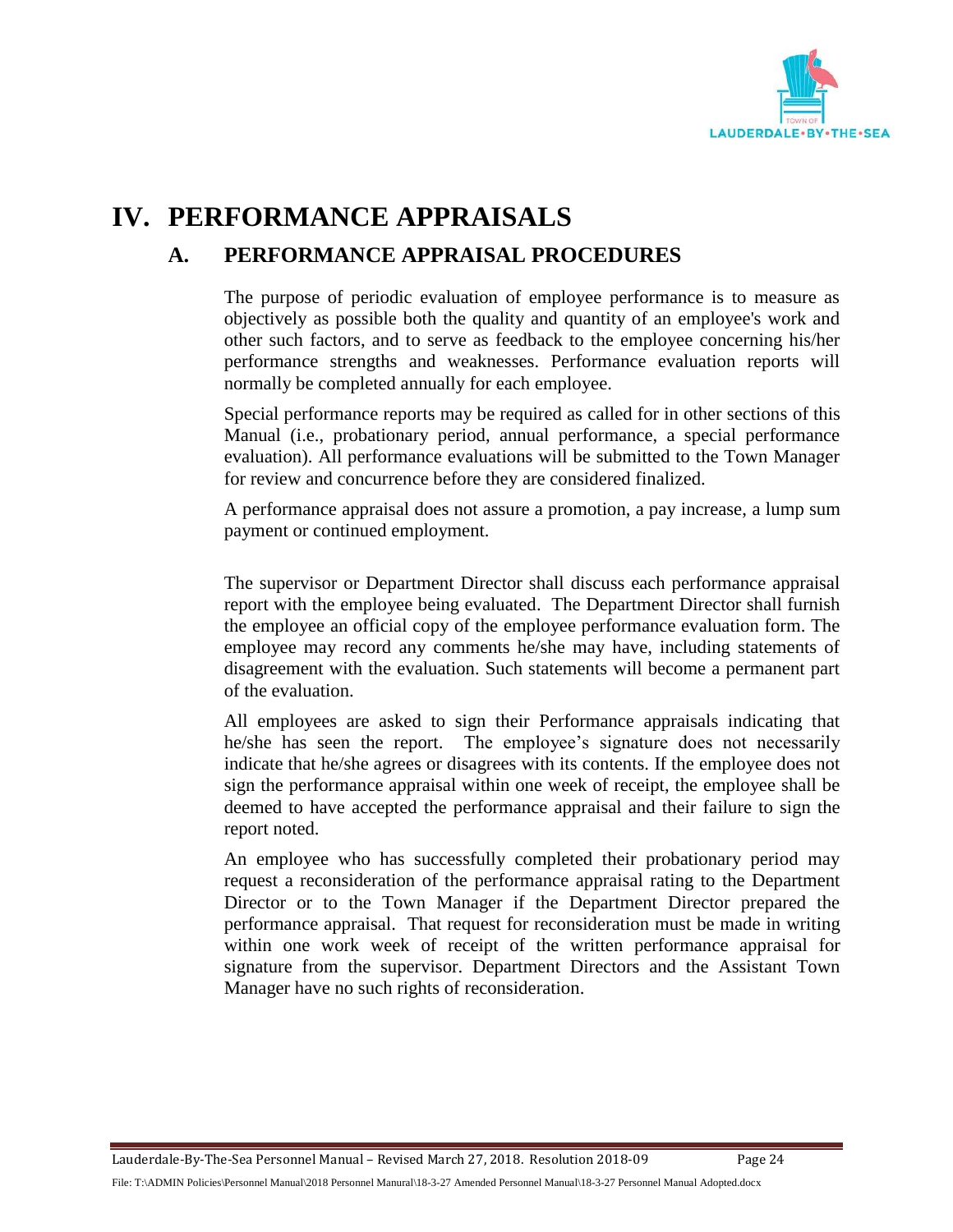

# **IV. PERFORMANCE APPRAISALS (Continued)**

### <span id="page-27-0"></span>**B. TYPES OF PERFORMANCE APPRAISALS**

#### **1. PROBATIONARY PERIOD**

Performance appraisals to provide a new employee feedback on their progress in their job will normally be completed at the end of the sixth month of employment and at the end of eleven months of employment. The performance appraisal at the end of the eleventh month of employment will be a major determining factor in whether the probationary employee is retained as an employee or is terminated. This evaluation shall be submitted to the Town Manager so that a decision can be made whether or not to retain the employee.

#### **2. ANNUAL PERFORMANCE APPRAISAL**

It shall be the responsibility of the appropriate Department Director to ensure that an annual performance evaluation is prepared for each employee in his or her department and reviewed with the employee in a timely manner. Department Directors are responsible for completing the appraisal forms on a timely basis and returning them to the Town Manager at least two weeks prior to the due date of the appraisal.

#### **3. SPECIAL PERFORMANCE APPRAISALS**

Any employee who receives an unsatisfactory annual performance appraisal will have a special performance appraisal completed at the end of 90 days after the date of the unsatisfactory appraisal, unless earlier action is warranted. At any time when an employee's performance has changed significantly from that of the previous reporting period, a Department Director may prepare a special performance appraisal.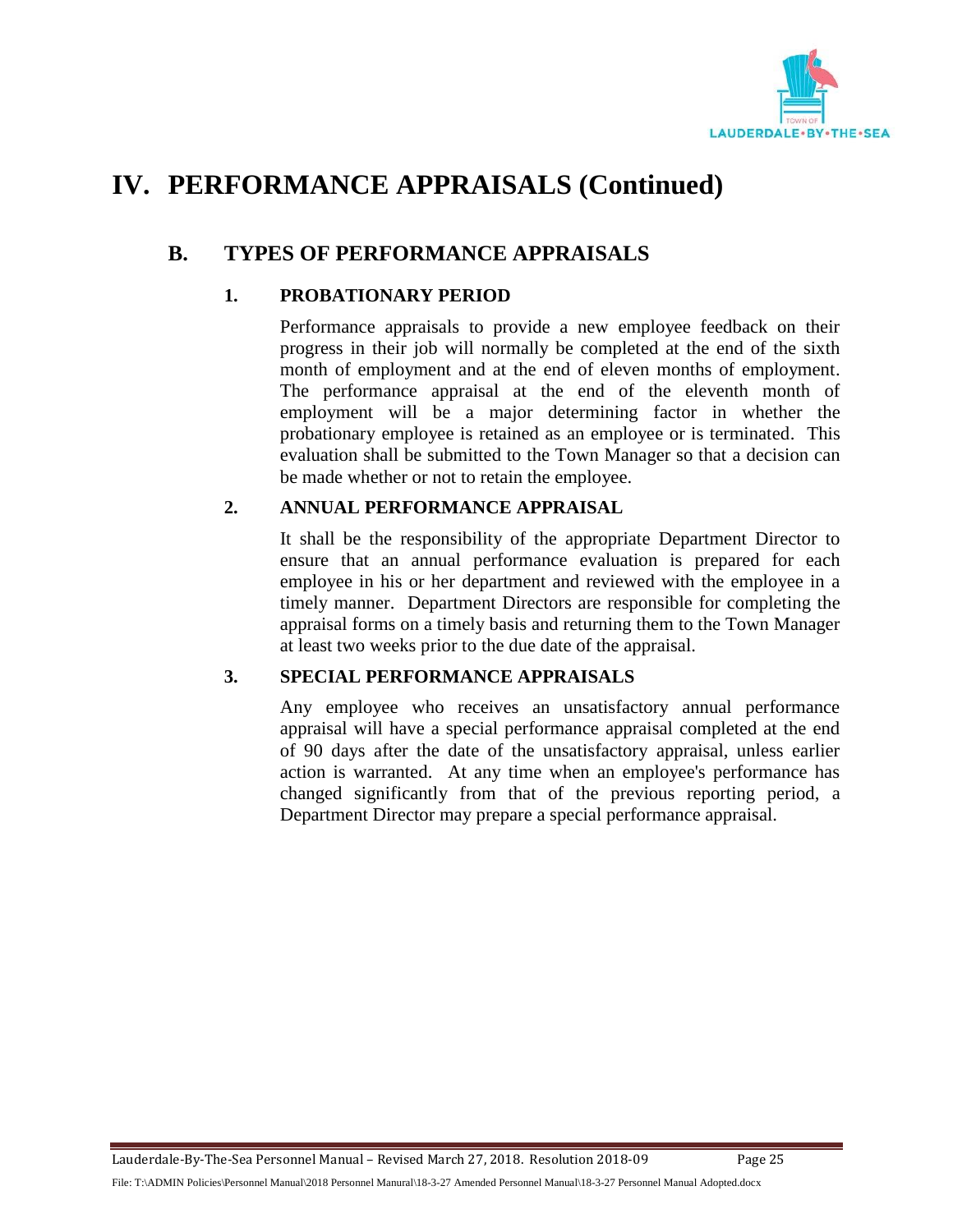

# <span id="page-28-0"></span>V. **DISCIPLINARY ACTION**

It shall be the duty of each employee to maintain high standards of conduct, cooperation, efficiency, and economy in their work for the Town. Whenever work habits, attitude, production, or personal conduct of any employee falls below an acceptable standard, supervisors should point out the deficiencies at the time they are observed. Corrections and suggestions should be presented in a constructive and helpful manner in an effort to elicit the cooperation and goodwill of the employee. Supervisors shall assist employees in gaining capability through on-the-job training as required.

Only the Town Manager has the authority to implement discipline that results in a loss of pay. A Department Director or the Assistant Town Manager may implement discipline that does not affect salary.

#### INTENT

The purpose of these personnel policies is not intended to restrict the rights of anyone, but to secure satisfactory performance, behavior and order.

The severity of disciplinary action should be related to the gravity of the offense, the employee's record of disciplinary action, the level of responsibility of the employee's position, and Town practice in similar cases. Disciplinary action should be for good cause, be consistent with other actions taken by the Town, and be fair and equitable.

The severity of the infraction and the level of the employee's stature in the organization will impact the level of discipline warranted. Dismissal from employment can occur at any time if the infraction is of a grievous nature.

#### TYPES OF DISCIPLINE

- Written Reprimand
- Suspension without pay (In lieu of serving the suspension period or to reduce the period, an employee may request to forfeiture up to forty (40) hours of accrued vacation leave or compensatory time. This requires approval by the Town Manager.)
- Demotion
- Dismissal/Discharge

### <span id="page-28-1"></span>**A. GROUNDS FOR DISCIPLINARY ACTION**

The Town may establish reasonable policies and rules for the conduct of its business. The following may be considered grounds for disciplinary action based on the gravity of the offense. The Town, however, is not restricted from taking disciplinary action on other grounds, including violations of any provision of this Manual.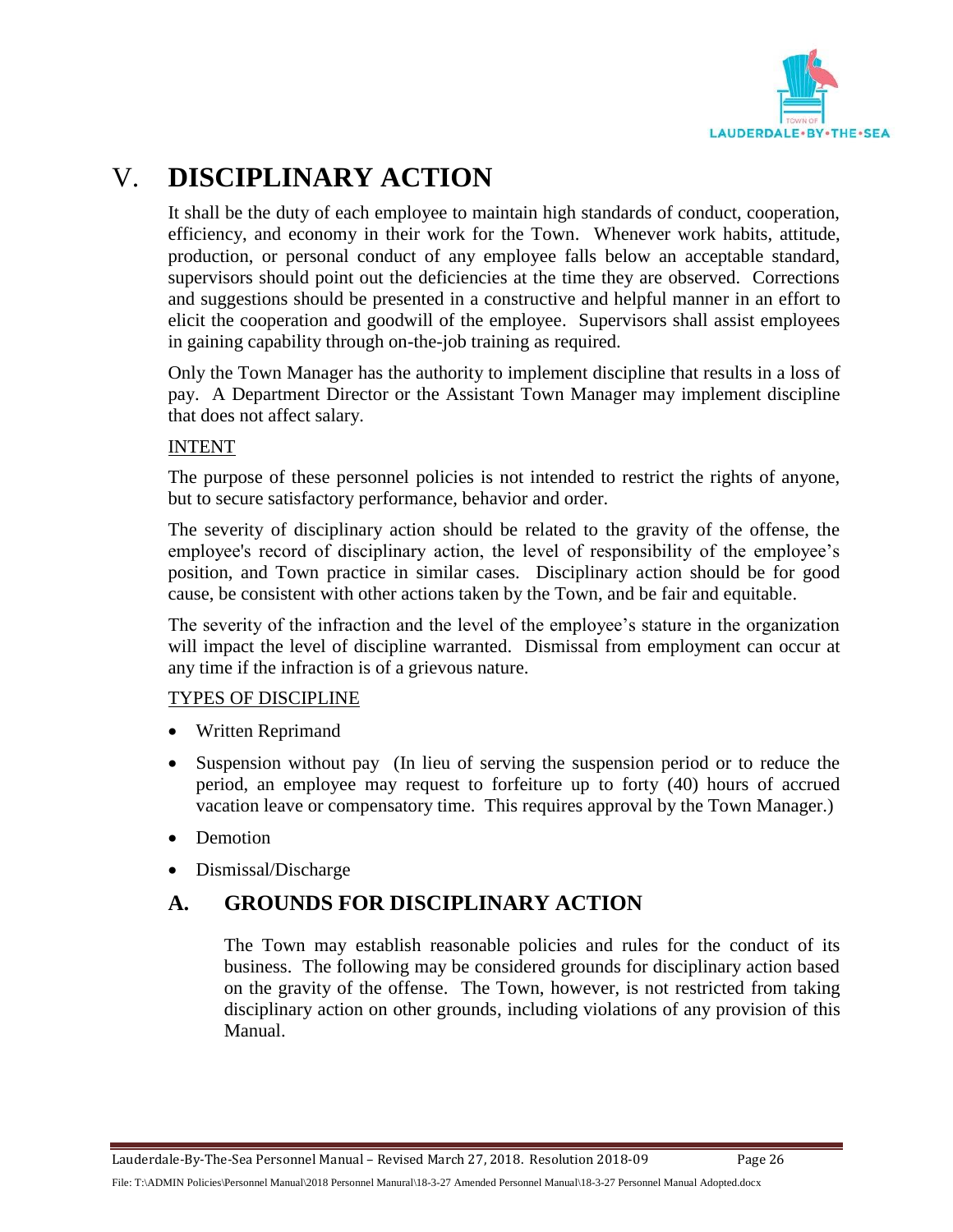

#### **1. ABSENCE WITHOUT LEAVE**

An employee is considered absent without leave when they have not reported an absence from work to their supervisor or Department Director prior to the start of the work day. An employee who has been absent without leave for a period of three consecutive days shall be deemed to have abandoned their job and shall be terminated from employment. Dismissal can be reversed only with the approval of the Town Manager based on extenuating circumstances where it is established the employee could not have contacted his or her supervisor as required.

#### **2. QUITTING WORK**

Employees may not waste time, loiter, or leave their assigned work area during working hours without permission.

#### **3. ABUSE OF SICK LEAVE, ABSENTEEISM AND TARDINESS**

Employees may be disciplined when a pattern of tardiness and absenteeism becomes apparent.

Sick leave abuse includes but is not limited to the following:

- **a.** When an employee's absences are considered excessive (i.e. frequently out on sick leave).
- **b.** When a pattern of sick leave use can be demonstrated (e.g. employees who consistently call in sick on Monday or Friday, or utilize sick leave shortly after it is accrued.)
- **c.** When an employee has been absent three separate times in any 30 day period. These absences need not be in full day increments. An incident of sick leave regardless of duration is considered one absence.
- **d.** A pattern of frequent absences (e.g., one day each month)
- **e.** Sick leave usage following management denial for use of annual leave.

#### **4. CONFLICT OF INTEREST**

#### **5. CONVICTION OF A FELONY OR OTHER CRIME INVOLVING MORAL TURPITUDE.**

#### **6. DAMAGE OR DESTRUCTION OF TOWN PROPERTY**

Deliberate or careless damage to the Town's property, or loss of Town property due to neglect, inattention, or carelessness.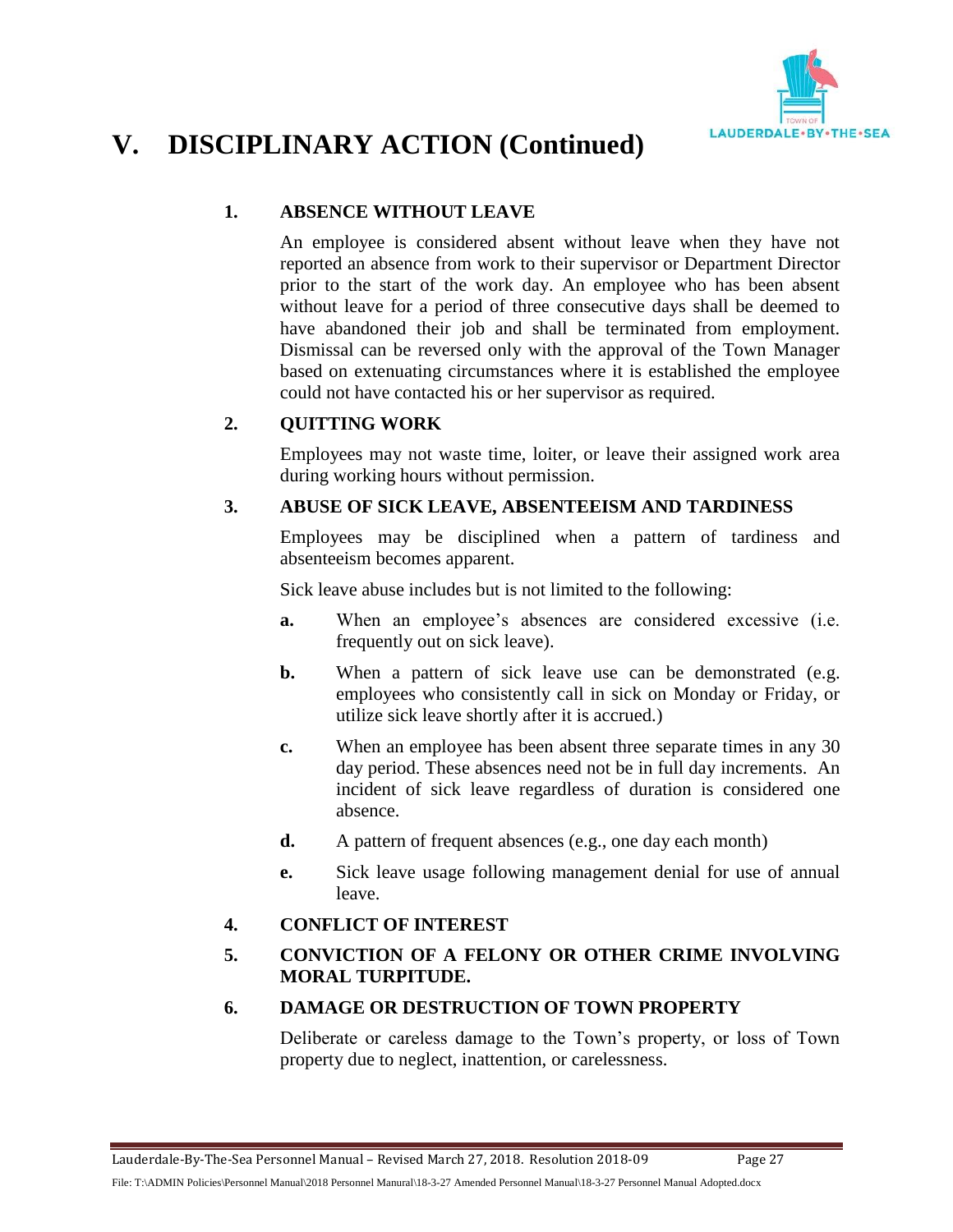

#### **7. DISCOURTESY**

Employees are expected to be courteous, polite and friendly both to residents, customers and fellow employees. No one should be disrespectful, use profanity, raise their voice in anger, or engage in any activity which injures the image or reputation of the Town.

#### **8. FIGHTING, THREATS, AND WEAPONS**

The Town will not tolerate fighting; threatening words or conduct, or acts of violence in the workplace. Weapons are strictly prohibited on Town property to the extent allowable within state or federal laws.

#### **9. FRAUD, DISHONESTY AND FALSE STATEMENTS**

Falsification of any application, medical history record, invoice, paperwork, time record, or any other document.

If a significant fact is misrepresented on an employee's employment application and the Town only discovers that misrepresentation after the employee has been employed, it shall be the Town's policy to withdraw the employee's original appointment to the position and the employee shall be considered terminated with cause.

#### **10. HARASSMENT OR DISCRIMINATION**

See Town's Harassment and Discrimination policy in Section II of these policies.

#### **11. INSUBORDINATION**

Failure or refusal to carry out the lawful instructions or directives of supervisors and managers constitutes insubordination. Insubordination also includes:

- **a.** Disrespect, publicly displayed at a work site, toward a supervisor or the Town
- **b.** Threatening, coercing, interfering or intimidating supervision

#### **12. MISAPPROPRIATION, DESTRUCTION, THEFT, OR CONVERSION OF TOWN OR OTHERS' PROPERTY**

Misuse, use without authorization of equipment, or theft of vehicles, tools, supplies or other property of the Town or other employees.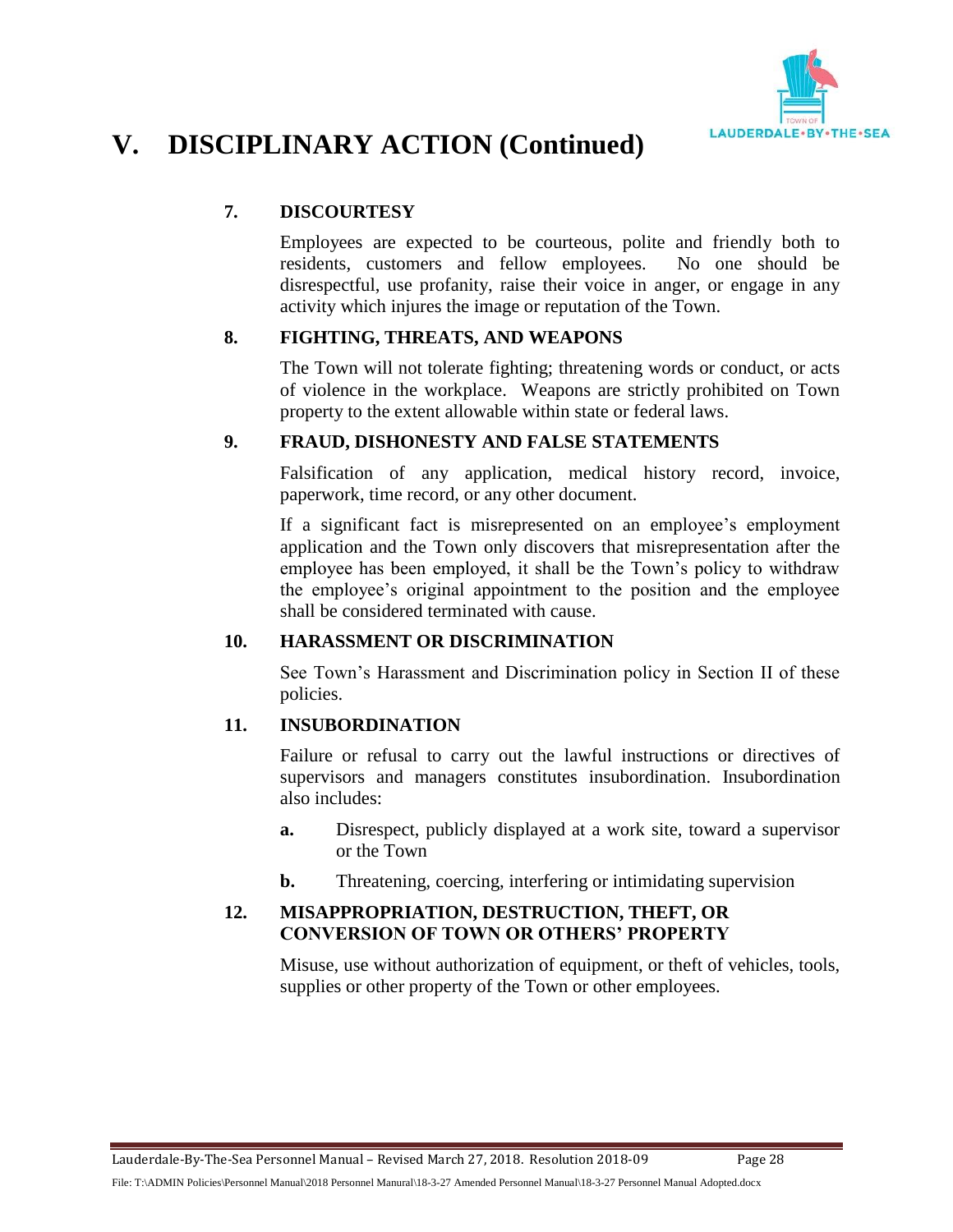

#### **13. UNSATISFACTORY PERFORMANCE**

Employees are expected to make every effort to learn the requirements of his or her job and to perform that job at a satisfactory level. Any employee who fails to maintain a satisfactory level of performance is subject to termination. Poor performance includes, but is not limited to failure to complete assignments in a quality fashion, failure to complete assignments within prescribed time periods, and insufficient productivity.

#### **14. SOLICITATION/DISTRIBUTION**

Solicitation by an employee of another employee during the working time of either employee for any reason is strictly prohibited. Distribution of advertising materials, handbills or other literature is prohibited in all working areas at all times. Solicitation and distribution by non-employees is prohibited on Town premises at all times.

#### **15. SUBSTANCE ABUSE**

Introduction, possession, or use of liquor/illegal drugs on Town property or in while operating Town equipment, or working under the influence of liquor/illegal drugs.

#### **16. UNSAFE ACTIONS**

Employees are expected to exercise good judgment and common sense in day-to-day work. Horseplay and practical jokes can cause accidents and injuries and therefore are not permitted. Employees who have or cause preventable accidents are subject to disciplinary action.

#### **17. ATTENDING TO PERSONAL MATTERS DURING WORK TIME**

Personal calls and texting during work hours are restricted to a few brief calls or texts per day to make appointments, confirm the status of a child's location, or deal with a personal emergency or unusual circumstance. No texting is allowed when driving a Town vehicle and the use of a cell phone should be severely limited when driving.

#### **18. THEFT**

The Town does not tolerate theft in any form and reserves the right to inspect all lockers, desks, tool boxes, purses, briefcases, packages, vehicles and any other personal property which is brought onto Town property.

Accepting payment for time not worked as a result of pursuing personal activities shall also be considered theft.

#### **19. UNLAWFUL ACTIVITY**

No employee may engage in any unlawful activity either on or off the job.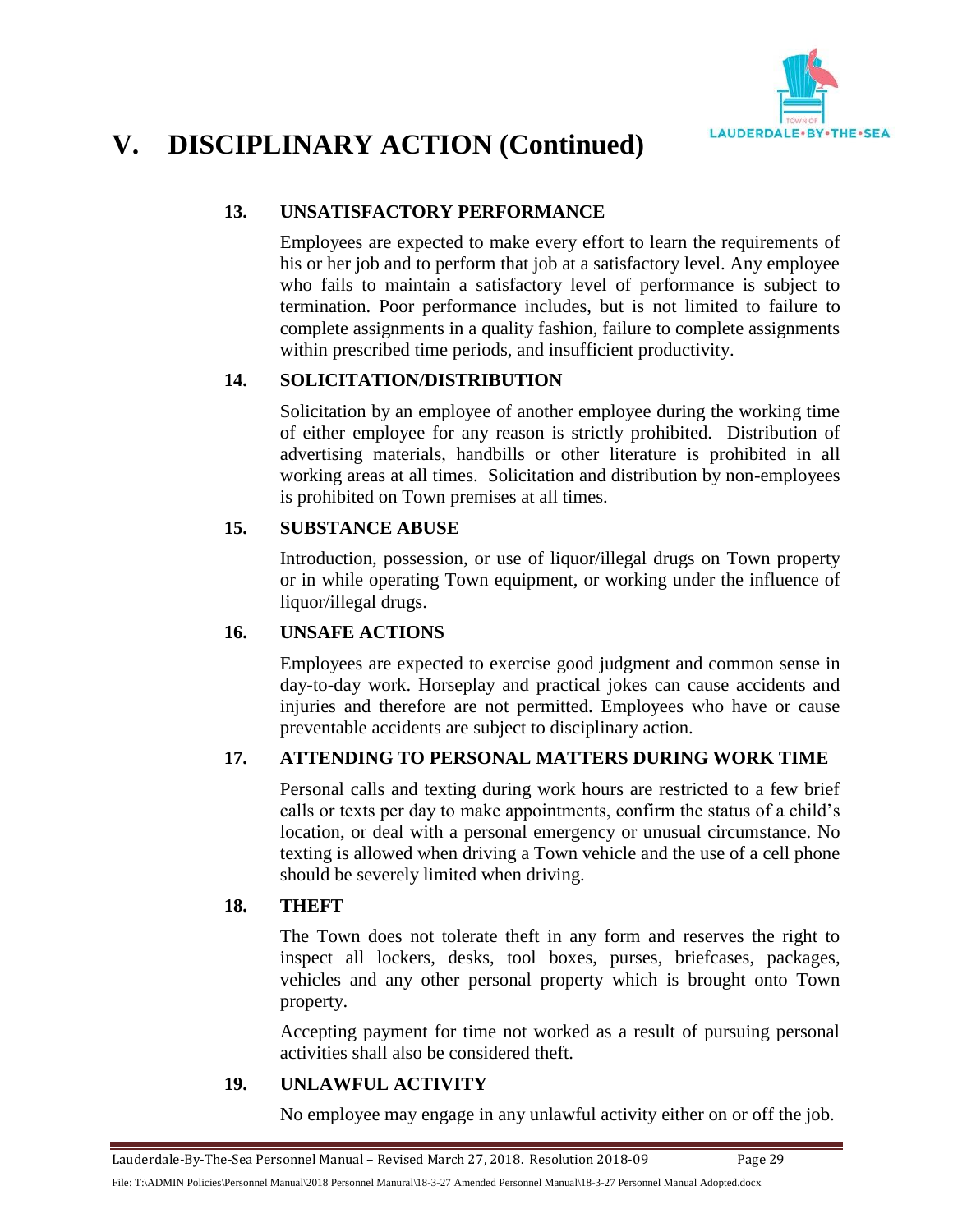

#### **20. FAILURE TO PROPERLY REPORT ACCIDENTS OR PERSONAL INJURIES WHILE ON THE JOB.**

**21. REPEATED CONVICTIONS DURING EMPLOYMENT ON MISDEMEANOR OR TRAFFIC CITATIONS IF THE EMPLOYEE IS REQUIRED TO DRIVE A TOWN VEHICLE IN THE PERFORMANCE OF THEIR DUTIES.**

#### **22. ACTS OF MISCONDUCT**

No employee may engage in any conduct on or off duty that will reflect an unacceptable public image on the Town of Lauderdale-By-The-Sea**.**

#### **23. MAKING IMPROPER STATEMENTS**

No employee may make or publish false, vicious, or malicious statements concerning any Town resident, employee, supervisor, the Town or its operations.

#### **24. REFUSAL TO PARTICIPATE IN AN INVESTIGATION OF MISCONDUCT OR LYING TO A SUPERVISOR.**

#### **25. ACCEPTING GIFTS AND GRATUITIES**

Before an employee accepts a gift, the employee has several things to consider because state law and Town regulations apply. In general, gifts of any value are discouraged.

Employees are prohibited from accepting meals, gifts or gratuities that are intended for their personal use with a value of greater than \$20 from a Town vendor, a vendor seeking to do business with the Town, or a business located in the Town.

No gift may occur on a recurring basis (recurring is defined as three or more times per year).

No employee shall solicit a gift.

No employee shall accept anything of value, based upon any understanding or belief by the giver that it would influence the carrying out of the employee's duties.

If an employee is invited to grand opening or similar event, he or she may accept food and beverages provided that attendees are also invited to that event and given the same food and drink. If there is a cost to attend the event, the employee must pay the cost of the ticket.

Discounts that are offered to all Town employees may be accepted, provided the discount is not based on preferred treatment of the vendor by employees and is not otherwise offered to convey a financial benefit in violation of ethics laws.

File: T:\ADMIN Policies\Personnel Manual\2018 Personnel Manural\18-3-27 Amended Personnel Manual\18-3-27 Personnel Manual Adopted.docx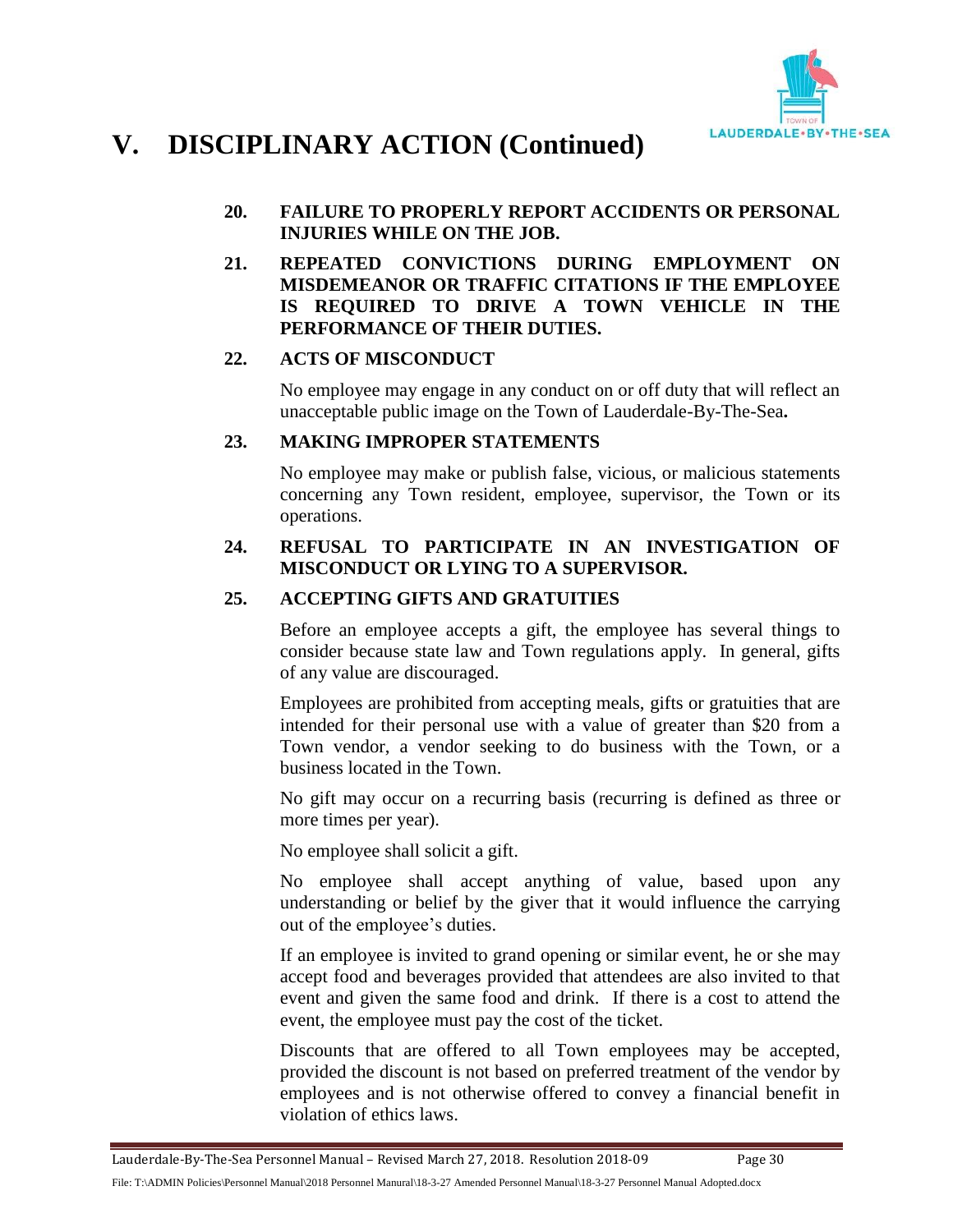

#### **26. IMPROPER USE OF TOWN VEHICLES**

The use of Town-owned vehicles or equipment for personal use or private business is strictly prohibited. Vehicles will be used for official business only and must be operated within the limits of the law. Operators will be held responsible for fines and for damages resulting from their own negligence.

In order to promote safety and minimize liability, the following activities are prohibited while operating a Town vehicle or any vehicle during the performance of Town business:

- Sending or reading text messages, instant messages, emails.
- Accessing the Internet
- Using or accessing any telephone applications or "Apps"
- Taking pictures or making video recordings

The foregoing list is not meant to be exhaustive, but is a mere representation of popular cellphone functions that are prohibited by the Town while employees are operating a Town vehicle. The use of a cellphone for voice calls is permitted, provided the employee is using hands-free technology with voice-activated dialing features, the conditions are such that it can be done safely and the call is brief. Otherwise, employees must pull over and park the vehicle in order to make or receive a phone call.

#### **27. INTERFERING WITH TOWN OPERATIONS**

Employees may not curtail, restrict production, or interfere with work in or about the Town's work areas, including but not limited to, instigating, leading or participating in any walk-out, strike, sit-down, stand-in, slowdown, or refusal to return to work at the scheduled time for the scheduled shift.

Violation of any of these rules may lead to disciplinary action, up to and including immediate termination from employment. Obviously, this list is not all inclusive and there may be other circumstances for which employees may be disciplined or terminated from employment.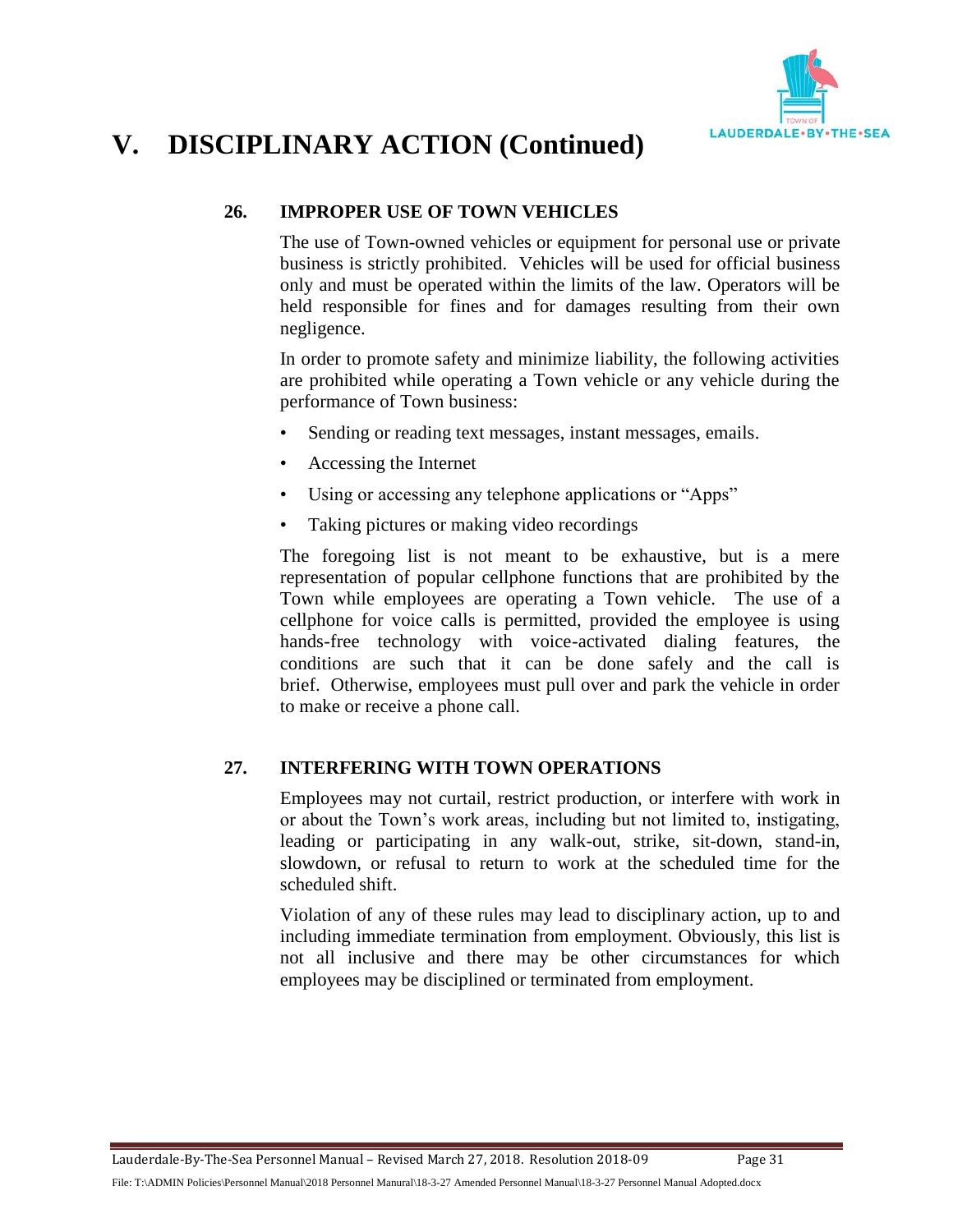

# <span id="page-34-1"></span><span id="page-34-0"></span>**VI. BENEFITS**

### **A. CATEGORIES OF PERSONNEL FOR BENEFIT ELIGIBILITY**

#### **1. FULL-TIME EMPLOYEE**

An individual is considered a full-time employee if he/she regularly works 80 hours during a two-week pay period. Full-time employees are eligible to participate in employee benefits as set forth in the various benefit policies.

### **2. PART-TIME EMPLOYEE (WITH BENEFITS)**

An individual is considered a part-time employee if he/she regularly works less than 80 hours but no less than 48 hours during a two week pay period. Part-Time Employees are eligible to participate in employee benefit programs as provided in this Manual on a pro-rata or cost basis based on the number of hours regularly worked.

#### **3. PART-TIME EMPLOYEE (WITHOUT BENEFITS)**

Part-time employees that regularly work less than 48 hours during a two week pay period are not eligible to participate in the Town's employee benefit programs unless required by law.

#### **4. TEMPORARY EMPLOYEE**

The Town may hire temporary employees from time to time. Temporary employees may work up to 40 hours per week depending on their assigned schedule. Such employees will receive only those benefits specifically set forth in their respective employment offer letters from the Town Manager.

### <span id="page-34-2"></span>**B. AUTHORIZED LEAVE**

### **1. ATTENDANCE RECORDS**

An attendance record shall be maintained for each employee by the individual who functions as payroll administrator. This record shall reflect all absences including sick leave, vacations, holidays, jury leave, military leave, and absences with or without pay. These records shall be made available to the employee for inspection upon request.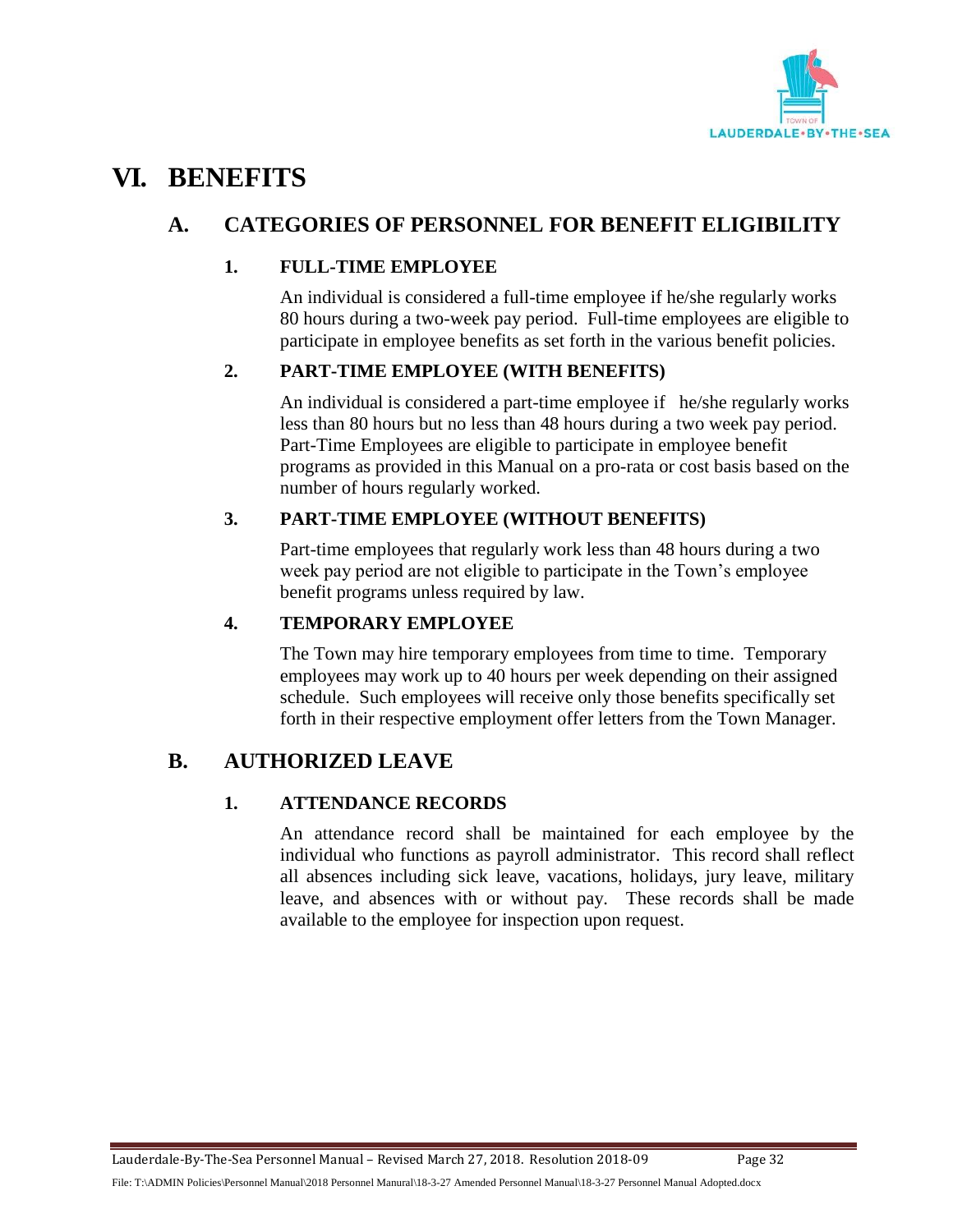

# **VI. BENEFITS (Continued)**

#### **2. ANNUAL VACATION LEAVE**

#### **a. Annual Vacation Leave Accruals for Full-Time Employees**

| <b>Years of full-time service</b> | Leave days earned per year |
|-----------------------------------|----------------------------|
| Less than 5                       | 10                         |
| At least 5 but less than 13       | 15                         |
| 13 or more                        |                            |

A prorated share of the annual leave shall be accrued by the employee every pay period.

The Town Manager has the authority to give exempt personnel who regularly work long hours up to five (5) additional days of vacation each calendar year. However, such time cannot be granted if it causes the employee to surpass the maximum accumulated vacation leave.

#### **b. Annual Vacation Leave Accruals for Part-Time Employees**

Vacation leave will accrue to part-time employees on a prorated basis each pay period. Example: A part-time employee who has worked for the Town for less than 5 years and averages 60 hours per pay period will earn 75% ( $60/80 = 75$ %) of the vacation leave that would be earned by a full-time employees (i.e., 10 days x 75%  $= 7.5$  days per year).

Part-time employees that regularly work less than 48 hours during a two-week pay period are not eligible for vacation leave, but may be granted leave without pay for the purposes of vacation if their requests do not inhibit Town operations or programs.

#### **c. Accrual of Vacation Leave While Not in Pay Status**

Employees shall not accrue vacation leave for any month in which they are not in pay status for at least one-half of the work days of the month. In "pay status" means the employee is at work or on paid leave (administrative, holiday, sick, or vacation).

Employees on no pay status due to eligible military leave will be exempt from the accrual stoppage.

#### **d. Maximum Vacation Leave Accrual**

Employees may carry forward up to 120 hours of annual leave from one calendar year into the next calendar year. Accumulated leave in excess of 120 hours shall be used by the end of the pay period that includes December 31 of each calendar year or it will be forfeited.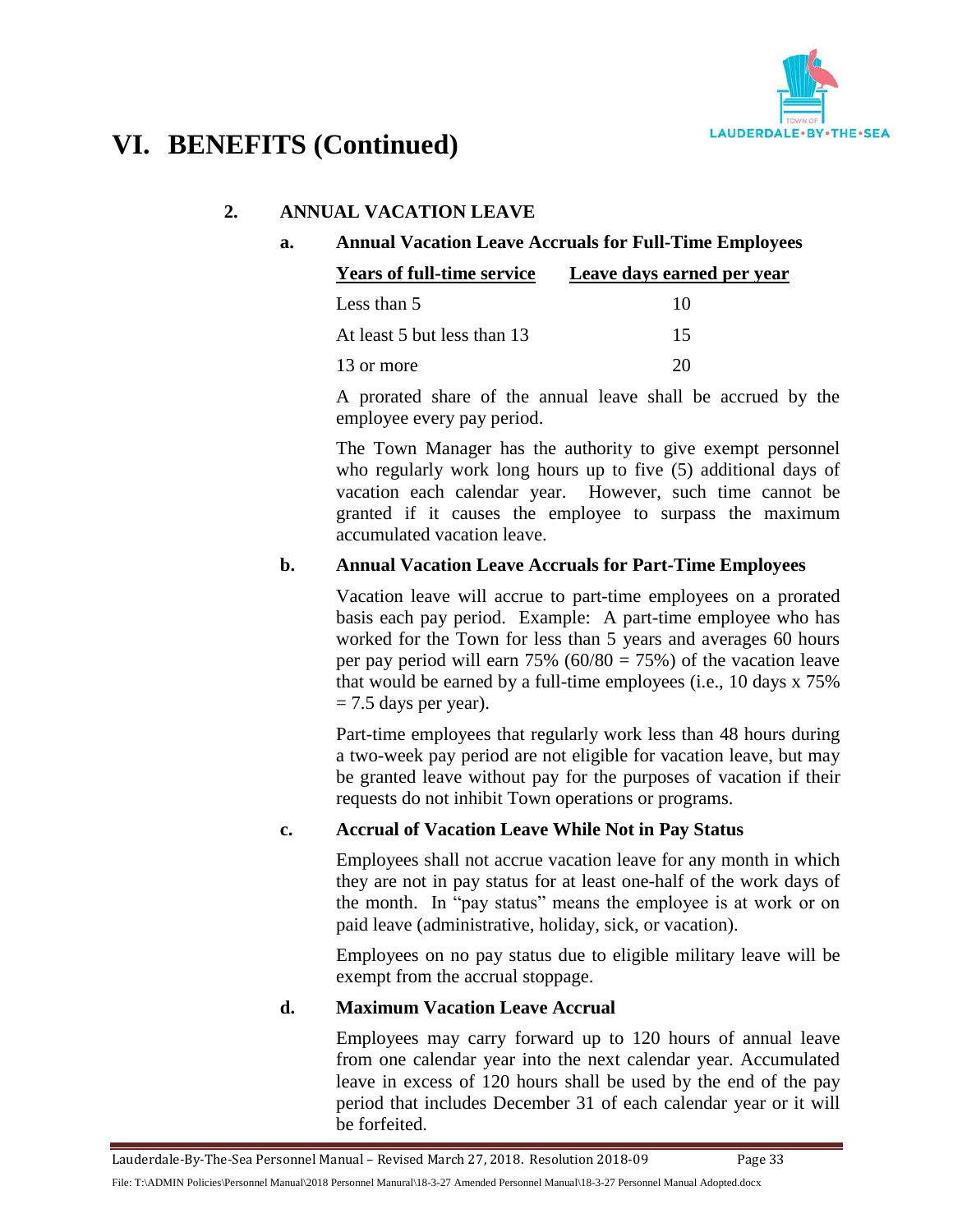

### **e. Use of Vacation Leave**

Each employee shall take at least 5 days of paid vacation per year if he/she accrues that much vacation leave.

At the request of the employee, absence on account of sickness, injury, or disability in excess of accrued leave authorized for such purposes may be charged against the employee's annual vacation leave allowance at the discretion of the Department Director.

Whenever possible, employees shall request vacation leave of more than a few days' duration at least a month before the desired leave dates. The Department Director will try to accommodate such requests, but shall take into consideration the Town's and Employee's anticipated workload during the time requested, hurricane season and the vacation leave requests of other Employees.

The Department Director will respond to vacation leave requests at the earliest practical date. Employees are cautioned not to make any financial commitments until after their leave request has been approved by their Department Director.

When a holiday occurs during the period of an employee's vacation leave, the employee's time records will reflect a holiday taken for that day, not vacation leave.

Except in the case of emergency, all requests for annual leave shall be subject to approval in advance by the employee's supervisor.

Each Department Director shall use whatever methods of compiling and scheduling leave requests that work best for the department as long as the methods are reasonable, fair, consistent, and not discriminatory. The Department Director shall not schedule annual leave in such a way that departmental operations are compromised.

### **f. Cancellation of Approved Vacation Leave**

In case of a disaster or serious damage and cleanup requirements in the Town after a storm or natural disaster, pre-approved vacation leave may be cancelled by the Department Director. In the event such cancellation results in documented financial penalties to the employee for vacation plans that were made after the vacation leave was approved, the Town may reimburse the employee for such charges.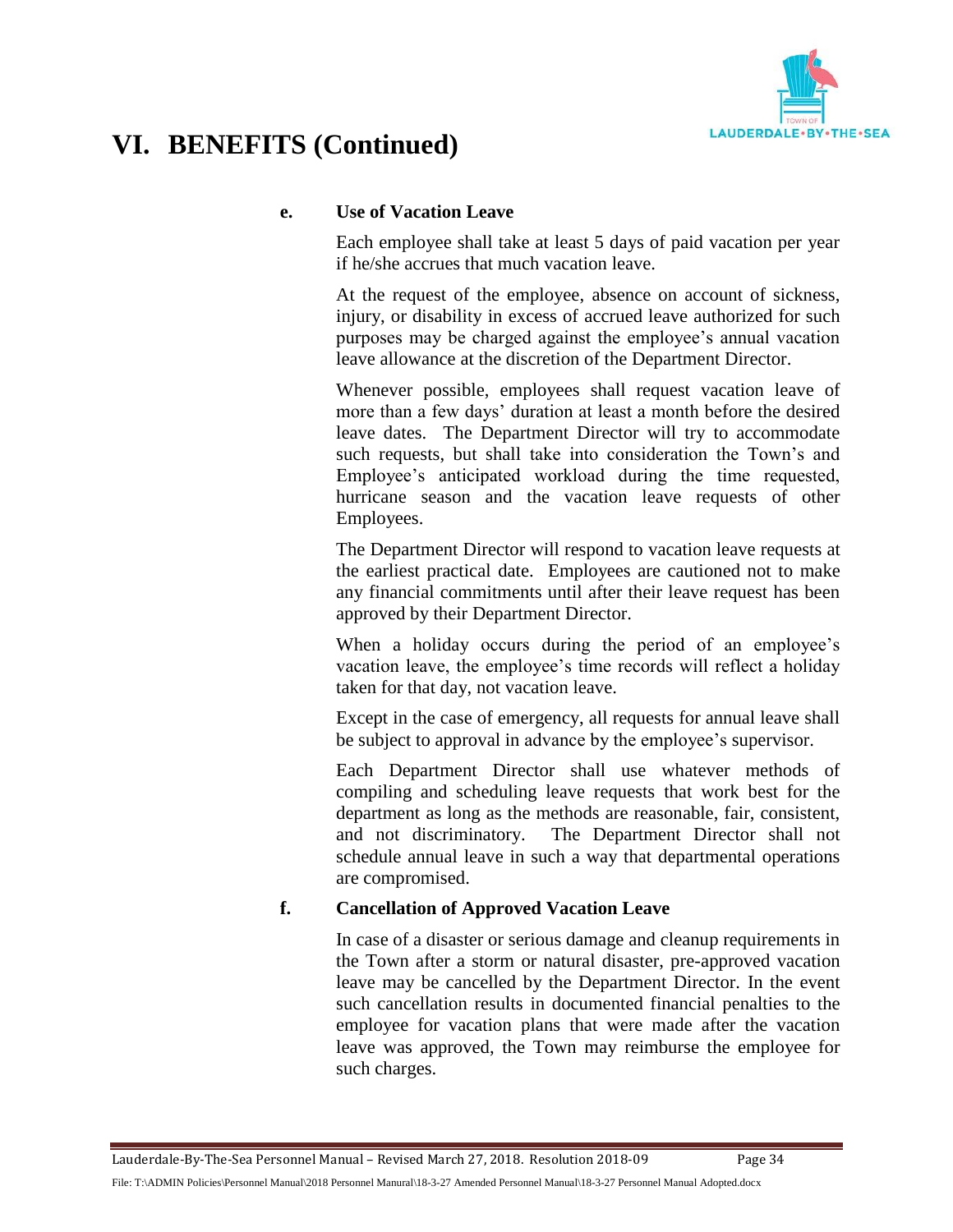

### **g. Payment for Accrued Vacation Leave**

An employee may cash in up to 50% of the normal vacation leave accrued each calendar year after meeting the minimum vacation use requirement provided that funds are available in his or her department's budget to cover the cost. Payment for cashed in vacation leave shall be paid at the base salary rate, excluding any incentive pay or payment for serving in an acting capacity or out of class capacity.

An employee who is separated from Town employment, for any reason except for cause or resignation not in good standing, shall receive payment for his or her accrued vacation leave at the time of his/her termination. Employees who are terminated for cause or resign not in good standing forfeit their accrued vacation time.

### **3. SICK LEAVE**

Lauderdale-By-The-Sea provides sick leave to its employees for bona fide personal illness, injury, legal quarantine, medical (including vision and dental) appointments, sickness or injury within one's immediate family, or the care of a newborn or adopted child. Employees claiming sick leave for other purposes shall be subject to disciplinary action.

### **a. Sick Leave Accrual Rate**

**Full-Time Employees** are eligible to accrue paid sick leave after three months of continuous employment. Full-Time Employees accrue sick leave at the rate of 3.7 hours per pay period (approximately 12 days per year) beginning the first payroll period after three months of continuous service.

Sick leave is available for use after it is accrued. Use of sick leave shall not be authorized until such time as it is accrued. When an employee is out of sick leave, he/she may use earned annual leave at the discretion of the Department Director.

**Maximum Accumulation.** Employees may accrue sick leave and carry it over from one year to the next, however, the maximum accumulation of sick leave for employees shall be sixty (60) working days.

### **Accrual of Sick Leave While Not in Pay Status**

An employee will only accrue sick leave during such time as he or she is in a paid status for at least three-fourths of the employee's regularly scheduled hours for that pay period.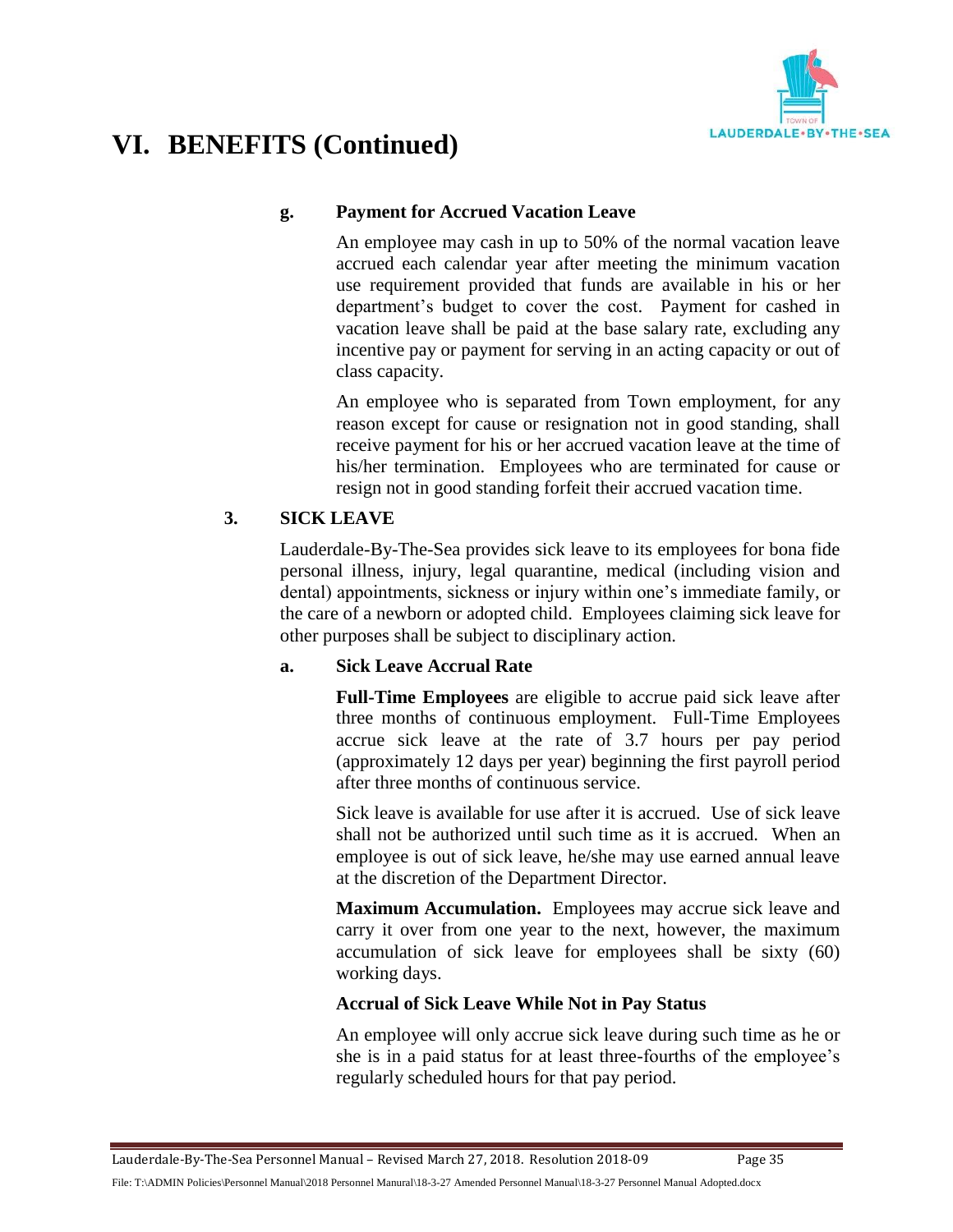

Employees on no pay status due to eligible military leave will continue to earn sick leave.

**Part-Time Employees** will accrue prorated sick leave based on average hours worked per pay period in the same manner as described for regular full-time employees.

#### **b. Use of Sick Leave**

Sick leave may be taken:

- 1. When an employee is unable to work due to personal illness or injury, or when the employee's presence may endanger the health of fellow workers;
- 2. For medical, optical, and dental appointments; and,
- 3. When there is an illness or accident involving an immediate family member that requires the employee to provide care. This policy shall not apply for more than five (5) days without the permission of the Town Manager.

The use of sick leave shall be approved by the Department Director, Assistant Town Manager, or Town Manager.

If sick leave, in combination with hours worked and other types of paid leave (including but not limited to pre-approved vacation time, holidays, personal days, bereavement leave, jury duty, and admin time), totals more than 40 hours during the work week, the amount of sick leave an employee uses shall be reduced to bring the total hours paid to the greater of 40 hours or the total of hours worked plus non-sick paid leave for the week. For example, if an employee is approved for 8 hours of sick leave on Monday and then works a total of 36 hours Tuesday through Friday; the employee would be allowed to utilize a total of 4 hours of sick time for the week and the payroll administrator is required to adjust the employee's sick time accordingly.

#### **c. Procedure for using sick leave**

In order to be eligible for sick leave with pay, an employee must advise the supervisor prior to the beginning of his or her scheduled work day. An employee who fails to so notify the supervisor shall not be paid for sick time taken prior to notification.

If the absence extends beyond three days, the employee shall keep the supervisor advised as to the employee's anticipated return. The employee may be required to submit a statement from the attending physician(s) as to the duration of the illness, if requested.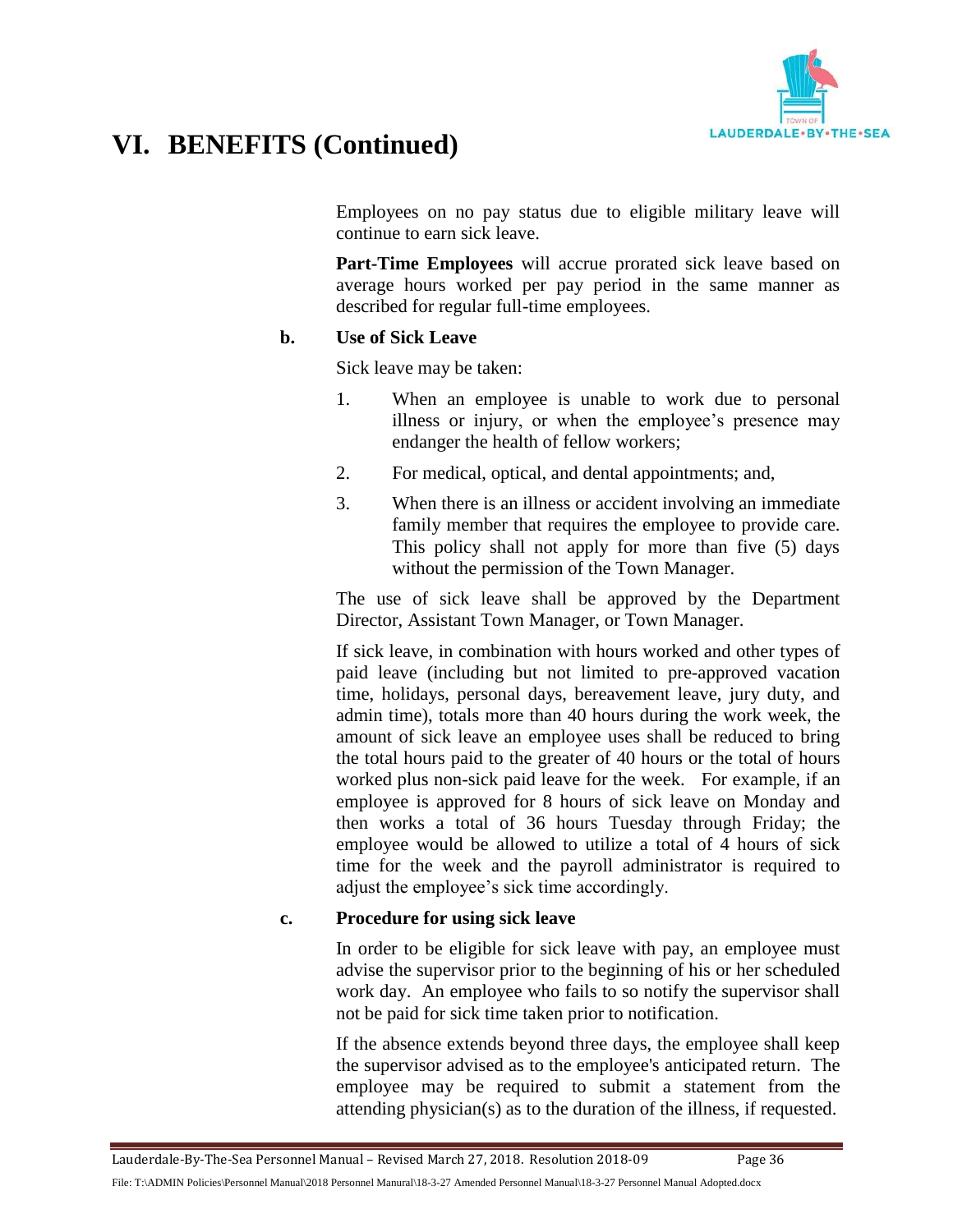

It is the employee's responsibility to submit a sick leave request on the day they return to work. The Department Director shall review and make a determination on sick leave requests, wherever possible, so that the sick leave is booked in the pay period in which the absence occurred.

### **d. Extended Sick Leave**

Due to the small size of the Town's staff, it is difficult to accommodate extended sick leave for an employee beyond 60 days in a four month period.

If an employee is unable to return to work after 60 days of absence, the Town may terminate the employee unless applicable law provides otherwise.

If the employee on extended leave is in "good standing" with the Town, as defined by the Town Manager, the employee will be eligible for reappointment to the same position they held, or a lesser position for which they are qualified, without going through a competitive process for a period of one year should a vacancy in such position occur.

### **e. Sick Leave due to Emergency or Serious Illness**

An employee who is absent due to an emergency or serious illness should call or have someone notify his/her supervisor or Department Director to report such an absence.

An employee who has been absent under the following conditions, upon returning to work, must have a doctor's statement that indicates that he/she is able to return to work with or without a reasonable accommodation:

Employee has been hospitalized.

Employee is absent five (5) or more consecutive work days.

As a convenience to the employee, it is not required to call in every day while hospitalized. However, it is the responsibility of the employee to notify the appropriate Department Director that he or she is in the hospital and to estimate how long it will be before he or she will return to work.

Unless the employee has been placed on medical leave, upon release from the hospital, the employee is required to call his/her supervisor each day until released by his/her doctor to return to work.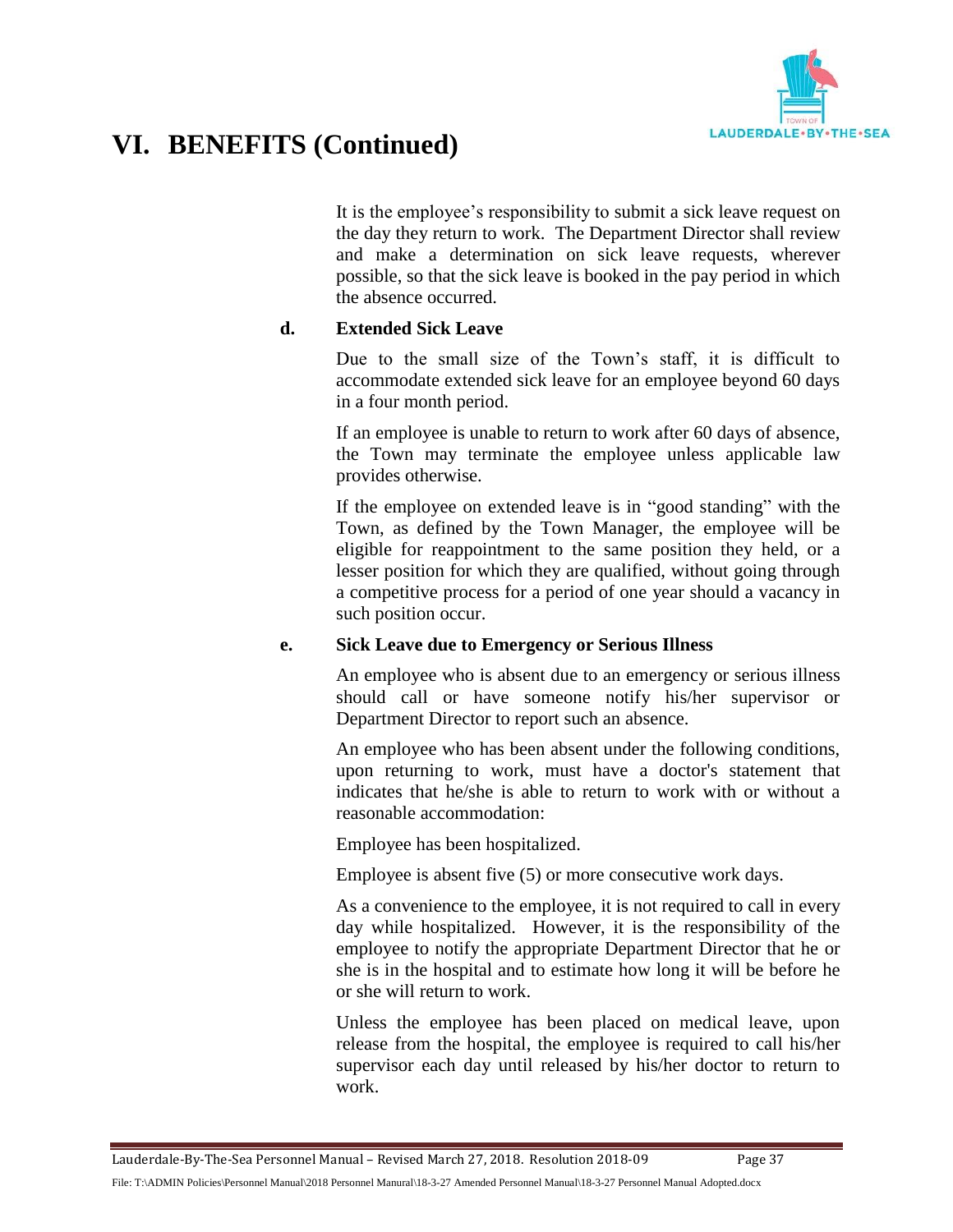

### **f. Abuse of sick leave**

Sick leave abuse includes but is not limited to the following:

When an employee's absences are considered excessive (i.e. frequently being out on sick leave).

When a pattern of sick leave use can be demonstrated (e.g., employees who consistently call in sick on Monday or Friday, or utilize sick leave shortly after it is accrued.)

When an employee has been absent three times in any 30 day period. These absences need not be in full day increments. An incident of sick leave, regardless of duration, is considered one absence.

A frequent pattern of absences (e.g., one day each month).

Sick leave usage following management denial for use of annual leave.

At the discretion of the employee's immediate supervisor or other appropriate authority, medical certification of sick leave may be required if the above patterns of abuse are identified.

### **g. Payment for Sick Leave Upon Termination of Employment**

- 1. Upon leaving Town employment, in good standing, employees hired prior to October 1, 2011 will be reimbursed for 25% of their unused accrued sick leave. Employees who are terminated from employment for disciplinary cause shall not be entitled to any payment for unused accrued sick leave.
- 2. Upon leaving Town employment, in good standing, employees hired after September 30, 2011 will be reimbursed for their unused accrued sick leave according to the following table.

### **Percent of Accrued**

| <b>Continuous Years of Service</b>       | <b>Unused Sick Leave</b> |
|------------------------------------------|--------------------------|
| Less than 5 Full Years                   | $0\%$                    |
| 5 full years but less than 10 full years | 10%                      |
| 10 full years or more                    | 15%                      |

Employees who are terminated from employment for cause shall not be entitled to any payment for unused accrued sick leave.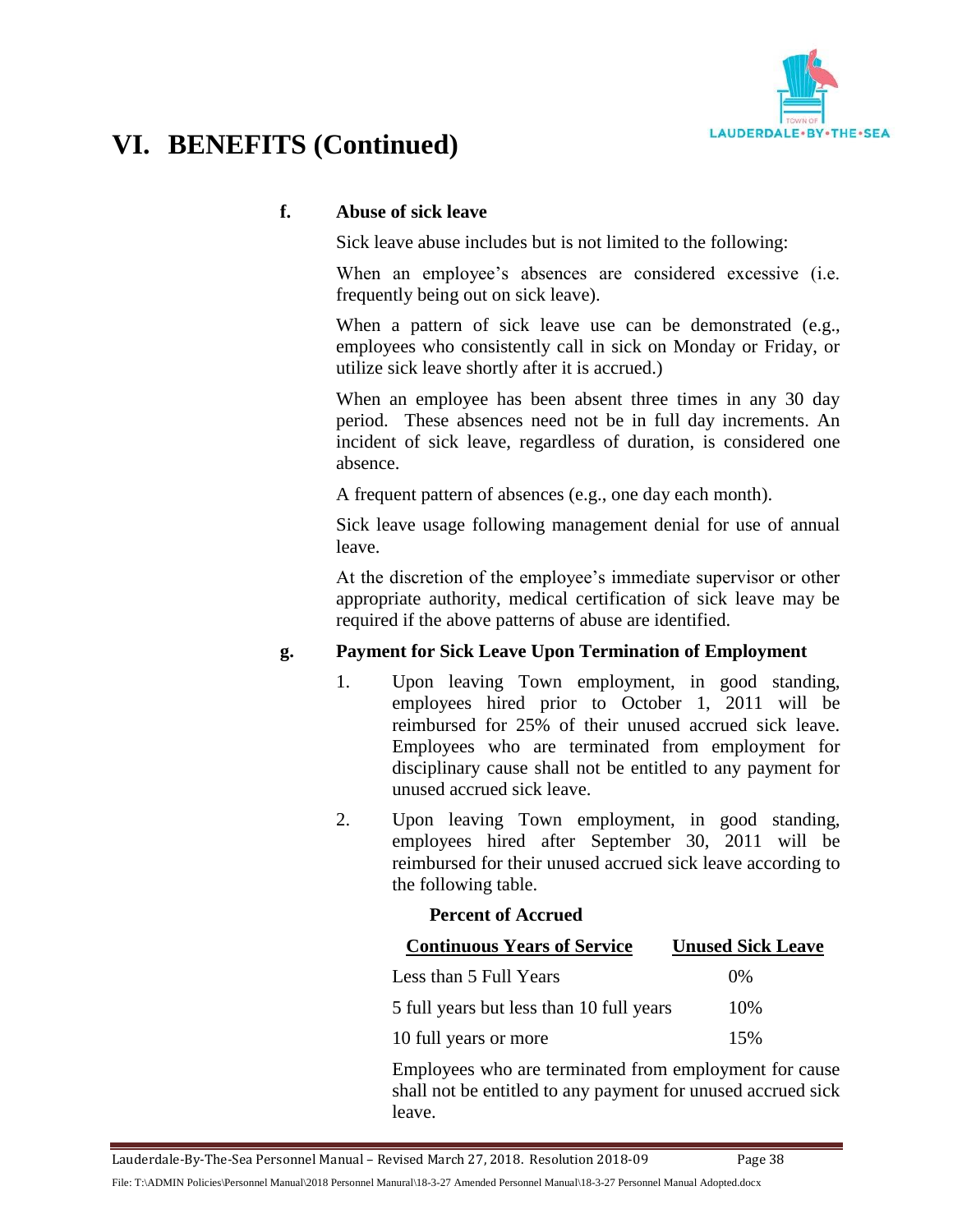

3. The beneficiaries of any employee who dies while employed by the Town shall be compensated for 100% of the deceased employee's unused, accumulated sick leave at the time of their death, regardless of their date of hire.

### **Note: VI.10 DONATED LEAVE is on page 48.**

#### **4. MILITARY-RELATED LEAVE**

**a.** Employees who require time off from work to fulfill military duties will be treated in accordance with applicable requirements of state and federal laws.

> Employees are to notify their Department Director of upcoming military duty by providing him or her with a copy of their military orders within five days of receipt.

> Up to 60 work days of leave will be granted to an employee for qualified exigencies for an employee's spouse, son, daughter or parent who is a member of the Armed Forces on active duty or who is called to active duty in support of a contingency operation.

> An employee may use vacation leave for qualifying exigencies, which include:

- attending military events and official related activities
- addressing alternative childcare and related activities
- addressing alternative care for a parent and related activities
- attending to financial and legal arrangements
- attending counseling
- spending time with member who is on short term rest during deployment
- any other event the Town deems as a qualifying exigency
- **b.** Injured Service Member Leave

An employee who is the spouse, son, daughter, parent or next of kin of a covered service member is entitled to take up to 26 weeks of leave during a single 12-month period to care for the service member with a serious injury or illness. Leave to care for a service member shall only be available during a single 12-month period and may not exceed 26 weeks during the single 12 month period. The single 12 month period begins on the first day an eligible employee takes leave to care for the injured service member. The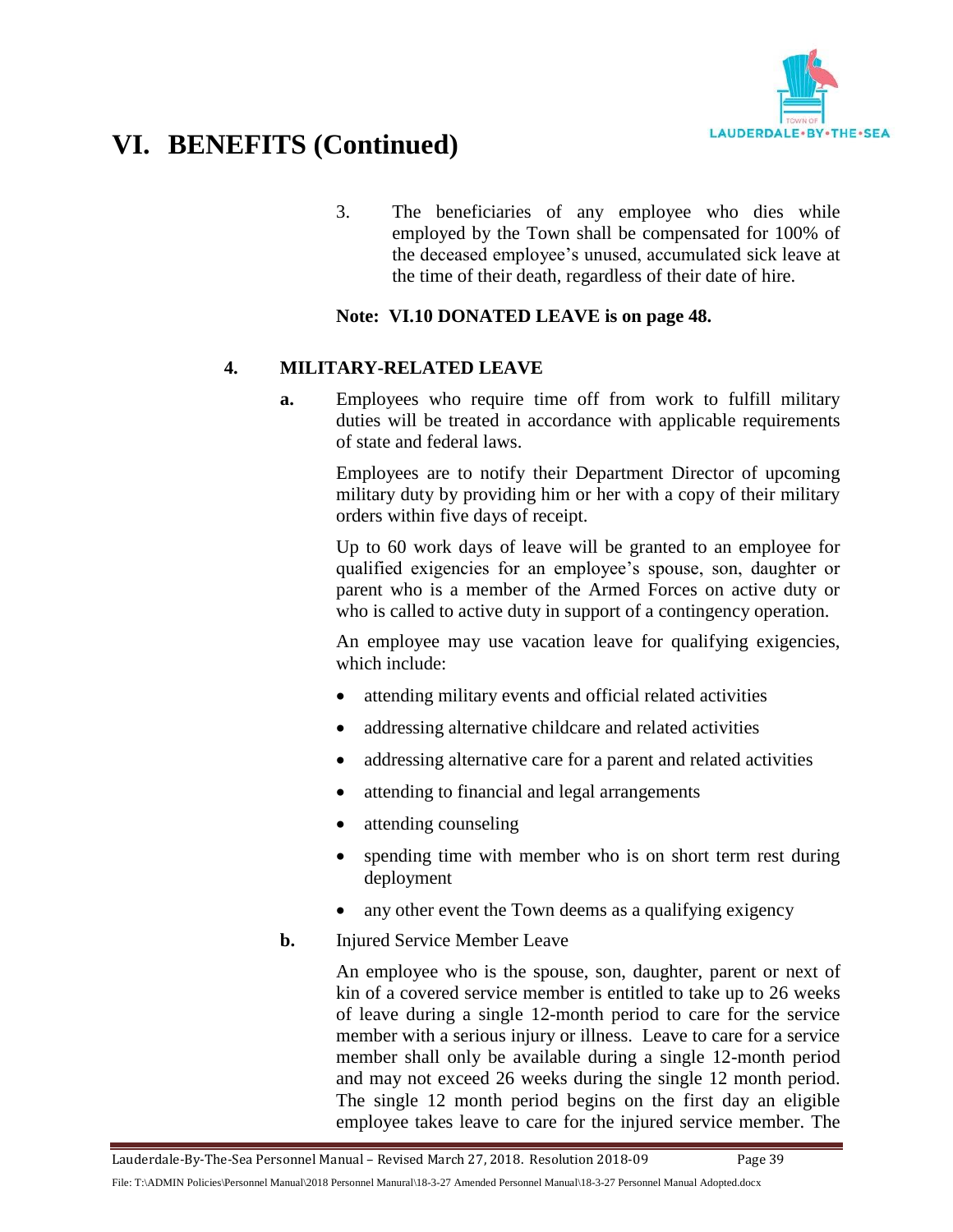

employee may use vacation and sick leave and then an unpaid leave of absence.

A "covered service member" means a member of the Armed Forces, including a member of the National Guard or Reserves, who is undergoing medical treatment, recuperation, or therapy, is otherwise in outpatient status, or is on the temporary retired list, for a serious injury or illness as defined in the FMLA regulations.

c. Compensation for military leave

Regular employees who are commissioned reserve officers or reserve enlisted personnel in the U.S. military or naval service or members of the National Guard shall be entitled to leave of absence from their respective duties without loss of pay for training purposes, not to exceed 240 working hours in any one calendar year. Employees granted leave under this provision will receive, where their Town pay is greater, the difference between their Town pay and their military pay. When military pay is greater than or equal to their Town pay, no wage payments will be made by the Town for this leave period. It is the employee's responsibility to provide such records and proof as necessary to certify any pay differences which may be due from the Town.

Regular employees, who are service members in the National Guard or a reserve component of the Armed Forces of the United States, shall be granted leave of absence to perform active military service at no loss in pay for the first 30 days of any such leave. Employees granted leave under this provision will receive, where their Town pay is greater, the difference between their Town pay and their military pay. When military pay is greater than or equal to their Town pay, no wage payments will be made by the Town for this leave period. It is the employee's responsibility to provide such records and proof as necessary to certify any pay differences which may be due from the Town.

An employee who is a member of the Florida National Guard is entitled to leave of absence without loss of pay on all days during which the employee is engaged in active state duty for a named event, declared disaster, or operation pursuant to state law. However, a leave of absence without loss of pay may not exceed 30 days for each occurrence.

### **5. FAMILY MEDICAL LEAVE (FML)**

Although Town employees are not eligible for federally protected leave under the Family and Medical Leave Act (**FMLA**) due to the small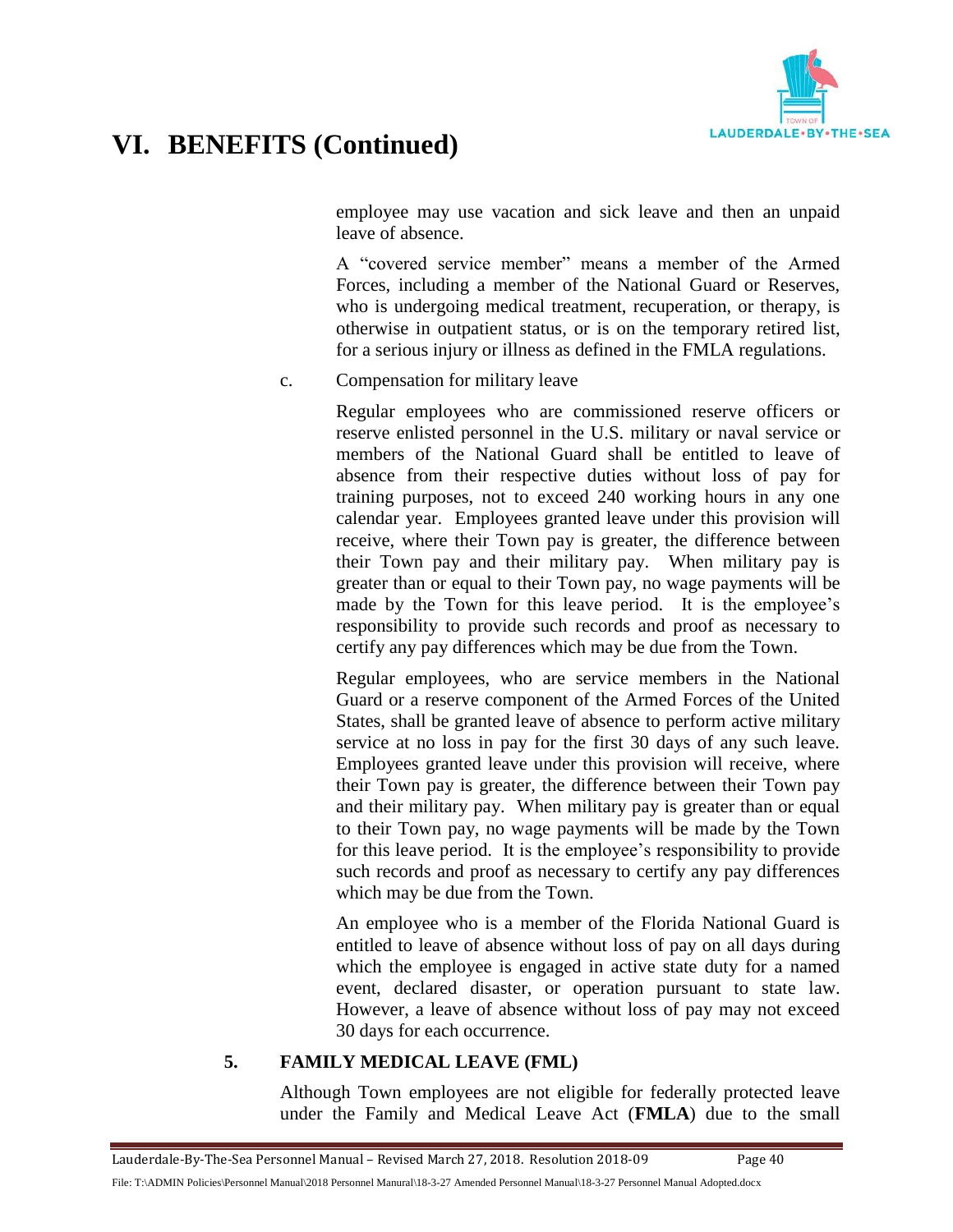

number of employees we have, the Town does wish to provide Family Medical Leave (**FML**) as described in this section.

Eligible employees may submit a request to take up to twelve (12) weeks of unpaid, job-protected leave for specified family medical reasons, provided that such members have worked for Lauderdale-By-The-Sea for at least one year and for a minimum of 1,500 hours over the previous twelve (12) months.

#### **a. Conditions for FML**

A request for family medical leave must involve one or both of the following reasons:

- **i.** To care for the employee's newly-born or adopted child.
- **ii.** To care for the employee's spouse, domestic partner (partners must share a common address), son or daughter, sister, brother or parent who has a serious health condition which requires monitoring and the presence of a care giver.

### **b. FML Notice and Medical Certification**

When seeking family and medical leave, an employee must provide:

- **i.** Fourteen (14) days advance notice of the request to take family medical leave, if the need is foreseeable.
- **ii.** Medical certifications (utilizing a Town provided form) supporting the need for leave due to a serious health condition affecting the employee or an immediate family member.

Failure to comply with these requirements may result in delay or denial of leave.

### **c. Town Manager Approval**

Family Medical Leave is subject to written approval by the Town Manager. The extent to which the employee's Department can adequately function during their absence shall be a strong consideration in the Town Manager's decision.

### **d. Duration of FML**

Eligible employees may receive approval for up to sixty (60) days of unpaid leave during any "rolling" 36 month period, measured backward from the date of any family or medical leave. However, family and medical leave involving the birth or placement of a child for adoption or foster care must be concluded within 12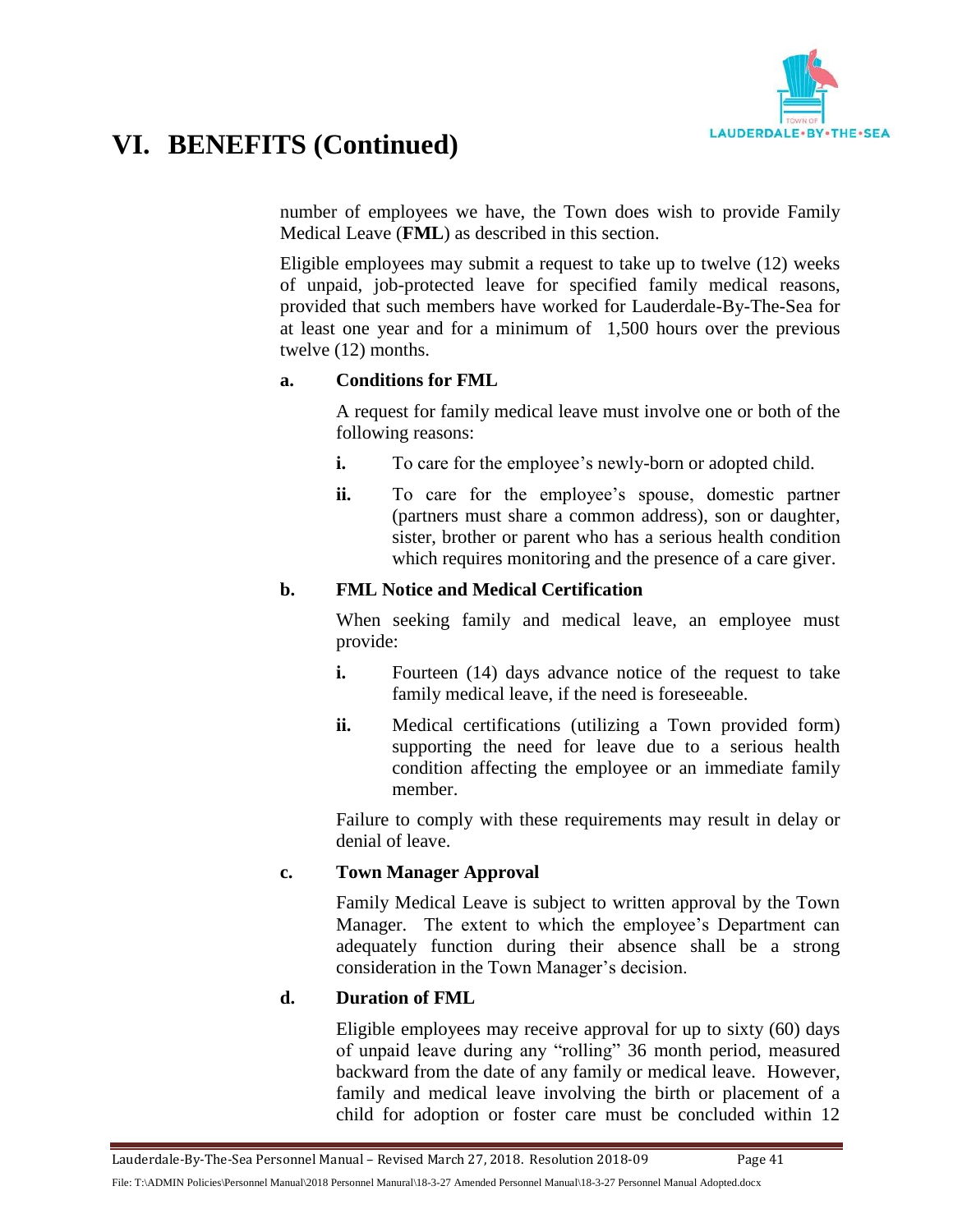

months of the birth or placement.

An employee may take family and medical leave intermittently, which means taking leave in blocks of time, or by reducing their normal weekly or daily work schedule—whenever it is medically necessary to care for a seriously ill family member, or because the employee is seriously ill and unable to work. An employee may also take family and medical leave intermittently for the birth of a child to care for a newly-born child, or the placement of a child for adoption or foster care.

### **e. Exceeding FML**

Any employee who fails to return to work at the end of their approved period will be considered to have voluntarily resigned their position. This resignation shall be considered to be in good standing.

### **f. Use of Accumulated Sick and Vacation Leave**

The Town requires the employee to use any accrued sick and vacation leave while on FML

### **g. Maintenance of Health Benefits**

If the employee on FML or their spouse or family, participate in a group health plan, the Town will maintain coverage under the plan during the employee's family and medical leave. This coverage will be provided if the employee, their spouse or family were covered under the plan before the leave was taken and on the same terms as if the employee had continued to work. The employee must make arrangements to pay whatever portion of the health plan premiums they normally pay while on leave.

### **h. Job Restoration**

Upon returning from FML, the employee will be restored to their original job, or to an equivalent job with equivalent pay, benefits, and other employment terms and conditions provided that such a job is vacant. If no such position is available, the employee may be offered a lesser position for which they are qualified.

### **i. Non-Contractual Nature of This FML Policy**

The duration of leave, availability of benefits, opportunity for job restoration, and other rights and privileges associated with FML are limited by the requirements of this Manual and any applicable state and federal law. No express or implied contractual rights should be inferred from this policy.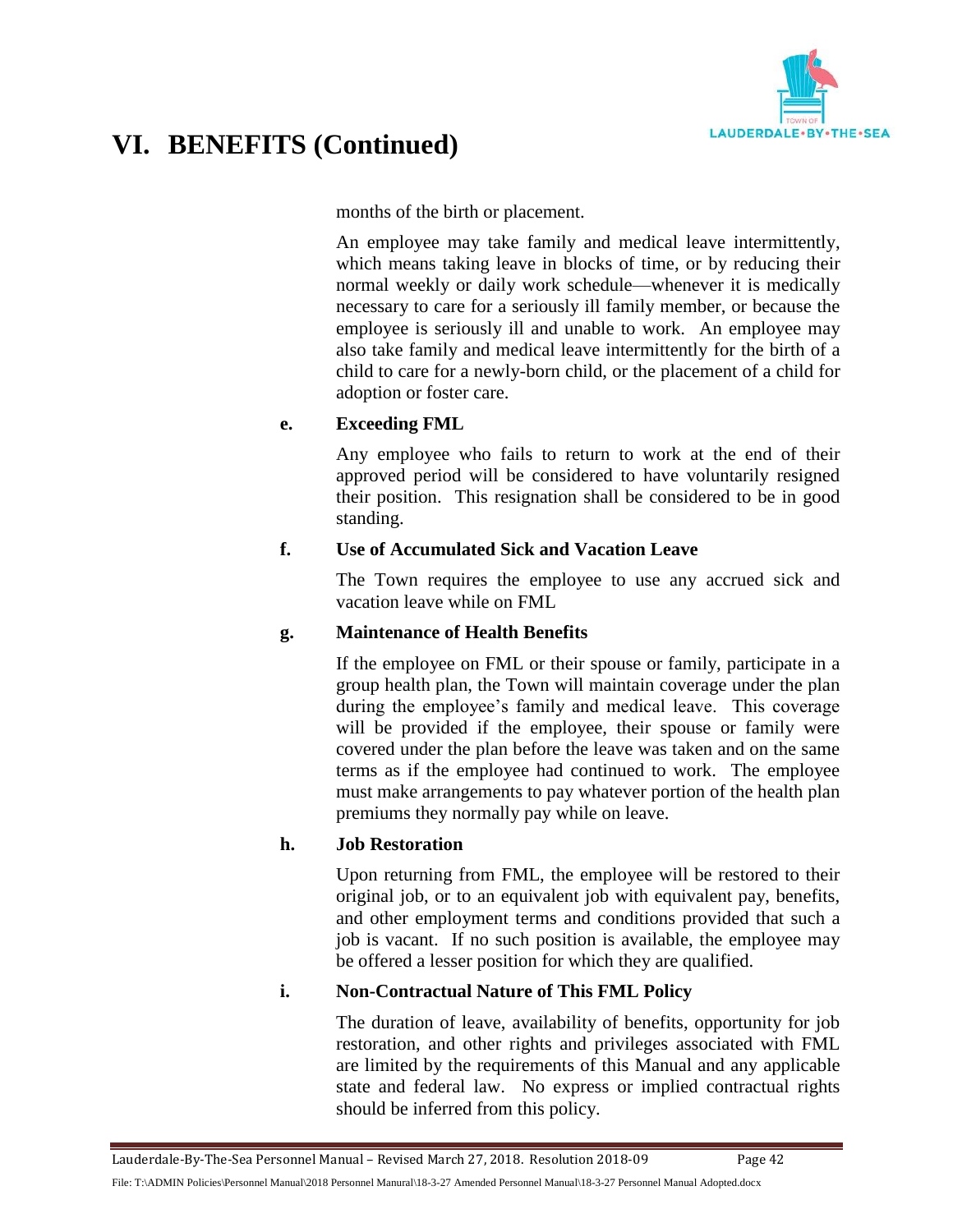

### **6. JURY DUTY & COURT APPEARANCES**

All Town employees selected for jury duty shall be entitled to leave with pay for the period of absence from work required. Such leave shall not be charged to accrued annual or sick leave.

Employees who are rejected for jury service, or who attend court for only a portion of a regular scheduled workday, shall report to their supervisor when excused or released by the court. Eligibility commences on the first day of active employment. If an employee is called for jury duty and serves as a juror on a regular working day or days, he/she will receive pay for the time lost (up to eight hours per day) from work by reason of such service.

### **a. Procedures**

When called for jury duty, the employee must show the summons to the supervisor prior to the date of service so that authorization and plans for the absence can be made. Failure to advise the supervisor in advance may be cause for the employee not to receive jury duty pay. In addition, the employee must complete the request for leave of absence form. If released from jury duty before regularly scheduled lunch period, the employee is required to return to work. Upon return to work (after having been released by the court), the employee must submit to the supervisor a statement from the clerk of court indicating the dates and amount paid for serving as juror.

The supervisor will turn the statement over to the Finance Director who will notify the payroll administrator to pay the employee for jury duty. Employees called to jury duty, or who are subpoenaed to attend court as a witness, must advise their supervisor as soon as possible after receiving notification.

### **b. Official Court Attendance**

All permanent employees subpoenaed or ordered to attend court to appear as a witness or to testify in some official capacity on behalf of the Town shall be entitled to their regular pay for such period as the court attendance may require. Any fees paid for such service may not be retained by the employee. Any pay for jury duty shall be forwarded to the Town Finance Director except for mileage, unless mileage was attributed to a Town vehicle.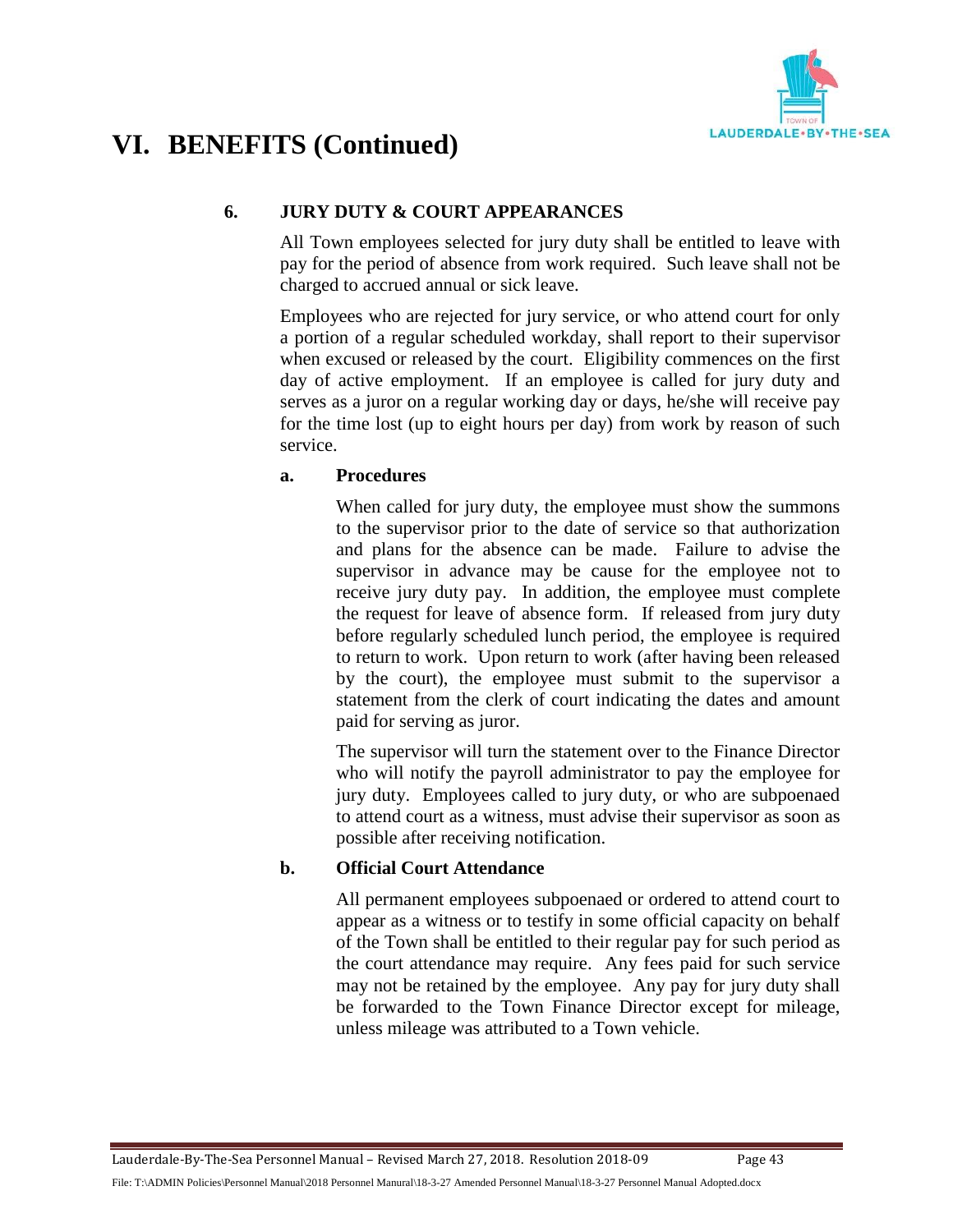

### **7. BEREAVEMENT LEAVE**

All permanent employees are eligible for bereavement leave. Eligibility commences on the first day of active employment. If an employee has a death in his /her immediate family and needs the time off, he/she will be paid for time lost from work up to three (3) days. This may be taken within three (3) calendar days before the funeral or within five (5) calendar days after the funeral.

Bereavement pay is calculated based on the base pay rate at the time of absence and will not include any special forms of compensation, such as bonuses or shift differentials.

All absences related to someone other than a member of the employee's immediate family shall be taken without pay or charged against accrued annual (vacation) leave. The Town may request proof of the death and evidence that the individual who died is a member of the employee's immediate family.

### **8. LEAVE WITHOUT PAY**

### **a. Leave for Illness or Temporary Disability**

For any extended period of illness or disability due to a non-work related injury, where an employee has used all available accrued sick and annual leave, the employee may apply for leave without pay (**LWOP**) status which shall not exceed 60 work days.

**Requirements:** The employee requesting LWOP must have worked for the Town for a minimum of two years, have received a performance rating of satisfactory or above in their last review, and have no disciplinary action in the prior 24 months.

The application for LWOP shall be in writing and include a physician's certification of the condition, and shall specify the period of time the employee will be incapacitated.

The decision as to whether to approve the LWOP request is solely at the discretion of the Town Manager and is heavily dependent upon the ability of the Department in which the employee works to accomplish their workload without the employee's presence.

If the request is approved by the Town Manager, the dates set forth by the physician shall be strictly adhered to. In cases of apparent abuse, the Town may require additional documentation from the physician issuing the certificate or may secure additional medical opinions from other physicians.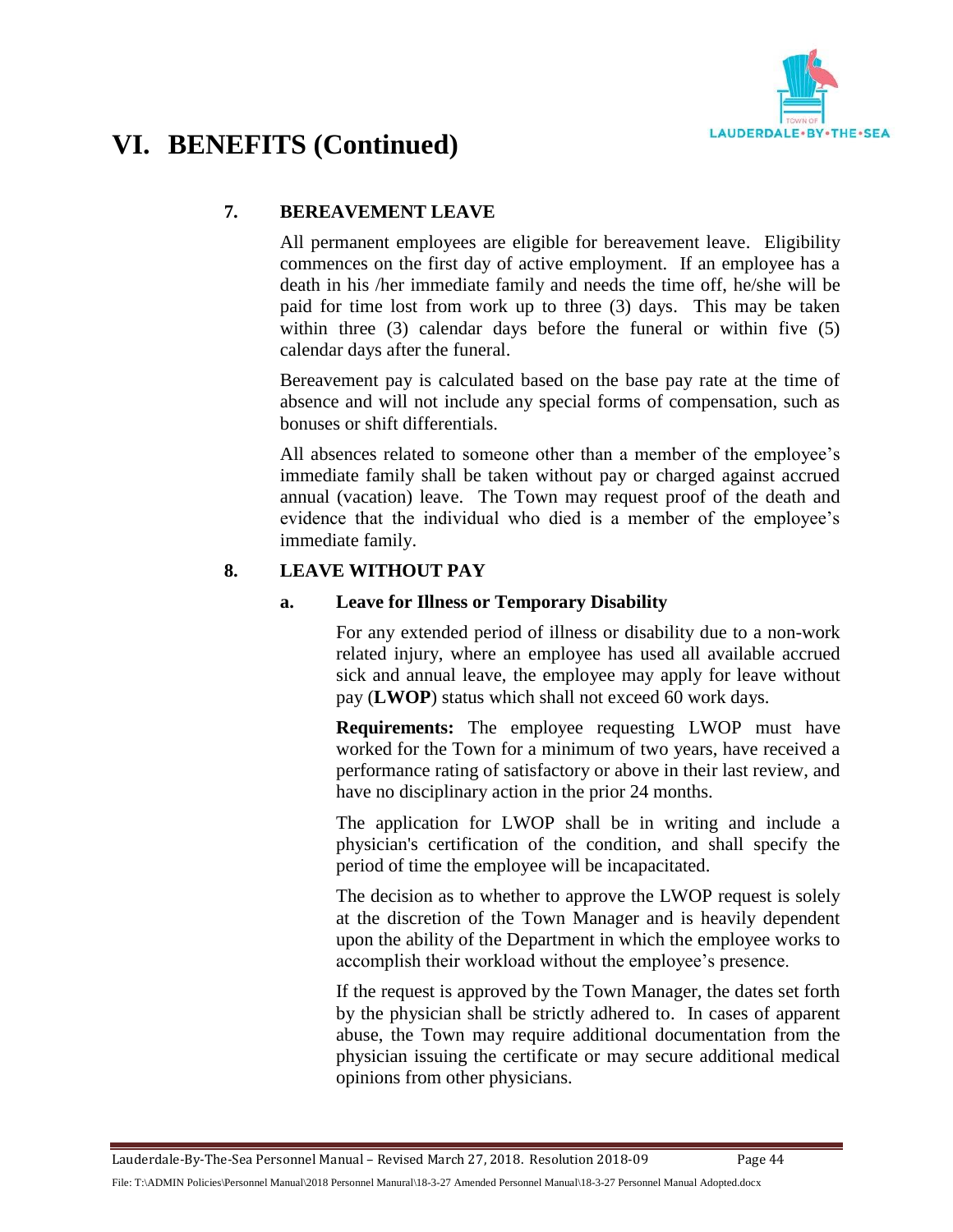

If the employee does not return to work on the scheduled date, they shall be considered to have voluntarily resigned their employment. The employee may resign in good standing by giving written notice to the Town at least two weeks prior to their return date.

### **b. LEAVE FOR OTHER COMPELLING REASONS**

The Town has a small workforce which makes it difficult to accommodate employees' requests for unpaid leaves of absence. Nevertheless, the Town does wish to outline procedures for considering a request for unpaid leave of absence when justified by compelling personal circumstances for which our Family Medical Leave policy, or any state or federal protected leave policies do not apply.

**Requirements:** The employee requesting leave without pay must have worked for the Town for a minimum of two years, have received a performance rating of satisfactory or above in their last review, and have no disciplinary action in the prior 24 months.

Employees may request unpaid leave of absence for a compelling reason not to exceed 60 work days in any consecutive three year period, only after exhausting accrued vacation time, accrued compensatory time, and, if applicable, sick leave. The determination of whether there is a compelling reason is solely at the discretion of the Town Manager.

Depending on the specific circumstances compelling personal reasons might include, but are not limited to:

- 1) Assisting an immediate family member going through a personal or legal crisis.
- 2) Assisting an immediate family member that is a victim of violence, a criminal act, or a natural disaster.
- 3) Assisting an immediate family member with house or property maintenance of a critical nature.
- 4) Pursuing an unusual educational or service opportunity related to municipal government.
- 5) Participating in a humanitarian rescue mission.
- 6) Unpaid service to another governmental unit during a crisis or emergency.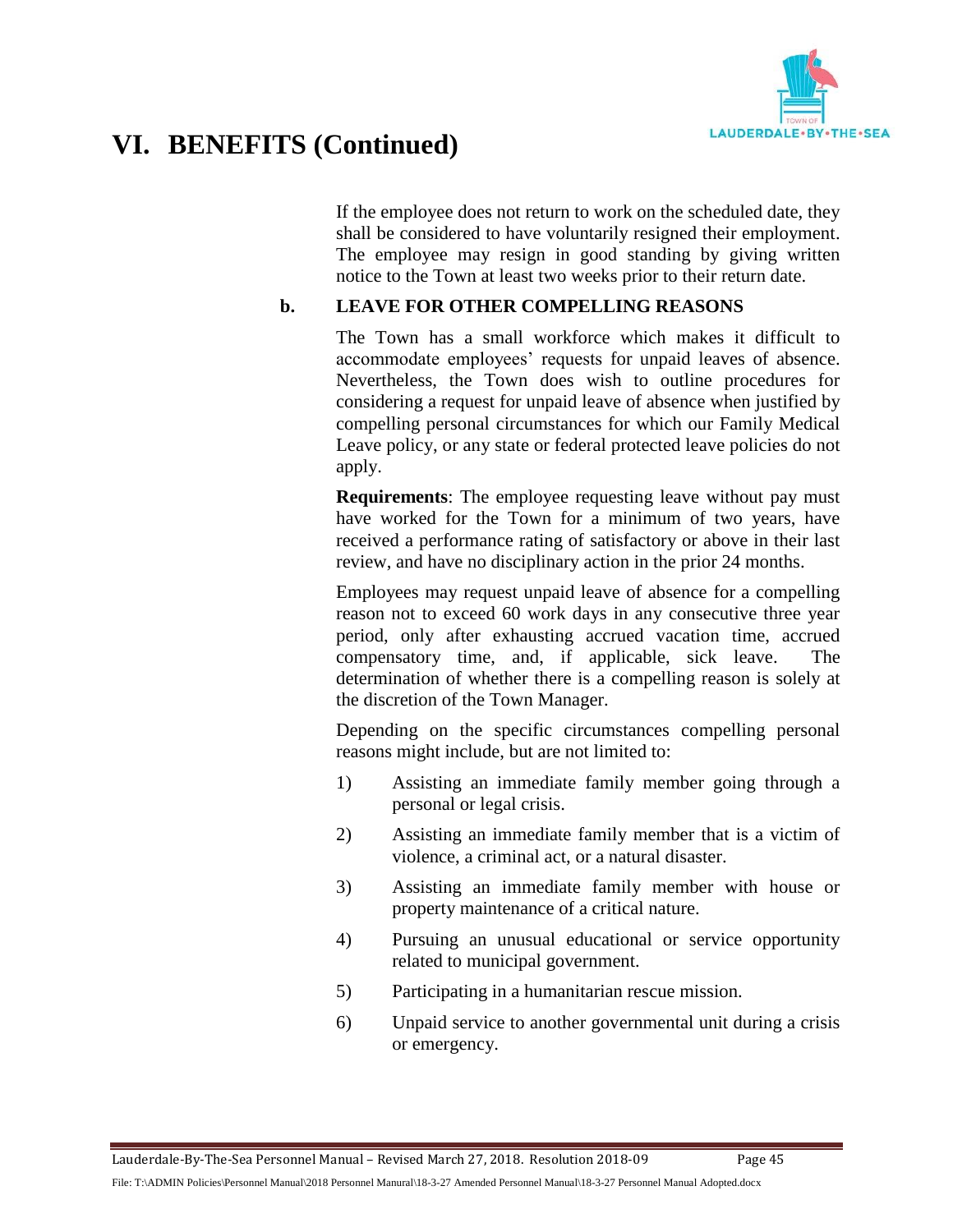

A temporary employment opportunity is not a valid reason for unpaid leave of absence. In order to be approved, the Department Director and the Town Manager must determine that the employee's absence during the period(s) requested will not have a deleterious effect on the Town's ability to provide municipal services.

#### **Procedures:**

- 1) An employee who wishes to request unpaid leave of absence must make a request in writing to the Department Director at least two weeks prior to the beginning day of the requested period of leave. The request shall detail the reason for the request and the dates of the requested leave.
- 2) Town management shall ascertain if the employee is eligible to be considered for leave without pay under the requirements outlined above.
- 3) The Town Manager will make every effort to issue his or her decision prior to the requested start date of the leave.
- 4) The Town Manager's decision shall be final and is not appealable.
- 5) If there is a need to extend the unpaid leave beyond the original time approved, the employee shall make a written request for an extension at least two weeks before the expiration of the original approved leave, and the extension is subject to approval by the Town Manager. Extensions of leave will be considered on a case-by-case basis.
- 6) If the Town Manager declines to extend the leave or does not respond to the request, the employee must return to work on the originally scheduled return date or be considered to have voluntarily resigned from his or her employment in good standing.
- 7) If the employee does not return to work at the expiration of the leave, and did not request an extension at least two weeks prior to the scheduled return date, he or she shall be considered to have voluntarily resigned from his or her employment not in good standing.
- 8) Employees on unpaid leave of absence may continue medical, dental and vision insurance and long-term disability coverage for up to three months by paying the full premium.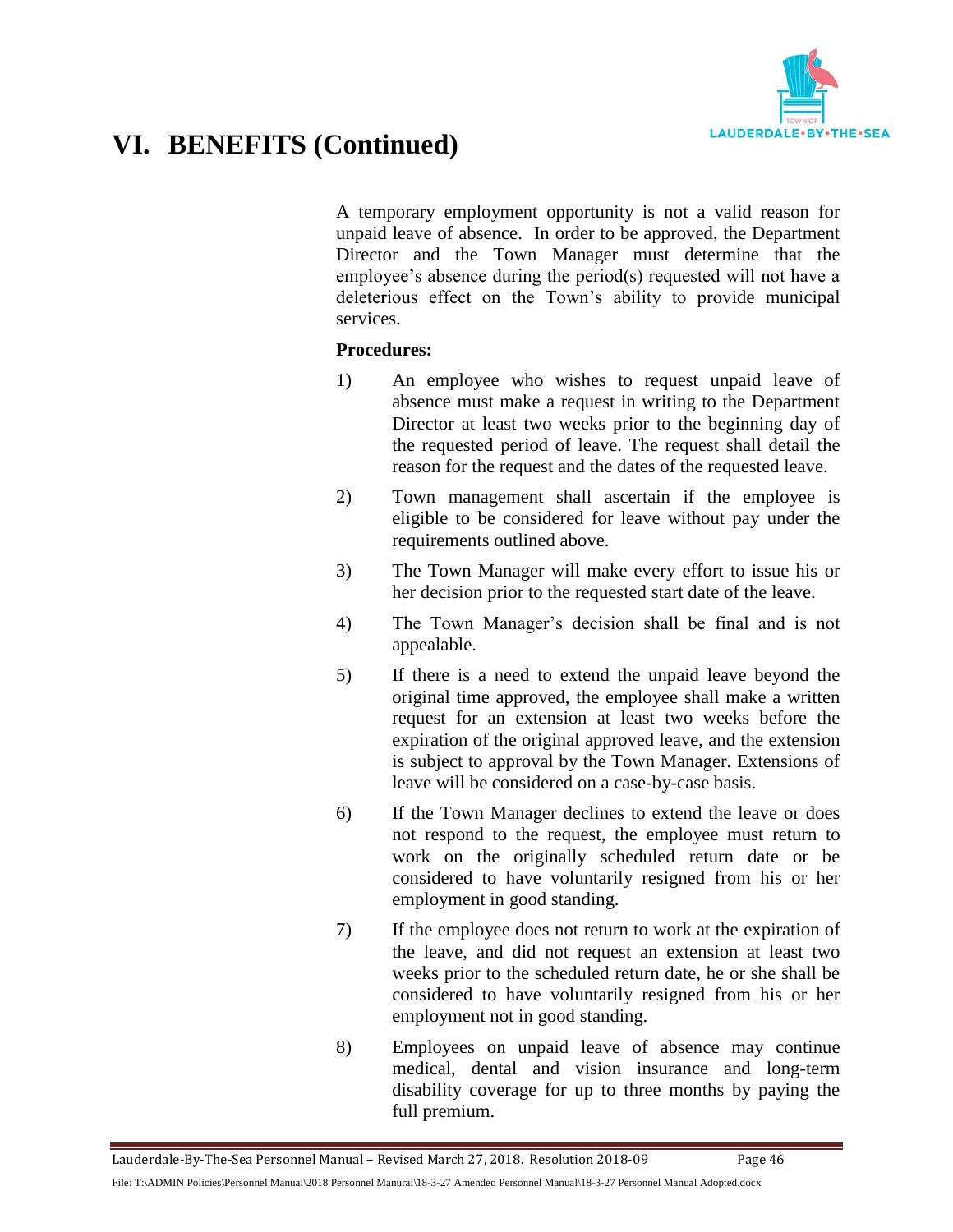

- 9) Group life insurance will continue during approved unpaid leave of absence.
- 10) The employee is responsible for premium payments for any voluntary insurance coverage.
- 11) All other benefits and leave accumulation will cease for the duration of the unpaid leave.

### **9. ADMINISTRATIVE LEAVE**

The Town Manager may place an employee on paid or unpaid administrative leave. At the discretion of the Town Manager, employees placed on unpaid administrative leave may be permitted to use accrued annual leave or compensatory time in lieu of taking unpaid leave.

### **10. DONATED LEAVE**

If an employee is on leave for personal illness, injury, legal quarantine, or sickness or injury within one's immediate family, or to care for a newborn or adopted child and he/she has exhausted all of his/her leave, he/she may notify the Town Manager and the Town Manager may authorize other employees to donate sick leave and / or vacation leave to the employee provided that:

All donors have a remaining balance of at least 160 hours of accumulated sick leave.

- 1) The number or hours of donated leave shall be converted to a dollar value based on the donor's rate of pay and then an equivalent number of hours shall be credited to the donee at the donee's rate of pay.
- 2) The total amount of leave donated to the employee shall not exceed the amount required to deal with the specific matter for which the donated leave was authorized. Excess donated leave shall be credited back to the donor(s) based on an apportionment methodology approved by the Finance Director.
- 3) Employees will be notified of the opportunity to donate leave by the Finance Director in a manner that respects the privacy of personal information and protects the confidentiality of Protected Health Information in accordance with applicable Federal and State laws.
- 4) Other than the Finance Director's notification of the opportunity to donate leave, all employees shall be prohibited from requesting, coercing, or otherwise influencing other employees to donate leave.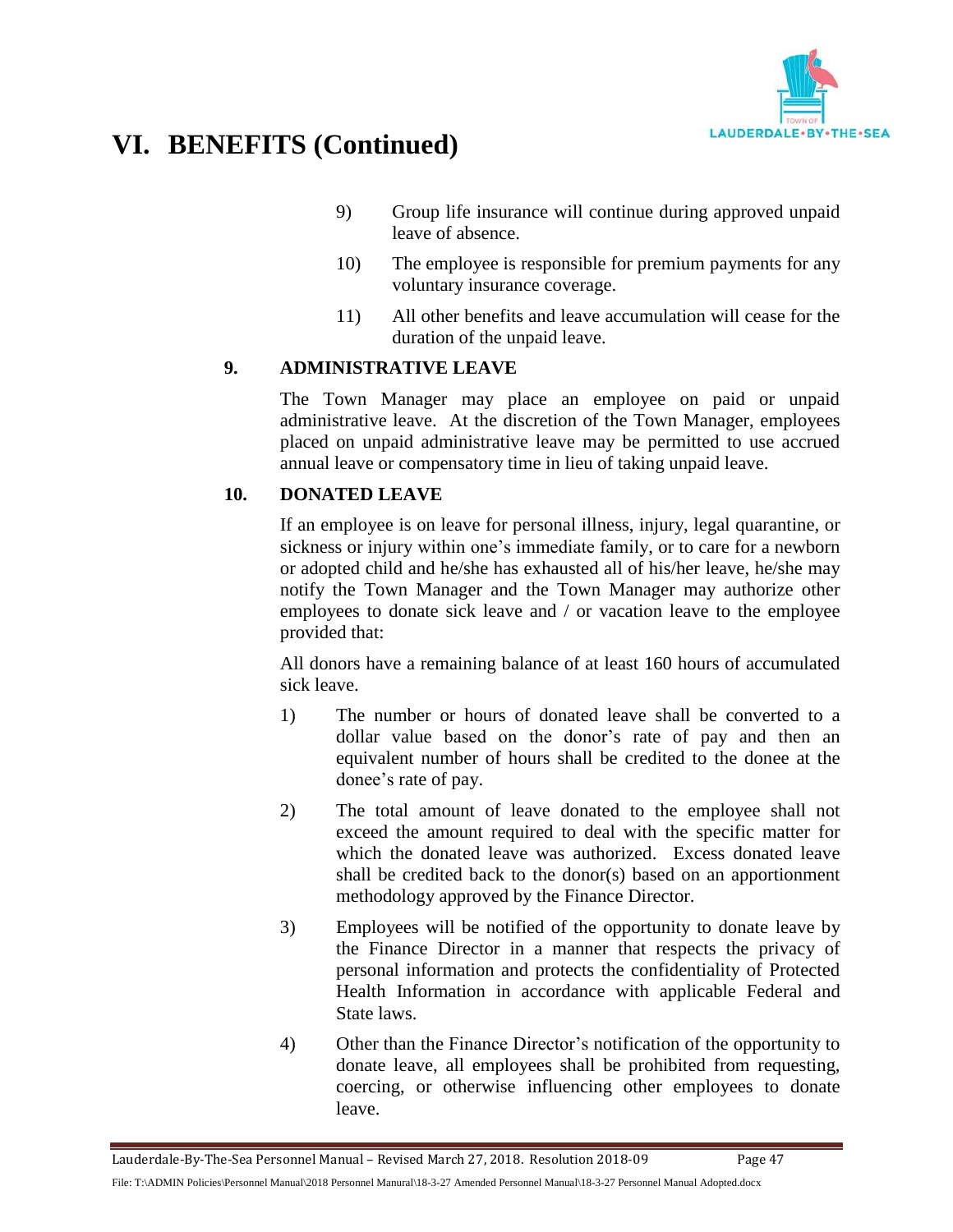

## **C. CONSOLIDATED OMNIBUS BUDGET RECONCILIATION ACT (COBRA)**

Under COBRA and Title XXII of the Public Health Service (PHS) Act, the Town is required to offer employees and their families the opportunity for a temporary extension of health coverage (called "continuation coverage") at the employee's expense at group rates in certain instances where coverage under the plan would otherwise end.

Employees covered by the Town's group health insurance plan have the right to choose continuation coverage at their own expense if they lose their group health coverage because of a reduction in their hours of employment or the termination of their employment (for reasons other than gross misconduct). The employee's eligible dependents may also have the right to elect and pay for continuation coverage for a temporary period in certain circumstances.

### **D. DEFERRED COMPENSATION PLAN**

The Town may offer employees the opportunity to participate in a 457 deferred compensation plan. Eligibility begins on the date of hire. Non-matched, tax-free contributions may be deducted through payroll and must be a minimum of \$25 per pay period and can go up to the maximum set by the Internal Revenue Tax guidelines. When there is a conflict between the personnel policies and the benefit plan document, the plan documents will govern.

## **E. FLORIDA RETIREMENT SYSTEM (FRS)**

All qualifying employees in regularly-established positions that are employed consecutively for at least six months are required to participate in the Florida Retirement System in accordance with the terms and conditions of that plan.

In the event that an employee is not eligible to participate in the FRS (e.g., as a result of having previously retired from the FRS), in lieu of providing a retirement benefit, the Town will contribute the difference between the normal Town contribution for that position and any FRS contribution actually required of the Town, to a deferred compensation plan on behalf of the employee.

When there is a conflict between this Manual and the FRS statutes or plan documents, the statute or plan documents will govern.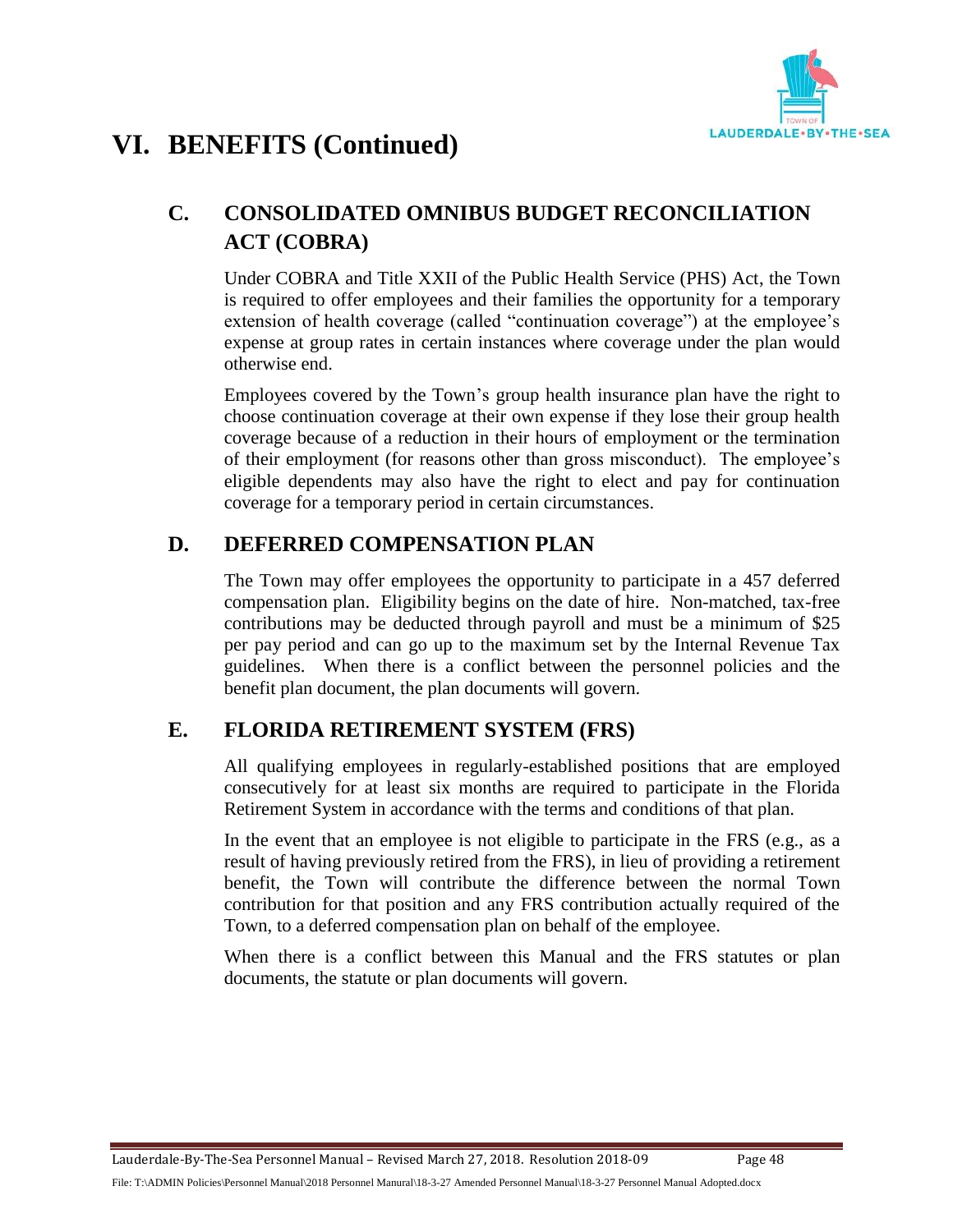

## **F. HOLIDAYS**

### **1. OFFICIAL HOLIDAYS**

The following shall be observed as official holidays for employees of the Town of Lauderdale-By-The-Sea:

- 1. New Year's Day,
- 2. Martin Luther King Jr. Day,
- 3. Presidents' Day,
- 4. Memorial Day,
- 5. Independence Day,
- 6. Labor Day,
- 7. Veterans' Day,
- 8. Thanksgiving Day,
- 9. Day after Thanksgiving,
- 10. Christmas Day, and
- 11. Floating Holiday (day of employee choice).

Floating holidays shall be credited to employees on October  $1<sup>st</sup>$  for use within the fiscal year. Floating holidays not used by September  $30<sup>th</sup>$  shall be forfeited, and may not be converted to previously used leave.

When a holiday observed by the Town falls on Sunday, that holiday shall be observed on Monday after the holiday. When a holiday observed by the Town falls on Saturday, the holiday shall be observed on Friday before the holiday.

When a holiday observed by the Town falls within a period of paid leave, the holiday will not be counted as a workday in computing the amount of leave debited.

When a holiday observed falls within a period of unpaid leave, the employee will not be paid for the holiday.

### **2. ADMINISTRATION OF HOLIDAYS & HOLIDAY PAY**

To be eligible for holiday pay, an employee (with benefits) must have worked for the Town at least thirty (30) calendar days and the holiday is a normal work day or the employee was in a Pay Status.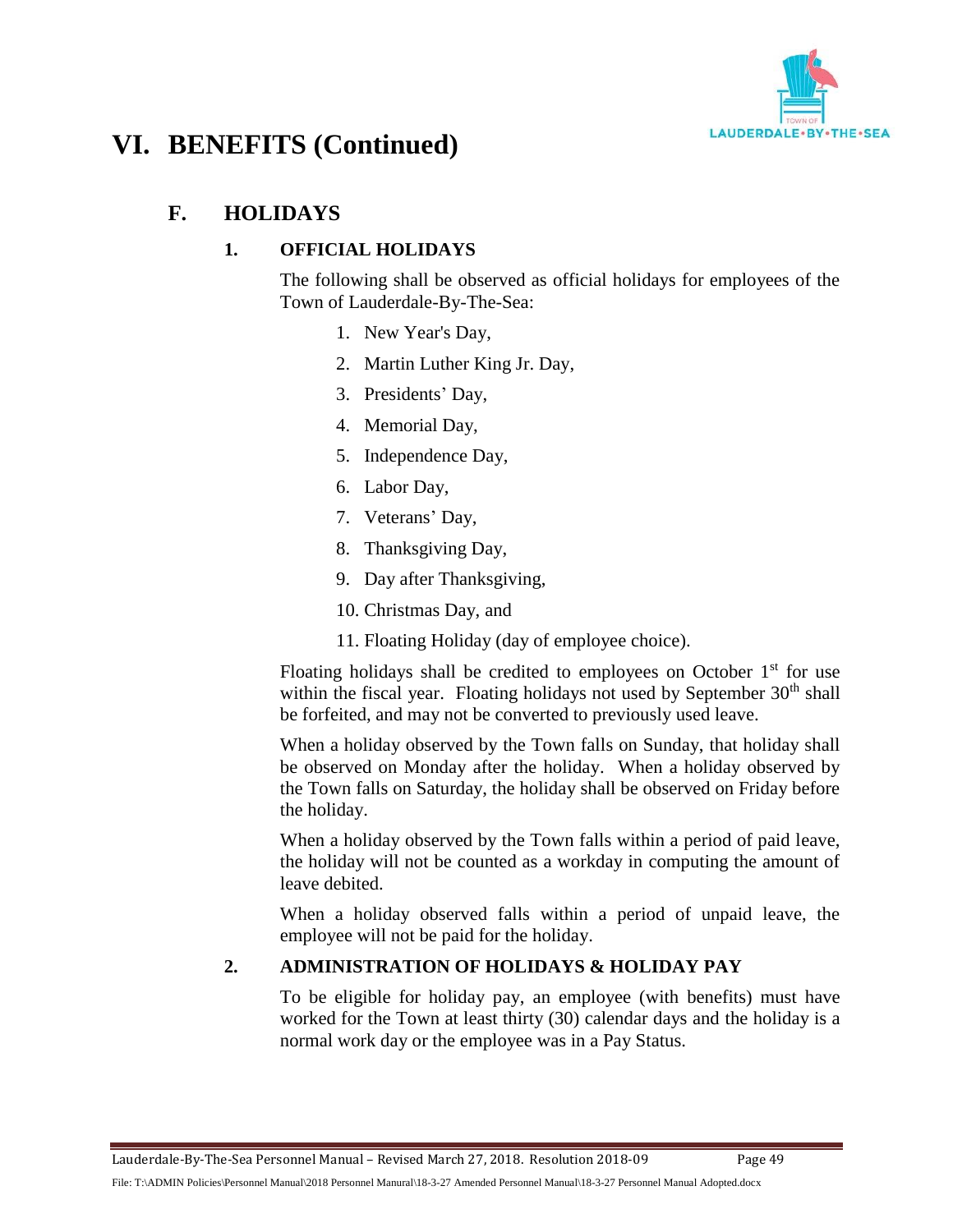

For any Full-Time Employee who works an alternate schedule (not Monday-Friday, 8:00 am-5:00 pm), if their scheduled workday does not fall on the paid Holiday, they may be allowed to take the day closest to the paid holiday off with pay. If not used at that time, the supervisor may allow the Holiday to be carried forward.

Non-exempt employees who work a holiday will receive credit for one holiday and be paid at the rate of 1.5 times the employees' respective regular rate of pay for working on the Holiday. All holiday credits shall be used within the fiscal year.

Exempt employees who work on a holiday will receive credit for one holiday that they can use at a later time during that fiscal year.

### **G. LIFE INSURANCE**

Regular Full-Time Employees are provided with a paid life and accidental death and dismemberment insurance policy in an amount prescribed by the Town's policy.

This insurance is effective at the beginning of the first day of the calendar month following 90 calendar days of full-time employment. The Town reserves the right to continue, alter or cancel this benefit with notice to the employees. The Town will provide advance notice to participating members of a significant change with respect to the terms of this benefit. When there is a conflict between the personnel policies and the benefit plan document, the plan documents will govern.

## **H. HEALTH-RELATED BENEFITS**

Employees with benefits are eligible to participate in the Town's health-related insurance programs. Eligibility to participate in those programs, including the waiting period, shall be governed by the applicable health insurance contract(s).

The amount of money the Town contributes to the medical insurance plans will be determined by the Town Commission each year after a review of the premium costs for the various insurance programs. The Commission may differentiate between full-time and part-time employees in determining the amount of the Town's contribution towards the insurance premium cost. Employees must cover premium costs above what the Town contributes for coverage for themselves, and for spouses or covered dependents they may elect to cover, through payroll deductions. The Town will attempt to provide advance notice to participating members of significant changes with respect to the terms or cost of medical benefits.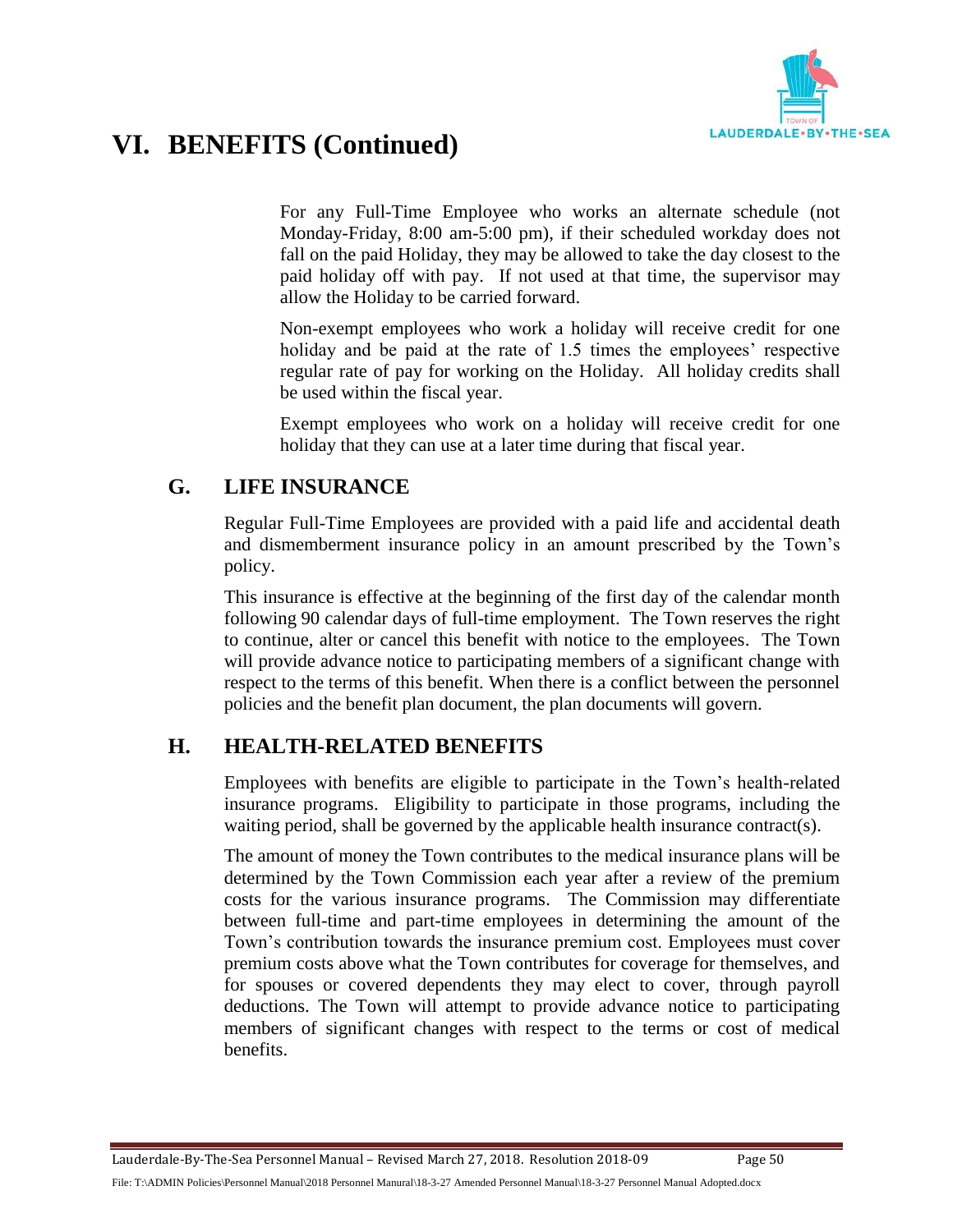

In the event that an employee who is eligible to participate in the Town's health insurance program does not elect to participate in our health insurance, the Town will contribute 80% of the Town's normal health insurance contribution for an employee with no spouse or dependent coverage to a deferred compensation plan on their behalf in lieu of providing health insurance. This provision shall not apply to employees who are eligible for Medicare due to federal laws on that matter. When there is a conflict between the personnel policies and the benefit plan document, the plan documents will govern.

### **NOTICE OF PRIVACY PRACTICES**

The Health Insurance Portability and Accountability Act of 1996 requires that employees be notified on how medical information about them is collected, how that information may be disclosed and how they can get access to this information. Confidentiality is a top priority for the Town. We are committed to maintaining the highest level of confidentiality with all of the information we receive from our employees and subscribers to the various health benefit plans of the Town. The Town requires that contracted third-party administrators of the Town's health plans meet HIPAA security standards for all information, including that which is transmitted or maintained electronically.

The Town respects the privacy of personal information and understands the importance of keeping this information confidential and secure. The Town protects the confidentiality of the personal information we receive following Federal and State laws. Our practices apply to current and former employees and complies with the "Protected Health Information" (**PHI**) HIPAA disclosure requirements. The term "Protected Health Information" (**PHI**) includes all individually identifiable health information transmitted or maintained by the Plan, regardless of form (oral, written, electronic). Non-authorized disclosure of PHI will be subject to disciplinary action up to and including dismissal. The Town is committed to maintaining compliance with HIPAA regulations and all related provisions of federal and state law, as it may be amended from time to time, shall apply.

The Town's Health Plan is required by law to take reasonable steps to ensure the privacy of the personally identifiable health information of employees, retirees, and dependents covered by the Town's group health plan, and to provide information about:

- the Plan's uses and disclosures of Protected Health Information (PHI);
- privacy rights with respect to PHI;
- the Plan's duties with respect to PHI;
- the right to file a complaint with the Plan and the Secretary of the U.S. Department of Health and Human Services; and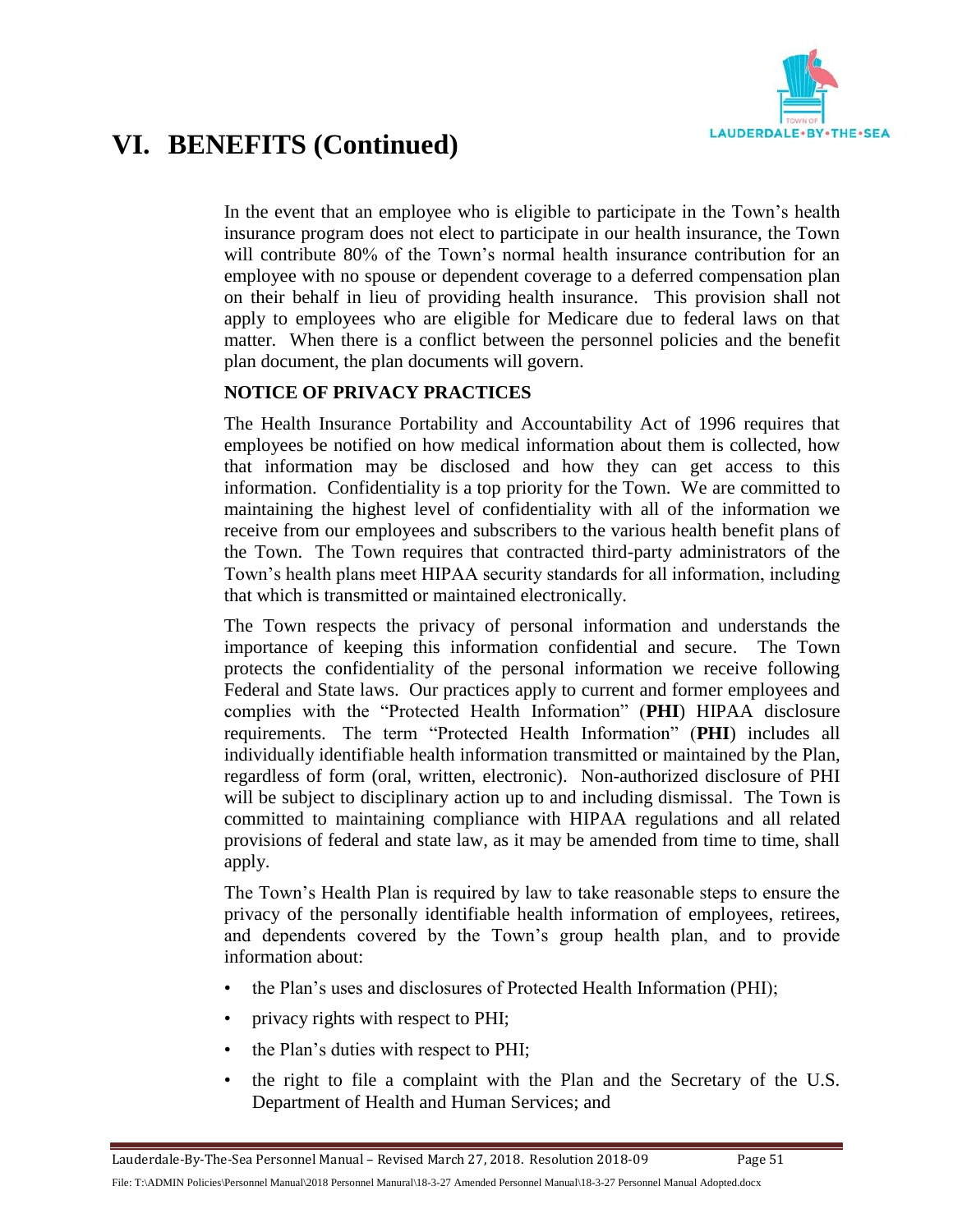

• the person or office to contact for further information about the Plan's privacy practices.

## **I. WORKERS' COMPENSATION**

The Workers' Compensation Law requires that an injured employee give notice to his/her supervisor immediately at the time of the injury no matter how minor. If the employee fails to file this report with his or her supervisor at the time of the incident, the Town cannot be responsible for any delays in processing the employee's claim. Failure to comply with Workers' Compensation laws may result in forfeiture of benefits.

To be eligible for Workers' Compensation benefits, the injury must be a direct result of the job. Benefit entitlements are governed by law, but it is essential that employees report all work-related accidents, injuries, and illnesses immediately, regardless of how minor the injury may be.

The Town, in its sole discretion, may require an employee who is injured on the job to submit to a drug test. Moreover, the Town has the right to monitor and investigate all claims suspected to be fraudulent. The Town will pursue all available legal action against any employee found to have engaged in fraudulent conduct. Filing a false or fraudulent claim is also a violation of Town policy, and will result in disciplinary action, up to and including immediate termination.

The Town shall pay the employee their normal rate of pay for all regular workdays that fall into a thirty (30) calendar day period following a compensable injury, provided the employee is unable to work. This benefit permits an employee to receive full pay without utilizing accrued sick leave and or vacation leave during this period, but requires that the Town be provided the salary benefit paid by Workers' Compensation applicable to said period.

At the expiration of the 30 day period, the Town shall discontinue payments, if any, and the employee may thereafter utilize accrued sick leave to supplement the salary benefit paid by Workers Compensation in order to bring their compensation to its normal level.

Workers' Compensation is a monetary benefit and not a leave of absence entitlement. Employees who need to miss work due to a workplace injury must also request a formal leave of absence. See the Leave of Absence section (Section VI, B) of this Manual for more information.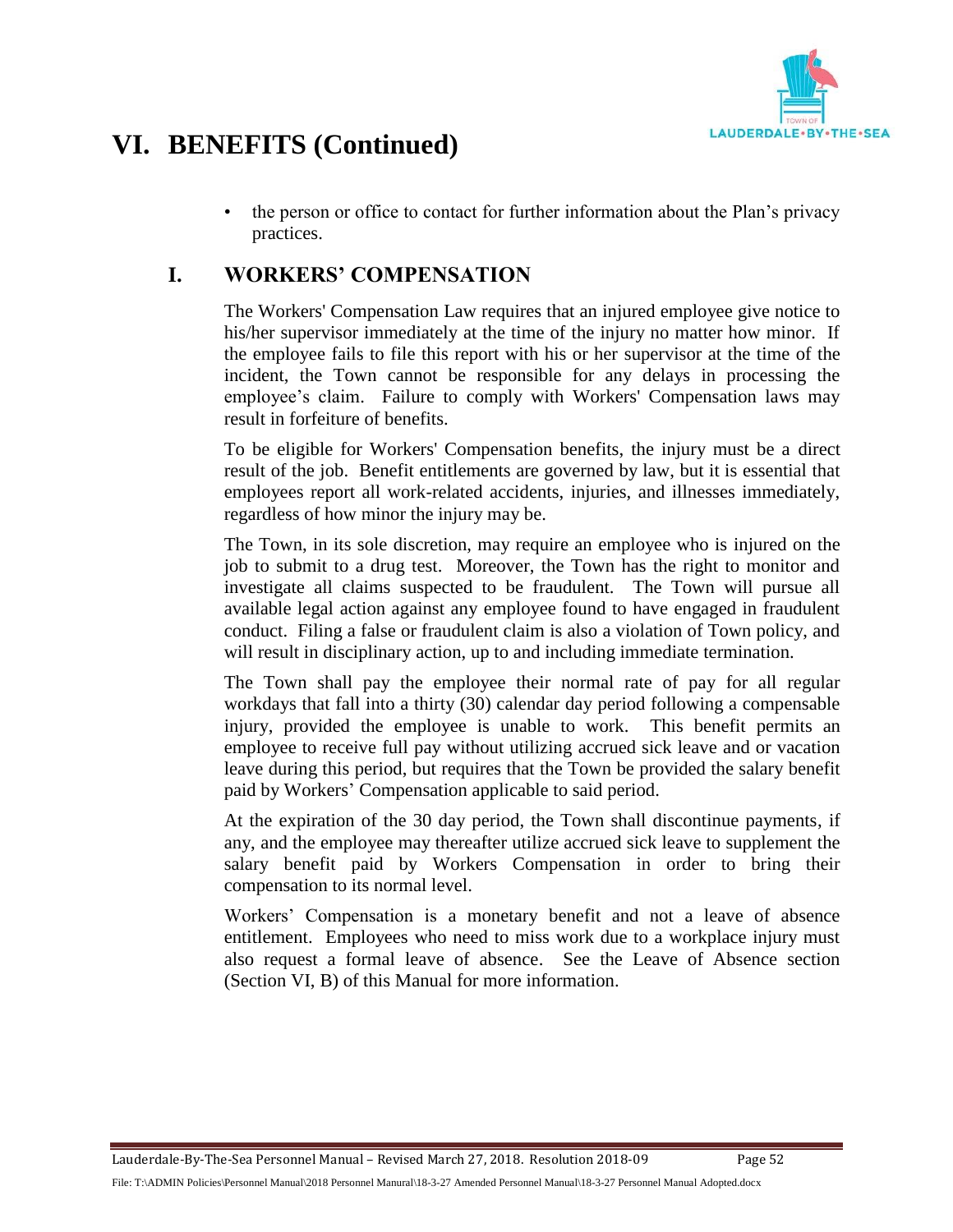

### **J. RETIREE HEALTH INSURANCE**

Employees and their eligible dependents may continue to participate in the Town's group health insurance plan provided enrollment occurs immediately upon retirement from active employment and continues coverage without interruption. Retirement shall mean application for and receipt of retirement benefits under any Florida Retirement System (FRS) plan. An employee not in FRS plan shall be considered a retiree if he/she meets the following age and service requirements age 65, and worked for the Town as a Full-Time Employee or a Part-Time Employee (with benefits) for a period of at least 12 consecutive months. The health insurance coverage shall be identical to that offered to active employees. Health insurance premiums for continued participation shall be paid by the retiree.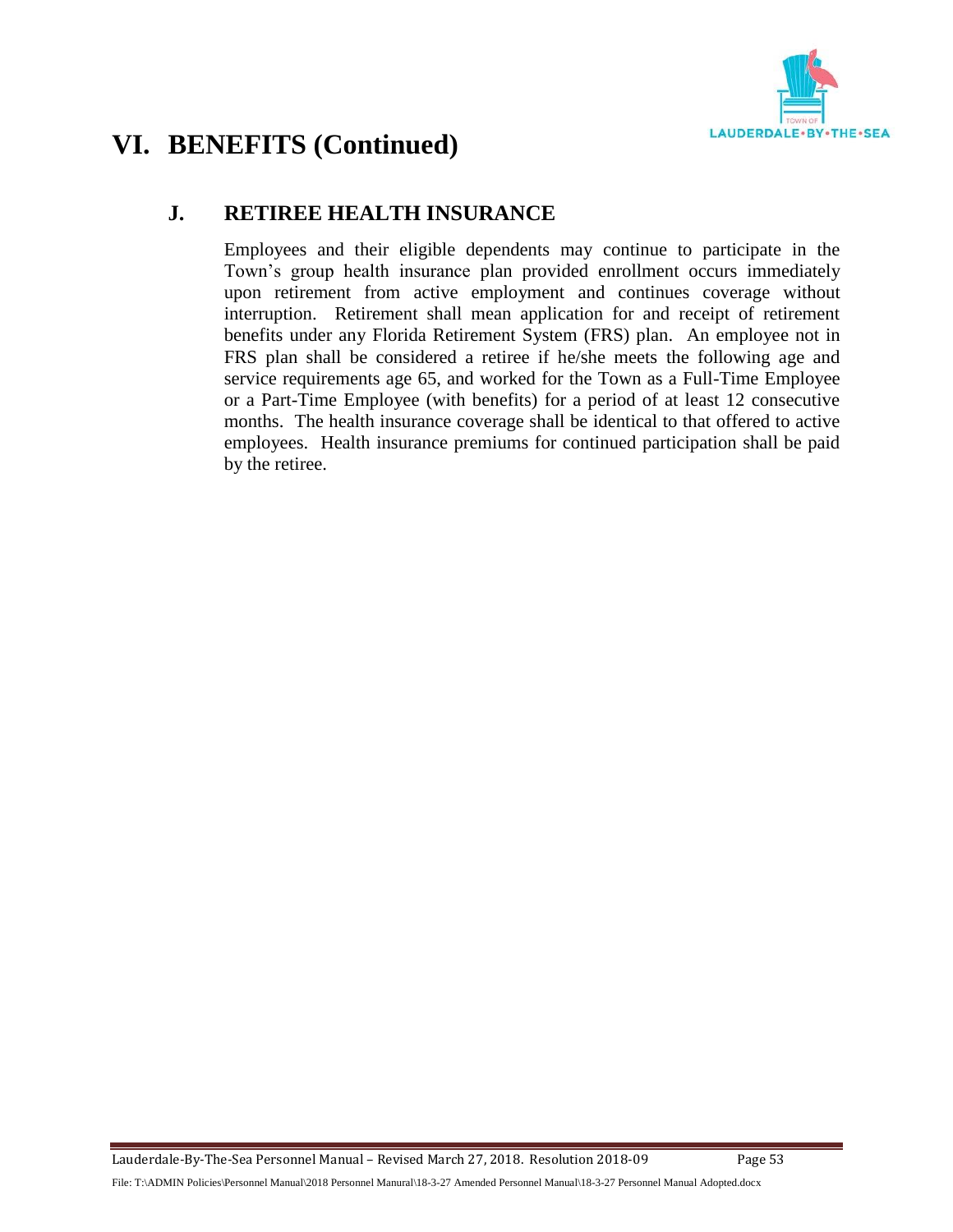

# **VII. SALARY ADMINISTRATION**

## **A. WORK HOURS**

The Town's work week shall begin on Saturday and end on the following Friday. The variety of services performed by the Town may require various employees to work different schedules. An employee's supervisor will explain their work hours to them and the Town reserves the right to change an employee's work hours based on Town needs. Employees are expected to be at work during the regularly established workweek for their respective positions (which may vary depending on respective position, assignment or work location). Town employees that are exempt from coverage under the Fair Labor Standards Act are expected to work as many hours in a given week as are necessary to complete that employee's assigned duties and responsibilities, regardless of the specific work hours assigned to that position by the Town Manager.

Job classifications shall periodically be evaluated to ensure that they are properly classed as exempt or non-exempt under the provisions of the Fair Labor Standards Act.

All employees must be at their desk or reporting work site and be ready to begin working at the beginning of their shift. Each employee shall leave when his/her shift is over. Variations from assigned work hours must be pre-approved by the employee's Department Director. If an employee requests flexible hours for an extended period, it must be approved by the Town Manager before implementation.

All non-exempt employees are entitled to one unpaid meal break of at least onehalf hour per shift, during which such employees may not perform any work on behalf of the Town. Permission may be given by the employee's supervisor to extend or shorten a lunch period but this time differential must be reflected on the employee's time sheet.

### **B. PAY**

The Town strives to provide employees with a fair day's pay for a fair day's work and to maintain salary levels that are competitive. Employees are paid bi-weekly. Should a payday fall on an official holiday, paychecks will be issued on the last working day before the holiday.

All employees may be paid by direct deposit, provided that they authorize such direct deposit in writing and they designate in writing the financial institution where such deposit is to be made. The exception to this may be the employee's first or last check.

Lauderdale-By-The-Sea Personnel Manual – Revised March 27, 2018. Resolution 2018-09 Page 54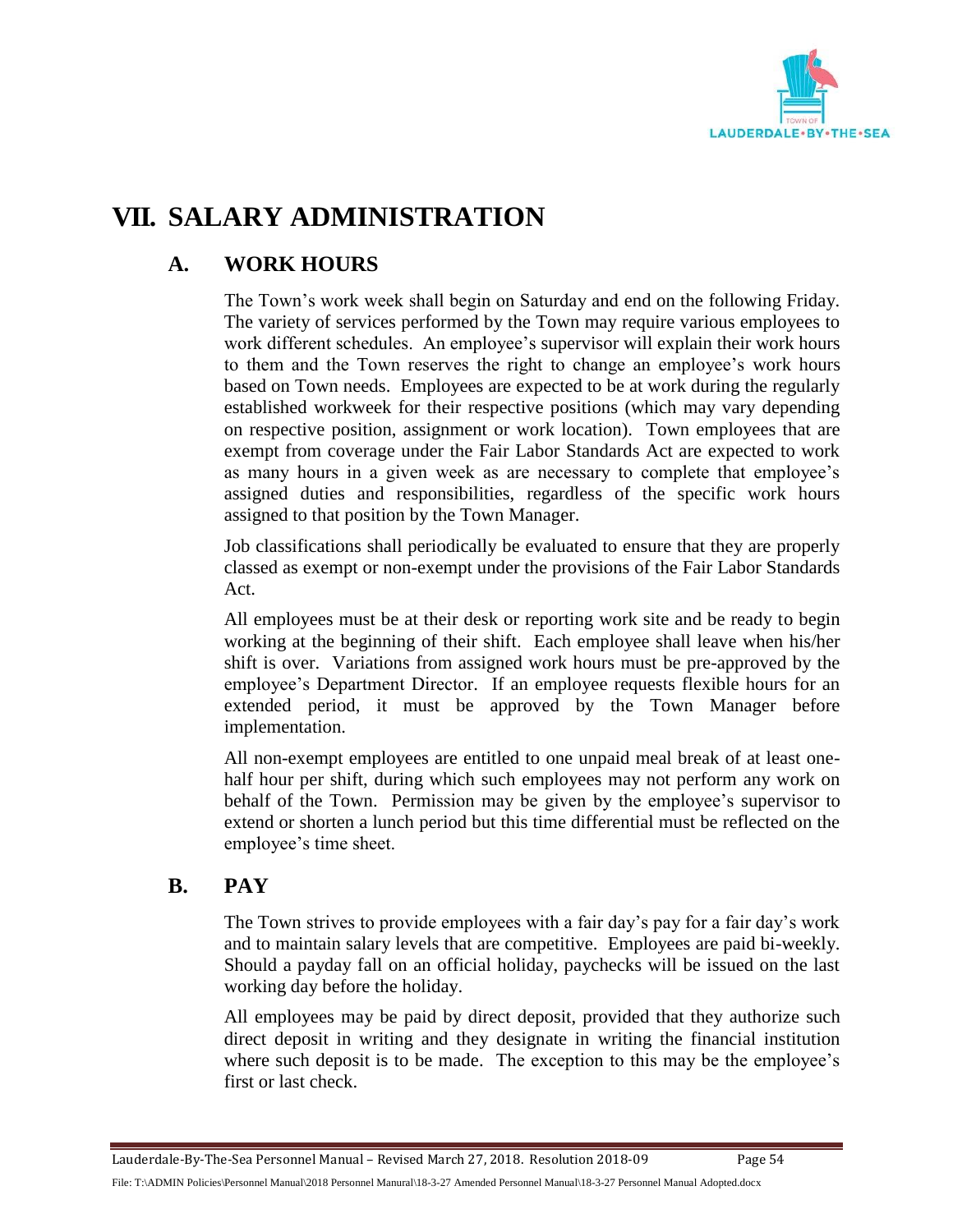

## **C. OVERTIME PAY AND COMPENSATORY TIME OFF**

Employees classified as exempt are not eligible for overtime pay. Exempt employees work on a salaried basis; that is, they are expected to work the hours necessary to satisfactorily complete their duties without extra compensation. Exempt employees who regularly work many more hours than the standard work week established for their position may be allowed time off at the discretion of the Town Manager or credited with additional vacation days.

Non-exempt personnel who are required by their supervisor to work more than the standard work week established for their position are eligible to receive overtime pay or compensatory time of time and one-half for hours worked in excess of 40 hours in one work week. When operating requirements cannot be met during regular working hours, employees may be scheduled to work overtime. Overtime for non-exempt personnel may only be worked if it is absolutely essential and if properly authorized by the employee's Department Director or the Town Manager in advance.

Overtime pay is based on hours actually worked except as provided below. Sick leave utilized in a workweek will **not** be considered hours actually worked in that work week for purposes of performing overtime calculations. Holiday leave and vacation leave will be treated as hours actually worked. Hours worked on a holiday will be paid at the rate of one and one-half (1½) hours for each hour worked, all of which will be calculated as hours worked for the purposes of calculating overtime. The three (3) hour minimum of call back pay shall also be considered as hours actually worked in accordance with Section VII (I) below.

Failure to work scheduled overtime, or working overtime without prior authorization from the Department Director, may result in disciplinary action, up to and including termination of employment.

Non-exempt employees may receive compensatory time off in lieu of overtime, at the rate of one and one-half  $(1\frac{1}{2})$  hours of compensatory time for each hour of overtime worked. The decision as to whether the employee receives overtime or compensatory time off is at the discretion of the Department Director. Also at the discretion of the Department Director, compensatory time may be accrued up to a maximum of one hundred twenty (120) hours. Once compensatory time has been earned and accrued, it may not be cashed in for monetary payment during employment.

When a non-exempt employee leaves Town employment, accrued compensatory time shall be paid out in a monetary lump sum in accordance with FLSA guidelines in effect at the time of departure.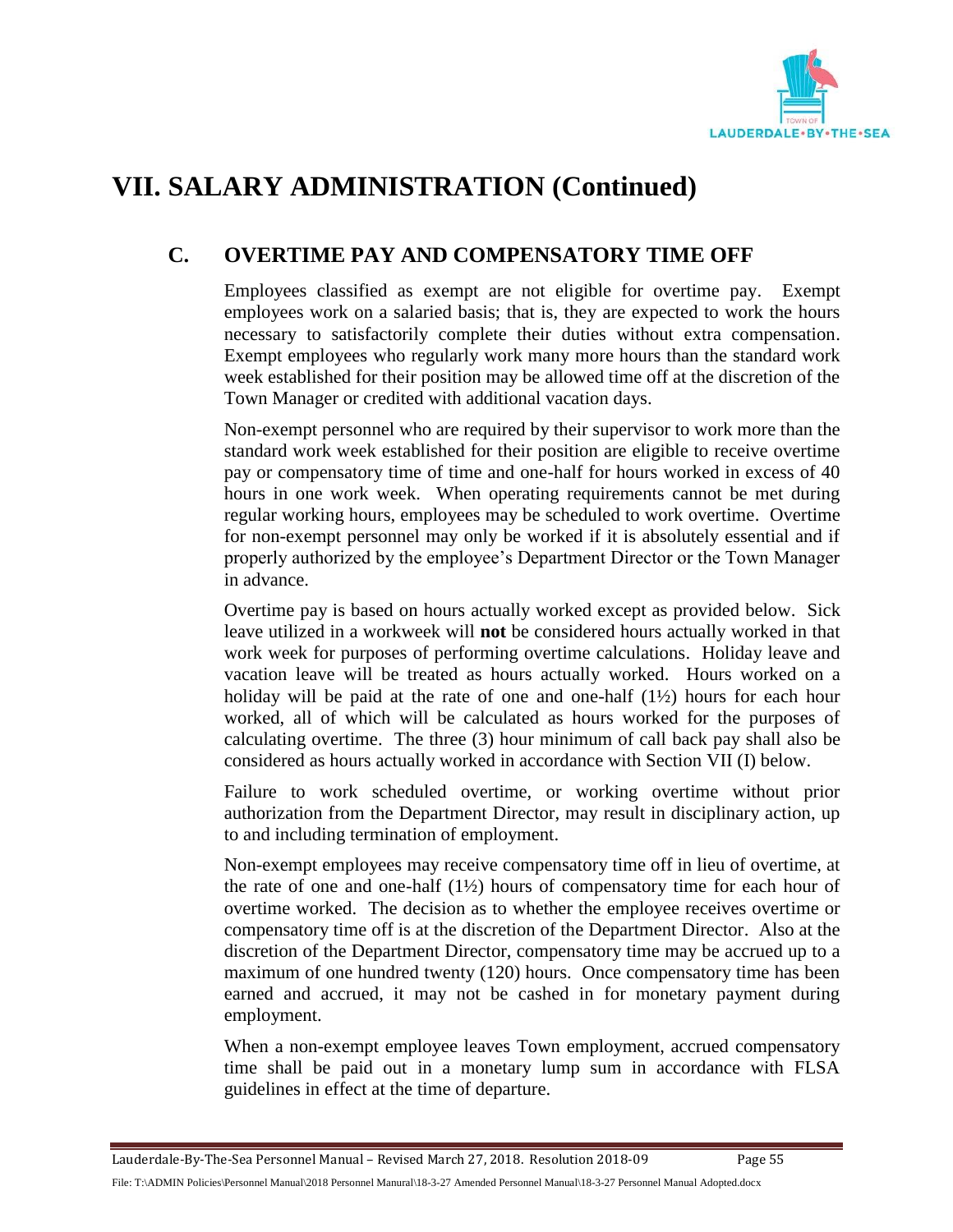

Non-exempt employees may utilize compensatory time provided reasonable written notice of utilization is given. The Department Director must authorize all compensatory leave use based on departmental operations not being unduly disrupted by the employee's use of compensatory leave. The non-exempt employee will be advised in writing by the Department Director of the approval or denial of the request.

### **D. SALARY APPROVAL AUTHORITY**

The minimum and maximum salary of each job classification within the Town organization shall be set by the Town Commission by the adoption of a pay plan.

The Town Manager has the authority to determine starting salary and make other salary decisions, provided that such decisions are consistent with the Town Commission-approved pay plan and that funds are available in the Town's budget for the salary decision.

## **E. MERIT INCREASES**

The Town Manager may increase an employee's compensation at the time of their annual performance appraisal, or based on a special performance review, if there are budgeted funds available to cover the cost of the salary increase.

Below Mid-Point: Employees whose performance is evaluated as satisfactory may receive up to a 2.5% merit increase. Higher performing employees may receive up to a 5% merit increase in salary.

Above Mid-Point: To move beyond the mid-point of the salary range, the employee's performance must be evaluated as above satisfactory and they may receive up to a 5% merit increase in salary. If a merit increase for an eligible employee results in their salary exceeding the salary range, the amount over the salary range will be paid as a lump sum payment.

## **F. BONUSES**

Bonuses may be given only as a lump sum amount and may not increase an employee's base salary. The Town Manager has the authority to grant a bonus of \$1,000 or less. The Town Commission shall approve any bonus in excess of \$1,000.

The Town's ability to grant a bonus is governed by state statute 215.425, which provides that (a) a bonus must be based on work performance; (b) the performance standards and evaluation process by which a bonus will be awarded must be described; (c) all employees must be notified of the bonus program; and, (d) all employees are eligible for the Town's bonus program, subject to the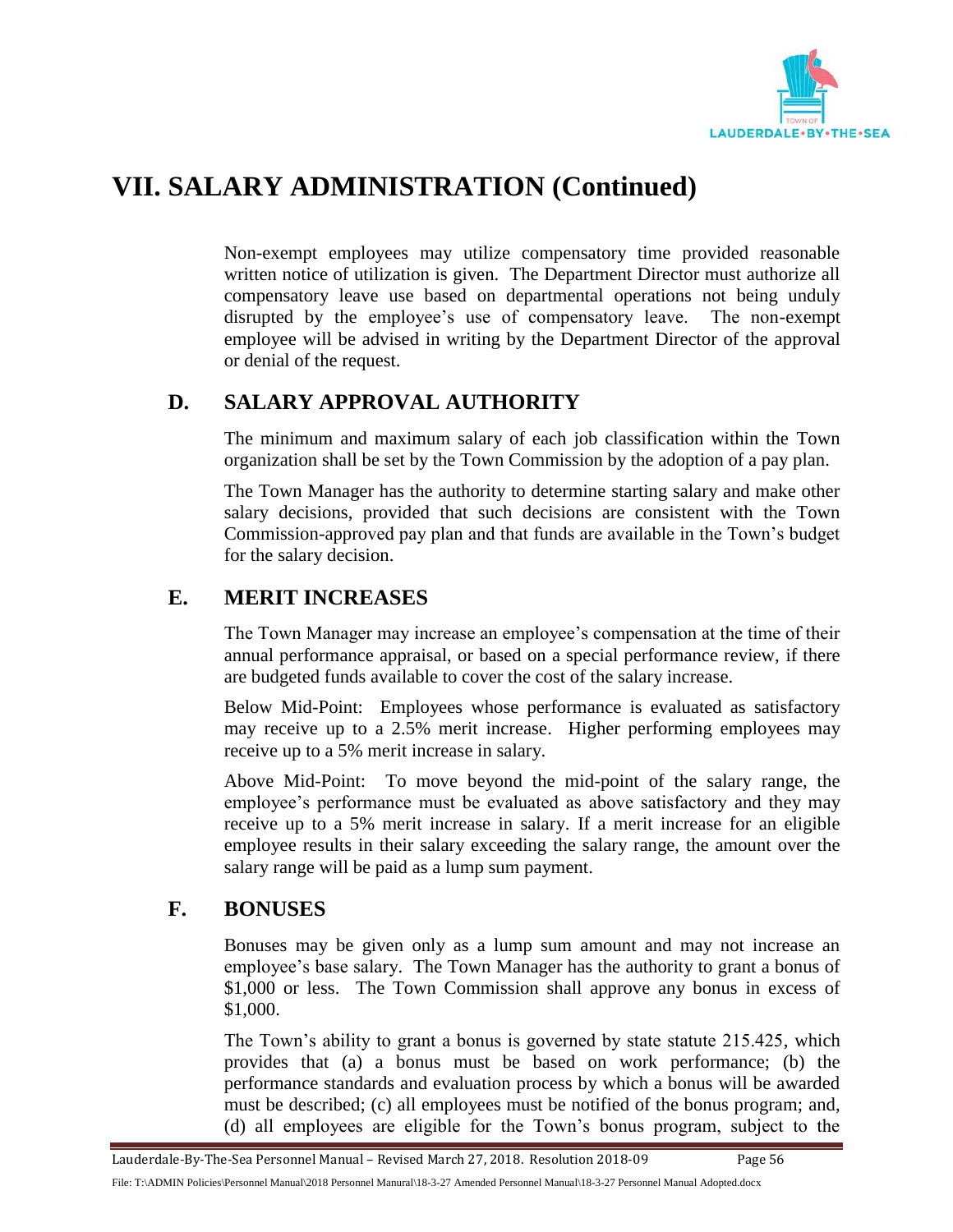

availability of budgeted funds.

Bonus Policy: Employees are eligible for consideration of a bonus in the following circumstances.

Through an employee's specific efforts, the Town avoids expenditures or has actual saving of a significant nature;

An exempt employee who because of unusual circumstances such as a natural disaster or a special project, is required to work beyond their normal schedule for an extended period of time

An employee performs an act of heroism in the Town of Lauderdale-By-The-Sea that reflects well on the Town government.

An employee who, in addition to their work, absorbs and completes the workload of another employee for more than three weeks.

### **G. SEVERANCE PAY**

An employee who is laid off from employment due to a reduction in force or hours or lack of work, who is asked to resign and does, who must resign due to disability, or who is separated without cause is eligible to receive a severance payment if they sign a general release and waiver of claims agreement against the Town regarding their separation from employment in a form provided by the Town.

Severance may be paid according to the following formula, if adequate funds are available in the Town budget to make the severance payments:

| <b>Years of Continuous Service:</b> | <b>Amount of Severance:</b> |
|-------------------------------------|-----------------------------|
| $1-2$ years:                        | 2 weeks' salary             |
| Greater than 2 years - 5 years:     | 3 weeks' salary             |
| Greater than $5$ years $-10$ years: | 4 weeks' salary             |
| More than 10 years:                 | 6 weeks' salary             |

Severance pay provisions in an employment agreement, if any, must comply with Florida Statute 215.425.

### **H. PERIODIC REVIEW OF THE PAY PLAN**

In order to ensure that the salaries paid to Town employees remain competitive, the Town shall periodically conduct salary surveys of the marketplace for similar positions, or review salary surveys conducted by other agencies or jurisdictions, and make adjustments where appropriate and if funds are available.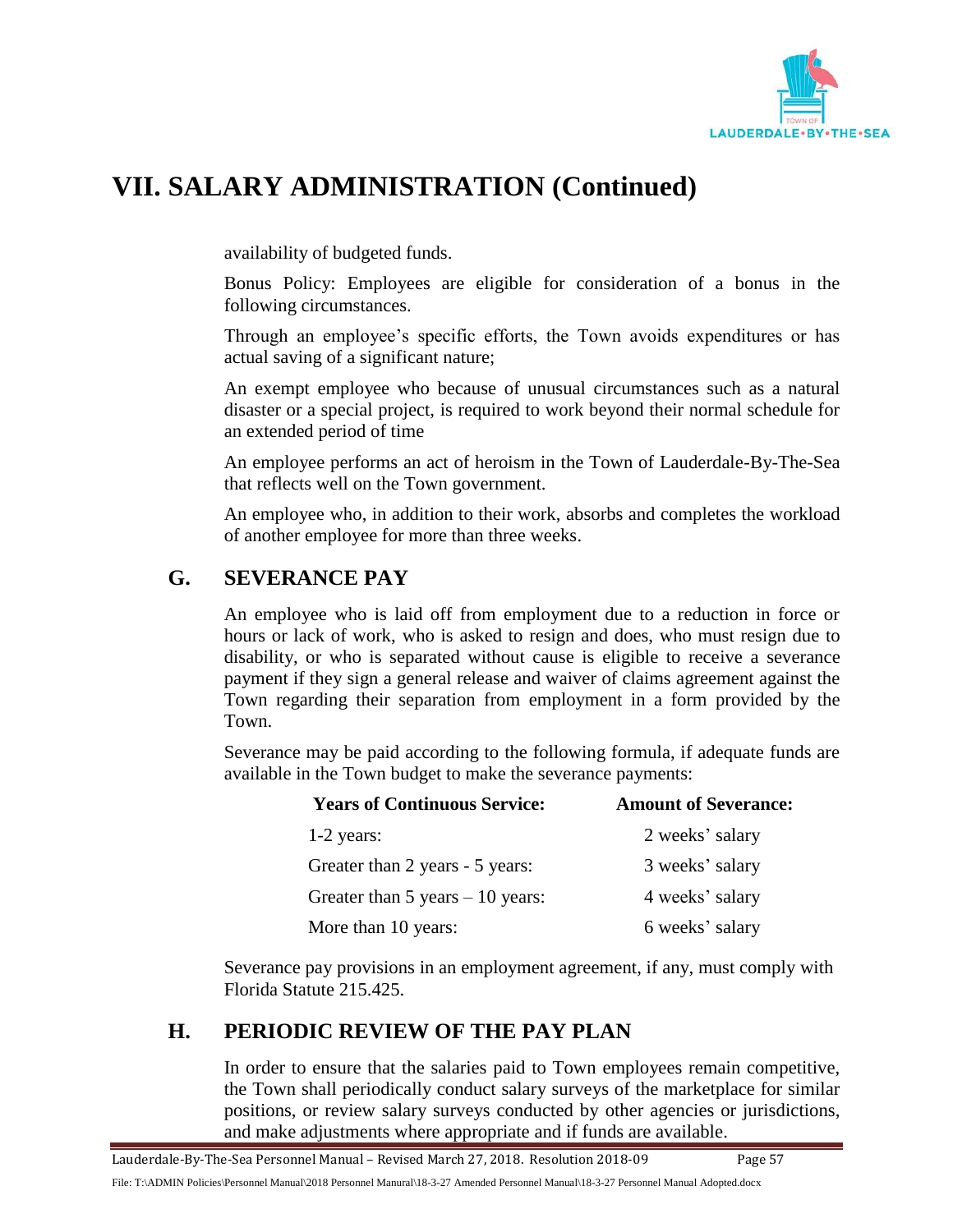

Such salary reviews can be made for the entire workforce or for individual job classifications in advance of recruitment or when the Town is experiencing difficulty recruiting and retaining high quality personnel.

## **I. CALL BACK PAY**

Non-exempt employees who are required to return to work outside of their normal work hours shall be compensated for a minimum of three (3) hours of work, regardless of whether they are required to be present at work for the full three hours. This minimum shall be counted as hours worked for the purposes of computing overtime. Call back pay shall not apply to an employee who is asked to extend their normal work day and work overtime.

An employee who is called back more than once during a shift shall only receive the three (3) hours on the first call back. Employees are paid for actual time for subsequent call backs on the same shift.

## **J. SAFE HARBOR POLICY FOR EXEMPT EMPLOYEES**

Employees classified as exempt salaried employees will receive a salary which is intended to compensate them for all hours they may work for the Town. This salary will be established at the time of hire or when the employee becomes classified as exempt. While it may be subject to review and modification from time to time, such as during performance appraisal times, the salary will be a predetermined amount that will not be subject to deductions for variations in the quantity or quality of the work the exempt employee performs.

To qualify for exemption, employees generally must be paid at not less than the salary threshold set by federal rule on a salary basis. Being paid on a "salary basis" means an employee regularly receives a predetermined amount of compensation each pay period on a weekly, or less frequent, basis.

Subject to exceptions listed below, an exempt employee must receive the full salary for any workweek in which the employee performs any work, regardless of the number of days or hours worked. Exempt employees do not need to be paid for any workweek in which they perform no work. If the employer makes deductions from an employee's predetermined salary, that employee is not paid on a "salary basis." If the employee is ready, willing and able to work, deductions may not be made for time when work is not available.

Exceptions: unless state law requires otherwise, an exempt employee's salary can be reduced for the following reasons:

• Full-day absences for personal reasons;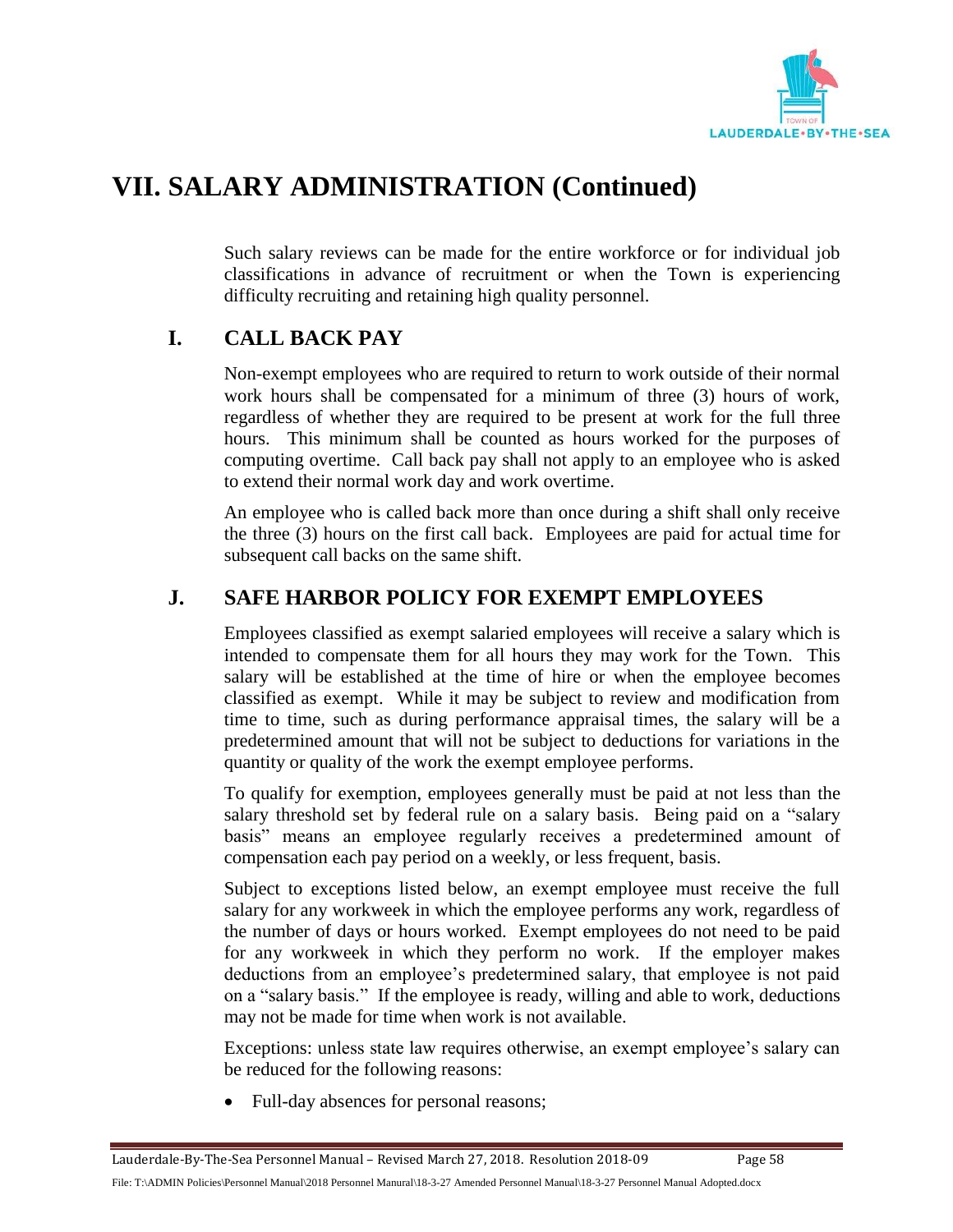

- Full-day absences for sickness or disability;
- Full-day disciplinary suspensions for infractions of the Manual;
- FML absences:
- To offset amounts received as payment for jury and witness fees or military pay;
- The first or last week of employment in the event the employee works less than a full week; or,
- Any full workweek in which the employee does not perform any work.

It is the Town's policy to comply with the salary basis requirements of the FLSA. Therefore, we prohibit all personnel from making any improper deductions from the salaries of exempt employees.

If an employee believes that an improper deduction has been made to their salary, the employee should immediately report this information to their direct supervisor, or to the Town Manager. Reports of improper deductions will be promptly investigated. If it is determined that an improper deduction has occurred, the employee will be reimbursed for any improper deduction made.

## **K. NURSING MOTHER BREAKS**

Non-exempt nursing mothers are entitled to reasonable breaks to express milk for their nursing child for at least one year after the child's birth so long as the break does not impose an undue hardship for the Town. The Town will attempt to allocate the employee with a space, shielded from view and free from intrusion, coworkers, and the public to take this break.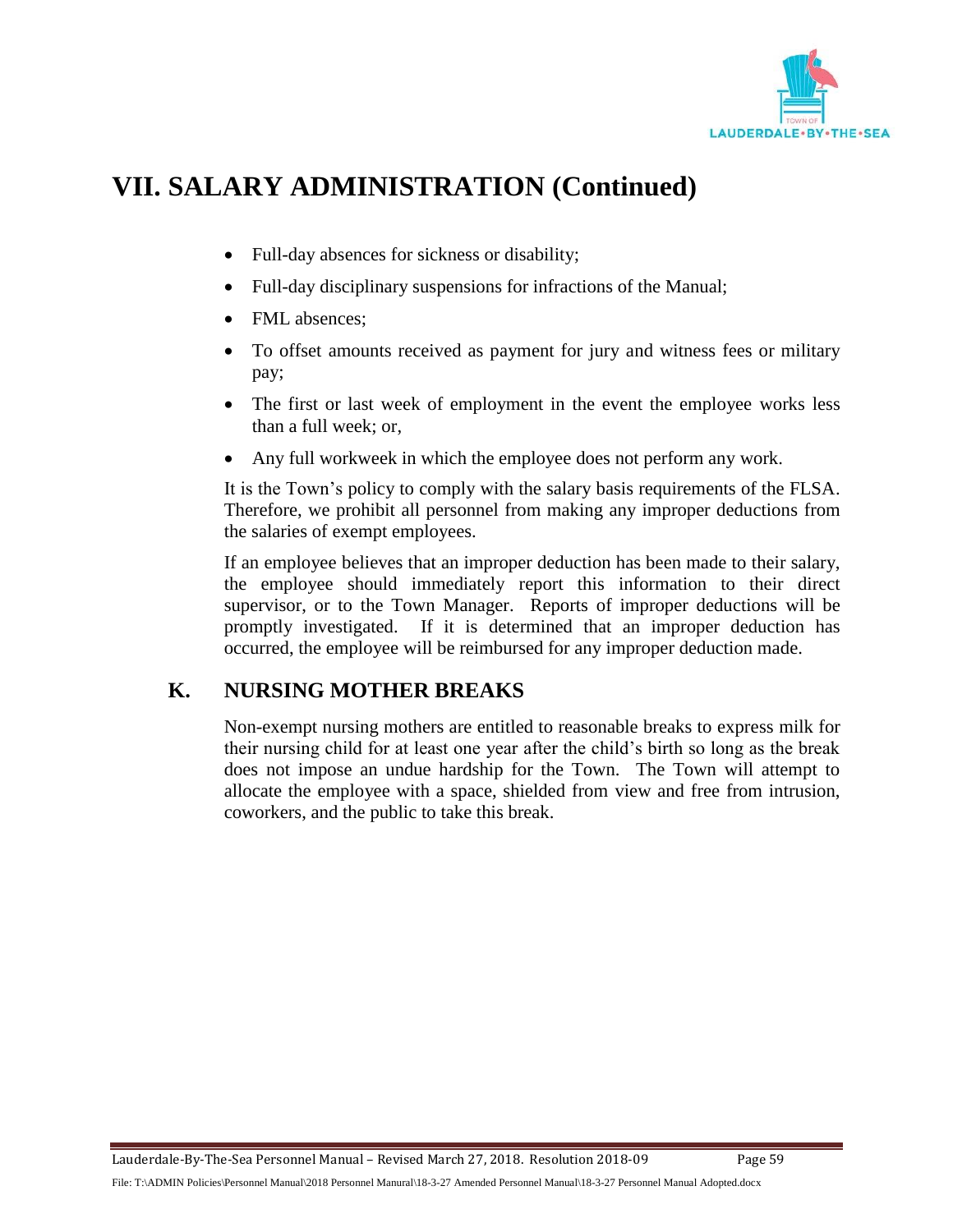

## **VIII.MISCELLANEOUS ISSUES**

## **A. EMPLOYEE APPEARANCE**

*All Employees are expected to present a neat, clean and well-groomed appearance at all times for a business such as ours.*

Employees should avoid extremes in dress. Flashy or revealing clothing, t-shirts with inappropriate content, shorts whose hem falls more than three inches above the knee, and other non-business-like clothing are unacceptable. Employees that wear a uniform are responsible for maintaining a clean and neat uniform at all times.

### **B. USE OF TOWN PROPERTY**

Town equipment and supplies are expensive, and employees should handle them as though they were their own valuable personal items. In case of an accident or damage to equipment or supplies, employees should immediately report the facts to their supervisor and turn in the broken or damaged articles for replacement. Employees may be held liable for damages resulting from theft, loss, or neglect of Lauderdale-By-The-Sea equipment or supplies.

Town property may not be removed from the premises without proper, advance authorization by your Department Director. Town property may not be used for personal reasons, with the exception of the phone and computer as described in this Manual.

### **C. BULLETIN BOARDS**

The Town maintains bulletin boards at various locations throughout the Town as an important information source. These bulletin boards are to be used solely to post information approved by the Town regarding its policies, governmental regulations, and other matters of concern to all employees which are related to the employees' employment by the Town. Employees should check the bulletin boards regularly to be familiar with the information posted there.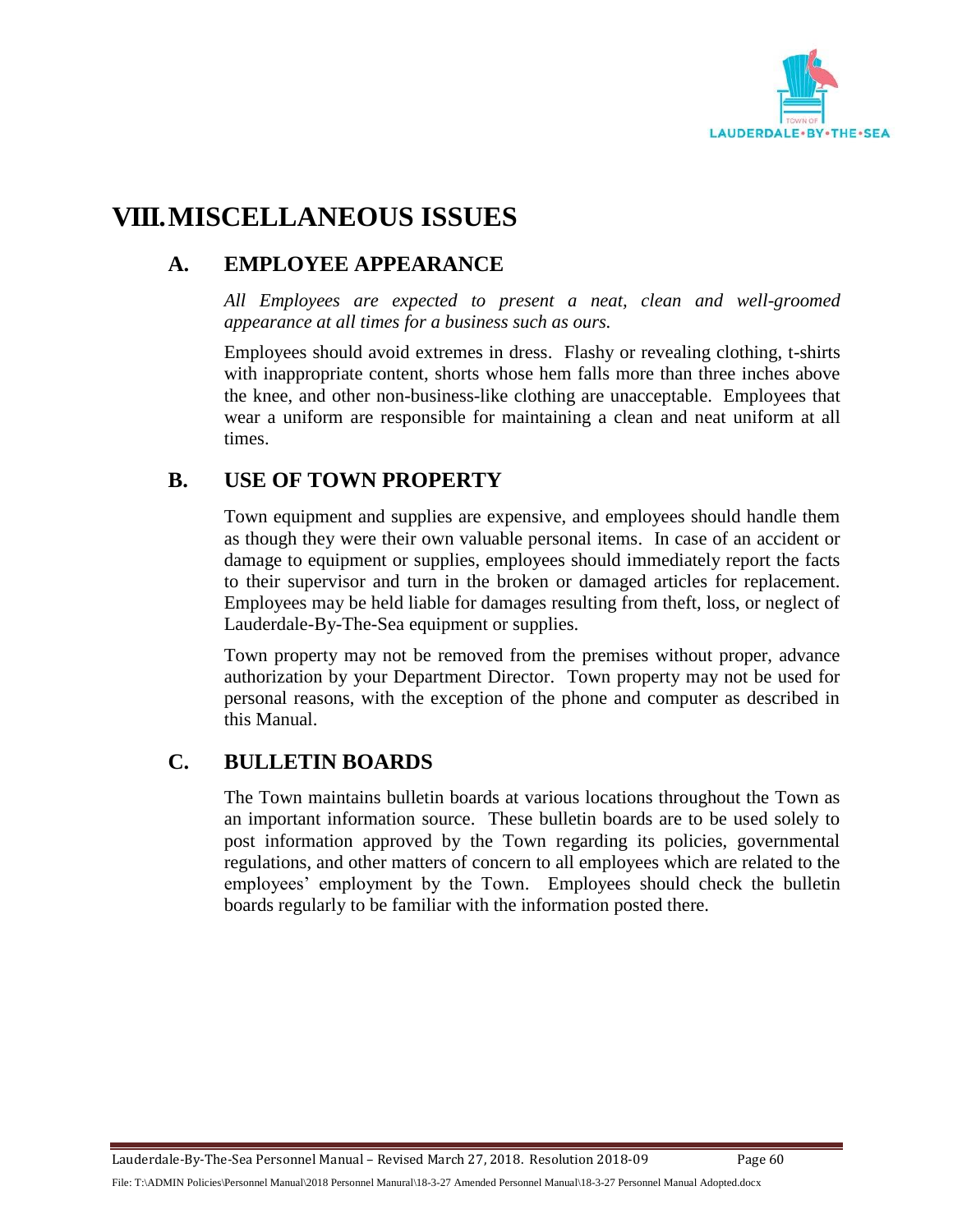

## **D. COMMUNICATION AND COMPUTER SYSTEMS SECURITY AND USAGE**

This policy contains guidelines for the use, access and disclosure of communications (including among other things telephone, mail, e-mail, voice mail, desk and laptop computers, pagers, mobile phones, faxes, Internet, and intranet) sent or received by employees, using any Town-provided communication or computer system.

The Town's systems are for Town business only. All information transmitted or stored in Town systems is the sole and exclusive property of the Town and *shall be treated as confidential*. See APPENDIX C for the Town's Public Records Policy.

The contents of our systems will be disclosed to members of the public or press without employees' permission or advanced notice. Therefore, employees should not assume that personal messages and communications are confidential or exempt from public records disclosure.

The Town's computer, telephone and communication hardware and software systems are used to facilitate business communications. Although each employee has an individual password to access these systems, the systems belong to the Town and the contents of all communications are accessible to management for any business purpose.

Personal communications can be accessed by the Town without prior notice, Although incidental and occasional personal use of our systems is permitted (a reasonable standard would be no more than 10 minutes per workday), repeated use of the systems to access personal information, conduct personal business or make personal, non-Town business related communications will subject the employee to disciplinary action up to and including termination.

The Town neither guarantees against, nor shall it be responsible for the destruction, corruption or disclosure of personal material/information maintained by employees on its electronic communications systems or equipment. The Town reserves the right to remove, replace or reconfigure its electronic resources without formal notice to employees (although advance notice may be given).

It should be noted that although a message or file is deleted or erased, it may be possible to recreate the message. Therefore, ultimate privacy of any and all electronic messages of any form whatsoever cannot be assured to anyone. No Town employee should have any expectation of privacy as to his or her Internet usage, or the privacy of any electronic mail message, file, download, note, or other data stored, transmitted, or received through the Town's system.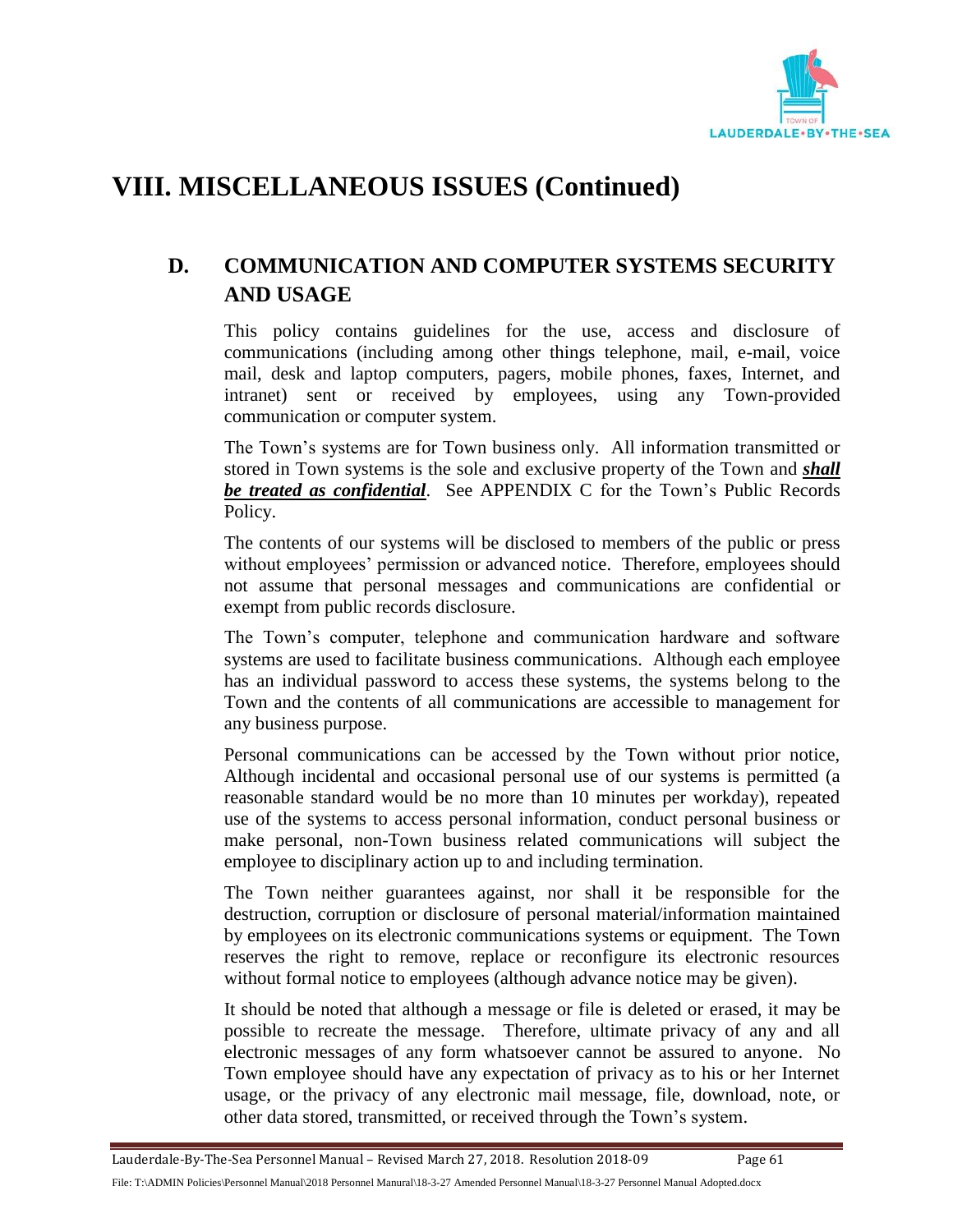

Any user identified as a security risk or having a history of problems with electronic communication systems may be denied access to the Town's property, with or without advance notice, warning, or opportunity to cure and may result in a revocation of privileges.

Prohibited uses of the Town's electronic communications systems or equipment include, but are not limited to:

- Discourteous communication to or about other persons, the Town or other organizations.
- Sending, receiving, printing, or posting offensive or harassing statements or language including remarks of others based on a protected class.
- Making or sending fraudulent, unlawful, or abusive communication.
- Sending or soliciting sexually oriented messages or images including, but not limited to, accessing any adult (pornographic) websites.
- Operating a business, soliciting money for personal gain, or searching for employment outside the Town.
- Issuing or forwarding chain mail and other frivolous messages.
- Dissemination or printing of copyrighted materials, including articles and software, in violation of copyright laws.
- Introducing non-Town owned hardware or downloading unauthorized software into the system without approval from the appropriate IT personnel. If approved, any software downloaded or files transferred in any manner into or via the Town's system become the property of the Town, subject to the restrictions of any existing licensing agreement or applicable copyright law or Town policy.
- Using the Town's computing facilities to disseminate any virus, worm, Trojan horse, trap-door program code, or any form of destructive or malicious computer instruction.

## **E. TELEPHONE USE**

The Town's telephones are reserved for business or emergencies. Employees should advise relatives and friends not to telephone you at work except in emergencies or to leave brief messages.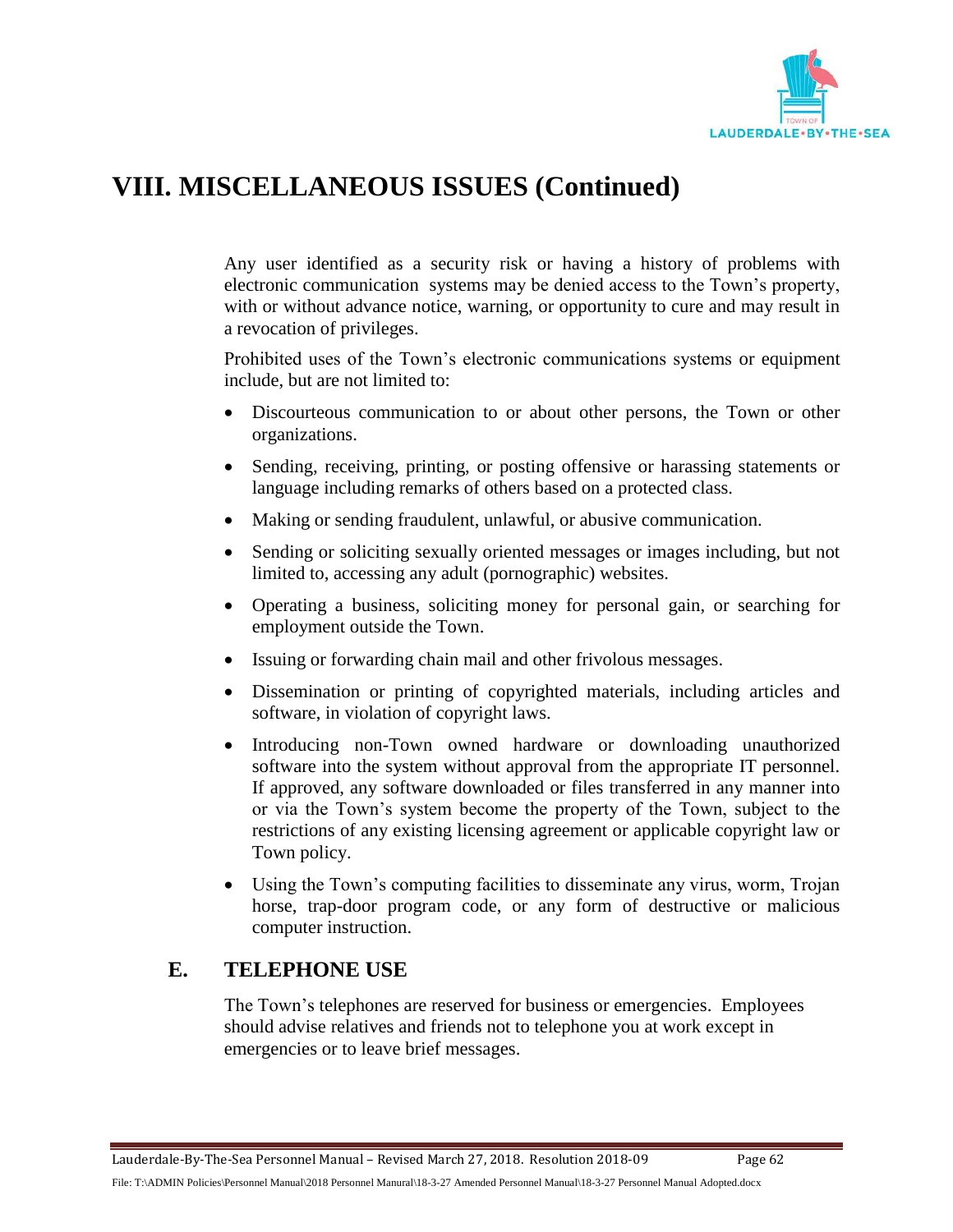

Personal use of the telephone for long-distance and toll calls is not permitted. While at work employees are expected to exercise the same discretion in using personal cellular phones as is expected for the use of Town phones. Excessive personal call during the workday, regardless of the phone used, can interfere with employee productivity and can be distracting to others. A reasonable standard the Town encourages its employees to limit personal calls during work time to no more than two per day of no more than five minutes duration. Employees are asked to make any other personal calls during their lunch break, and ensure that friends and family members are aware of this policy.

## **F. COURTESY**

Every employee shall conduct himself/herself in a professional and courteous manner at all times. Employees are expected to be sensitive when dealing with residents, elected officials, and other members of the public and, at all times, treat them with respect and courtesy.

### **G. EMPLOYEE PARKING AND PERSONAL PROPERTY**

Free parking is available in designated parking areas. Parking violations are subject to tickets and disciplinary measures. Lauderdale-By-The-Sea does not accept responsibility for damage to your automobile or for a theft or other personal property loss which may occur on Town property. We recommend employees remove valuables and keep their car locked while it is parked in the parking area.

### **H. SEARCH/INSPECTION POLICY**

To the extent permitted by law, the Town reserves the right to question any employee entering and leaving its property and to inspect any employee's or prospective employee's locker, vehicle, package, purse, handbag, briefcase, lunch box, or other possessions carried to, on, and from Town property.

## **I. SMOKE-FREE ENVIRONMENT**

In keeping with Lauderdale-By-The-Sea's intent to provide a safe and healthy work environment, smoking is prohibited throughout the workplace and in all Town vehicles. **This policy applies equally to employees and visitors.**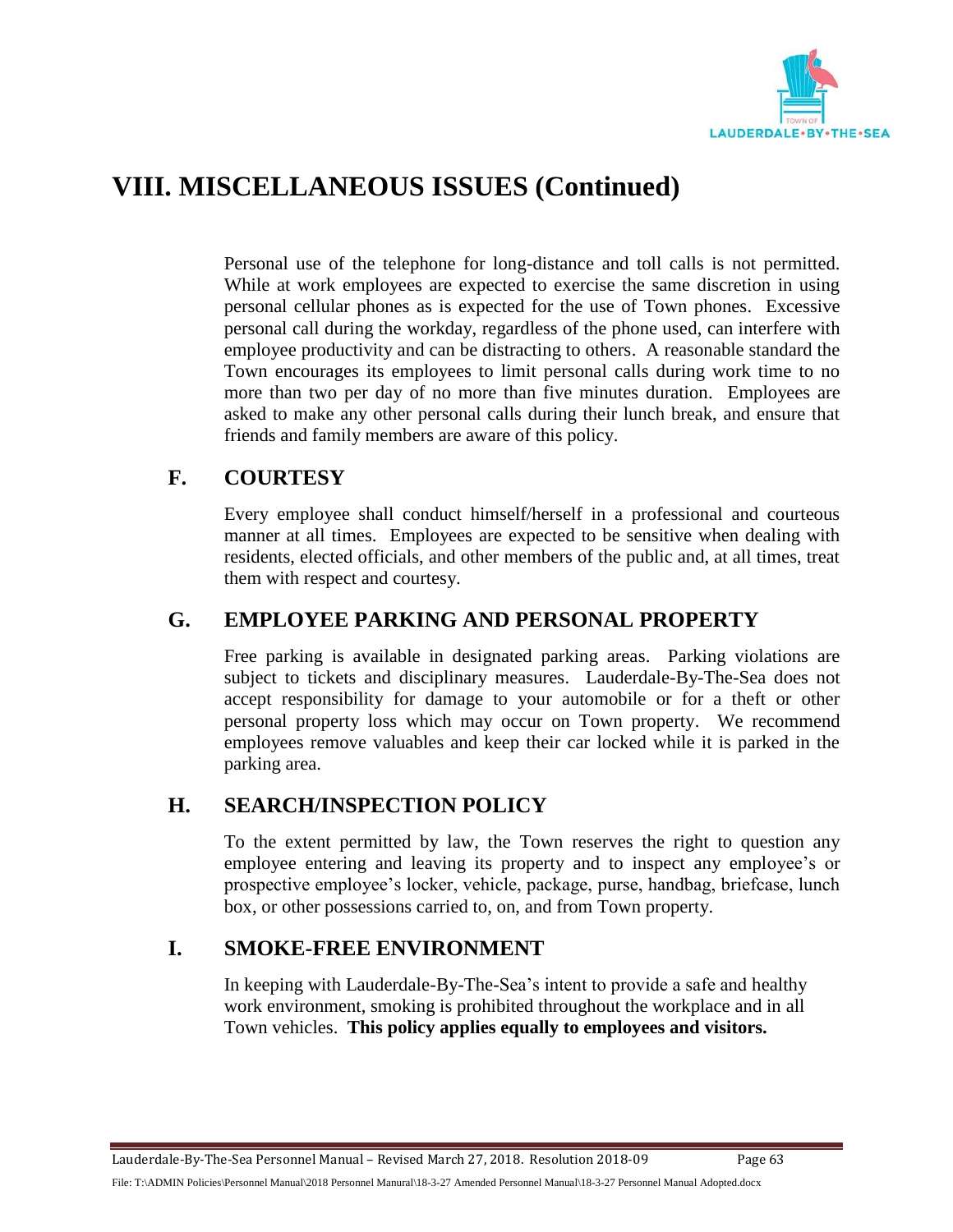

## **J. WORK AREA CLEANLINESS**

Good housekeeping is the responsibility of all employees in order to provide a safe, healthy and pleasant work environment. Each employee has the responsibility to keep their immediate work area neat and clean at all times.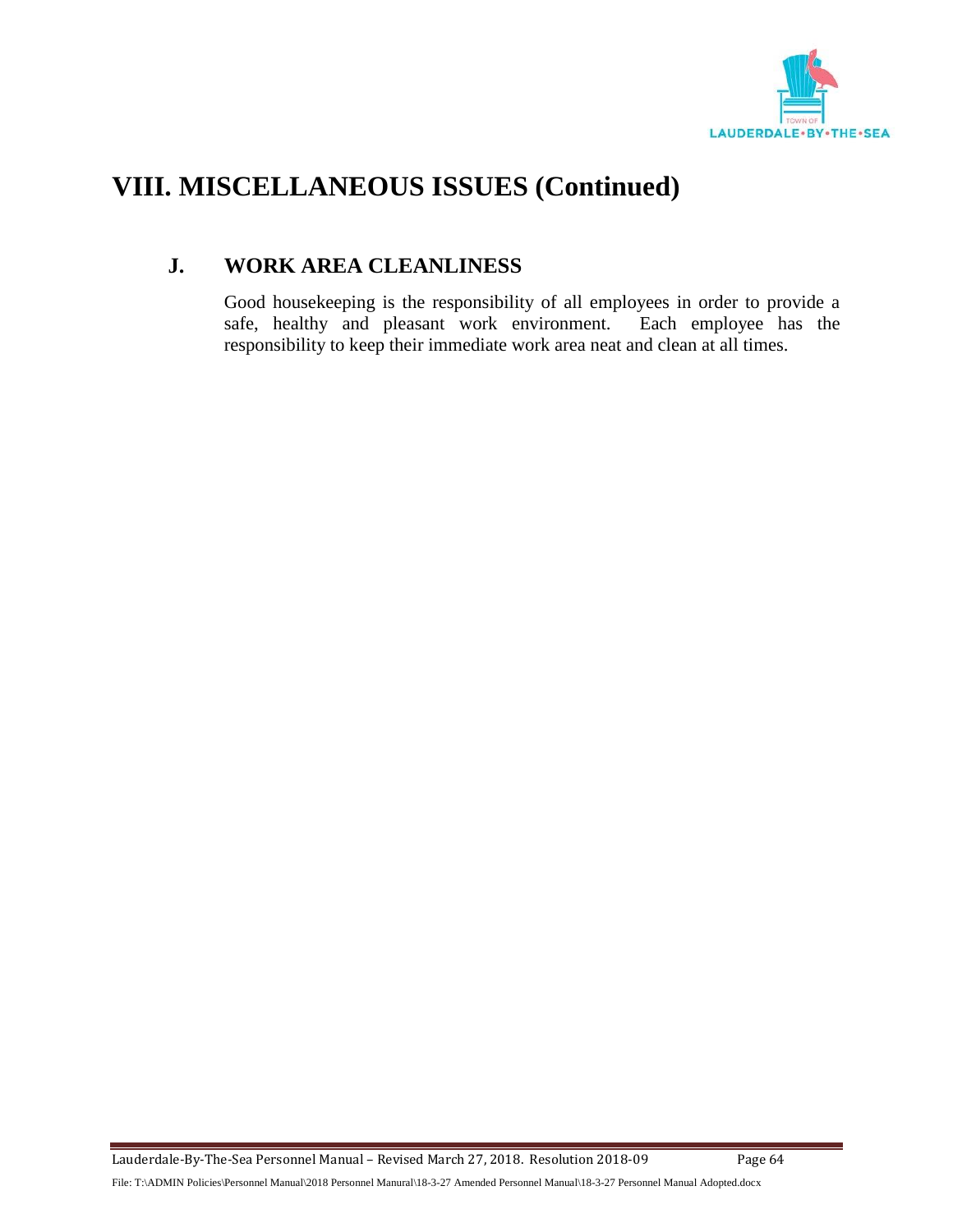

# **TOWN OF LAUDERDALE-BY-THE-SEA SEXUAL HARASSMENT POLICY**

#### GENERAL POLICY

The Town of Lauderdale-By-The-Sea has a strict policy against sexual harassment. SEXUAL HARASSMENT BY ANY EMPLOYEE WILL NOT BE TOLERATED.

#### DEFINITION

Sexual harassment involves unwelcome sexual conduct, sexual advances or any verbal or physical conduct of a sexual nature, by an employee's supervisor(s)or fellow employees or others at the work place which: 1) suggests submission to or rejection of such conduct by an employee is used as a basis for career or employment decision affecting that employee; 2) suggests that submission to or rejection of such conduct is either an implicit or explicit condition of an employee's job, pay or career; or 3) interferes with an employee's job or job performance or creates an intimidating, hostile or offensive environment.

Examples of conduct that may constitute sexual harassment include, but are not limited to the following: sexual advances, requests for sexual favors, propositions, physical touching, sexually provocative language, gestures, sexual jokes, and display of sexually-oriented pictures or photographs.

#### EMPLOYEE COMPLAINTS

Any employee who believes that he or she has been subjected to sexual harassment should immediately report this to the Town Manager or the Assistant Town Manager. The Town will handle the matter swiftly, fairly, effectively and with as much confidentiality as possible. There will be no retaliation against any employee who, in good faith, reports a claim of sexual harassment or who is witness to the harassment.

#### INVESTIGATION

The Town will promptly conduct an investigation in an attempt to determine all the facts concerning the alleged harassment. The Town will conduct a fair and objective investigation with the result being the issuance of findings of fact. If the Town determines that sexual harassment has occurred, corrective action will be taken. This corrective action may include a reprimand, demotion, discharge, or other appropriate action such as referring the matter to law enforcement. The Town will attempt to make the corrective action reflect the severity of the conduct.

If it is determined that no harassment has occurred or that there is not sufficient evidence that harassment occurred, this will be communicated to the employee who made the complaint along with the reasons for this determination.

I HAVE SIGNED THIS COPY OF THIS POLICY ACKNOWLEDGING THAT I HAVE READ AND UNDERSTAND IT AND RETURN IT TO THE PERSONNEL DEPARTMENT WHERE IT WILL BECOME PART OF YOUR PERSONNEL FILE.

\_\_\_\_\_\_\_\_\_\_\_\_\_\_\_\_\_\_\_\_\_\_\_\_\_\_\_\_\_\_\_\_\_ DATE: \_\_\_\_\_\_\_\_\_\_\_\_\_\_\_\_\_\_\_\_

EMPLOYEE SIGNATURE

\_\_\_\_\_\_\_\_\_\_\_\_\_\_\_\_\_\_\_\_\_\_\_\_\_\_\_\_\_\_\_\_\_

PRINTED NAME

Lauderdale-By-The-Sea Personnel Manual – Revised March 27, 2018. Resolution 2018-09 Page 65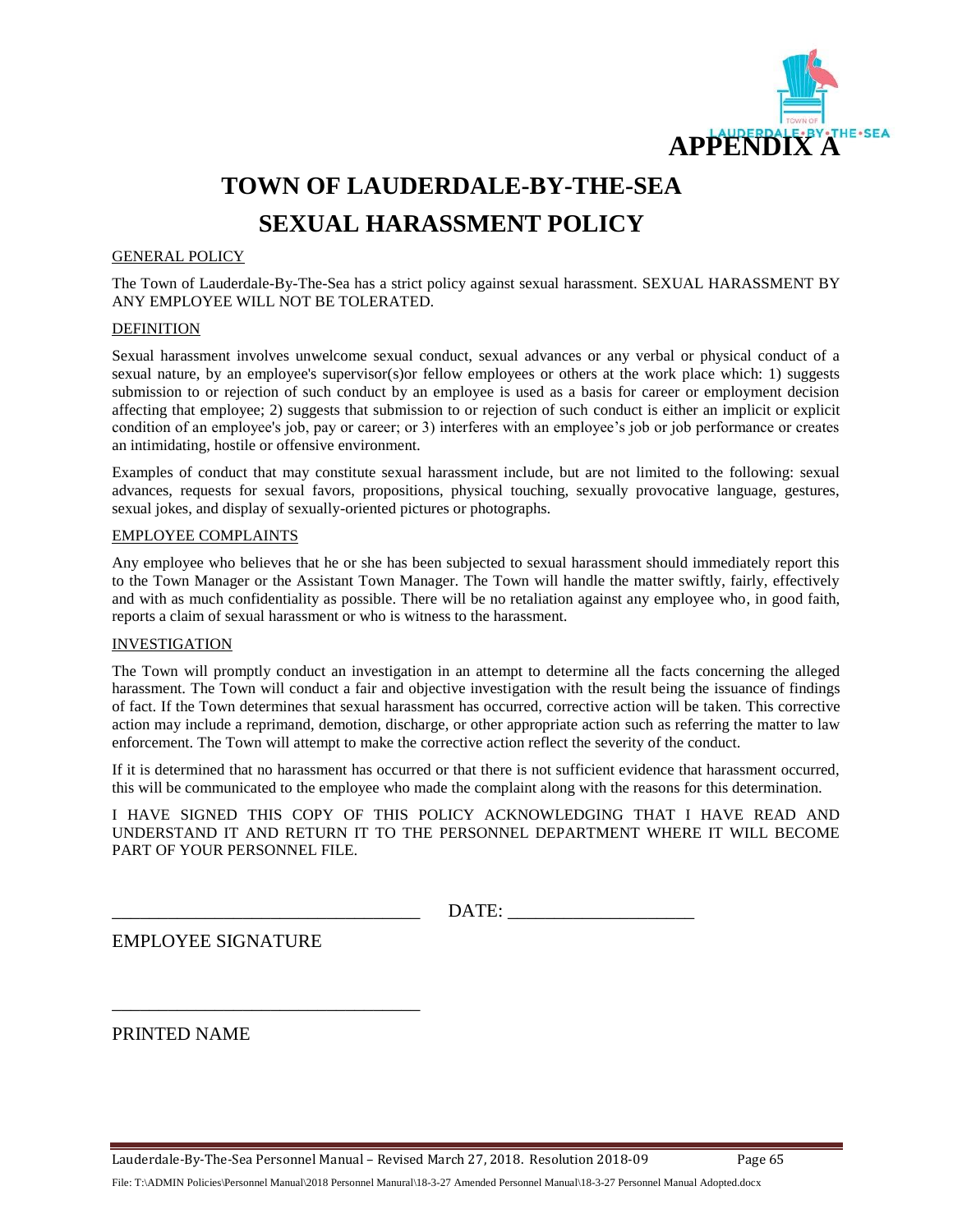



## **DRUG-FREE WORKPLACE POLICY STATEMENT**

The Town of Lauderdale-By-The-Sea is committed to providing a safe work environment for its employees, our community and society. Substance abuse is a national problem which impairs the health and safety of employees, promotes crime and harms our community. The Town is addressing this problem by instituting a Drug Free Workplace Program.

Substance abuse is a complex, yet treatable disease. The ultimate goal of this policy is to balance our respect for individual privacy with our need to keep a safe, productive, drug-free environment. Our intention is to prevent and treat substance abuse. We would like to encourage those employees who use drugs or abuse alcohol to seek help in overcoming their problem. The Town will attempt to assist an employee in obtaining treatment prior to taking disciplinary action when such treatment is associated with a first occurrence of substance abuse. The Town considers substance abuse to be an unsafe and counterproductive work practice.

The Town's policy is in accordance with the Florida Drug Free Workplace Program as provided in Section 440.102, Florida Statutes and other applicable state and federal laws.

To ensure a work place free from the influence of illegal drugs and alcohol abuse, the following policy has been established.

It is the policy of the Town that an employee found with the presence of alcohol or illegal drugs in his/her system, in possession of, using, selling trading or offering for sale illegal drugs or alcohol during working hours, may be subject to disciplinary action up to and including termination. (Town-sponsored activities which may include the service of alcoholic beverages are not included in this provision.)

An employee reporting for work visibly impaired shall be considered unable to properly perform required duties and will not be allowed to work. If possible, the supervisor should first seek the Department Director's opinion of the employee's condition. Then the supervisor, together with a representative from the Town administration, should consult privately with the employee to rule out any problem(s) that may have been caused by prescription drugs.

When an off-duty employee is called back to work and that employee has consumed alcoholic beverages or drugs that may affect their ability to perform their essential functions, that employee shall disclose such use and decline the call back. An employee shall not be disciplined for refusing to respond to a call back when such employee has reasonable belief that he or she could not pass an alcohol blood level test. Employees who are on stand-by that may be subject to call back should not engage in social drinking and may not decline a call back without being subject to discipline.

If, in the opinion of the supervisor and a representative of the Town Manager's office, or the Department Director, the employee is considered impaired, the employee should be sent home after drug testing by a medical facility, by taxi or other safe transportation alternative, depending on the determination of the observed impairment, accompanied by the supervisor or another employee, if necessary. An impaired employee should not be allowed to drive. The prescribed test direction form for the medical facility shall be completed by the supervisor.

Prescription drugs prescribed by the employee's physician may be taken during working hours. The employee shall notify their Supervisor if the use of properly prescribed drugs will affect the employee's work performance. Abuse of prescription drugs will not be tolerated.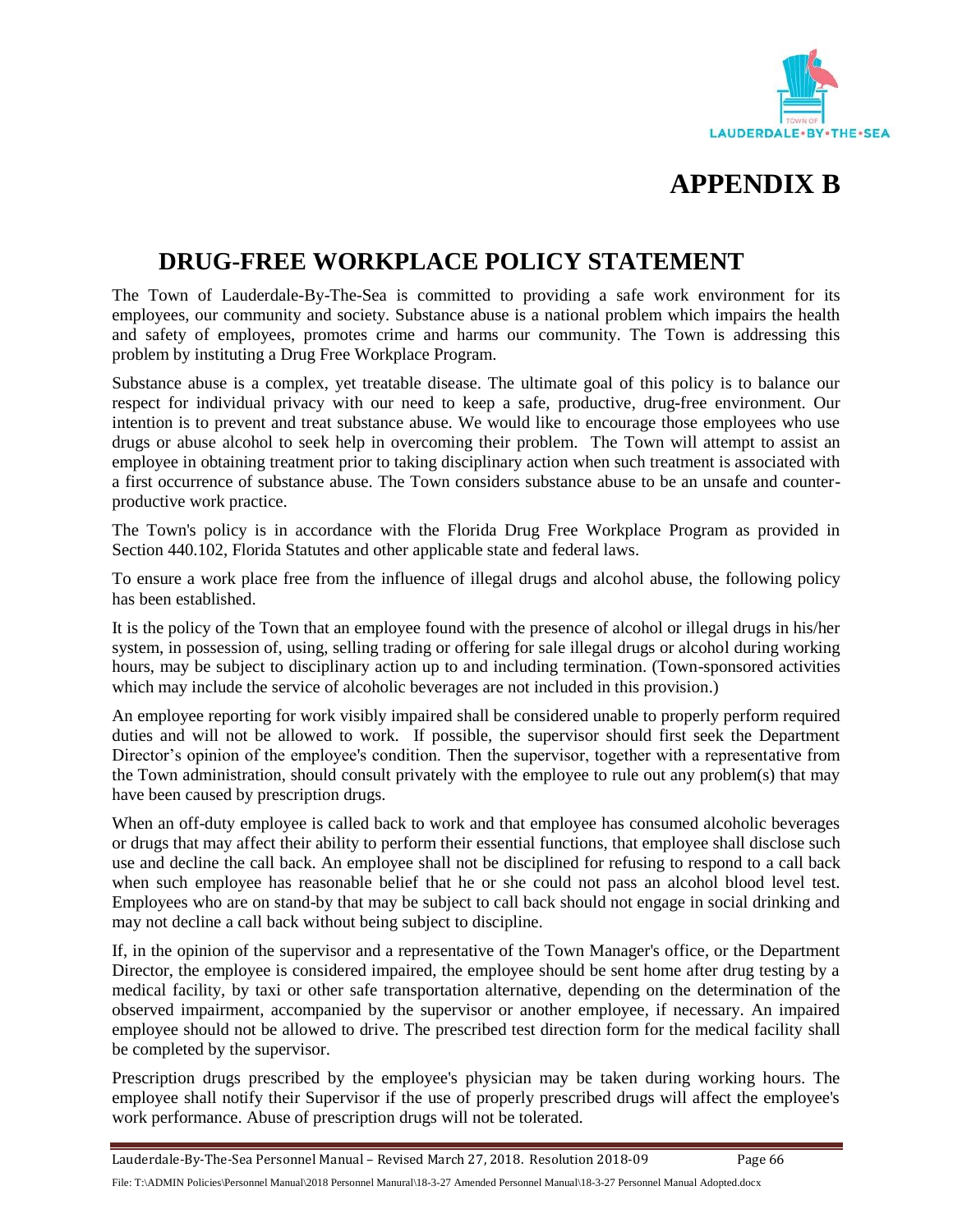

## **APPENDIX B**

It is the responsibility of the Town's supervisors to counsel employees whenever they see changes in performance that suggest a problem. The supervisor may suggest that the employee voluntarily seek help from the Employee Assistance Program ("EAP") or decide that the severity of the observed problem is such that a formal referral to the EAP should be made.

#### **DEFINITIONS**

- A. Alcohol means distilled spirits, liquors, or ethyl alcohol (ethanol) and includes wine, malt beverages and other intoxicating beverages.
- B. Alcohol abuse an employee shall be determined to be under the influence of alcohol if the employee's normal faculties are impaired due to the consumption of alcohol or the employee's blood alcohol level is 0.05G/DL% or higher.
- C. Illegal drugs means any drug(s) which is not legally obtainable, which may be legally obtainable but has not been legally obtained, or which is being used in a manner or for a purpose other than as prescribed.
- D. Drugs means alcohol, amphetamines, cannabinoids, cocaine, phencyclidine (PCP), hallucinogens, synthetic narcotics, designer drugs, or a metabolite of any of the substances listed above.
- E. Legal drug means prescribed drugs and over-the-counter drugs which have been legally obtained and are being used solely for the purpose for which they were prescribed or manufactured.
- F. Job applicant means a person who has applied for a position with the Town and may have been offered employment conditioned upon successfully passing a drug test.
- G. Employee means an individual who works for the Town for compensation and is covered by the Workers Compensation Act.
- H. Drug testing means any chemical, biological or physical instrumental analysis for the purpose of determining the presence of an illegal drug or its metabolites, including alcohol, and may require the collection of blood, urine, breath, saliva or hair of an employee or job applicant
- I. Initial drug test means a screening procedure of the blood and urine of employees and job applicants for the presence of alcohol and illegal drugs in accordance with the Florida Drug Free Workplace Program and appropriate Florida Administrative rules. All levels equal to or exceeding the following shall be reported as positive:

| <b>ALCOHOL</b>              | 05g/dl's    |
|-----------------------------|-------------|
| <b>AMPHETAMINES</b>         | 1,000 NG/ML |
| <b>CANNABINOIDS</b>         | $100$ NG/ML |
| <b>COCAINE</b>              | 300 NG/ML   |
| <b>PHENCYCLIDINE</b>        | $25$ NG/ML  |
| <b>METHAOUALONE</b>         | 300 NG/ML   |
| <b>OPIATES</b>              | 300 NG/ML   |
| <b>BARBITUATES</b>          | 300 NG/ML   |
| <b>BENZODTALEPINES</b>      | 300 NG/ML   |
| <b>SYNTHETIC NARCOTICS:</b> |             |

Lauderdale-By-The-Sea Personnel Manual – Revised March 27, 2018. Resolution 2018-09 Page 67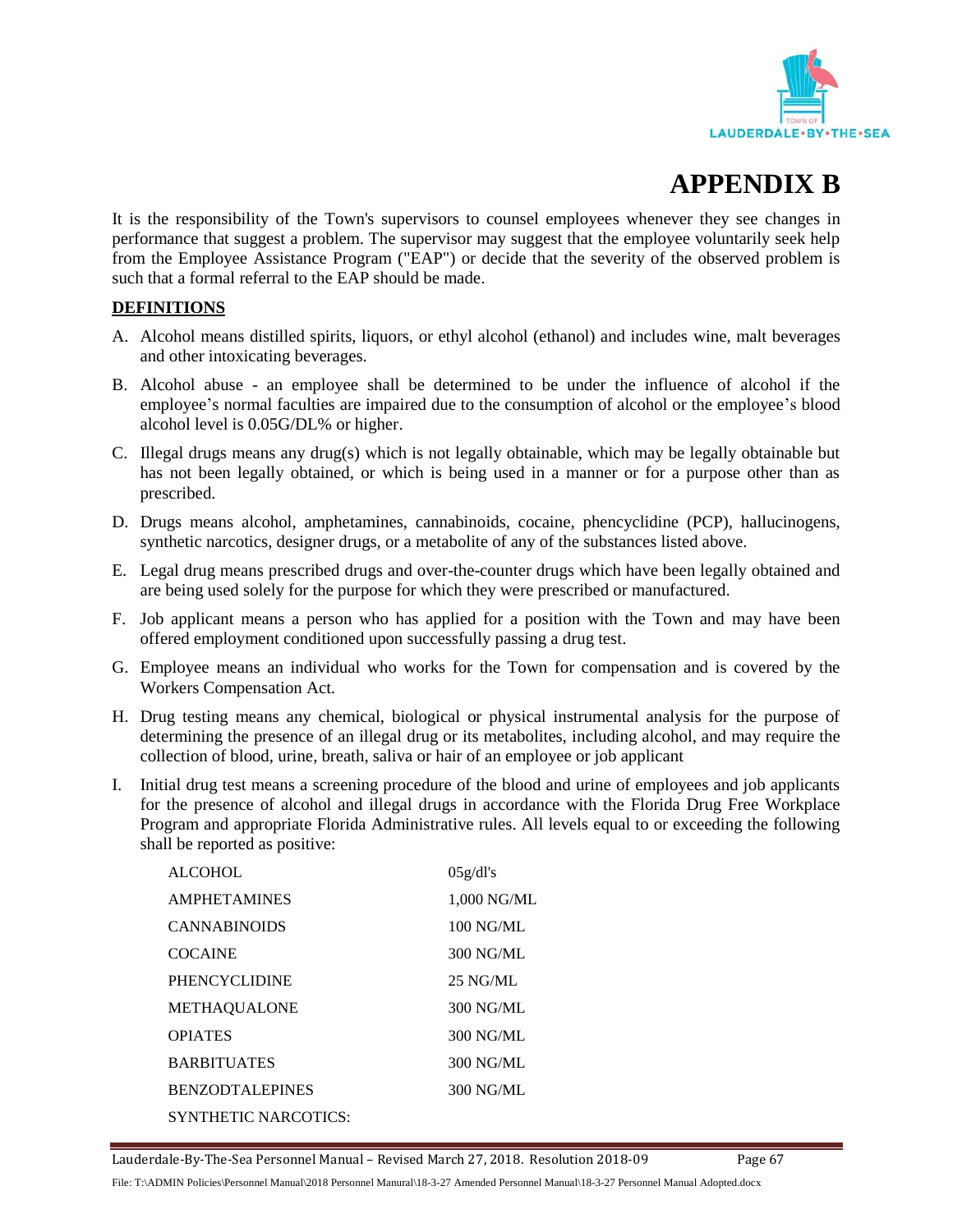

**APPENDIX B**

METHADONE 300 NG/ML

PROPOXYPHENE 300 NG/ML

J. Confirmation test means a second test of all specimens identified as positive on an initial test in accordance with the Florida Drug Free Workplace Program and appropriate Florida Administrative Rules. All levels equal to or exceeding the following shall be reported as positive:

| <b>ALCOHOL</b>              | 05g/dl%    |
|-----------------------------|------------|
| <b>AMPHETAMINES</b>         | 500 NG/ML  |
| <b>CANNABINOIDS</b>         | 15 NG/ML   |
| <b>COCAINE</b>              | 150 NG/ML  |
| <b>PHENCYCLIDINE</b>        | $25$ NG/ML |
| METHAQUALONE                | 1.50 NG/ML |
| <b>OPIATES</b>              | 300 NG/ML  |
| <b>BARBITURATES</b>         | 150 NG/ML  |
| <b>BENZODIAZEPLNES</b>      | 150 NG/ML  |
| <b>SYNTHETIC NARCOTICS:</b> |            |
| <b>METHADONE</b>            | 150 NG/ML  |
| <b>PROPOXYPHENE</b>         | 150 NG/ML  |

K. Drug Testing Methodology

Specimens for drug testing will be collected, handled, maintained and tested in accordance with the Florida Drug Free Workplace Program and the procedures set forth in the appropriate Florida Administrative Rules.

- L. Positive confirmed test or confirmation test means a second procedure which confirms a positive result from an initial drug test.
- M. Medical review officer (MRO) means a licensed physician with knowledge of prescription drugs, pharmacology and toxicology of drugs, who may be responsible for receiving and reviewing all positive confirmed test results and who may be responsible for contacting all individuals who test positive in a confirmation test to inquire about possible medications which could have caused a positive result. The MRO need not be an employee of the Town.
- N. Prescription or non-prescription medication means a drug or medication obtained pursuant to a prescription as defined by Section 893.02, Florida Statutes, or a medication that is authorized pursuant to a Federal or State Law for general distribution and use without a prescription in the treatment of human diseases, ailments or injuries.
- O. Reasonable suspicion drug testing means drug testing based on a belief that an employee is using or has used drugs in violation of this policy drawn from specific, objective, and documented facts and reasonable inferences drawn from those facts in light of experience. Among other things, such facts and inferences may be based upon:
	- 1) Observable phenomena while at work, such as direct observation of drug use or of the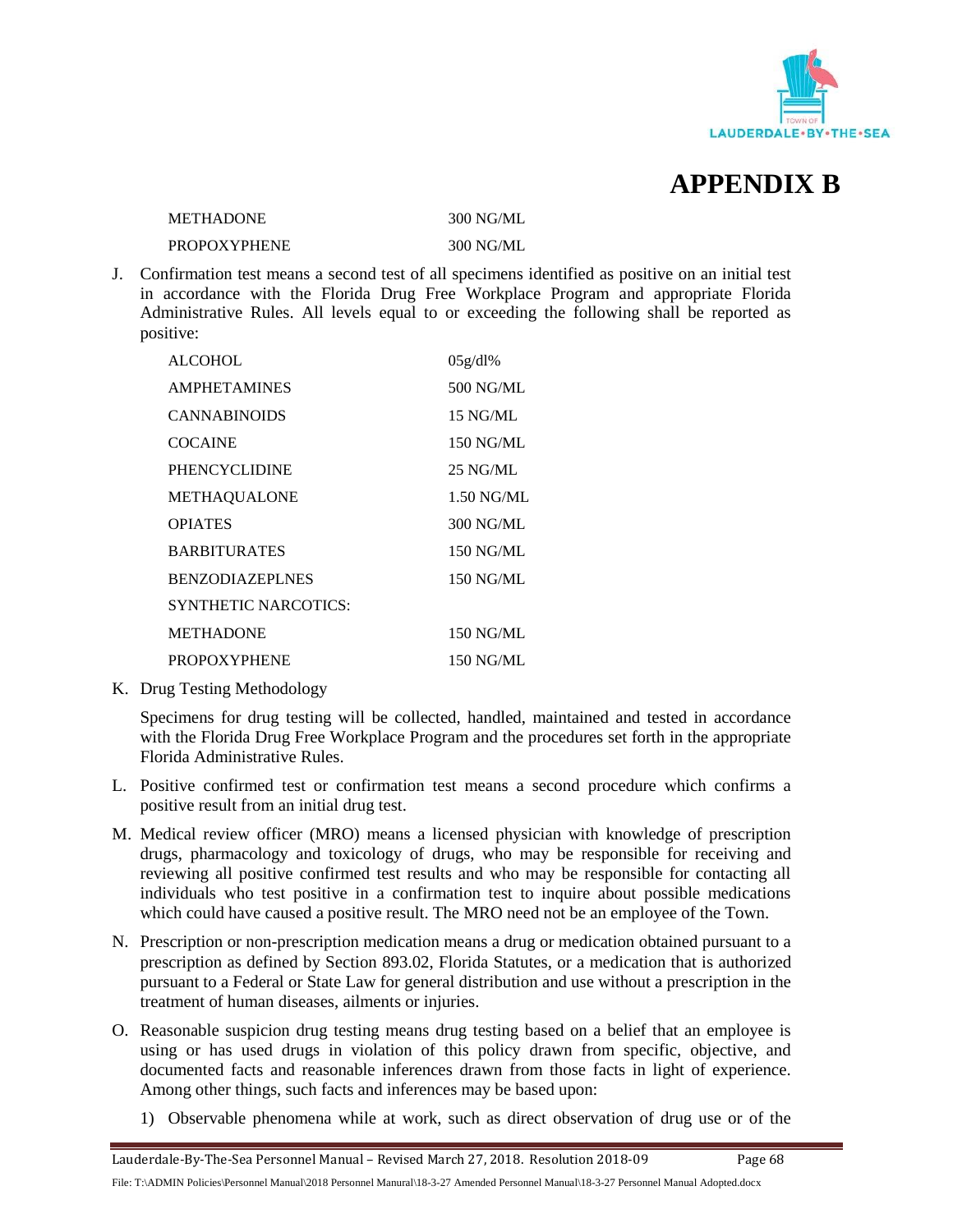



physical symptoms or manifestations of being under the influence of a drug.

- 2) Abnormal conduct or erratic behavior while at work or a significant deterioration of work performance, either or both of which are recognized symptoms of alcohol or drug abuse and which are not adequately explained by the employee or are not related to the employee's working conditions.
- 3) A report of drug use, provided by a reliable and credible source, which has been independently corroborated.
- 4) Evidence that an employee has tampered with a drug test during his employment with the Town.
- 5) Information that an employee has caused, or contributed to, an accident while at work.
- 6) Evidence that an employee has used, possessed, sold, solicited, or transferred drugs while working or while on the Town's premises or while operating a vehicle, machinery, or equipment of the Town.
- 7) Specimen means a tissue or product of the human body capable of revealing the presence of alcohol or illegal drugs or their metabolites including blood, urine, saliva, or hair.

#### **GENERAL PROCEDURES**

A. Types Of Testing

In order to maintain a drug and alcohol free work environment, the Town will test for the presence of alcohol and drugs in the following circumstances:

- 1) Job applicants: applicants who have been offered a position of employment and who are required to take a drug and alcohol test.
- 2) Reasonable suspicion: all employees who are determined to be under reasonable suspicion of drug or alcohol use (as defined herein) are required to take a drug and alcohol test.
- 3) Fitness-for duty: all employees who are subject to a routine fitness for duty medical examinations are required to take a drug and alcohol test as part of their medical examination.
- 4) Follow-up: all employees who have been referred to an employee assistance program or rehabilitation program by the Town for drug or alcohol abuse are required to take drug and alcohol tests on a quarterly, semi-annual or annual basis for two years after return to work.
- 5) Post-accident or injury: employees who are involved in a job related accident or incident, and whose impairment appears to be contributory, which results or might have resulted in bodily injury or property loss or damage.
- 6) The Town administration shall establish forms to facilitate record keeping and reporting. The forms attached as attachment 1 thru 5 shall be used initially but may be amended from time to time by the Town Administration without further commission action.
- B. Consequences of Refusing a Drug Test
	- 1) An employee who refuses to submit to a drug test will be subject to discipline, up to and including termination. An employee who refuses to submit to a drug test also will forfeit his eligibility for all worker's compensation medical and indemnity benefits.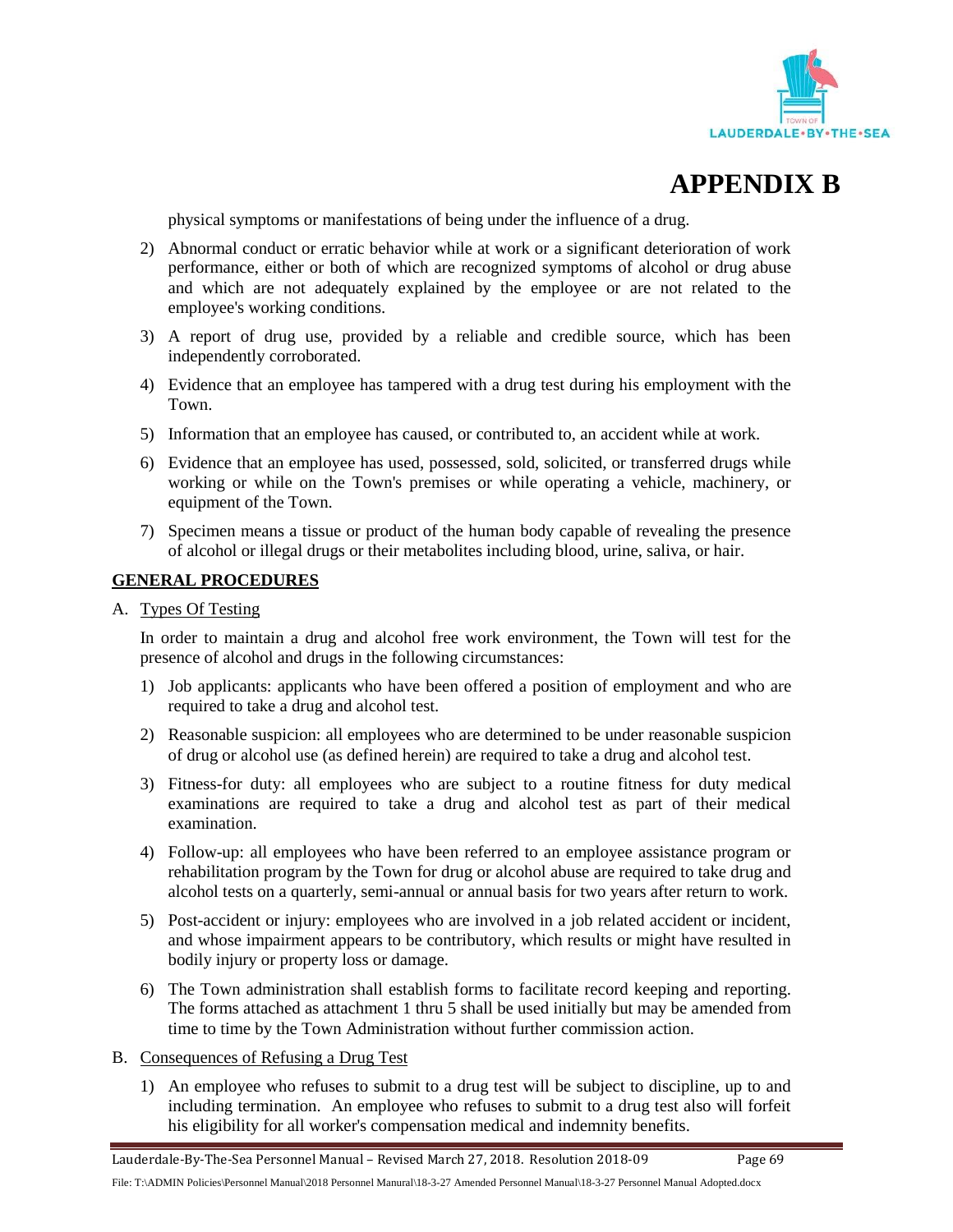



2) A job applicant who refuses to submit to a drug test will not be hired.

#### C. Actions Following A Positive Confirmed Test

The Town may institute disciplinary action, up to and including termination, for any employee who has a positive, confirmed drug test.

### D. Confidentiality

Confidentiality of records concerning drug testing will be maintained except to the extent necessary to comply with this policy and applicable public records law. All information, reports, memos and drug test reports, written or otherwise, received by the Town through the drug testing program will be kept confidential to the extent provided by law.

The Town, Employee Assistance Program, laboratories, drug and alcohol rehabilitation programs who receive or have access to information concerning drug test results shall keep all information confidential. No such information will be released unless there is a voluntary written consent, signed by an employee or job applicant, except where such release is compelled by a court pursuant to an appeal taken under this section, or where deemed appropriate by a professional or occupational licensing board in a related disciplinary proceeding.

The Town will maintain records concerning drug testing separate and apart from an employee's or job applicant's personnel file. Information on drug testing results shall not be released for any criminal proceeding against the employee or job applicant.

### E. Reporting Of Use Of Medication

Employees and job applicants may confidentially report the use of prescription or nonprescription medication, both before and after having a drug test. A form for reporting medication use is attached.

#### F. Notice Of Common Medications

A list of the most common medications, by brand name or common name, as applicable, as well as by chemical name, which may alter or affect a drug test, is attached. Employees and job applicants should review this list prior to submitting to a drug test.

#### G. Medication Information

An employee or job applicant may consult with the testing laboratory for technical information regarding prescription and non-prescription medication.

#### H. Assistance Programs

Resources Available Are:

| 1 800 | - 356-9996       | AL-ANON                                                  |
|-------|------------------|----------------------------------------------------------|
| 1 800 | - 527-5344       | AMERICAN COUNCIL OF ALCOHOLICS HELPLINE                  |
| 1 800 | - COCAINE        | <b>COCAINE HOTLINE</b>                                   |
| 1.800 | - NCA-CALL       | NATIONAL COUNCIL ON ALCOHOLISM                           |
|       | 1 800 - 662-HELP | NATIONAL INSTITUTE ON DRUG ABUSE HOTLINE                 |
|       |                  | 1800 - 843-4971 NATIONAL INSTITUTE ON DRUG ABUSE HOTLINE |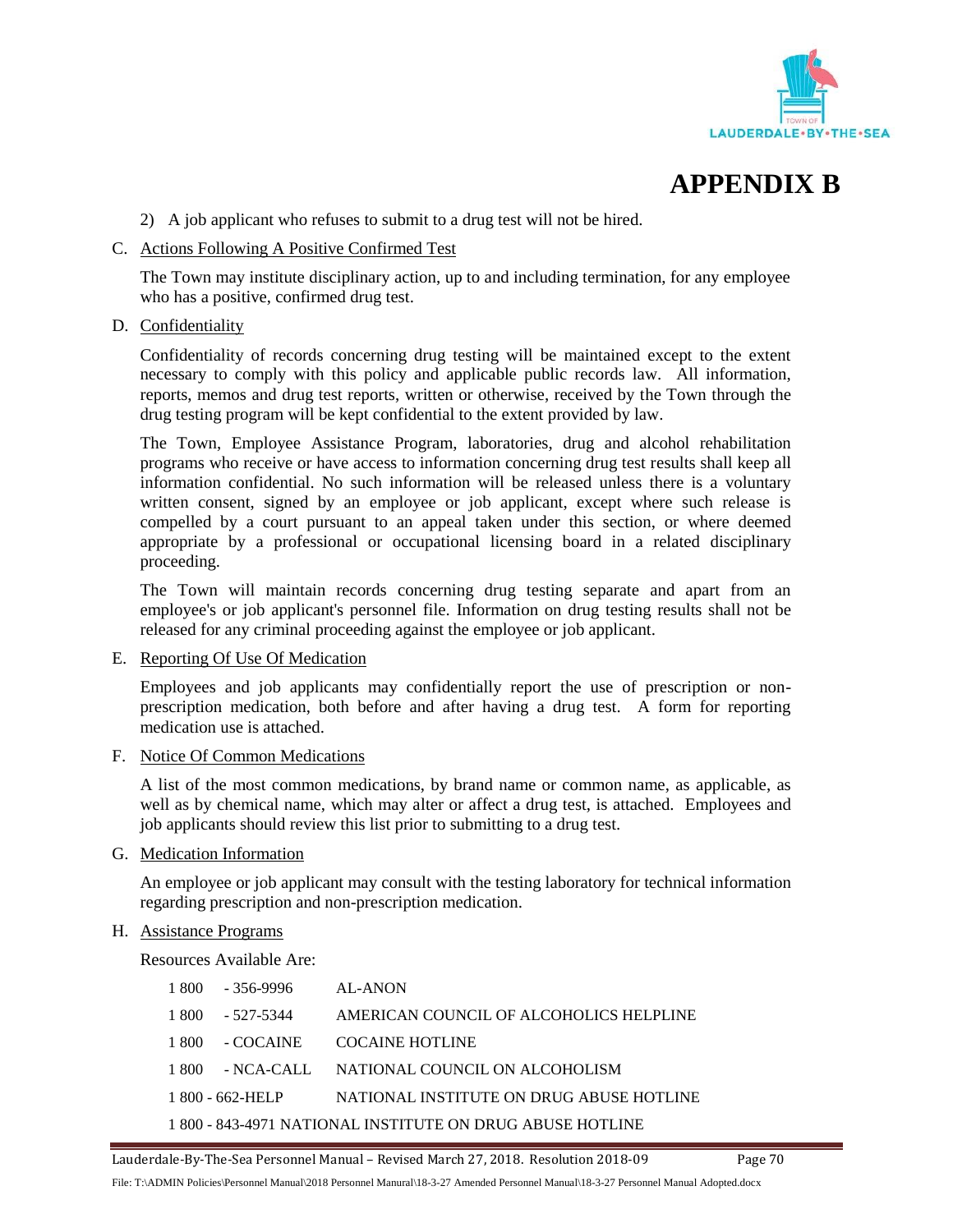



### I. Drugs To Be Tested

Drugs that will be tested are as follows:

- A. Alcohol, including distilled spirits, wine, malt beverages and intoxicating liquors
- B. Amphetamines
- C. Cannabinoids
- D. Cocaine
- E. Phencyclidine (PCP)
- F. Hallucinogens, provided the only hallucinogen to be tested for is phencyclidine (pcp)
- G. Methaqualone
- H. Opiates
- I. Barbiturates
- J. Benzodiazepines
- K. Synthetic narcotics including, but limited to, Methadone and Propoxyphene
- L. Metabolites of any substance listed herein.

(A list of drugs by brand names or common names is attached.)

- J. Challenge Of Test Results
	- 1) Within five (5) days after receipt of a positive confirmatory test result from the MRO, the Town shall inform an employee or job applicant in writing of such positive test result, shall provide a statement of the consequences of such result and the options, if any, available to the employee or job applicant.
	- 2) An employee or a job applicant who receives a positive confirmed test result may contest or explain the result in writing within five (5) days of receipt of notification of a positive confirmed test result.
	- 3) If the explanation or challenge of the employee or job applicant is unsatisfactory to the Town, the Town within fifteen (15) days of receipt will provide a written explanation as to why the employee or job applicant's explanation is unsatisfactory, and a copy of the report of positive confirmed test results.
	- 4) An employee may further challenge the results of the test in a court of competent jurisdiction or, if the drug test was administered due to a workplace injury, by filing a claim for benefits with a judge of compensation claims, to Chapter 440, Florida statute.
	- 5) If an employee or job applicant contests the drug test results, he or she must notify the laboratory.

### **POLICY REQUIREMENTS**

A. Conditions of Pre-Employment

The Town reserves the right to conduct pre-employment screening examinations designed to prevent hiring individuals who use drugs.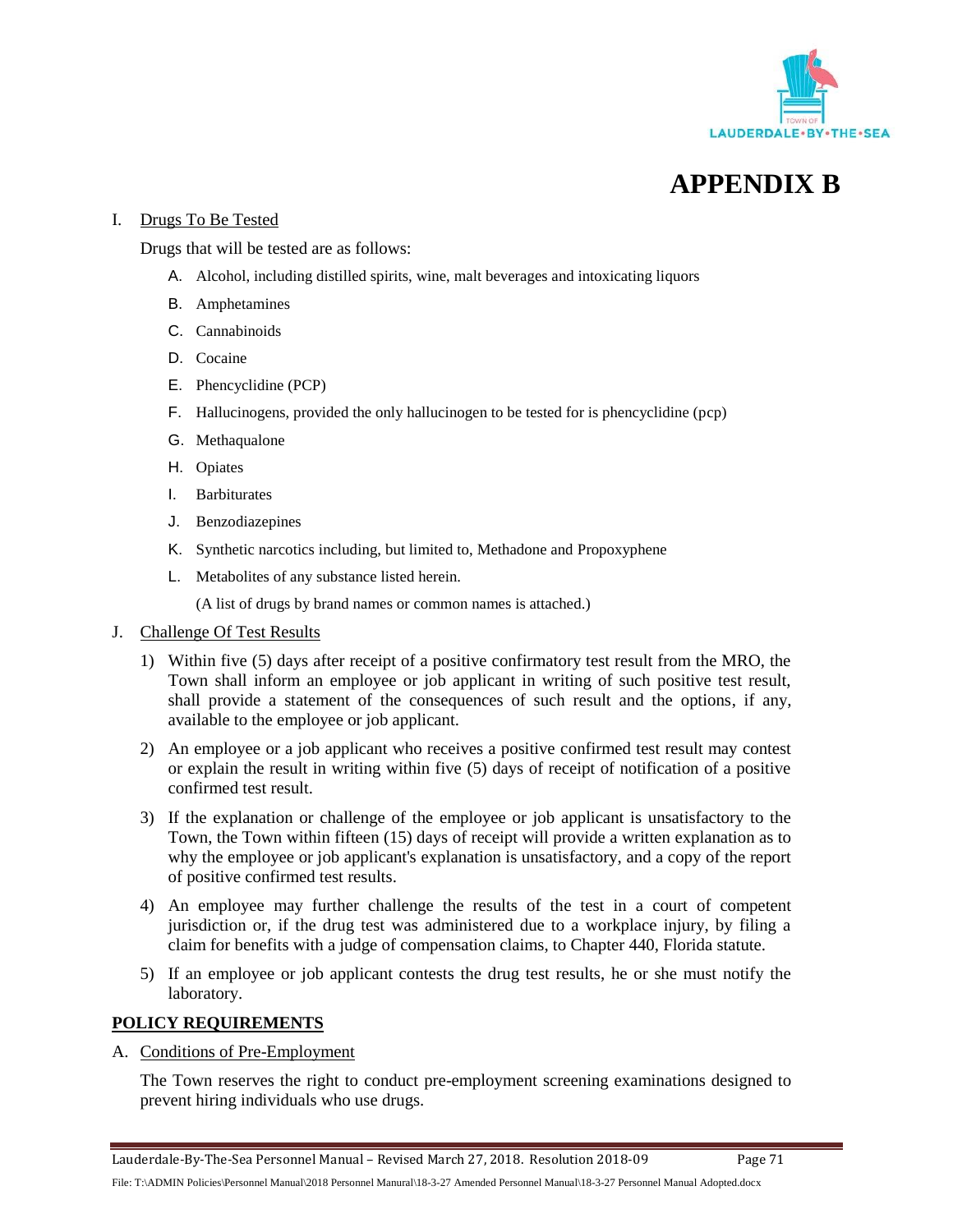

- 1) To determine the suitability of employees to work for the Town, the following preemployment conditions are established:
	- a) Job applicants may be drug tested prior to employment. Any job offer which a job applicant may receive from the Town is contingent upon successfully completing a required physical examination.
- 2) Any job applicant who refuses to submit to drug and alcohol testing as part of the preemployment testing process will be refused employment.
- 3) Any job applicant who tests positive for drugs or alcohol use will be refused employment at that time.
- 4) Confidentiality will be maintained pursuant to this policy
- 5) The Town will not discriminate against applicants for employment because of the past abuse of drugs or alcohol. It is the current abuse of drugs or alcohol that the Town will not tolerate.
- B. Current Employee Drug And Alcohol Abuse Screening

The Town will maintain screening practices to identify employees who use illegal drug or abuse alcohol. It shall be a condition of continued employment for all employees to submit to drug screening under the following conditions:

- 1) Reasonable suspicion: All employees who are determined to be under reasonable suspicion of drug or alcohol use (as defined herein) are required to take a drug and alcohol test.
- 2) Fitness-For-Duty: All employees who are subject to routine fitness-for-duty medical examinations are required to take a drug and alcohol test as part of their medical examination.
- 3) Follow-up: All employees who have been referred to an employee assistance program or rehabilitation program by the Town for drug or alcohol abuse are required to take drug and alcohol tests on a quarterly, semiannual or annual basis for two years after return to work.
- 4) Post-accident or injury: Employees who are involved in a job-related accident or incident, and whose impairment appears to be contributory, and which results or might have resulted in bodily injury or property loss or damage.
- C. Treatment Program

It is the responsibility of each employee to seek assistance before drugs and alcohol lead to disciplinary problems. To ensure the effectiveness of the drug free workplace policy, it is the responsibility of all employees to inform supervisory personnel of any activity that would lead a reasonable person to believe that drugs or alcohol are being abused in the workplace.

1) An employee's decision to seek assistance from a treatment or addiction counseling program on a voluntary basis prior to any incident warranting disciplinary action will not be used as the basis for disciplinary action or in any disciplinary proceeding. On the other hand, using such a program will not be a defense to the imposition of disciplinary action where facts providing violation of this policy are obtained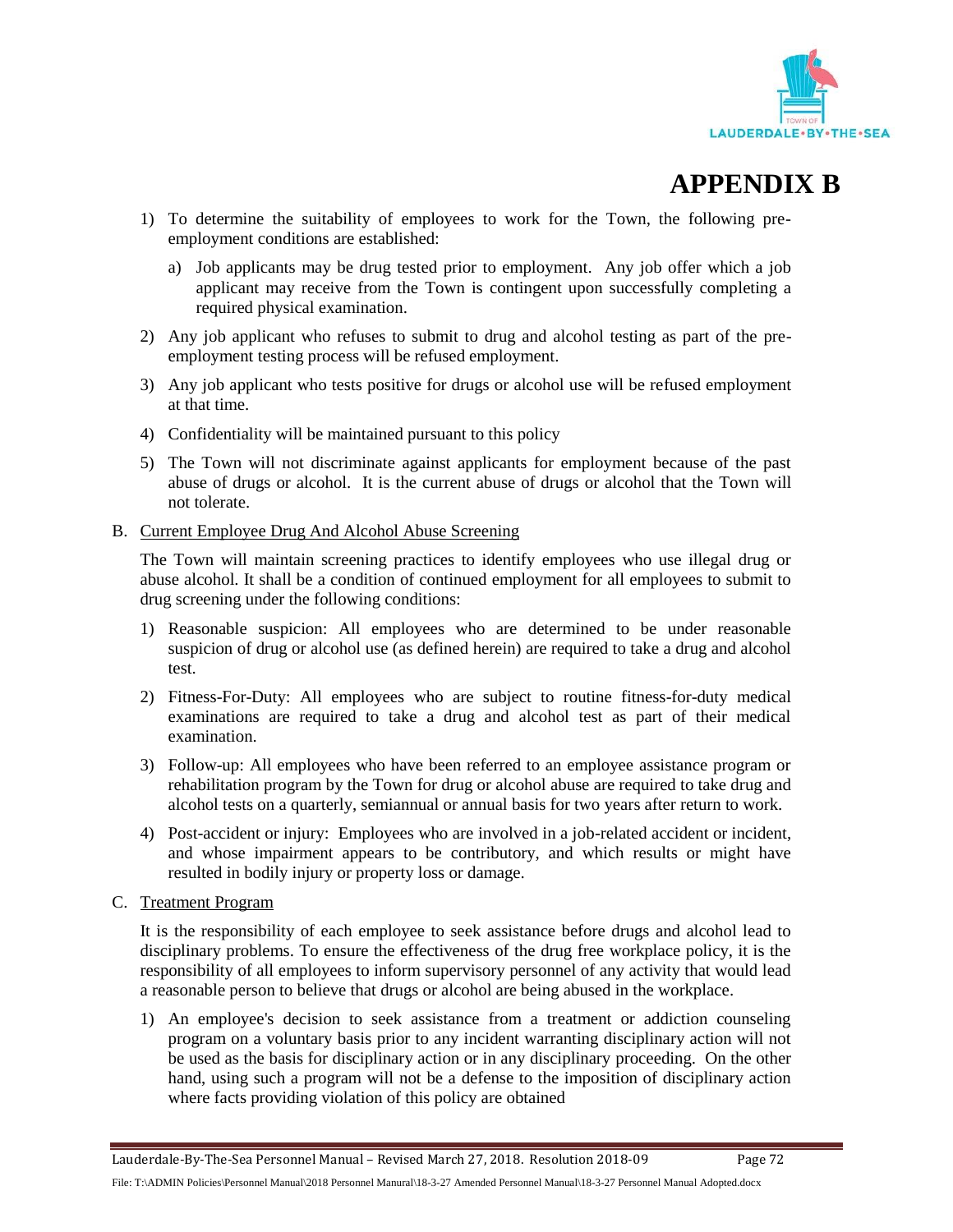

- 2) Employees who enroll into a treatment program for drug and alcohol abuse may be granted leave with a conditional return to work depending on successful impletion of the agreed upon appropriate treatment regimen and in accordance with the career services rules and regulations and any departmental rules and regulations. An employee's accrued sick and vacation time shall be used (in that order) for such leave.
- 3) Upon successful completion of a drug or alcohol treatment program, an employee may be released to resume work but will be subject to drug testing on a periodic basis, at least quarterly for up to two years thereafter as a condition of continued employment.
- 4) An individual's participation in a treatment program will not be made part of any personnel records, and will remain confidential except to the extent necessary to comply with this policy. Medical and insurance records, if any, will be preserved in the same confidential manner as all other medical records and be retained in a separate file as provided by law.
- D. Management's Responsibility

Supervisors are responsible for implementing the drug and alcohol-free work place policy. It is the responsibility of the supervisors to observe the behavior of employees on the job as a precaution against unstable or unreliable behavior which could threaten the safety and wellbeing of employees and the community.

- 1) Supervisors are responsible for maintaining a safe work environment by determining employee's fitness for duty.
- 2) In the event a supervisor with the concurrence of a representative of the Town Manager's office or the Department Director has a reasonable suspicion that an employee may be affected by drugs or alcohol, the employee must be sent for drug testing. A form for reporting the reason(s) for drug testing is attached.
- 3) In all cases when an employee is being removed from duty for drug testing, the supervisor should notify his superior at the earliest possible time.
- E. Employees' Responsibility
	- 1) It is each employee's responsibility to be fit for duty when reporting for work and to inform his supervisor if he is under prescription or non-prescription medication which may affect job performance.
	- 2) In the event an employee observes behavior which raises a doubt as to the ability of a coworker to work in a safe, reliable and trustworthy manner, the employee should report this behavior to his supervisor.
	- 3) Employees, who voluntarily enter a drug or alcohol treatment and/or rehabilitation program at the request or insistence of the Town or, as a condition of continued employment, enter a drug or alcohol treatment and/or rehabilitation program are required to participate and complete recommended treatment. Any employee who enters a drug or alcohol treatment and/or rehabilitation program will be responsible for payment of the treatment and/or program. If the employee fails to comply with the treatment and/or the program, the employee will be subject to discipline, up to and including termination.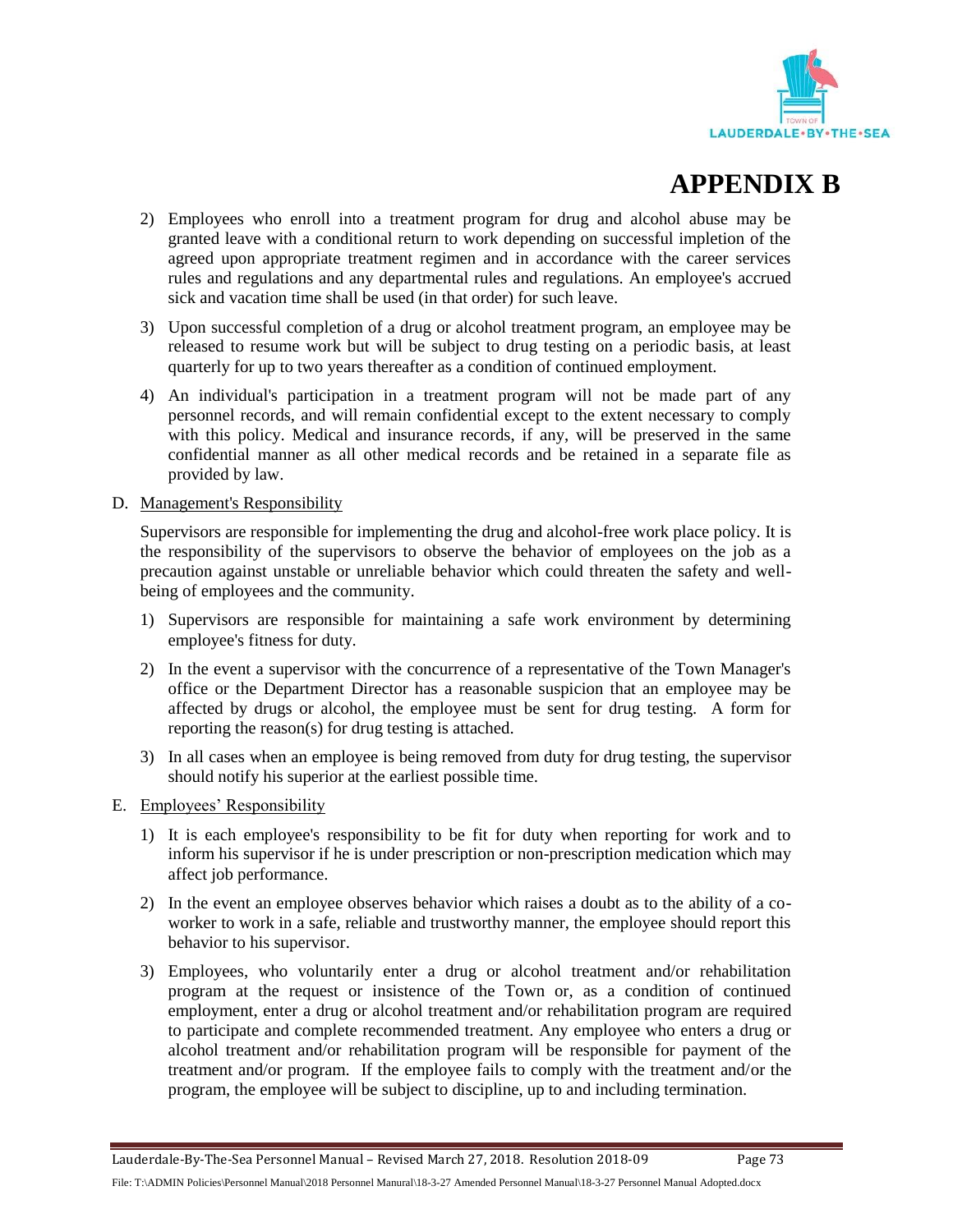



### F. Medical Review Officer's Responsibilities

- 1) The MRO will review all information from the testing laboratory in the event of a positive, confirmed test. The MRO will review any information from the employee or job applicant regarding the use of medication or other relevant medical information set forth in the form submitted prior to drug testing.
- 2) The MRO may request that the testing laboratory provide quantification of test results.
- 3) The MRO will provide his interpretation of positive, confirmed test results to the personnel director or his/her department representative.
- 4) The MRO will assist employees in an Employee Assistance Program, monitor such employees' progress and confirm completion of the treatment program.

### **LIST OF DRUGS BY TRADE OR COMMON NAMES**

DRUGS TRADE OR COMMON NAME

OPIUM DOVER'S POWDER, PAREGORIC, PAREPECTOLIN

MORPHINE MORPHINE, PECTORAL SYRUP

CODEINE TYLENOL WITH CODEINE, EMPIRIN COMPOUND WITH CODEINE

ROBITUSSIN A-C

HEROIN DIACETYLMORPHINE, HORSE, SMACK, H

HYDROMORPHONE DTLAUDID

MEPERIDINE {PETHIDINE) DEMEROL, MEPERGAN

METHADONE DOLOPHINE, METHADONE, METHADOSE

OTHER NARCOTICS LAAM, LERTTINE, NUMORPHAN, PERCODAN, TUSSIONEX, FENTANYL, DARVON, TALWIN, LOMOTIL

DEPRESSANTS CHLORAL HYDRATE NOCTEC, SOMNOS

BARBITUATES PHENOBARBITAL, TUINAL, AMVTAL, NEMBUTAL, SECONAL, LOTUSATE

BENZODIAZEPINES ATAVAN, AZENE, CLONOPIN, DALMANE, DIAZEPAM, LIBRIUM, XANAX, SERAX, TRANXENE, VALIUM, VERSTRAN, HALCION, PAXIPAM, RESTORIL

METHAQUALONE QUAALUDE

GLUTETHIMIDE DORIDEN

OTHER DEPRESSANTS EQUANIL, MILTOWN, NOLUDAR, PLACIDYL, VALMID STIMULANTS:

COCAINE COKE, FLAKE, SNOW, CRACK

AMPHETAMINES BIPHETAMINE, DELCOBESE, DESOXYN, DEXEDRENE, METIATRIC

PHENMETRAZINE PRELUDIN

Lauderdale-By-The-Sea Personnel Manual – Revised March 27, 2018. Resolution 2018-09 Page 74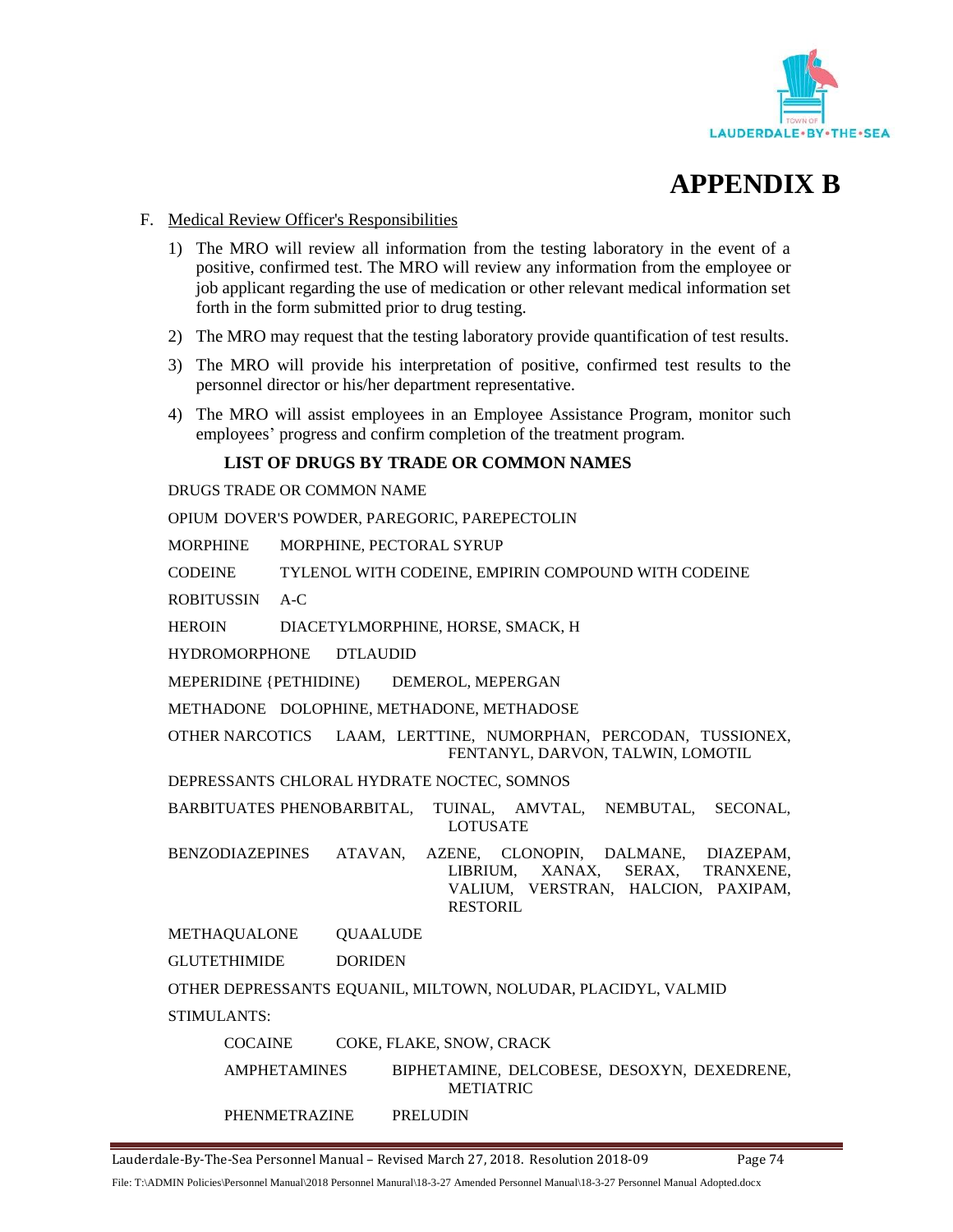



METHYLPHENIDATE RITALIN

OTHER STIMULANTS ADIPEX, BACARATE, CYLERT, DIDREX,

IONAMIN, PLEGINE, PRE-SATE,

SANOREX, TENUATE, TEPANIL, VORANIL

HALLUCINOGENS:

|                  | <b>LSD</b><br><b>ACID, MICRODOT</b> |                                                       |                  |      |      |
|------------------|-------------------------------------|-------------------------------------------------------|------------------|------|------|
|                  | MESCALINE AND PEYOTE                | <b>MESC, BUTTONS, CACTUS</b>                          |                  |      |      |
|                  | <b>AMPHETAMINE VARIANTS</b>         | 2.5-DMA, PMA, STP, MDA, MDMA, TMA, DOM,<br><b>DOB</b> |                  |      |      |
|                  | PHENCYCLIDINE                       | PCP, ANGEL DUST, HOG                                  |                  |      |      |
|                  | PHENCYCLIDINE ANALOGS               | PCE, PCP, TCP                                         |                  |      |      |
|                  | <b>OTHER HALLUCINOGENS</b>          | <b>BUFOTENINE,</b><br><b>PSILOCYN</b>                 | <b>IBOGAINE.</b> | DMT. | DET. |
| <b>CANNABIS:</b> |                                     |                                                       |                  |      |      |

|             | MARIJUANA – OT. ACAPULCO GOLD. GRASS. REEFER. SINSEMILLA. THAI | <b>STICKS</b> |  |  |
|-------------|----------------------------------------------------------------|---------------|--|--|
|             | TETRAHYDROCANNABINOL THC                                       |               |  |  |
| HASHISH     |                                                                | <b>HASH</b>   |  |  |
| HASHISH OIL |                                                                | HASH OIL      |  |  |

OVER THE COUNTER AND PRESCRIPTION DRUGS WHICH COULD ALTER OR AFFECT THE OUTCOME OF A DRUG TEST

**ALCOHO**L: All liquid medications containing Ethyl alcohol (Ethanol). Please read the label for alcohol content. As an example, Vick's Nyquil is 25% (50 proof) ethyl alcohol, Comtrex is 20% (40 proof), Contac severe cold formula night strength is 25%(50 proof) and Listerine is 26.9% (55 proof).

**AMPHETAMINES:** OBETROL, BIPHETAMINE, DESOXYN, DEXEDRINE, DIDREX

**CANNABINOIDS**: MARINOL (DRONABINOL, THC)

**COCAINE**: COCAINE HCI TOPICAL SOLUTION

**PHENCYCLIDINE**: Not legal by prescription

**METHAQUALONE**: Not legal by prescription

**OPIATES:** PAREGORIC, PAREPECTOLIN, DONNAGEL, PG, MORPHINE, TYLENOL WITH CODEINE, EMPIRIN WITH CODEINE, APAP WITH CODEINE, ASPIRIN WITH CODEINE, ROBITUSSIN A-C, GUIATUSS AC, NOVAHISTINE DH, NOVAHISTINE EXPECTORANT, DILAUDID (HYDROMORPHINE), M-S CONTIN AND ROXANOL (MORPHINE SULFATE), PERCODAN, VICIDIN

**BARBITURATES**: PHENOBARBITAL, TUINAL, AMYTAL, NEMBUTAL, SECONAL, LOTUSATE, FIORINAL, FIORICET, ESGIC, BUTISOL, MEBARIL, BUTABARBITAL,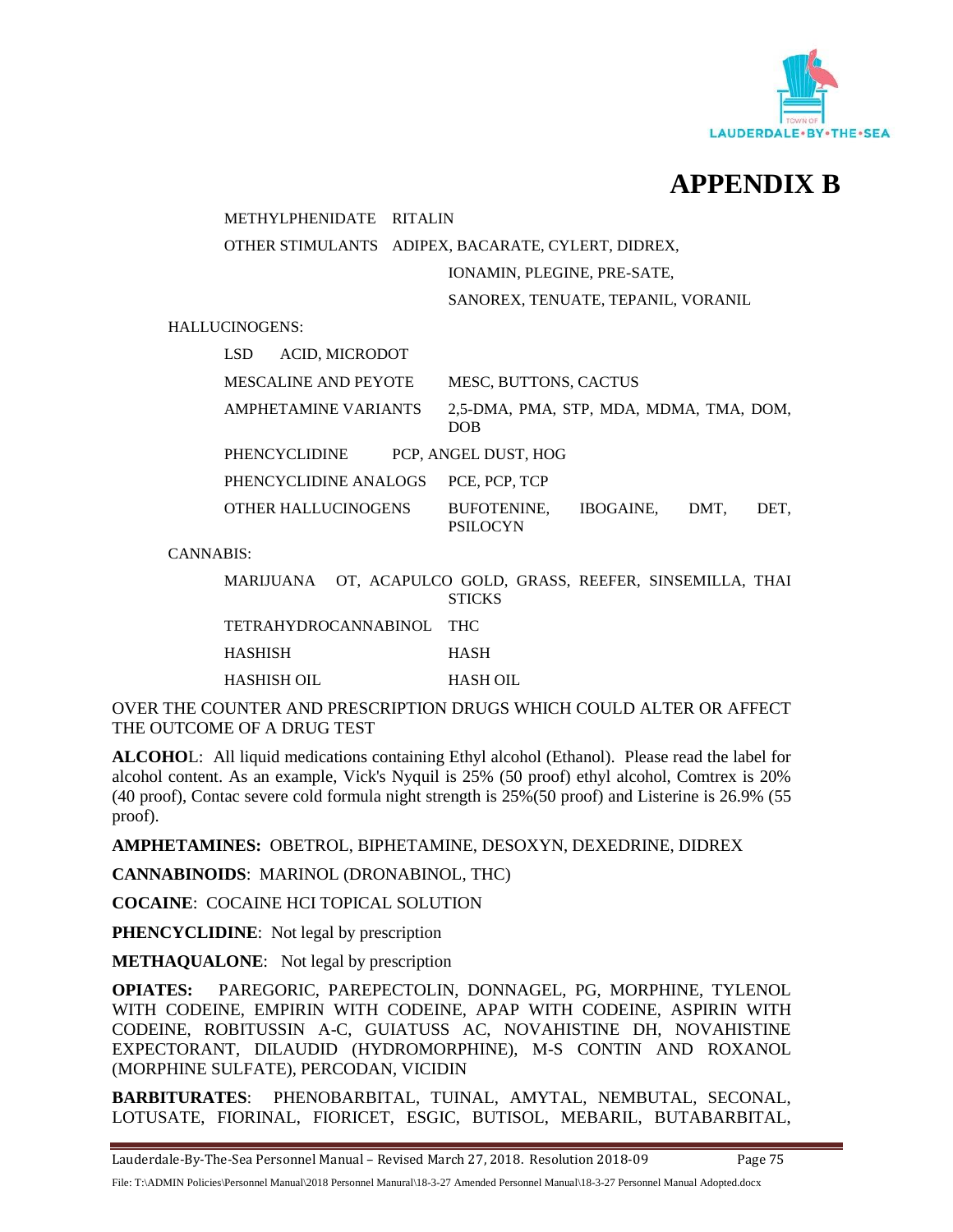



BUTABITAL, PHRENILIN, TRIAD

### **BENZODIAZEPHINES:** ATAVAN, AZENE, CLONOPIN, DALMANE, DIAZEPAM, LIBRIUM, XANAX, SERAX, TRAXENE, VALIUM VERSTRAN, HALCION, PAXIPAM, RESTORIAL, CENTRAX

### **METHADONE:** DOLOPHINE, METHADOSE

#### **PROPOXYPHENE:** DARVOCET, DARVON N, DOLENE

The Town has heretofore established a drug policy, which was adopted by Resolution Number 1187 on February 25, 1992. This policy is intended to supplement the policies adopted by Resolution No. 1187. To the extent of any conflict between this policy and the policies adopted by Resolution No. 1187 the provisions of this policy shall prevail.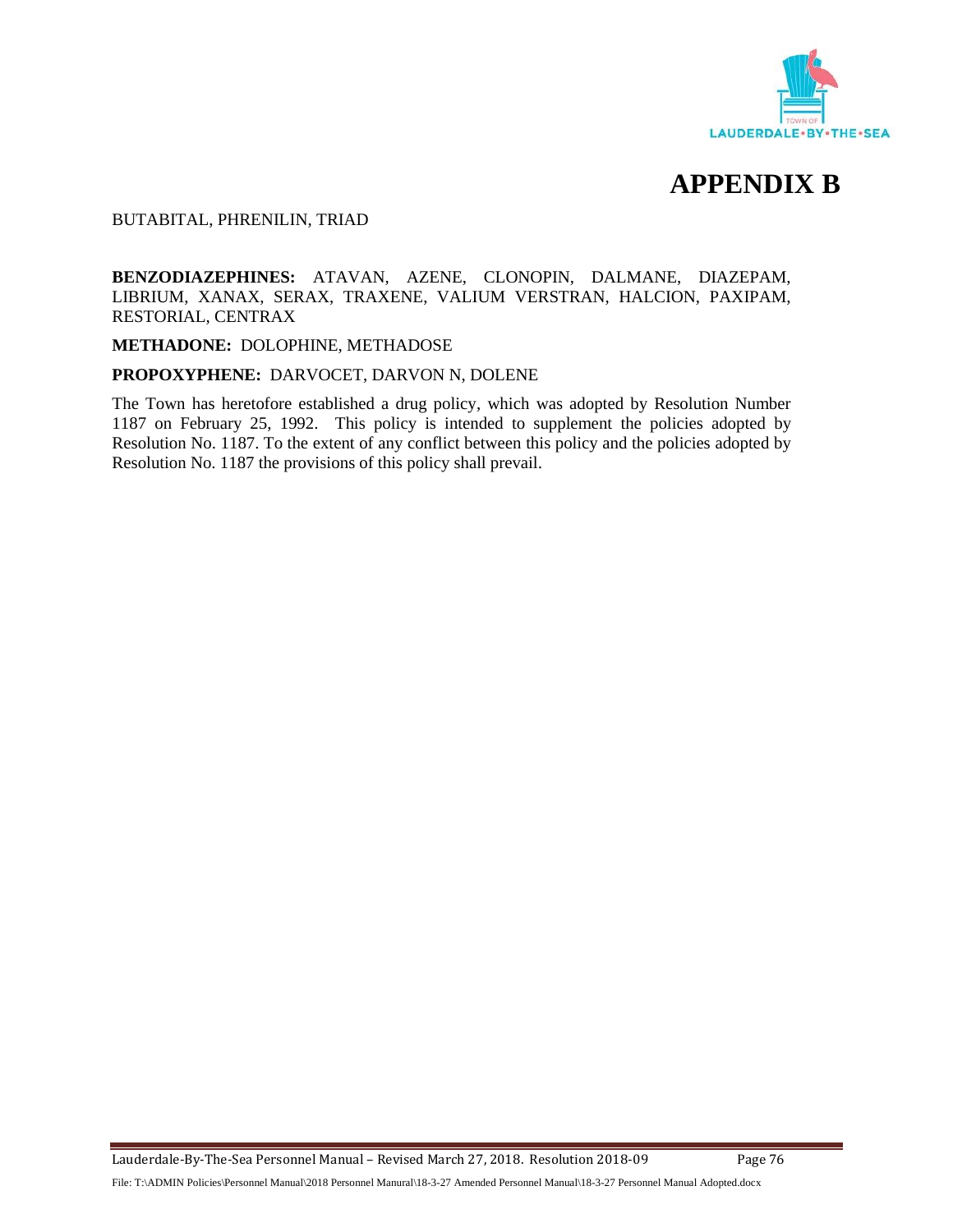



### **ATTACHMENT 1**

LIST PRESCRIPTION DRUGS TAKEN WITHIN THE PAST THIRTY (30) DAYS. THIS IS FOR YOUR USE ONLY AT THIS TIME.

- 1.
- 2.
- 3.
- 
- 4.
- 5.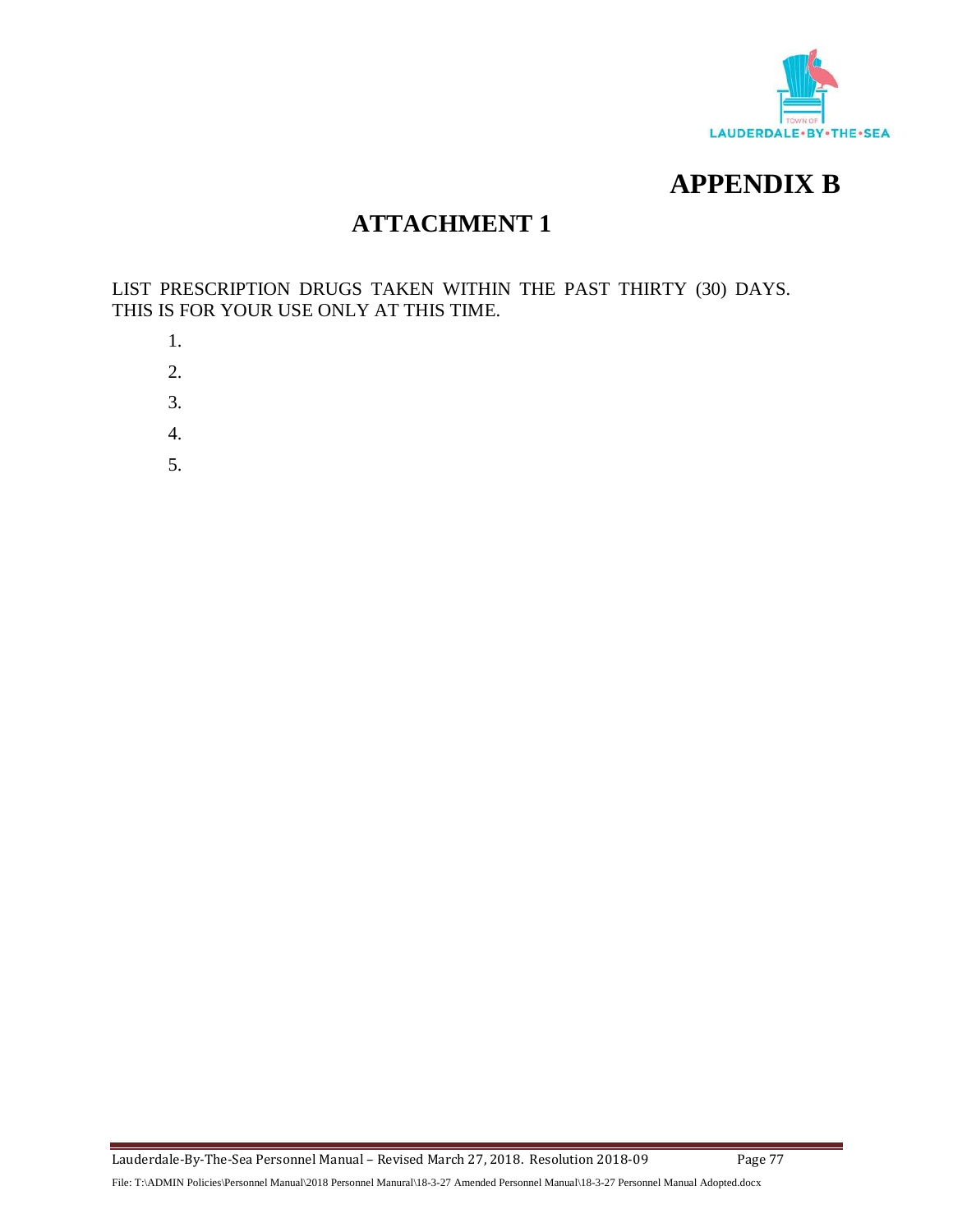



### **ATTACHMENT 2**

TOWN OF LAUDERDALE-BY-THE-SEA TEST DIRECTION FORM.

I DIRECT

### NAME OF EMPLOYEE

TO TAKE A DRUG AND/OR ALCOHOL TEST PURSUANT TO THE TOWN OF LAUDERDALE-BY-THE-SEA DRUG FREE WORKPLACE POLICY AND WORK RULES. THIS DRUG TEST IS REQUIRED BECAUSE OF THE FOLLOWING REASON(S). (EXAMPLE: REASONABLE SUSPICION, ACCIDENT):

THE ABOVE STATED REASON (S) WAS (WERE) WITNESSED BY: (NAME OF OBSERVERS/WITNESSES)

| POSITION:                 |
|---------------------------|
| DATE:                     |
|                           |
| <b>ADDITIONAL WITNESS</b> |
|                           |
|                           |
|                           |
|                           |

Lauderdale-By-The-Sea Personnel Manual – Revised March 27, 2018. Resolution 2018-09 Page 78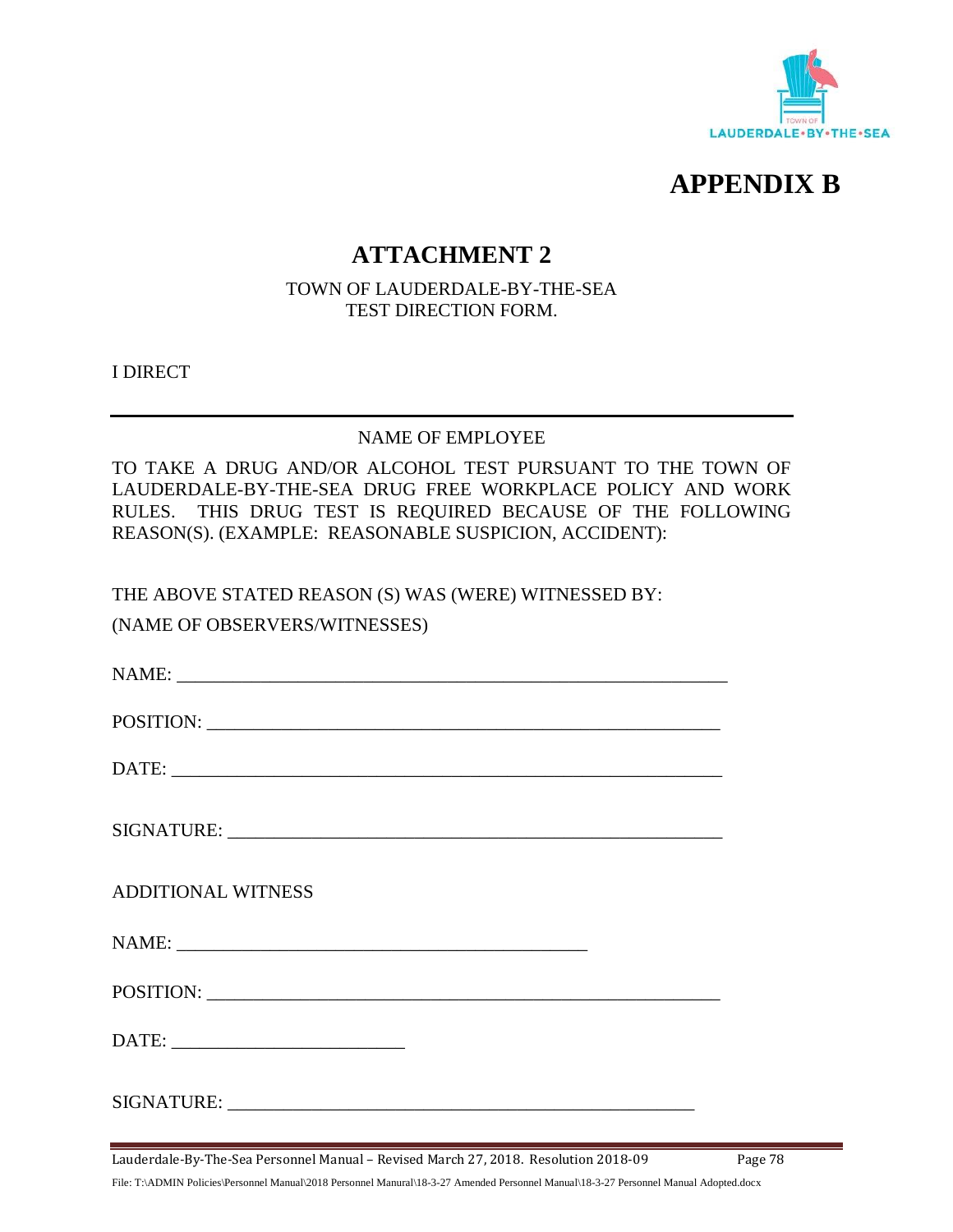



## **ATTACHMENT 3**

### THE TOWN OF LAUDERDALE -BY-THE-SEA FORM FOR REPORTING THE USE OF PRESCRIPTION OR NON-PRESCRIPTION MEDICATION

NAME: \_\_\_\_\_\_\_\_\_\_\_\_\_\_\_\_\_\_\_\_\_\_\_\_\_\_\_\_\_\_\_\_\_\_\_\_\_\_\_\_\_\_\_\_\_\_\_\_\_\_\_\_

DATE: \_\_\_\_\_\_\_\_\_\_\_\_\_\_\_\_\_\_\_\_\_\_\_\_\_\_\_\_\_

LIST PRESCRIPTION MEDICATION:

LIST NON-PRESCRIPTION MEDICATION:

SIGNATURE: \_\_\_\_\_\_\_\_\_\_\_\_\_\_\_\_\_\_\_\_\_\_\_\_\_\_\_\_\_\_\_\_\_\_\_\_\_\_\_\_\_\_\_\_\_\_\_\_

PRINT NAME:

Date:

Lauderdale-By-The-Sea Personnel Manual – Revised March 27, 2018. Resolution 2018-09 Page 79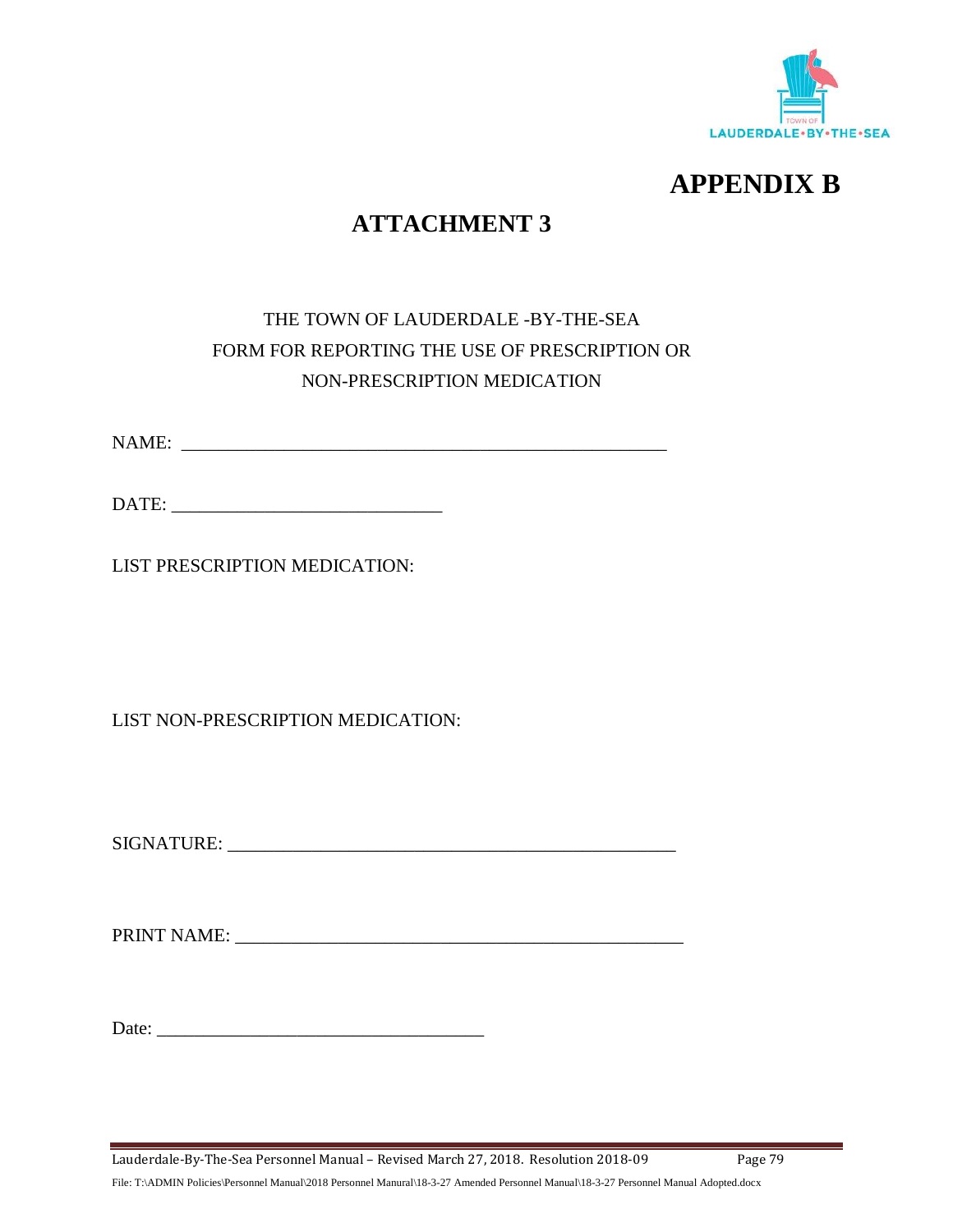

### **ATTACHMENT 4**

THE TOWN OF LAUDERDALE-BY-THE-SEA

PRE-EMPLOYMENT AGREEMENT

PLEASE READ CAREFULLY:

I FREELY AND VOLUNTARILY CONSENT TO A DRUG AND ALCOHOL TEST OF MY URINE AND BLOOD AS PART OF MY APPLICATION FOR EMPLOYMENT. I UNDERSTAND THAT MY REFUSAL TO SUBMIT TO THE DRUG AND ALCOHOL TEST OR MY FAILURE TO QUALIFY ACCORDING TO THE MINIMUM STANDARDS ESTABLISHED BY THE TOWN OF LAUDERDALE-BY-THE-SEA FOR THIS DRUG AND ALCOHOL TEST MAY DISQUALIFY ME FROM FURTHER CONSIDERATION FOR EMPLOYMENT.

I FURTHER UNDERSTAND THAT UPON COMMENCEMENT OF EMPLOYMENT WITH THE TOWN OF LAUDERDALE-BY-THE-SEA, I MAY AGAIN BE REQUIRED TO SUBMIT TO A DRUG AND ALCOHOL TEST. I UNDERSTAND THAT REFUSAL TO TAKE A REQUESTED TEST OR FAILURE TO MEET THE MINIMUM STANDARDS SET FOR THE TEST MAY RESULT IN DISCIPLINARY ACTION, UP TO AND INCLUDING TERMINATION.

I HAVE READ IN FULL AND UNDERSTAND THE ABOVE STATEMENTS AND CONDITIONS OF EMPLOYMENT.

THIS CONSENT DOES NOT INDICATE CONSENT BY THE APPLICANT TO RANDOM DRUG TESTING NOR DOES THIS CONSTITUTE A WAIVER OF AN APPLICANT'S RIGHT TO CHALLENGE TEST RESULTS.

| <b>APPLICANT'S SIGNATURE</b> | <b>DATE</b> |
|------------------------------|-------------|
|                              |             |
|                              |             |

Lauderdale-By-The-Sea Personnel Manual – Revised March 27, 2018. Resolution 2018-09 Page 80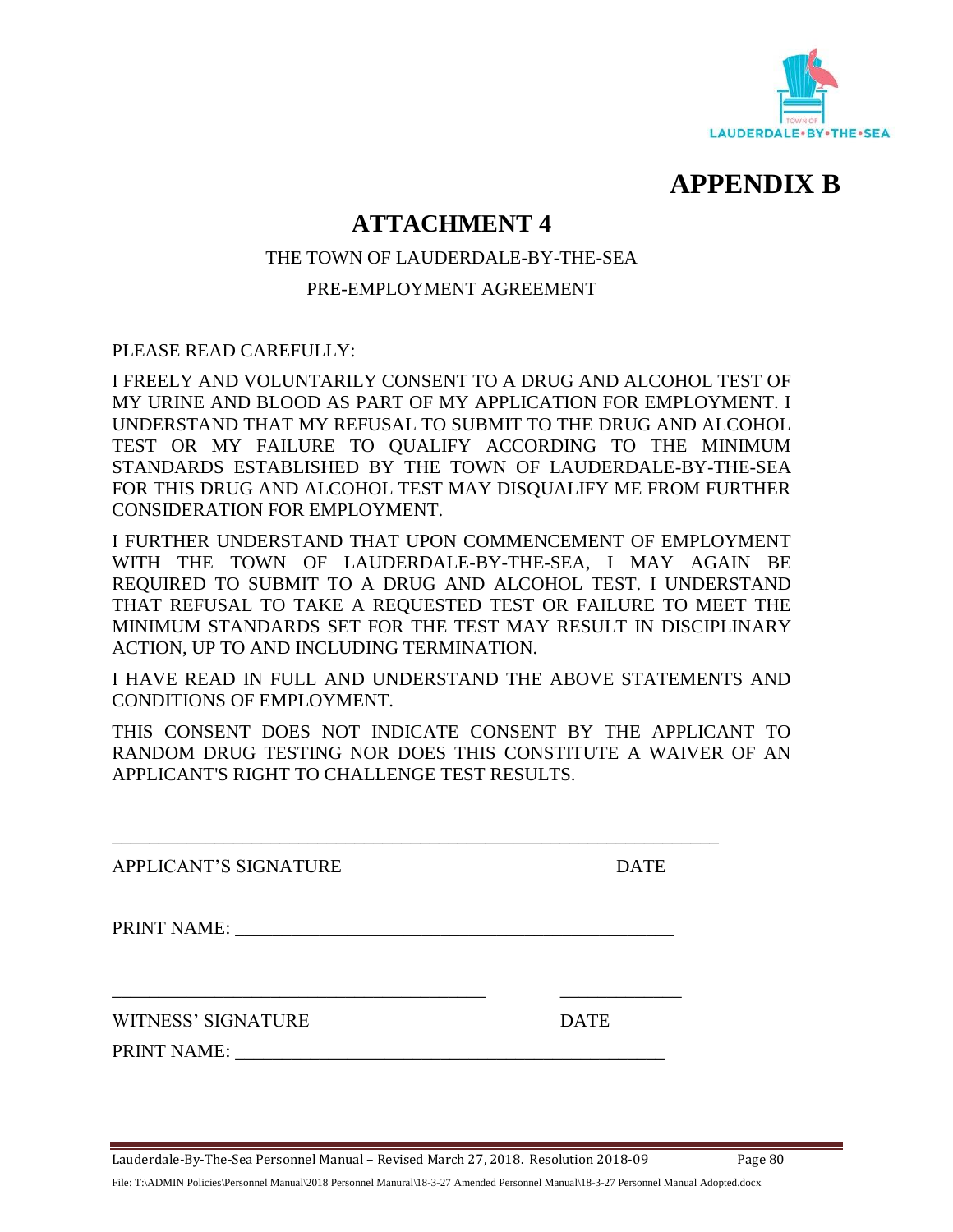

### **ATTACHMENT 5**

### THE TOWN OF LAUDERDALE-BY-THE-SEA

### CERTIFICATE OF AGREEMENT

I HEREBY CERTIFY THAT I HAVE RECEIVED AND READ THE TOWN OF LAUDERDALE-BY-THE-SEA, "DRUG FREE WORKPLACE POLICY AND WORK RULES" REGARDING SUBSTANCE ABUSE AND HAVE HAD THE POLICY EXPLAINED TO ME.

I HEREBY CONSENT TO SUBMIT TO DRUG AND ALCOHOL TESTING OF MY BLOOD AND URINE AT ANY TIME REQUESTED BY THE TOWN OF LAUDERDALE-BY-THE-SEA PURSUANT TO THE TOWN'S POLICY. I ALSO UNDERSTAND THAT FAILURE TO COMPLY WITH A REQUEST TO SUBMIT TO A DRUG TEST OR A POSITIVE CONFIRMED RESULT FROM A DRUG TEST MAY LEAD TO TERMINATION OF MY EMPLOYMENT.

THIS CONSENT DOES NOT INDICATE CONSENT BY THE EMPLOYEE TO RANDOM DRUG TESTING NOR DOES THIS CONSTITUTE A WAIVER OF AN EMPLOYEE'S RIGHT TO CHALLENGE TEST RESULTS.

NAME (PLEASE PRINT

\_\_\_\_\_\_\_\_\_\_\_\_\_\_\_\_\_\_\_\_\_\_\_\_\_\_\_\_\_\_\_\_\_\_\_\_\_\_\_

\_\_\_\_\_\_\_\_\_\_\_\_\_\_\_\_\_\_\_\_\_\_\_\_\_\_\_\_\_\_\_\_\_\_\_\_\_\_\_

SIGNATURE DATE

WITNESS SIGNATURE DATE

WITNESS' NAME

Lauderdale-By-The-Sea Personnel Manual – Revised March 27, 2018. Resolution 2018-09 Page 81

\_\_\_\_\_\_\_\_\_\_\_\_\_\_\_\_\_\_\_\_\_\_\_\_\_\_\_\_\_\_\_\_\_\_\_\_\_\_\_ \_\_\_\_\_\_\_

\_\_\_\_\_\_\_\_\_\_\_\_\_\_\_\_\_\_\_\_\_\_\_\_\_\_\_\_\_\_\_\_\_\_\_\_\_\_\_ \_\_\_\_\_\_\_\_\_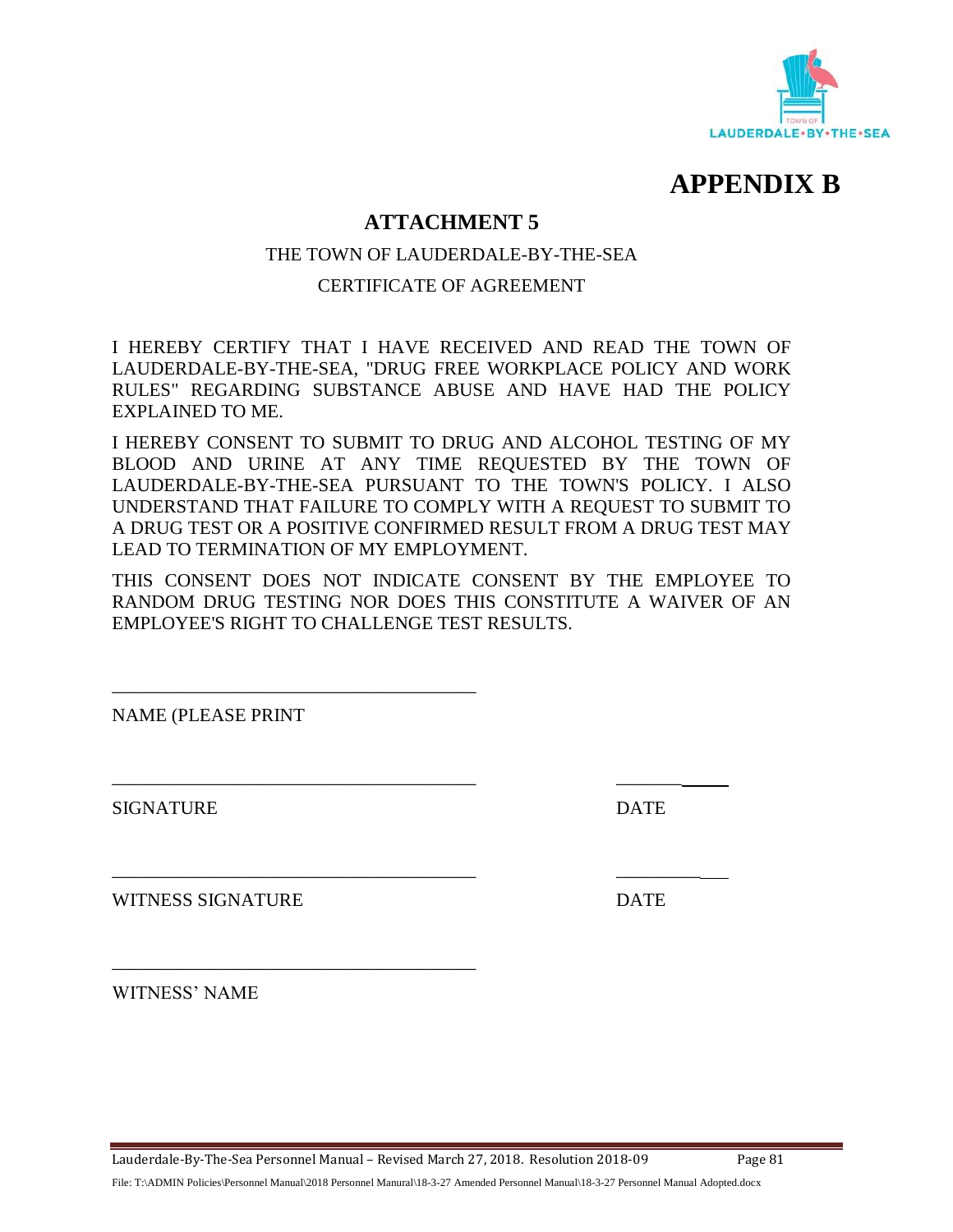

**APPENDIX C**

### **TOWN OF LAUDERDALE-BY-THE-SEA**

### **PUBLIC RECORDS POLICY**

### GENERAL POLICY

The Town of Lauderdale-By-The-Sea has a policy of strict adherence to Florida's Public Records Act. VIOLATIONS OF THIS LAW WILL NOT BE TOLERATED.

### DEFINITION

The Public Records Act, codified in Chapter 119, Florida Statutes, entitles any individual access to Town public records. Public records are defined as [1] materials made or received by the Town [2] in connection with official Town business and used to [3] perpetuate, communicate or formalize knowledge of some type.

Examples of materials include papers, electronic files, photographs, videos, text messages, and audio. If these materials are made or received by Town employees, have a connection to Town business, and were intended to communicate or formalize knowledge, any person may inspect or receive a copy of these materials.

### PUBLIC RECORDS REQUESTS

The Public Records Act provides a statutory right to inspect records, not just to obtain copies. A public records request does not have to be in writing or provide a reason for wanting the records, and may be anonymous.

The Town asks the person to fill out a form so that we can better serve them in fulfilling their request and contacting them when the records are available. As noted above, if the person refuses to complete the form, staff is to complete the form for the practical benefits of documenting what is being requested and the date requested.

The person *does have* to make the request of the Town's official custodian of all Town records, which is the Town Clerk.

### EMPLOYEE OBLIGATIONS

Many employees create document and records daily as part of the normal course of business. These materials are public records; however, we tend not to think of them as such. A public records request is governed by state law, which requires the satisfaction of certain legal requirements. For these reasons, all public records requests shall be processed through the Town Clerk's Office as the official custodian of Town records.

For the inspection of records, this may entail compiling the requested records and providing an inspection site (i.e., a room). For copies, this will entail making legible photocopies or providing said records in electronic form.

Town employees are required to store public records in their control in a manner such that they can be accessed. This may include the creation of a filing system (physical and digital).

### **Town employees shall not destroy public records unless it is done so in accordance with law under the direction of the Town Clerk.**

Lauderdale-By-The-Sea Personnel Manual – Revised March 27, 2018. Resolution 2018-09 Page 82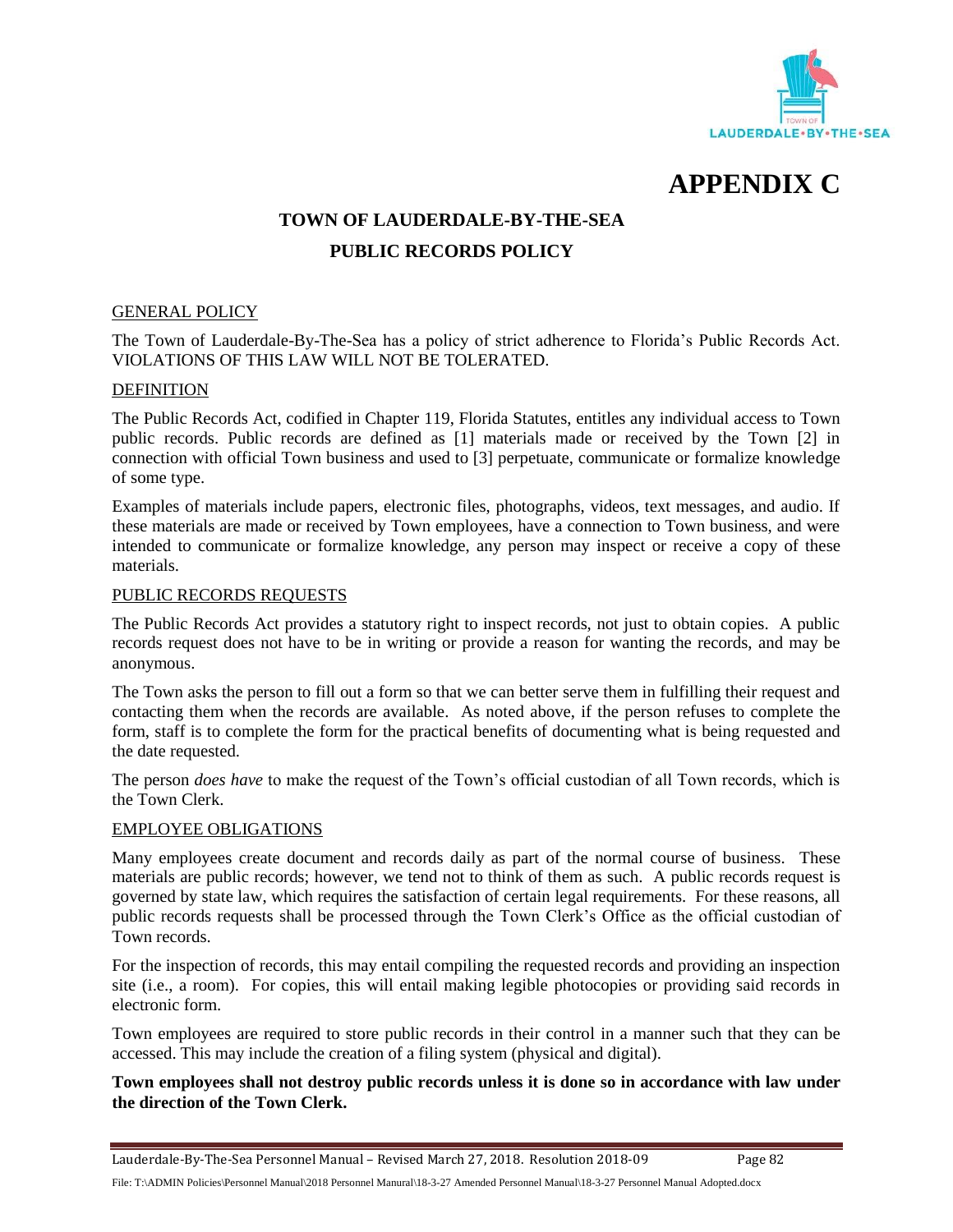



### COSTS

If the request requires employees to spend more than 15 minutes to respond, a reasonable service charge may be imposed based on actual costs (e.g., if it takes a support staff member five (5) hours to compile a records request, the requestor may be charged 5 hours x the employee's hourly rate). A deposit may be required before resources are expended. For copies of standard papers, a cost per page may be imposed. The cost to charge for copying other materials (e.g., large maps, videos) will be determined by the Town Manager.

### **EXEMPTIONS**

Certain information is exempt from disclosure by the Public Records Act and cannot be provided by law. Examples of exempt information include the social security numbers of all current and former Town personnel, direct deposit records identifying banking institutions and account numbers, discrimination complaints and investigations (this exemption is temporary), and contact information of the spouses and children of public safety personnel. Because the number of exemptions is voluminous and changes over time, employees shall contact the Town Clerk if they are unsure whether a record or certain information falls under an exemption.

While an employee's personal email or documents are generally not considered public records, as a practical matter the Town will disclose all documents deemed responsive and may include personal documents. Therefore, employees shall not assume that personal messages and communications are confidential or exempt from public disclosure.

#### VIOLATIONS

Florida law provides that a "knowing" violation of the Public Records Act is a criminal offense. All other violations are noncriminal, but punishable by fines. A violation of this policy may subject employees to discipline up to and including termination.

I HAVE SIGNED THIS COPY OF THIS POLICY ACKNOWLEDGING THAT I HAVE READ AND UNDERSTAND IT AND RETURN IT TO THE PERSONNEL DEPARTMENT WHERE IT WILL BECOME PART OF MY PERSONNEL FILE.

DATE:

EMPLOYEE SIGNATURE

\_\_\_\_\_\_\_\_\_\_\_\_\_\_\_\_\_\_\_\_\_\_\_\_\_\_\_\_\_\_\_\_\_

PRINTED NAME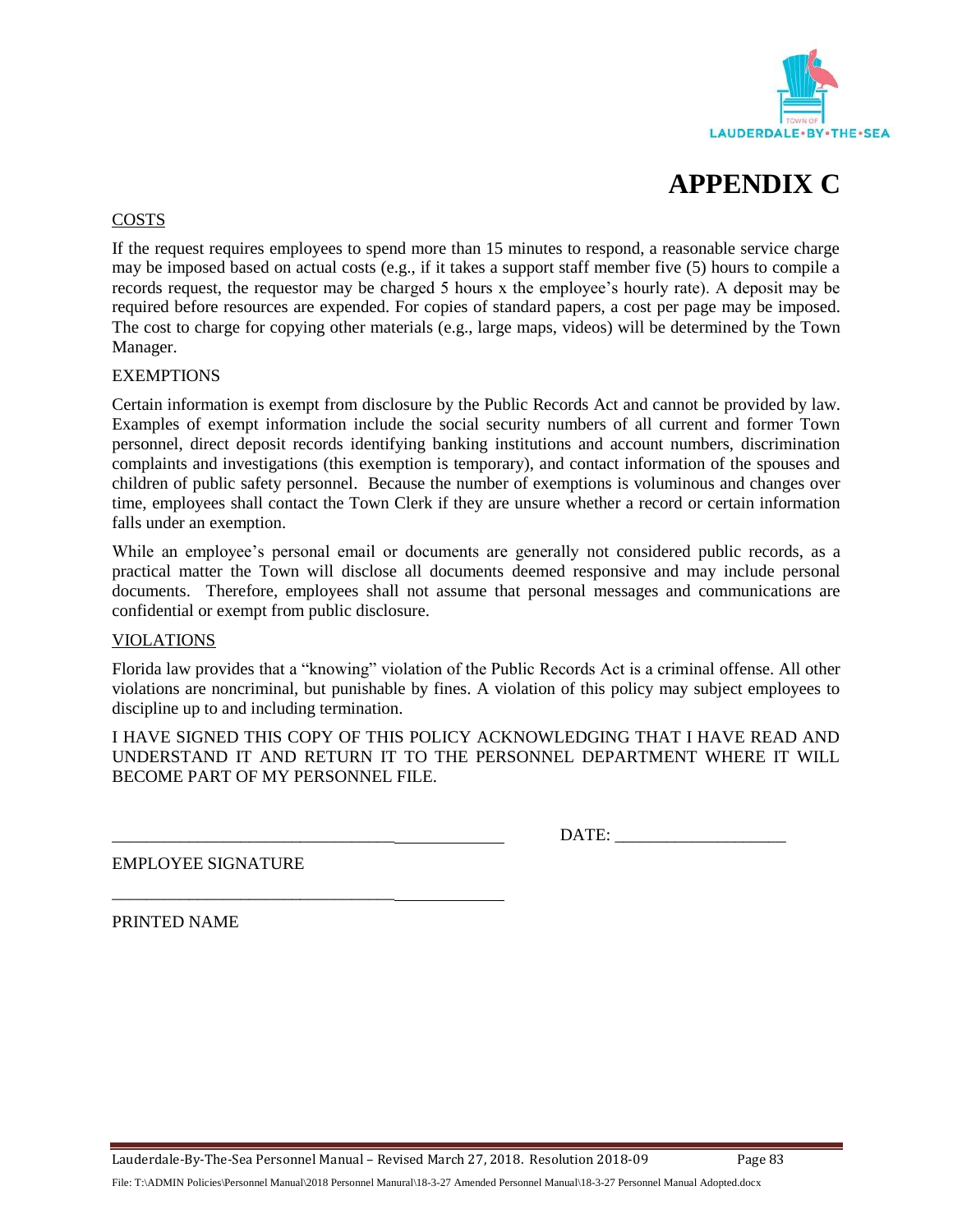| $\mathbf{1}$                                                   | <b>RESOLUTION 2018 - 09</b>                                                                                                                                                                                                                                                                                                             |
|----------------------------------------------------------------|-----------------------------------------------------------------------------------------------------------------------------------------------------------------------------------------------------------------------------------------------------------------------------------------------------------------------------------------|
| $\overline{2}$<br>3<br>4<br>5<br>6<br>$\overline{7}$<br>8<br>9 | A RESOLUTION OF THE TOWN OF LAUDERDALE-<br>BY-THE-SEA, FLORIDA, AUTHORIZING<br><b>AND</b><br>INCORPORATING CHANGES IN THE<br><b>TOWN'S</b><br>PERSONNEL POLICIES MANUAL; PROVIDING FOR<br>REPEAL OF ANY CONFLICTING RESOLUTION;<br><b>PROVIDING</b><br><b>FOR</b><br><b>SEVERABILITY,</b><br><b>AND</b><br>AN<br><b>EFFECTIVE DATE.</b> |
| 10<br>11                                                       | WHEREAS, the Town of Lauderdale-By-The-Sea ("Town") has adopted a Personnel                                                                                                                                                                                                                                                             |
| 12                                                             | Policies Manual, which provides for the administration of personnel policies and procedures; and                                                                                                                                                                                                                                        |
| 13                                                             | <b>WHEREAS</b> , the Town has previously adopted certain revisions to the Personnel Policies                                                                                                                                                                                                                                            |
| 14                                                             | Manual, and wishes to provide for additional changes in order to clarify the provision of merit                                                                                                                                                                                                                                         |
| 15                                                             | increases, employee bonuses and severance payments set forth in the Manual; and                                                                                                                                                                                                                                                         |
| 16                                                             | WHEREAS, the Town Manager has proposed and the Town Commission desires to                                                                                                                                                                                                                                                               |
| 17                                                             | adopt an updated and amended Personnel Policies Manual, to reflect the changes to salary                                                                                                                                                                                                                                                |
| 18                                                             | administration.                                                                                                                                                                                                                                                                                                                         |
| 19                                                             | NOW, THEREFORE, BE IT RESOLVED BY THE TOWN COMMISSION OF                                                                                                                                                                                                                                                                                |
| 20                                                             | THE TOWN OF LAUDERDALE-BY-THE-SEA, FLORIDA:                                                                                                                                                                                                                                                                                             |
| 21                                                             | <b>SECTION 1. Recitals.</b> Each "WHEREAS" clause set forth is true and correct, and                                                                                                                                                                                                                                                    |
| 22                                                             | herein incorporated by this reference.                                                                                                                                                                                                                                                                                                  |
| 23                                                             | <b>SECTION 2. Adoption and Amendment to Personnel Policies Manual.</b> The Town                                                                                                                                                                                                                                                         |
| 24                                                             | Commission of the Town hereby adopts the policies and procedures as revised and set forth in                                                                                                                                                                                                                                            |
| 25                                                             | the Personnel Policies Manual as provided in the attached Exhibit "A."                                                                                                                                                                                                                                                                  |

 $\begin{array}{ccc} & 1 & \end{array}$